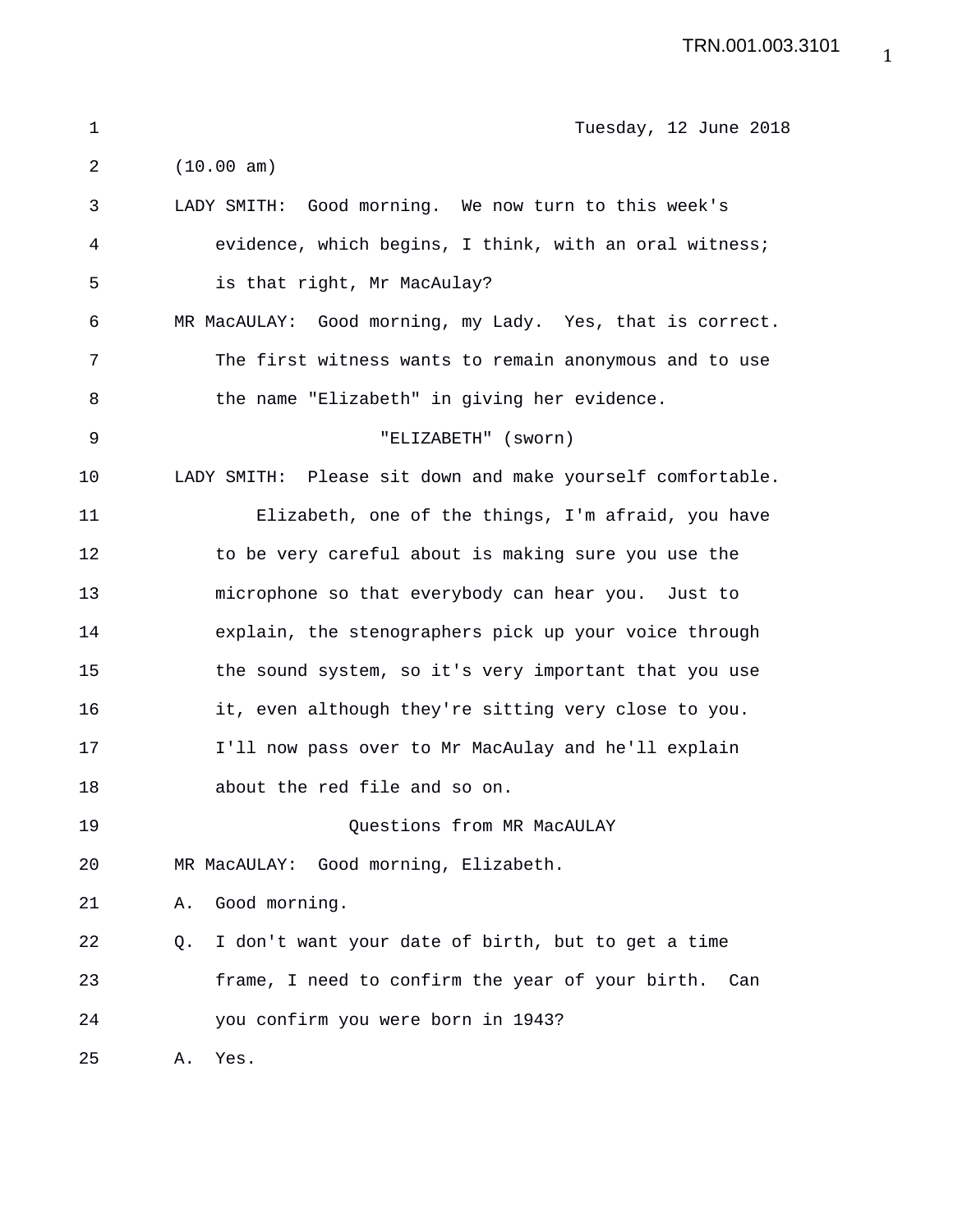| 1  | Q. | In the red folder you'll find the statement you have     |
|----|----|----------------------------------------------------------|
| 2  |    | already provided to the inquiry. I'll give the           |
| 3  |    | reference of that to the stenographers and that's        |
| 4  |    | WIT.001.001.8096. If I could take you to the very last   |
| 5  |    | page, 8119, can you confirm you have signed the          |
| 6  |    | statement?                                               |
| 7  | Α. | Yes.                                                     |
| 8  | Q. | Do you say in the last paragraph:                        |
| 9  |    | "I have no objection to my witness statement being       |
| 10 |    | published as part of the evidence to the inquiry"?       |
| 11 |    | Is that correct?                                         |
| 12 | Α. | Yes, it is.                                              |
| 13 | О. | Do you go on to say:                                     |
| 14 |    | "I believe the facts stated in this witness              |
| 15 |    | statement are true"?                                     |
| 16 | Α. | Yes.                                                     |
| 17 | Q. | You tell us at the beginning of your statement,          |
| 18 |    | Elizabeth, that you were born and brought up in Ireland; |
| 19 |    | is that right?                                           |
| 20 | Α. | Yes, I was.                                              |
| 21 | Q. | I think you are a staunch Catholic and your faith means  |
| 22 |    | a lot to you.                                            |
| 23 | Α. | Yes.                                                     |
| 24 | Q. | I think you say that, when you were 21, you were         |
| 25 |    | approached by a sister on behalf of the nuns at          |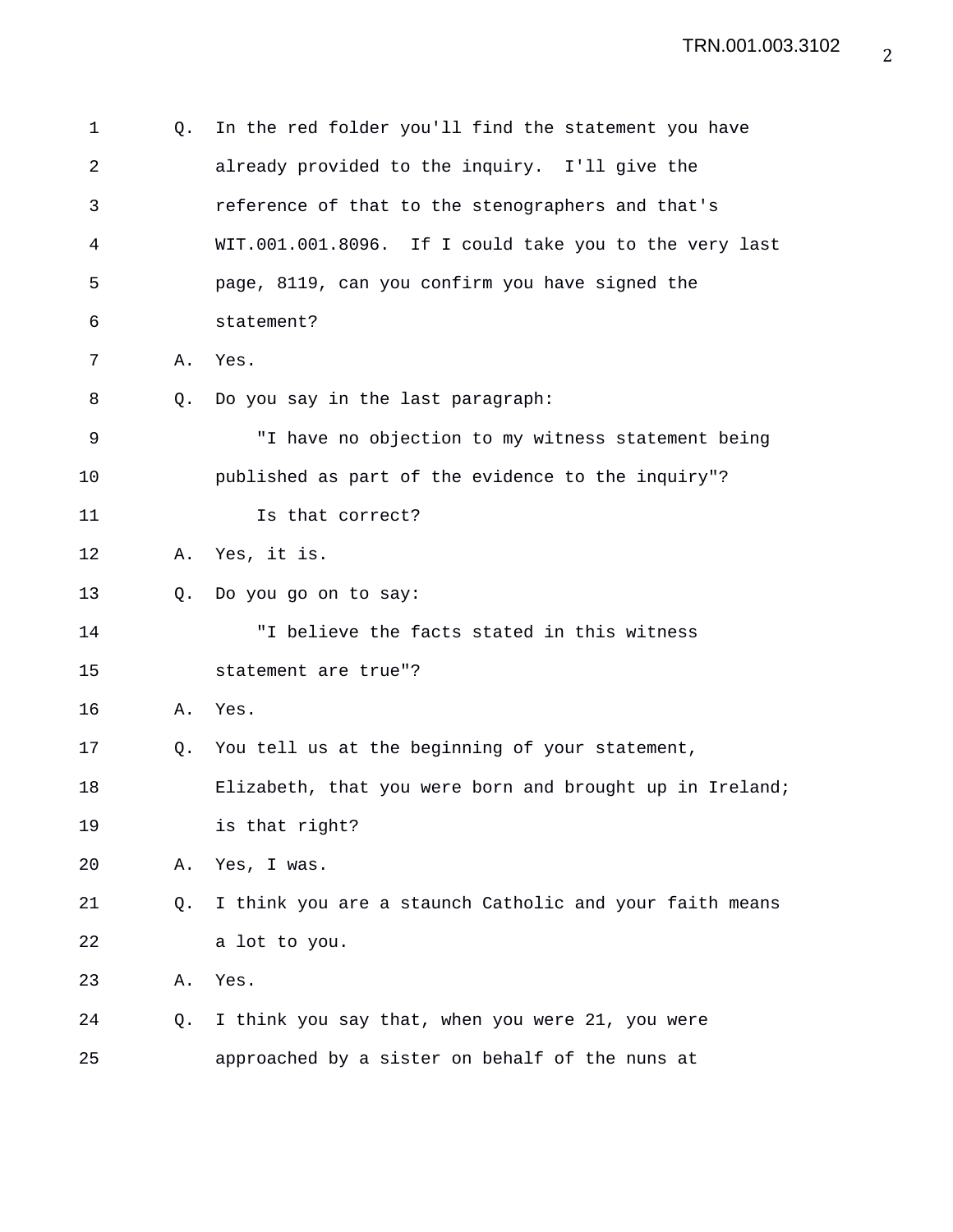| 1              |                | Cardonald; is that right?                                |
|----------------|----------------|----------------------------------------------------------|
| $\overline{2}$ | Α.             | Yes.                                                     |
| 3              | Q <sub>z</sub> | Can you tell me what the position was?                   |
| 4              | Α.             | A housemother to the children.                           |
| 5              | Q.             | What was the approach that was made to you? Someone      |
| 6              |                | approached you --                                        |
| 7              | Α.             | Yes, they were looking for someone to help out in        |
| 8              |                | Nazareth House in Cardonald, and was I interested, and   |
| 9              |                | I said yes.                                              |
| 10             | 0.             | And you were in Ireland at that time?                    |
| 11             | Α.             | Yes.                                                     |
| 12             | Q.             | I think, as I put to you, you were aged about 21 at that |
| 13             |                | time; is that correct?                                   |
| 14             | Α.             | I was, yes.                                              |
| 15             | Q.             | What were you doing? What sort of work were you engaged  |
| 16             |                | in at that time?                                         |
| 17             | Α.             | Approved school.                                         |
| 18             | 0.             | And were you working there as an assistant?              |
| 19             | Α.             | Yes, housemother --                                      |
| 20             | Q.             | The approved school, what sort of range of ages did      |
| 21             |                | that $--$                                                |
| 22             | Α.             | Intermediate, 13 to 17.                                  |
| 23             | Q.             | Mixed, was it?                                           |
| 24             | Α.             | Girls.                                                   |
| 25             | Q.             | I think you tell us in your statement that you started   |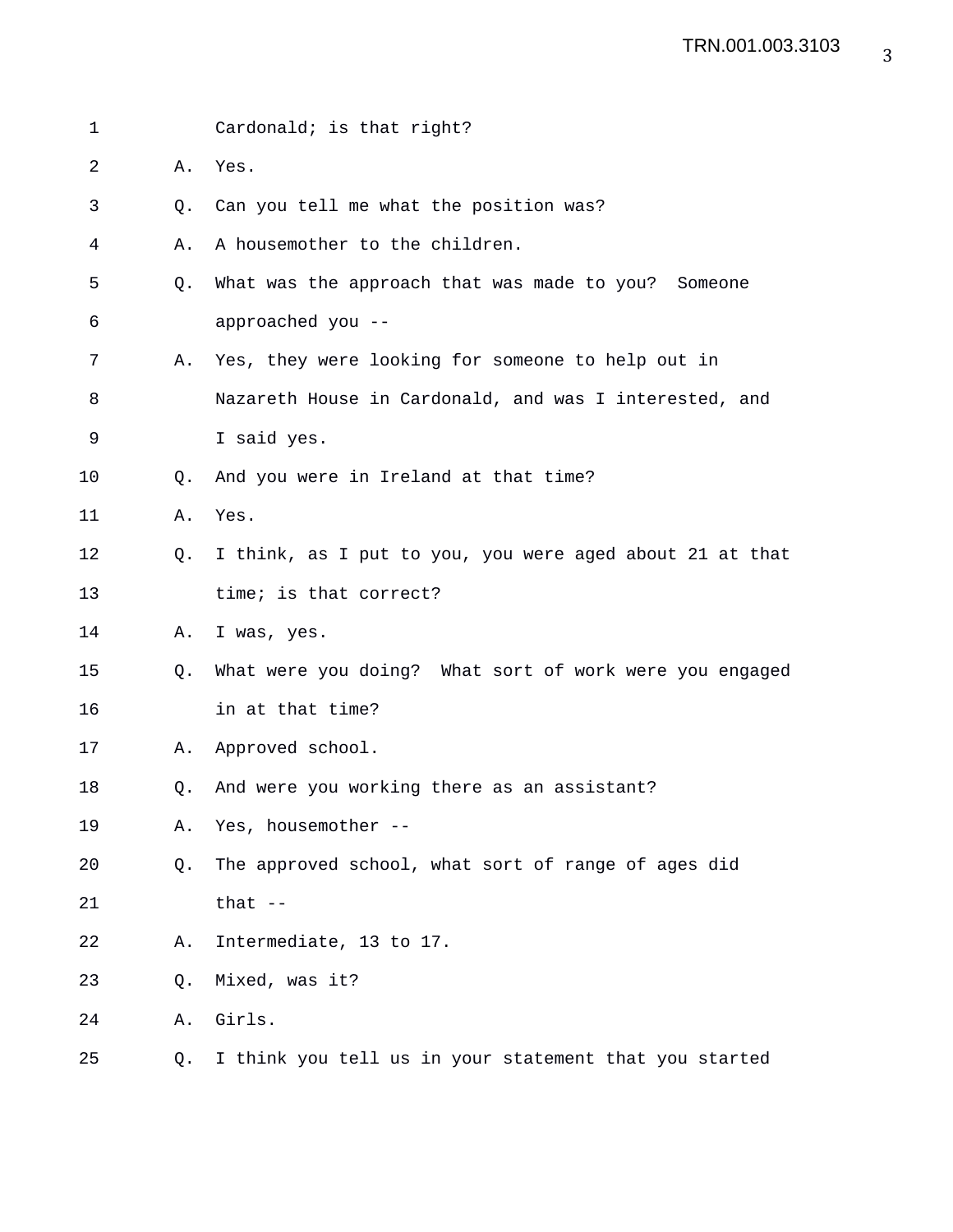| 1  |    | work at Nazareth House Cardonald in 1964.              |
|----|----|--------------------------------------------------------|
| 2  | Α. | Yes, that's right.                                     |
| 3  | Q. | So you'd be aged 21 in fact?                           |
| 4  | Α. | Yes.                                                   |
| 5  | Q. | You'd had some experience, clearly, in dealing with    |
| 6  |    | children of a particular age in the approved school    |
| 7  |    | before you went to Cardonald; is that correct?         |
| 8  | Α. | Yes.                                                   |
| 9  | Q. | What training had you had, if any, before Cardonald?   |
| 10 | Α. | When I went to Cardonald?                              |
| 11 | Q. | Yes.                                                   |
| 12 | Α. | The residential childcare course and I had done work   |
| 13 |    | with intermediate approved school girls.               |
| 14 | Q. | Was that in Ireland?                                   |
| 15 | Α. | Yes.                                                   |
| 16 | Q. | What sort of course was that?                          |
| 17 | Α. | More like a social work type of course.                |
| 18 | Q. | Was it a year's course? What was the duration of the   |
| 19 |    | course?                                                |
| 20 | Α. | Eight months, I think it was.                          |
| 21 | Q. | Full time?                                             |
| 22 | Α. | Full time, yes.                                        |
| 23 | Q. | Did that give you a qualification?                     |
| 24 | Α. | It did.                                                |
| 25 | Q. | I think later on, you also do another qualification in |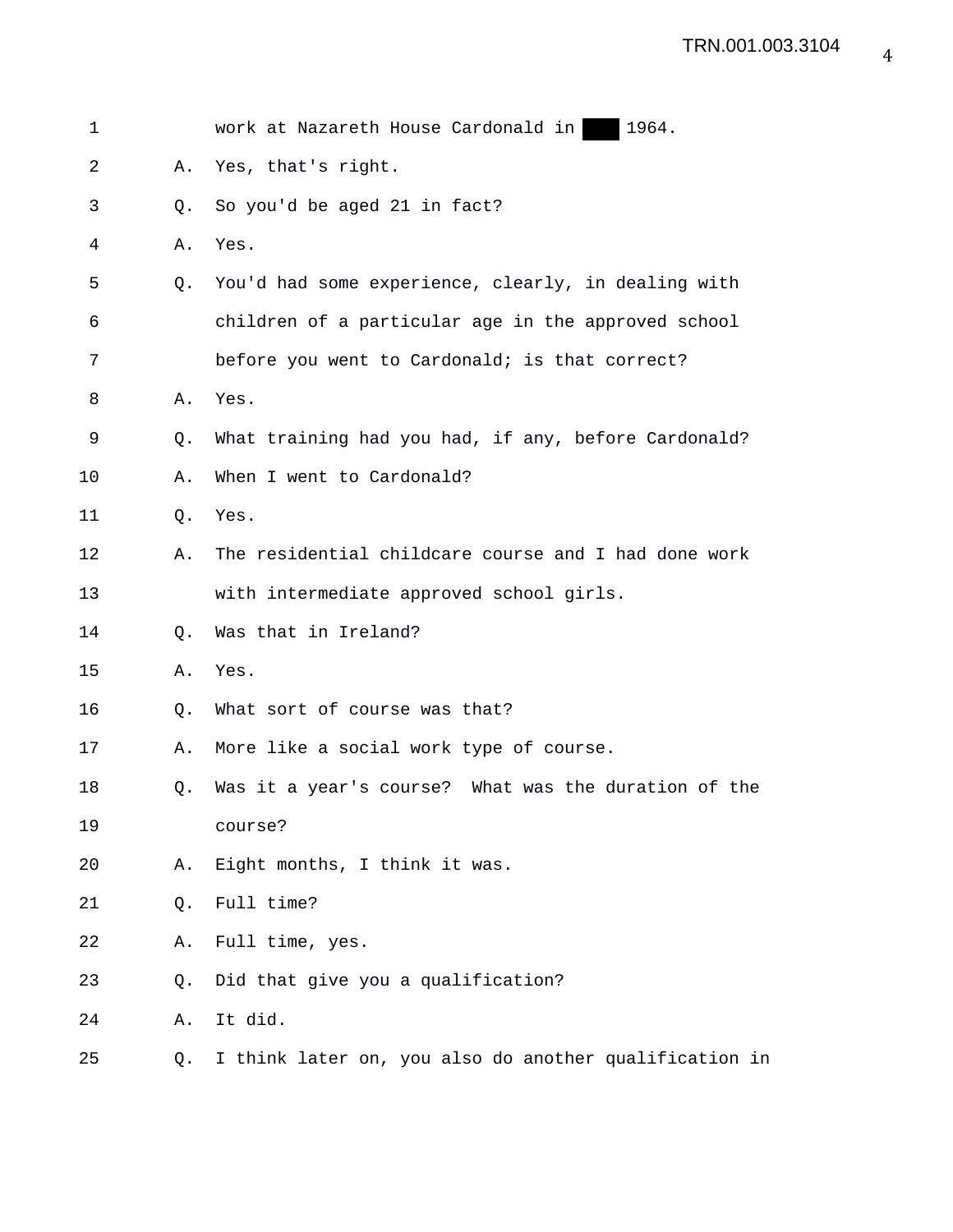| $\mathbf 1$ |    | social work at Robert Gordon's in Aberdeen.               |
|-------------|----|-----------------------------------------------------------|
| 2           | Α. | Yes.                                                      |
| 3           | Q. | But that's much later?                                    |
| 4           | Α. | Yes, 1982, I think it was.                                |
| 5           | Q. | Let's then look at Nazareth House in Cardonald. You've    |
| 6           |    | told us you were there in 1964. I think you indicated     |
| 7           |    | earlier that your duty would be that of housemother;      |
| 8           |    | is that right?                                            |
| $\mathsf 9$ | Α. | Yes.                                                      |
| 10          | Q. | Were you to work along with someone else?                 |
| 11          | Α. | Yes, there's another couple of staff members and          |
| 12          |    | a sister in charge.                                       |
| 13          | Q. | Who was the sister in charge?                             |
| 14          | Α. | <b>LFL</b><br>Sister                                      |
| 15          | Q. | <b>LFL</b><br>I think it's                                |
| 16          | Α. | <u>LFL</u>                                                |
| 17          | Q. | <u>LFL</u><br>is it?                                      |
| 18          | Α. | Yes.                                                      |
| 19          | 0. | LFL.<br>Because I think we see<br>and various other names |
| 20          |    | in statements.                                            |
| 21          |    | So she was in charge of you and some other lay            |
| 22          |    | staff; is that correct?                                   |
| 23          | Α. | Yes.                                                      |
| 24          | Q. | Were you directly answerable to her?                      |
| 25          | Α. | Yes, I was.                                               |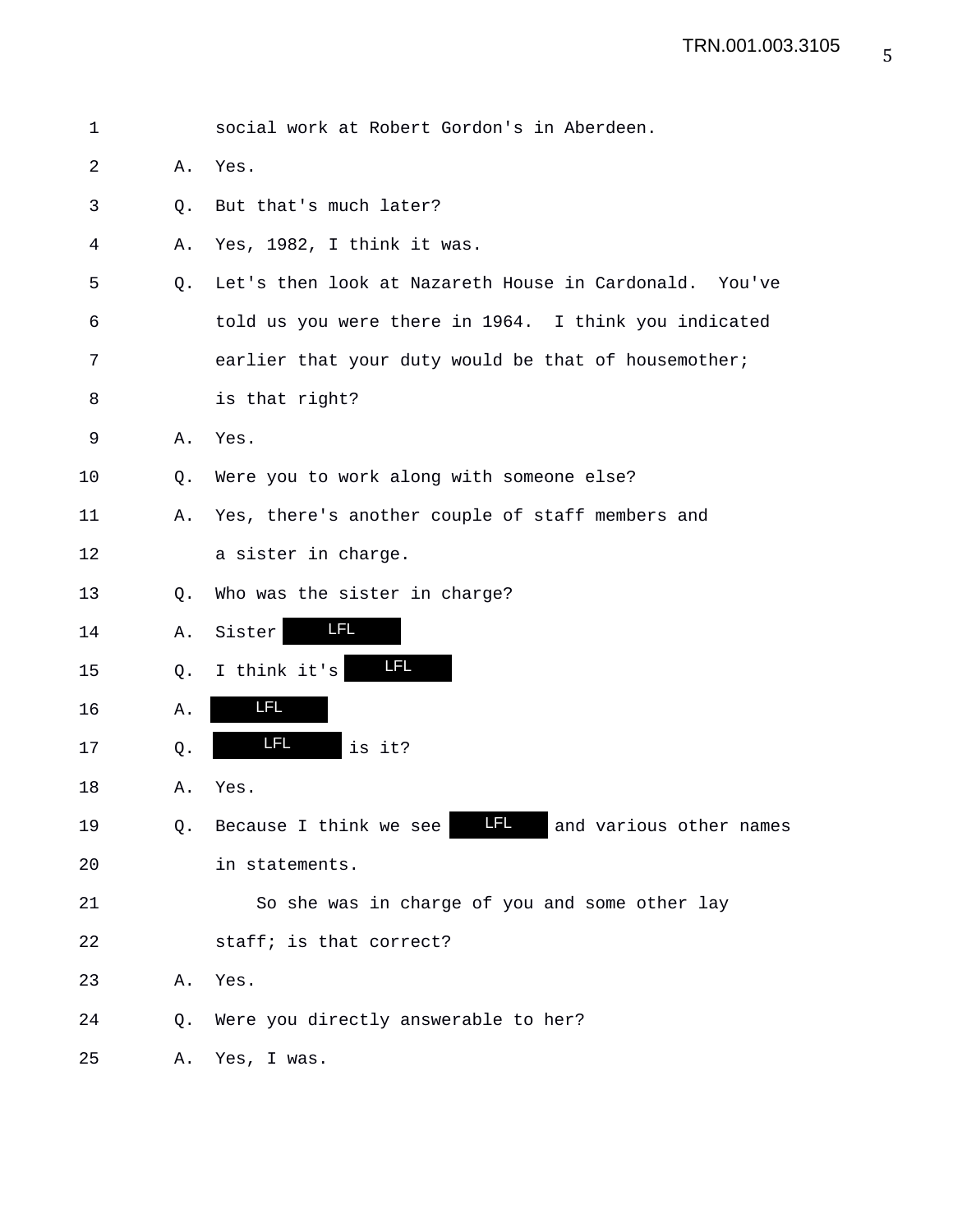| 1  | О. | What was the set-up then in relation to the group that   |
|----|----|----------------------------------------------------------|
| 2  |    | you were to be involved with?                            |
| 3  | Α. | Sorry, how do you mean?                                  |
| 4  | O. | <b>LFL</b><br>If we start on the top, you've got Sister  |
| 5  | Α. | Yes.                                                     |
| 6  | О. | -- and yourself and other members of lay staff and       |
| 7  |    | a group of children; is that right?                      |
| 8  | Α. | Yes.                                                     |
| 9  | Q. | How many were in the group that --                       |
| 10 | Α. | About 30 children.                                       |
| 11 | Q. | Was it a mixed group?                                    |
| 12 | Α. | Mixed.                                                   |
| 13 | Q. | And what was the age range?                              |
| 14 | Α. | From 5, school age, to 15.                               |
| 15 | Q. | So quite a range of ages?                                |
| 16 | Α. | Yes.                                                     |
| 17 | 0. | And at that time, were there family members or not?      |
| 18 | Α. | Families, groups, family groups.<br>Yes.                 |
| 19 | Q. | Even at that time in 1964?                               |
| 20 | Α. | Yes.                                                     |
| 21 | Q. | So do I take it from that then that at that time your    |
| 22 |    | recollection is that boys and girls from the same family |
| 23 |    | were not separated?                                      |
| 24 | Α. | No, they were kept together.                             |
| 25 | Q. | What was the set-up in relation to accommodation then    |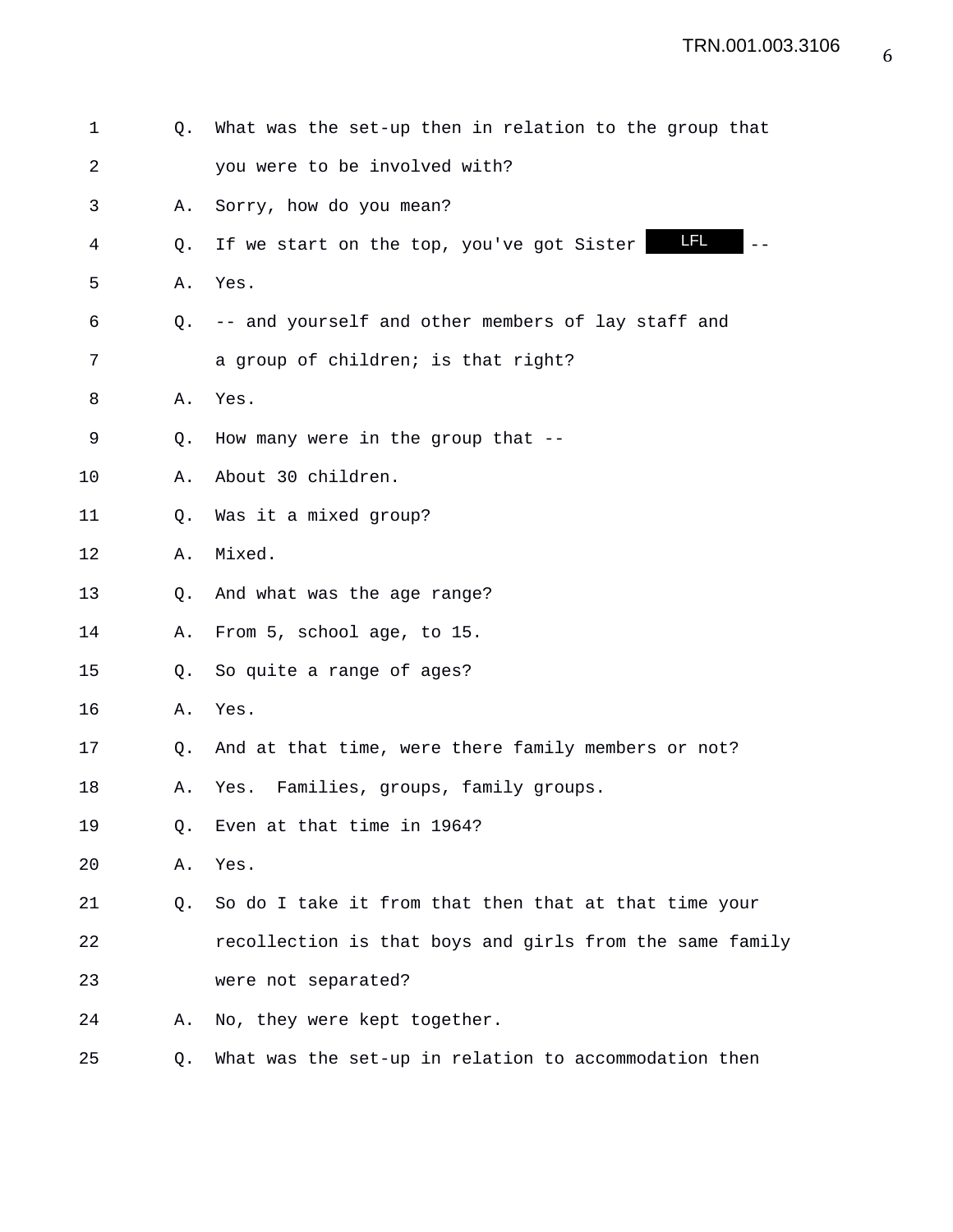| 1  |    | for your group? How was that organised?                  |
|----|----|----------------------------------------------------------|
| 2  | Α. | Dormitories on the top floor and separate: the small     |
| 3  |    | ones slept together, small children; the older girls in  |
| 4  |    | other dormitories; boys on the other side of the         |
| 5  |    | corridor.                                                |
| 6  | 0. | Looking to the size of the dormitories, can you help me  |
| 7  |    | with that? How many beds in a dormitory?                 |
| 8  | Α. | Some of them were partitioned off and there might be     |
| 9  |    | five beds, four or five beds in each.                    |
| 10 | O. | But you'd keep the younger ones together --              |
| 11 | Α. | Yes.                                                     |
| 12 | Q. | -- and then you'd split the older boys and girls?        |
| 13 | Α. | Yes.                                                     |
| 14 | Q. | I think we know there were other groups as well?         |
| 15 | Α. | There were.                                              |
| 16 | O. | And how many groups were there altogether when you got   |
| 17 |    | there?                                                   |
| 18 | Α. | There were four groups and a nursery.                    |
| 19 | Q. | Leaving the nursery aside, did the groups have names?    |
| 20 | Α. | They had colours.                                        |
| 21 | Q. | What was the colour of your group?                       |
| 22 | Α. | Green.                                                   |
| 23 | Q. | And was it green, blue, red, yellow?                     |
| 24 | Α. | Yes.                                                     |
| 25 | Q. | You were there, I think, if we run the clock on a little |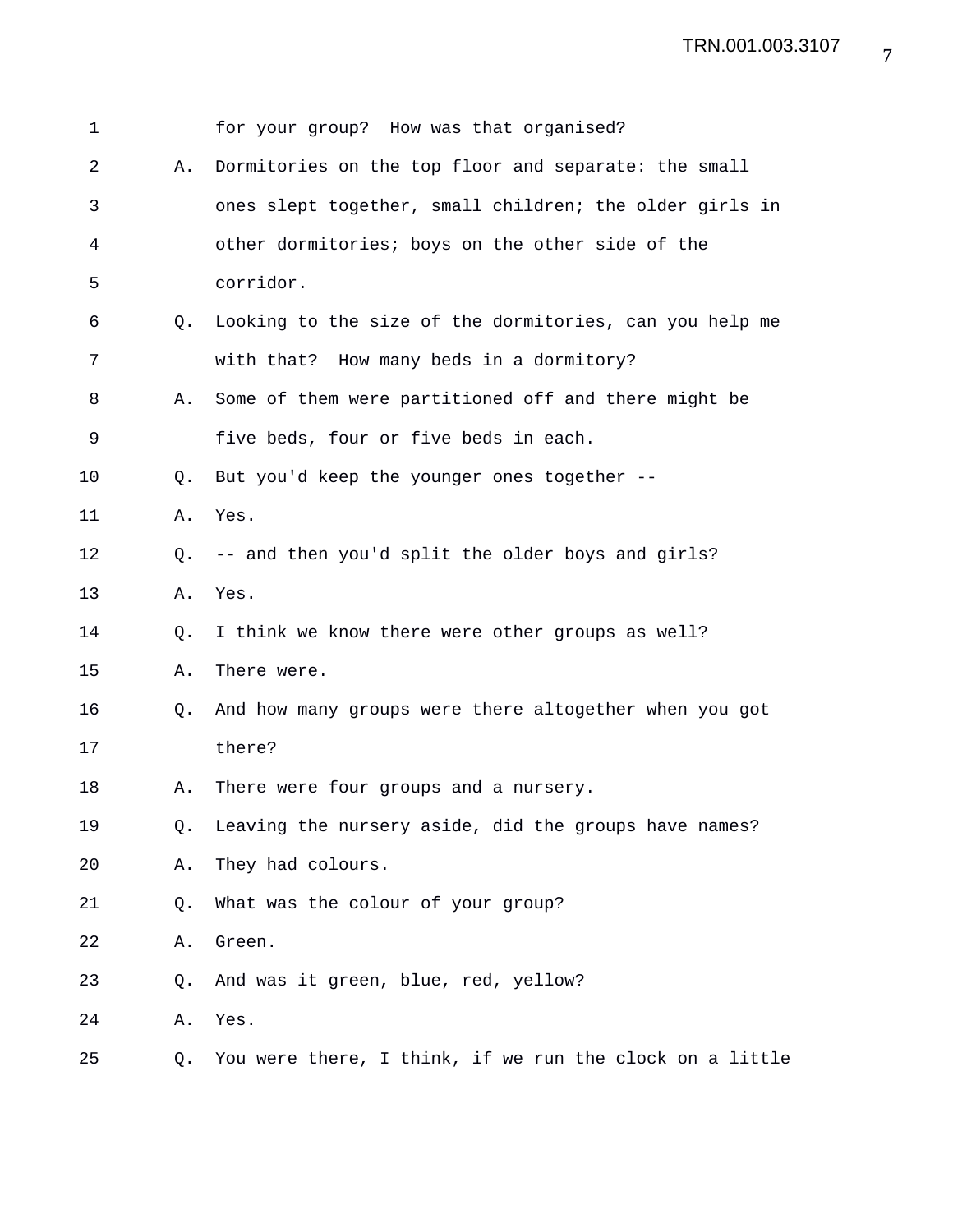| ı  |    | bit, for quite some considerable time.                  |
|----|----|---------------------------------------------------------|
| 2  |    |                                                         |
| 3  | Α. |                                                         |
| 4  | Q. | when did                                                |
| 5  |    | you actually stop looking after children?               |
| 6  | Α. | They left about 1987, I think, the last -- the last lot |
| 7  |    | of children finished.                                   |
| 8  | O. | We have been provided with some statistics by the order |
| 9  |    | and I'll put that on the screen for you; it's at        |
| 10 |    | NAZ.001.001.0265.                                       |
| 11 |    | So this is information that's been given to us by       |
| 12 |    | the order. You'll see it's headed:                      |
| 13 |    | "Statistics of numbers of children and babies at        |
| 14 |    | Scottish Nazareth Houses (1925 to 1984)."               |
| 15 |    | You'll see where Cardonald, Glasgow, comes in the       |
| 16 |    | table, and that's the second table from the right.      |
| 17 |    | If we go on to the second page, it certainly            |
| 18 |    | suggests here, if we look at that same column, that     |
| 19 |    | certainly by 1982/1983, the numbers had dwindled quite  |
| 20 |    | considerably. We don't appear to have been given        |
| 21 |    | a number beyond that. May it be that, so far as taking  |
| 22 |    | children in is concerned, it may have stopped round     |
| 23 |    | about then?                                             |
| 24 | Α. | Yes. Yes, it would.                                     |
| 25 | Q. | but I think what                                        |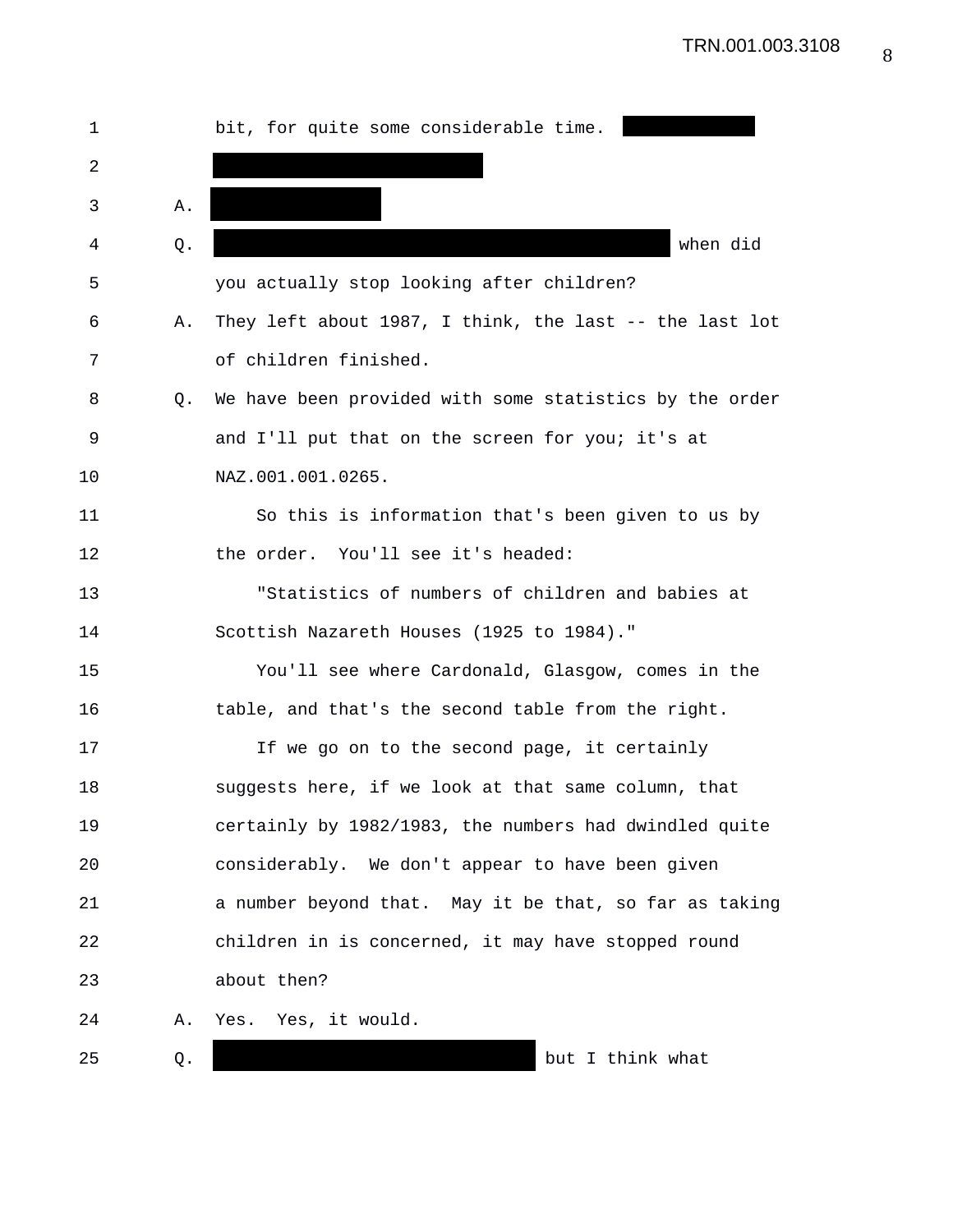| 1  |    | happened was that, although Cardonald stopped catering   |
|----|----|----------------------------------------------------------|
| 2  |    | for children, it still looked after the elderly?         |
| 3  | Α. | Yes.                                                     |
| 4  | Q. | Was that a job you took on after --                      |
| 5  | Α. | They took in retired priests, retired clergy, and I took |
| 6  |    | on that job.                                             |
| 7  | Q. | While we have this in front of us, if we go back to the  |
| 8  |    | previous page, 0265, again, focusing on Cardonald,       |
| 9  |    | picking it up towards the bottom of the page from 1964   |
| 10 |    | onwards, can we see that girls significantly outnumbered |
| 11 |    | boys?                                                    |
| 12 | Α. | Yes.                                                     |
| 13 | Q. | Taking 1965, for example, there were 50 girls and        |
| 14 |    | 19 boys, and in 1966 there were 61 girls and 14 boys.    |
| 15 | Α. | Yes.                                                     |
| 16 | Q. | Was it the case that when boys got to a particular age,  |
| 17 |    | they left?                                               |
| 18 | Α. | Yes.                                                     |
| 19 | Q. | Where did they go?                                       |
| 20 | Α. | They went to the Salesian Brothers boys' home.           |
| 21 | Q. | Why was that; do you know?                               |
| 22 | Α. | I don't know.                                            |
| 23 | Q. | What age was it when they'd have to leave?               |
| 24 | Α. | Maybe about 11/12, maybe.                                |
| 25 | Q. | Would you yourself have any involvement in the           |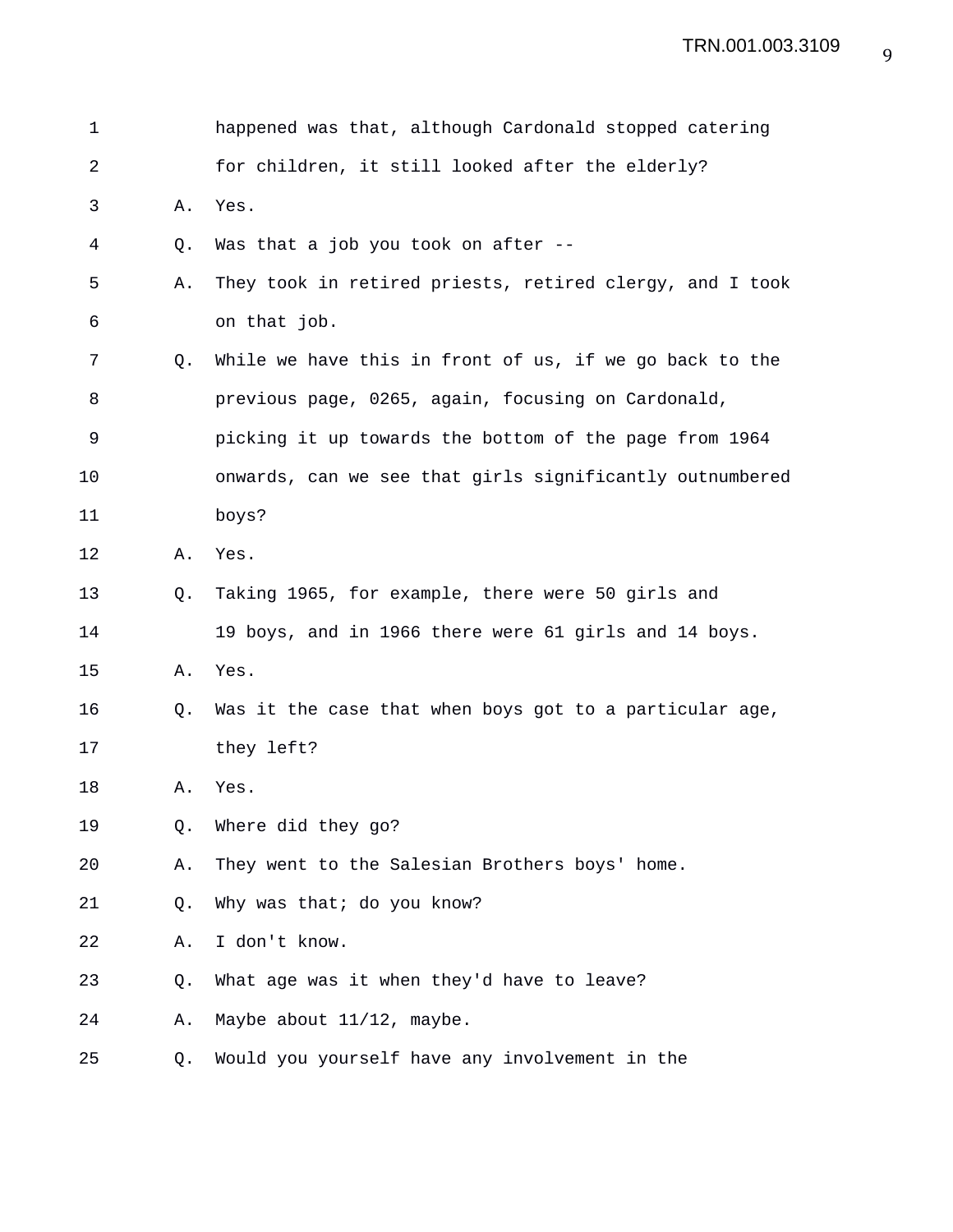| 1  |    | arrangements for that?                                  |
|----|----|---------------------------------------------------------|
| 2  | Α. | No.                                                     |
| 3  | О. | You've told us that it was Sister<br>that was in        |
| 4  |    | charge of your group when you started. Did that change  |
| 5  |    | as the years went on? Did other sisters replace         |
| 6  |    | LFL.<br>Sister<br>?                                     |
| 7  | Α. | Yes.                                                    |
| 8  | Q. | Can you provide some of the names of the sisters?       |
| 9  | Α. | LHA<br><b>LFL</b><br>Sister<br>took over from Sister    |
| 10 | O. | LHA<br>Was she known as Sister                          |
| 11 | Α. | That's right.                                           |
| 12 | O. | Was there another sister after her that you can         |
| 13 |    | remember? One of the names we've heard, for example, is |
| 14 |    | LJS<br>Sister                                           |
| 15 | Α. | Yes, she did come later on.                             |
| 16 | O. | Can you remember any other names? If you can't, it      |
| 17 |    | doesn't matter.                                         |
| 18 | Α. | No.                                                     |
| 19 | Q. | Do I take it that, at least if we follow the line of    |
| 20 |    | <u>LFL</u><br>LHA<br>Sister<br>Sister<br>and            |
| 21 |    | LJS<br>Sister<br>we're looking at the green group?      |
| 22 | Α. | Yes.                                                    |
| 23 | Q. | Other groups would have their own people looking after  |
| 24 |    | them?                                                   |
| 25 | Α. | Yes.                                                    |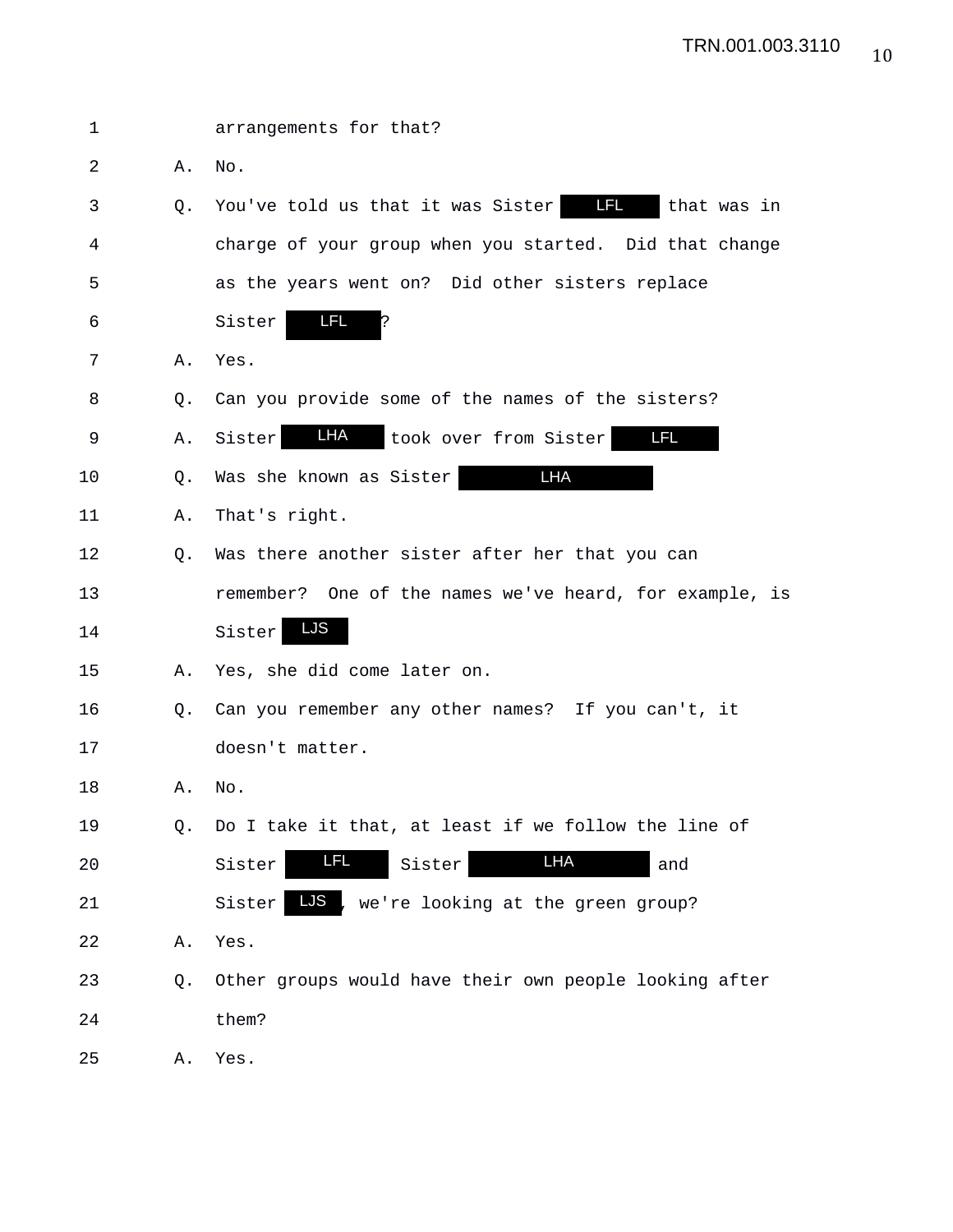| 1  | Q.             | Just on that point, how autonomous were the groups? By  |
|----|----------------|---------------------------------------------------------|
| 2  |                | that I mean, how self-sufficient was the green group as |
| 3  |                | a group? Did you dine together?                         |
| 4  | Α.             | Yes.                                                    |
| 5  | Q.             | So what about the sleeping arrangements, were they all  |
| 6  |                | again -- were you kept together?                        |
| 7  | Α.             | They kept together, yes.                                |
| 8  | Q <sub>z</sub> | Other than that, did the groups mix?                    |
| 9  | Α.             | Going to school. School time, yes. And outside,         |
| 10 |                | playing outside, they mixed.                            |
| 11 | Q.             | When you got there, were you given any instructions as  |
| 12 |                | to what your duties were to be?                         |
| 13 | Α.             | Yes.                                                    |
| 14 | Q.             | What were your duties?                                  |
| 15 | Α.             | Call the children in the morning, get them up, get them |
| 16 |                | ready for school, down to breakfast. General day-to-day |
| 17 |                | things, you know. Get them to school afterwards.        |
| 18 |                | Collect them from school.                               |
| 19 | Q.             | Would that be the younger children you'd collect from   |
| 20 |                | school?                                                 |
| 21 | Α.             | Yes.                                                    |
| 22 | Q.             | I think you tell us that in relation to the sleeping    |
| 23 |                | LFL.<br>arrangements that Sister<br>had a room next to  |
| 24 |                | the dormitories?                                        |
| 25 | Α.             | She did, yes.                                           |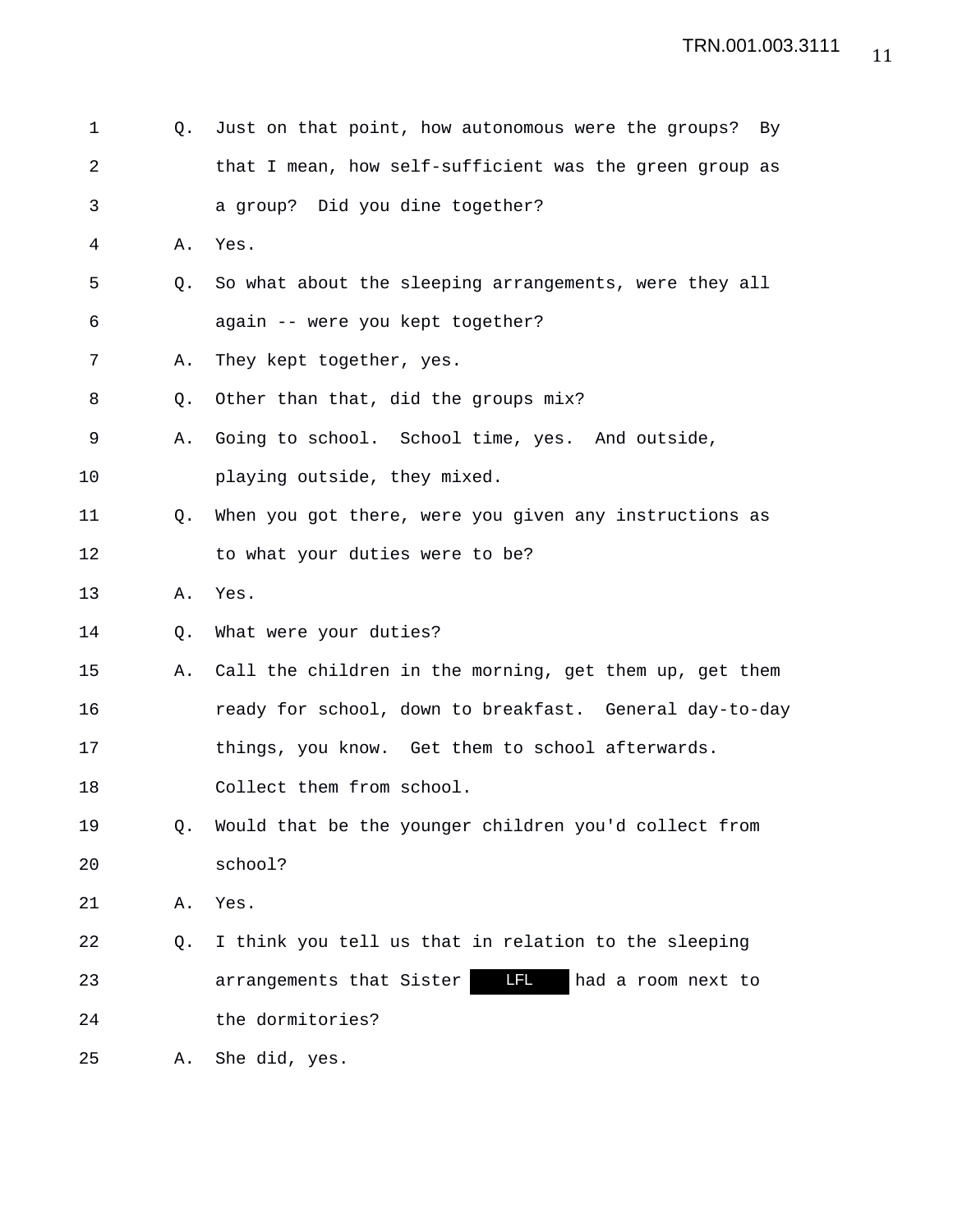| 1  | Q. | What about yourself?                                     |
|----|----|----------------------------------------------------------|
| 2  | Α. | The floor below, staff quarters.                         |
| 3  | Q. | So there were quite separate staff quarters?             |
| 4  | Α. | Yes.                                                     |
| 5  | Q. | Is that where the staff would get together? Did          |
| 6  |    | you have a staff room, for example?                      |
| 7  | Α. | Yes, there was rooms for the staff and a sitting room as |
| 8  |    | well.                                                    |
| 9  | O. | You were there as a layperson, Elizabeth. Did you have   |
| 10 |    | particular hours of work?                                |
| 11 | Α. | Usually from -- a 12-hour shift, 7 to 7 usually.         |
| 12 | Q. | What about weekends?                                     |
| 13 | Α. | I worked the Saturday, not the Sunday.                   |
| 14 | О. | And days like Christmas and other holidays? Did          |
| 15 |    | you have these days off?                                 |
| 16 | Α. | It was on a rota system.                                 |
| 17 | О. | And would you also be entitled to a holiday?             |
| 18 | Α. | Yes.                                                     |
| 19 | Q. | What were the holiday arrangements for you?              |
| 20 | Α. | It was usually two weeks in the summer holidays and      |
| 21 |    | public holidays.                                         |
| 22 | O. | So far as your dining area was concerned then, can you   |
| 23 |    | tell me what floor that was on?                          |
| 24 | Α. | The ground floor.                                        |
| 25 | Q. | Were all the dining areas on the same floor?             |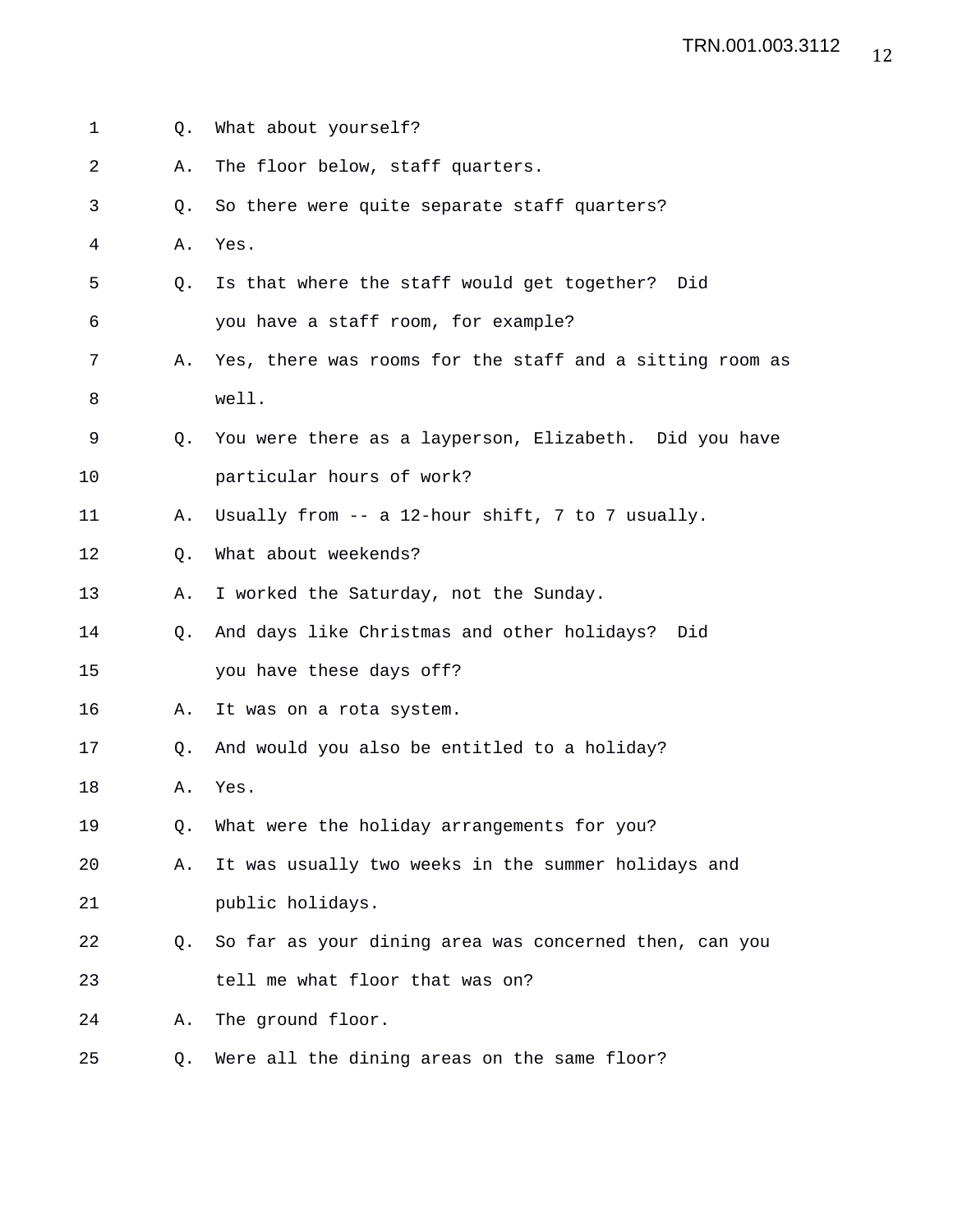| 1  | Α.             | Yes.                                                    |
|----|----------------|---------------------------------------------------------|
| 2  | Q.             | Would the children all dine at the same time, albeit in |
| 3  |                | different places?                                       |
| 4  | Α.             | It was one big dining room separated into groups.       |
| 5  | Q.             | So really it was partitioned off?                       |
| 6  | Α.             | Yes, partitioned off, yes.                              |
| 7  | Q <sub>z</sub> | Can I ask you a little bit about the routine? Let's     |
| 8  |                | just look at what might happen if a child was to be     |
| 9  |                | admitted to your group. Would you have any involvement  |
| 10 |                | with that process?                                      |
| 11 | Α.             | No.                                                     |
| 12 | Q.             | Who managed that process?                               |
| 13 | Α.             | II , the sister in charge.<br>Sister                    |
| 14 | Q.             | That would have changed, of course, over the period?    |
| 15 | Α.             | Yes.                                                    |
| 16 | Q.             | Do you know what was involved in that process? What     |
| 17 |                | records were made and --                                |
| 18 | Α.             | Records were kept, yes.                                 |
| 19 | Q.             | Did you see the records?                                |
| 20 | Α.             | No.                                                     |
| 21 | Q.             | How do you know they were kept?                         |
| 22 | Α.             | I know sister used to sit at her desk and write         |
| 23 |                | everything in.                                          |
| 24 | Q.             | LFL<br>Is that Sister<br>?                              |
| 25 | Α.             | LFL<br>Sister                                           |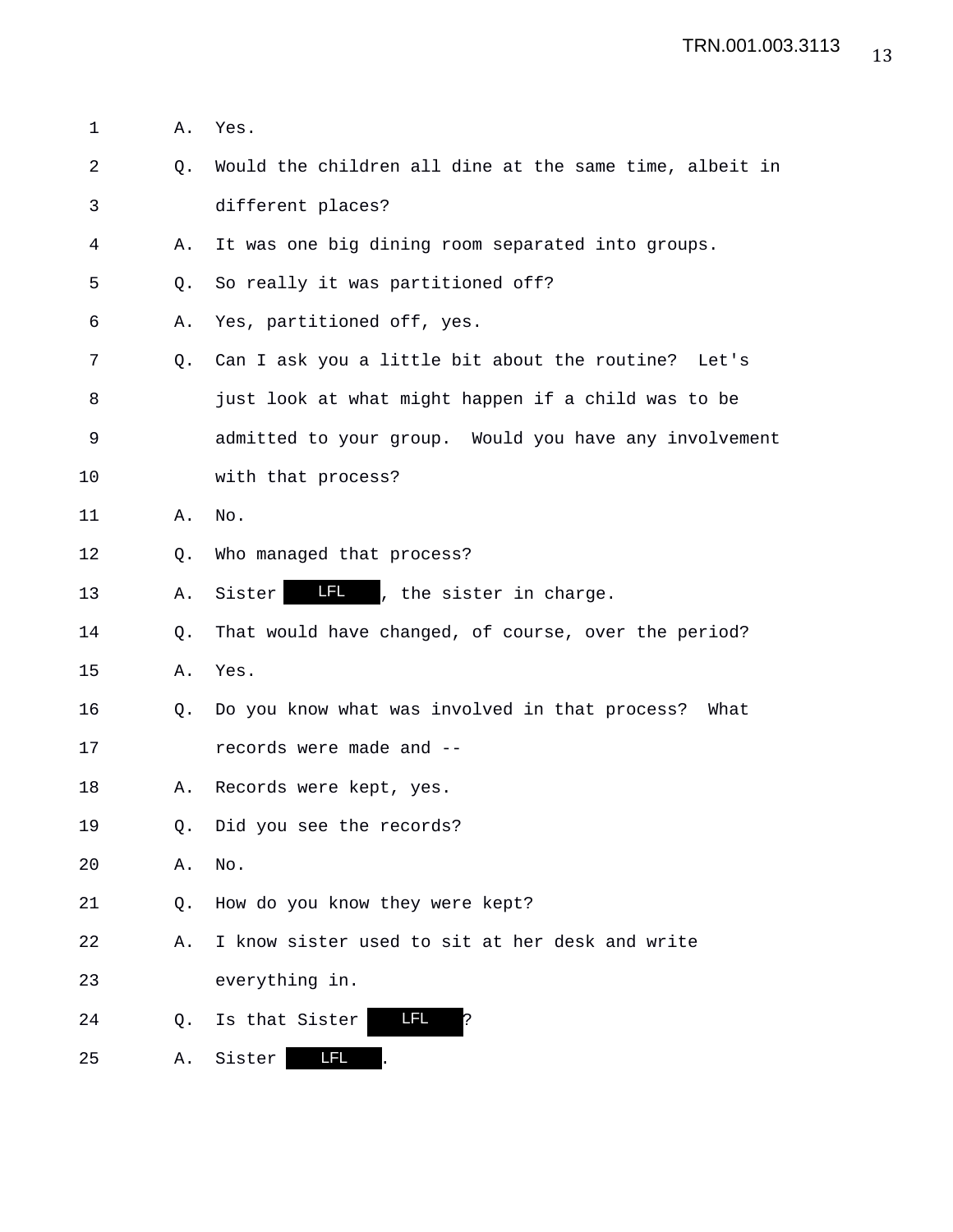| 1  | Q.             | LHA<br>What about Sister                                 |
|----|----------------|----------------------------------------------------------|
| 2  | Α.             | Yes, who took over.                                      |
| 3  | Q.             | Do you know what information was provided to             |
| 4  |                | <b>LFL</b> , for example, in relation to the<br>Sister   |
| 5  |                | background of the child?                                 |
| 6  | Α.             | I think the parent -- who the parents were and why they  |
| 7  |                | were in care.                                            |
| 8  | Q <sub>z</sub> | Was that information relayed to yourself? Would you      |
| 9  |                | know?                                                    |
| 10 | Α.             | She told me not a lot. I didn't always know why they     |
| 11 |                | were brought into care.                                  |
| 12 | O.             | What sort of information would she give you?             |
| 13 | Α.             | They're all different. I don't know really. I can't      |
| 14 |                | remember.                                                |
| 15 | Q.             | Can I ask you then about the meals and the quality of    |
| 16 |                | the food? How did you regard the quality of the food?    |
| 17 | Α.             | It was good, yes.                                        |
| 18 | Q.             | Was there any compulsion on children to eat their meals? |
| 19 | Α.             | No.                                                      |
| 20 | Q.             | Did you ever see any child being told to eat because he  |
| 21 |                | or she didn't want a particular dish?                    |
| 22 | Α.             | No, not really, no.                                      |
| 23 | Q.             | Children can sometimes be quite picky in relation to     |
| 24 |                | food.                                                    |
| 25 | Α.             | Yes.                                                     |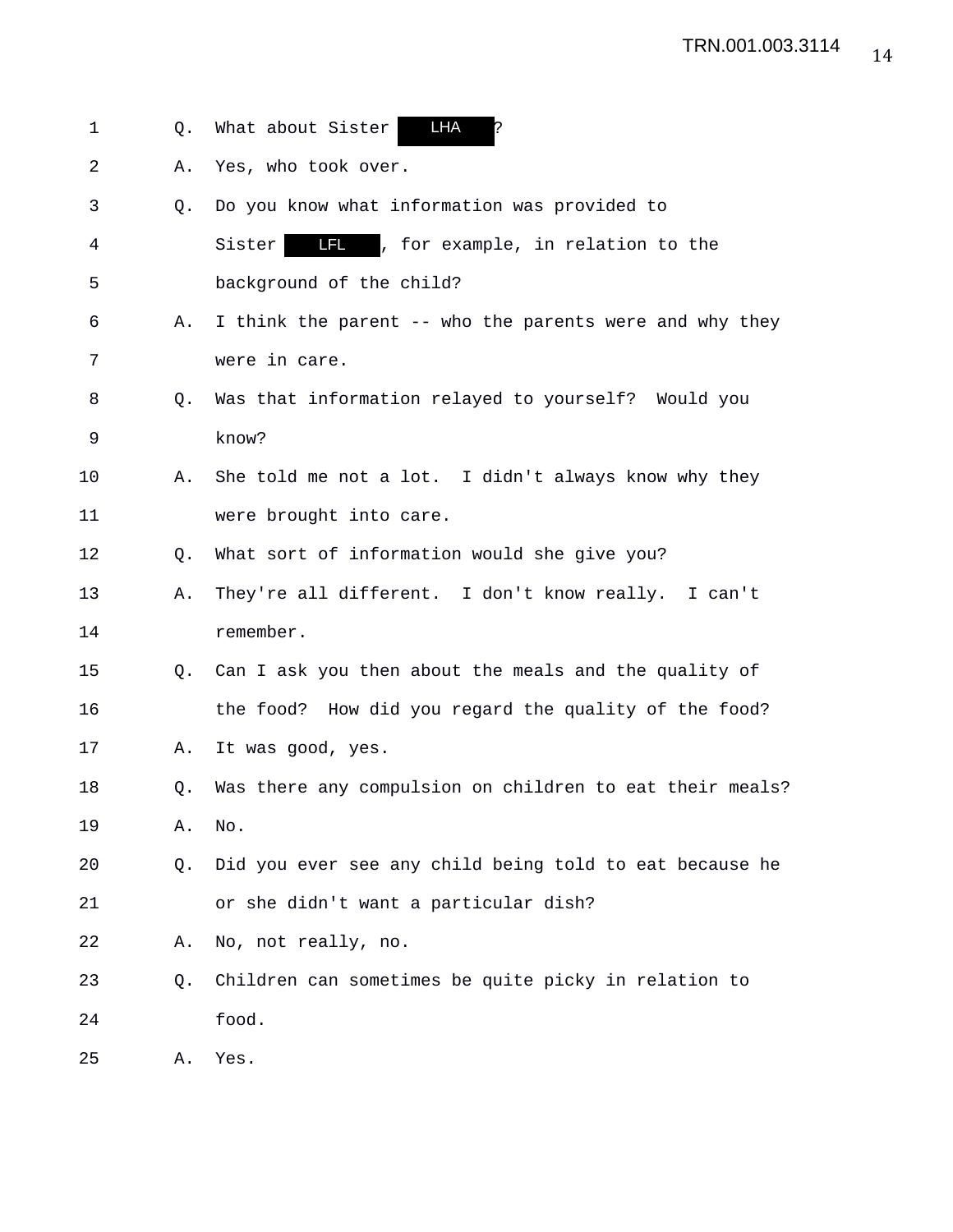| 1  | Q. | Did you never witness any child being difficult about    |
|----|----|----------------------------------------------------------|
| 2  |    | eating a particular dish and having to be persuaded?     |
| 3  | Α. | No, I can't remember, sorry.                             |
| 4  |    | LADY SMITH: You said a minute ago, "Not really".         |
| 5  |    | I wondered what you meant by that. Is there something    |
| 6  |    | in your memory about it?                                 |
| 7  | Α. | Sorry, could you repeat the question again? Sorry.       |
| 8  |    | MR MacAULAY: I'm just asking whether you ever witnessed  |
| 9  |    | a child having to be persuaded to eat a particular dish. |
| 10 | Α. | No, I don't think so. I think they just left it if they  |
| 11 |    | didn't eat it.                                           |
| 12 | O. | Did you see a child being in any way punished for not    |
| 13 |    | eating food?                                             |
| 14 | Α. | No.                                                      |
| 15 | Q. | Did you ever see a child being force-fed?                |
| 16 | Α. | No.                                                      |
| 17 | Q. | Did you, as a member of staff, have the same food as the |
| 18 |    | children?                                                |
| 19 | Α. | Yes, everyone had the same.                              |
| 20 | O. | You were also asked, Elizabeth, when you gave your       |
| 21 |    | statement about bed-wetting. Were there children who     |
| 22 |    | did wet the bed?                                         |
| 23 | Α. | Yes.                                                     |
| 24 | Q. | Was it seen as a problem?                                |
|    |    |                                                          |

25 A. No, the beds were just stripped and put away for the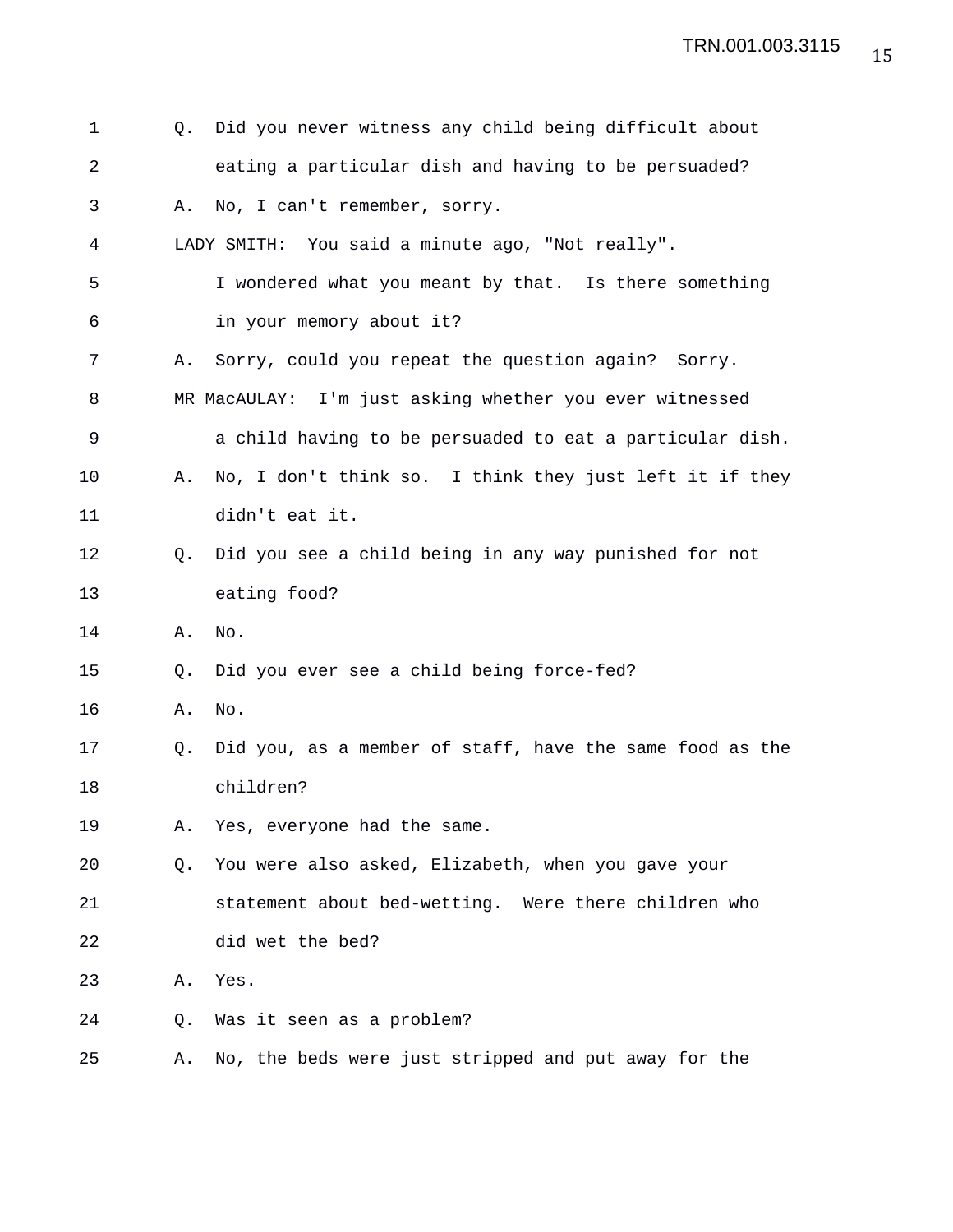| 1  |    | wash.                                                    |
|----|----|----------------------------------------------------------|
| 2  | Q. | What you say in your statement is that it was mostly     |
| 3  |    | boys aged 7 or 8 that wet the bed.                       |
| 4  | Α. | Yes.                                                     |
| 5  | Q. | So we're looking at the younger children, are we?        |
| 6  | Α. | $Mm-hm$ .                                                |
| 7  | Q. | And you say that some were regular bed-wetters?          |
| 8  | Α. | Yes.                                                     |
| 9  | Q. | Was bed-wetting something that you would discuss with    |
| 10 |    | LHA<br>Sister<br>and indeed Sister                       |
| 11 |    | when she was there?                                      |
| 12 | Α. | She would usually ask -- sister would usually ask.       |
| 13 | Q. | Sister would usually ask what?                           |
| 14 | Α. | Ask if there were any wet beds that day.                 |
| 15 | Q. | And did anything happen to the children?                 |
| 16 | Α. | No.                                                      |
| 17 | Q. | I mean in particular did you see children being punished |
| 18 |    | for wetting the bed?                                     |
| 19 | Α. | No.                                                      |
| 20 | Q. | Did you see any form of public humiliation of children?  |
| 21 | Α. | No.                                                      |
| 22 | O. | Did you yourself require to do anything in connection    |
| 23 |    | with the wet beds?                                       |
| 24 | Α. | Just to take the sheets off.                             |
| 25 | Q. | And do you say that it was you who did that?             |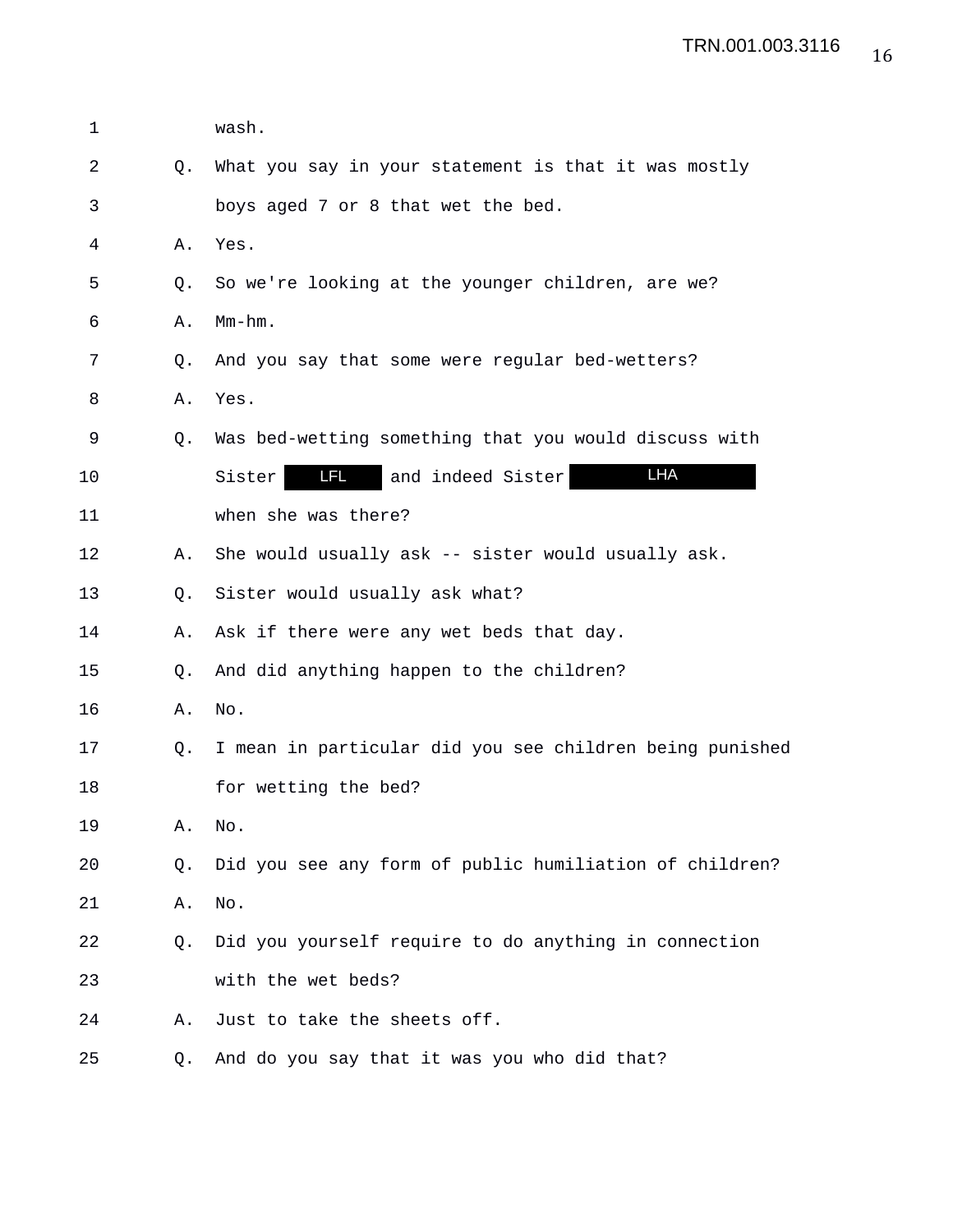1 A. Yes. 2 LADY SMITH: So at the very least it was extra work in the 3 morning? 4 A. Pardon? 5 LADY SMITH: At the very least, it was extra work to do 6 in the morning? 7 A. Yes, I suppose so, but ... 8 LADY SMITH: Depending on the number of beds that had been 9 wet, it could be quite burdensome to have that extra 10 work, couldn't it? 11 A. It varied. Sometimes maybe only three, sometimes one. 12 LADY SMITH: And at the most? 13 A. Yes. 14 LADY SMITH: How many? 15 A. In my own group. 16 LADY SMITH: Just three -- 17 A. Yes. 18 LADY SMITH: -- in all the time you were there? 19 A. No, three each day, you know. 20 LADY SMITH: There would be more than three children who had 21 a problem. 22 A. Yes, there would be. 23 LADY SMITH: Was anything done to address the bed-wetting 24 problem? 25 A. Some of them saw the doctor about it.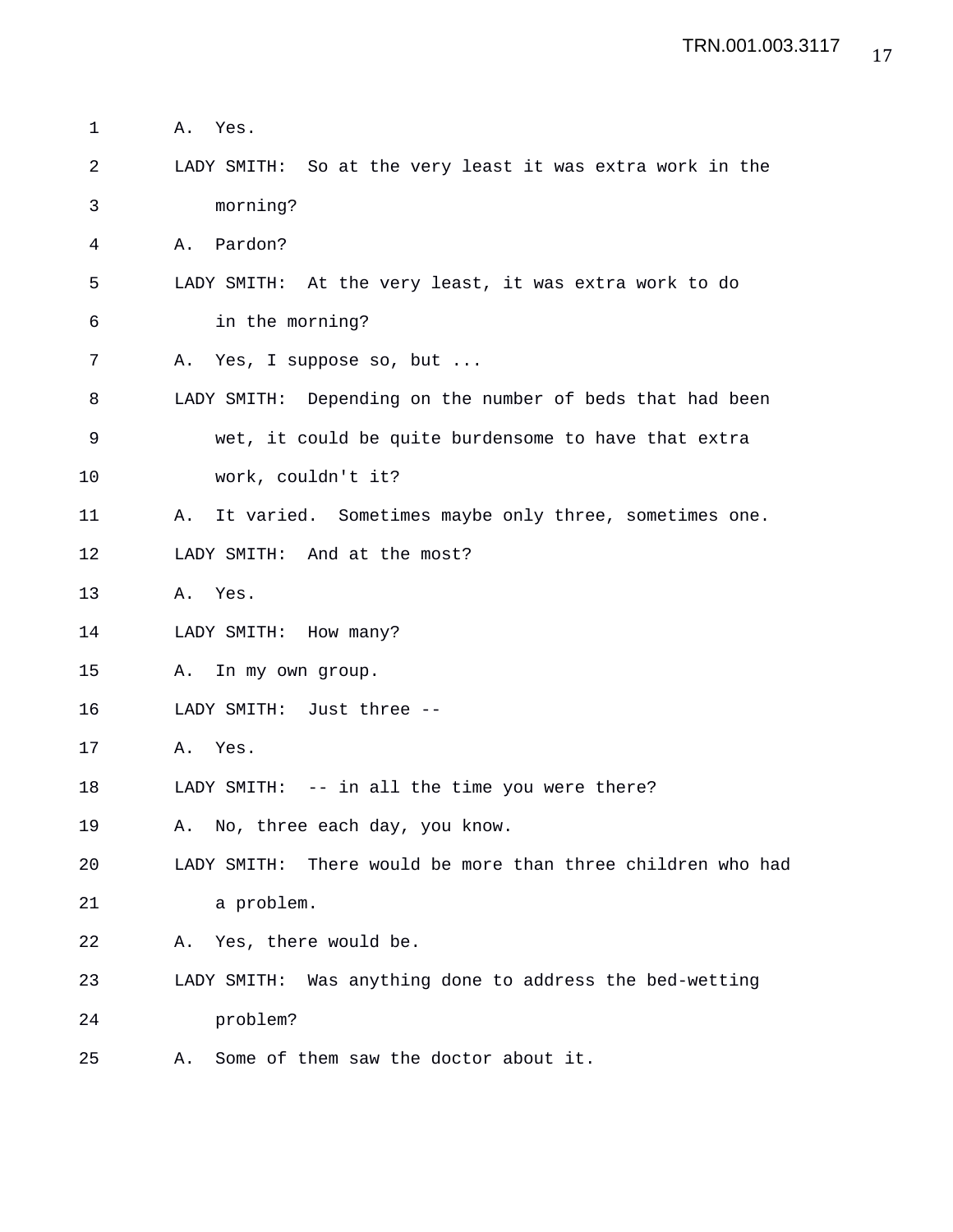| 1  |    | LADY SMITH: What did the doctor do?                      |
|----|----|----------------------------------------------------------|
| 2  | Α. | Maybe give them tablets to see if it would help.         |
| 3  |    | LADY SMITH:<br>Did it?                                   |
| 4  | Α. | Some of them. Some didn't.                               |
| 5  |    | LADY SMITH: Do you know what the tablets were?           |
| 6  | Α. | I don't, no.                                             |
| 7  |    | LADY SMITH: Mr MacAulay.                                 |
| 8  |    | MR MacAULAY: What about bathing the children who had wet |
| 9  |    | the bed? Did they require to be bathed?                  |
| 10 | Α. | They got bathed, yes.                                    |
| 11 | Q. | Would you be involved in that?                           |
| 12 | Α. | In the mornings.                                         |
| 13 | Q. | There's a suggestion that cold baths were seen as part   |
| 14 |    | of the --                                                |
| 15 | Α. | No.                                                      |
| 16 | Q. | -- process --                                            |
| 17 | Α. | No, definitely not.                                      |
| 18 | Q. | You would disagree with that?                            |
| 19 | Α. | Yes.                                                     |
| 20 | Q. | You told us earlier, Elizabeth, that there was also      |
| 21 |    | a nursery attached to the home; is that correct?         |
| 22 | Α. | $Mm-hm$ .                                                |
| 23 | Q. | Was the nursery within the main building?                |
| 24 | Α. | Yes.                                                     |
|    |    |                                                          |

25 Q. I think we've heard it may have been on the ground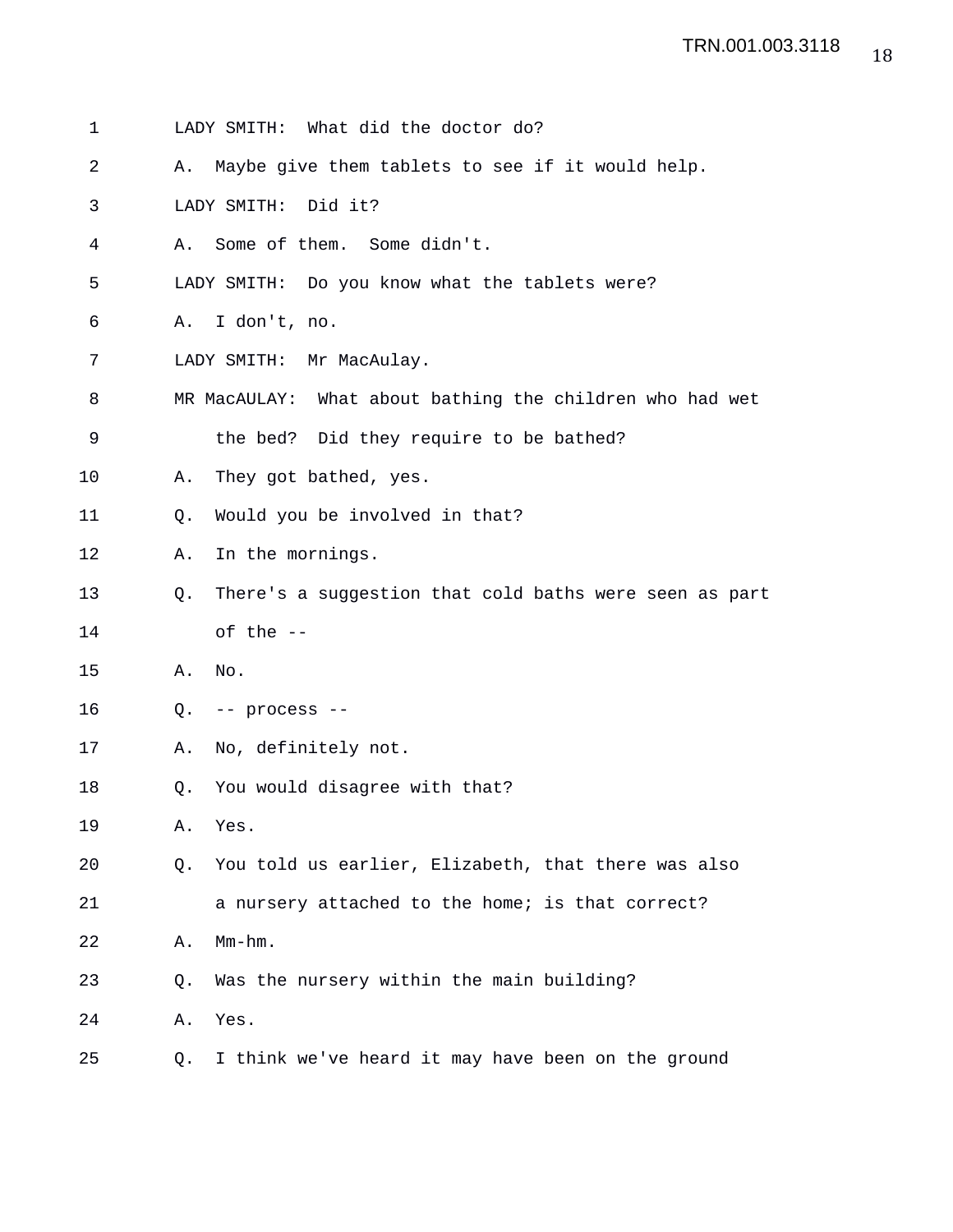| 1  |    | floor $--$                                                         |
|----|----|--------------------------------------------------------------------|
| 2  | Α. | Yes.                                                               |
| 3  | O. | -- to the right as you go in the building.                         |
| 4  | Α. | Yes.                                                               |
| 5  | O. | Did you have anything to do with the nursery?                      |
| 6  | Α. | No.                                                                |
| 7  | O. | <b>LFL</b><br>What about Sister<br>?<br>Was she in general charge  |
| 8  |    | of the nursery?                                                    |
| 9  | Α. | No, it was the sister in charge of the nursery.                    |
| 10 | Q. | <u>in Let</u><br>Was Sister<br>in charge of the nursery at a point |
| 11 |    | in time?                                                           |
| 12 | Α. | No, I don't think so.                                              |
| 13 | O. | Who was the sister that you remember being in charge of            |
| 14 |    | the nursery?                                                       |
| 15 | Α. | I don't know. I don't remember who the first sister                |
| 16 |    | was.                                                               |
| 17 | Q. | There's a sister -- I don't think her pseudonym has been           |
| 18 |    | put on your list, but I'll get it passed to you.                   |
| 19 |    | I think you've been made aware that you have what we               |
| 20 |    | call a key, which will provide you with real names and             |
| 21 |    | pseudonyms. You'll see on that list there's the                    |
| 22 |    | pseudonym "Monica" and a name associated with it.                  |
| 23 | Α. | Yes, I know that sister.                                           |
| 24 | Q. | Do you remember if she had anything to do with the                 |
| 25 |    | nursery?                                                           |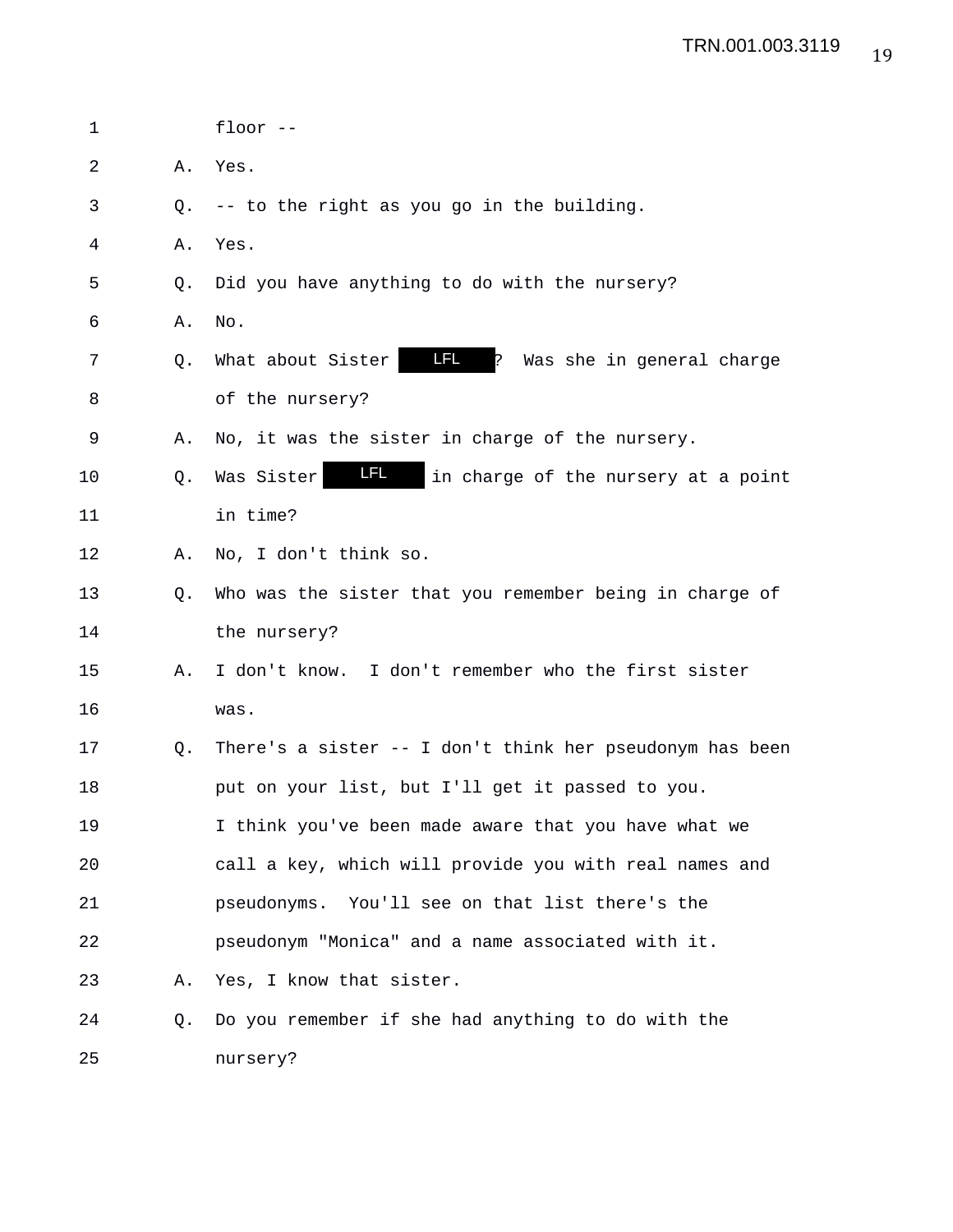| 1  | Α. | Yes, I do now, yes.                                      |
|----|----|----------------------------------------------------------|
| 2  | Q. | <b>LFL</b><br>Was she working under Sister<br>or not?    |
| 3  | Α. | I think Sister <b>IFL</b> was the sort of senior sister. |
| 4  | Q. | Because I think that sister that we're looking at there, |
| 5  |    | Monica, she was young when she had that particular       |
| 6  |    | responsibility.                                          |
| 7  | Α. | She possibly was; I really had nothing to do with the    |
| 8  |    | nursery.                                                 |
| 9  | Q. | Can I ask you this: would there be children in the       |
| 10 |    | nursery who would have siblings in the other groups?     |
| 11 | Α. | Yes.                                                     |
| 12 | O. | So to that extent there would be a degree of separation  |
| 13 |    | from the siblings?                                       |
| 14 | Α. | Yes.                                                     |
| 15 | Q. | Were there any arrangements made to allow these siblings |
| 16 |    | to have regular contact?                                 |
| 17 | Α. | Yes.                                                     |
| 18 | Q. | What were the arrangements?                              |
| 19 | Α. | They played with them outside, out in the garden.        |
| 20 | Q. | What about in the house itself?                          |
| 21 | Α. | I think they could go down, they could go to the nursery |
| 22 |    | and see them.                                            |
| 23 | Q. | Can I ask you about leisure. You tell us, I think, in    |
| 24 |    | your statement at paragraph 43 that there were plenty of |
| 25 |    | toys for your group.                                     |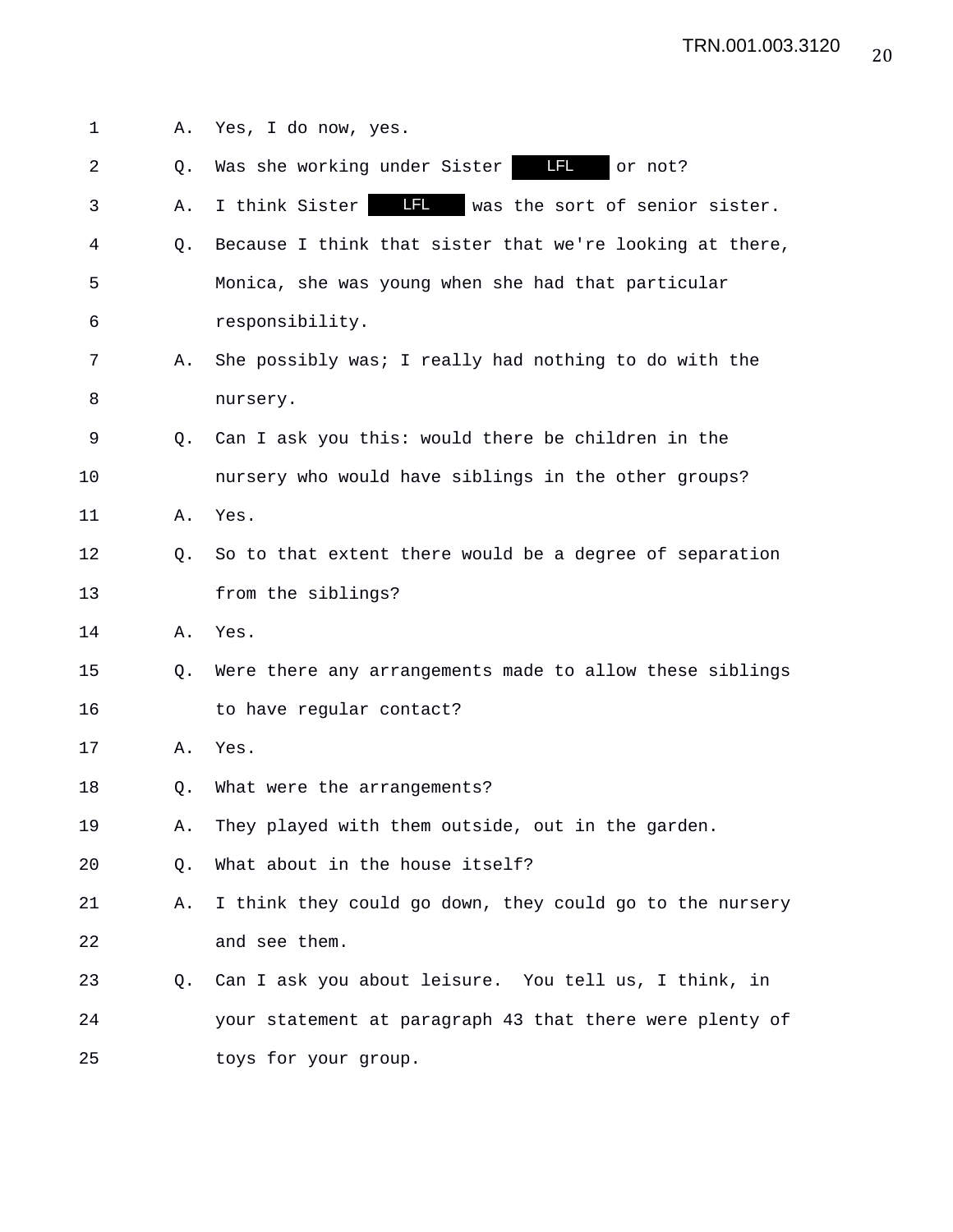1 A. Yes. 2 Q. What was the position in relation to the presents? If 3 a child was given a present, would the child be allowed 4 to keep it? 5 A. Yes. 6 Q. So any suggestion that you may have a present for 7 a short period of time but then have to hand it over, 8 you wouldn't accept that was the case? 9 A. No, no. 10 Q. Homework then. Did you require to help children with 11 their homework? 12 A. Yes. 13 Q. What you say in your statement at paragraph 45 is that: 14 "If the older children had homework, they would do 15 this themselves." 16 So the older children would do it for themselves? 17 A. Yes, they would. 18 Q. Chores then is the other thing I think you address in 19 your statement. I think you do say that children would 20 polish floors. 21 A. Yes. 22 Q. Did that change over the years? 23 A. It did, yes. 24 Q. Did the nature of the jobs they had to do become less of 25 a burden for them, if I can put it that way?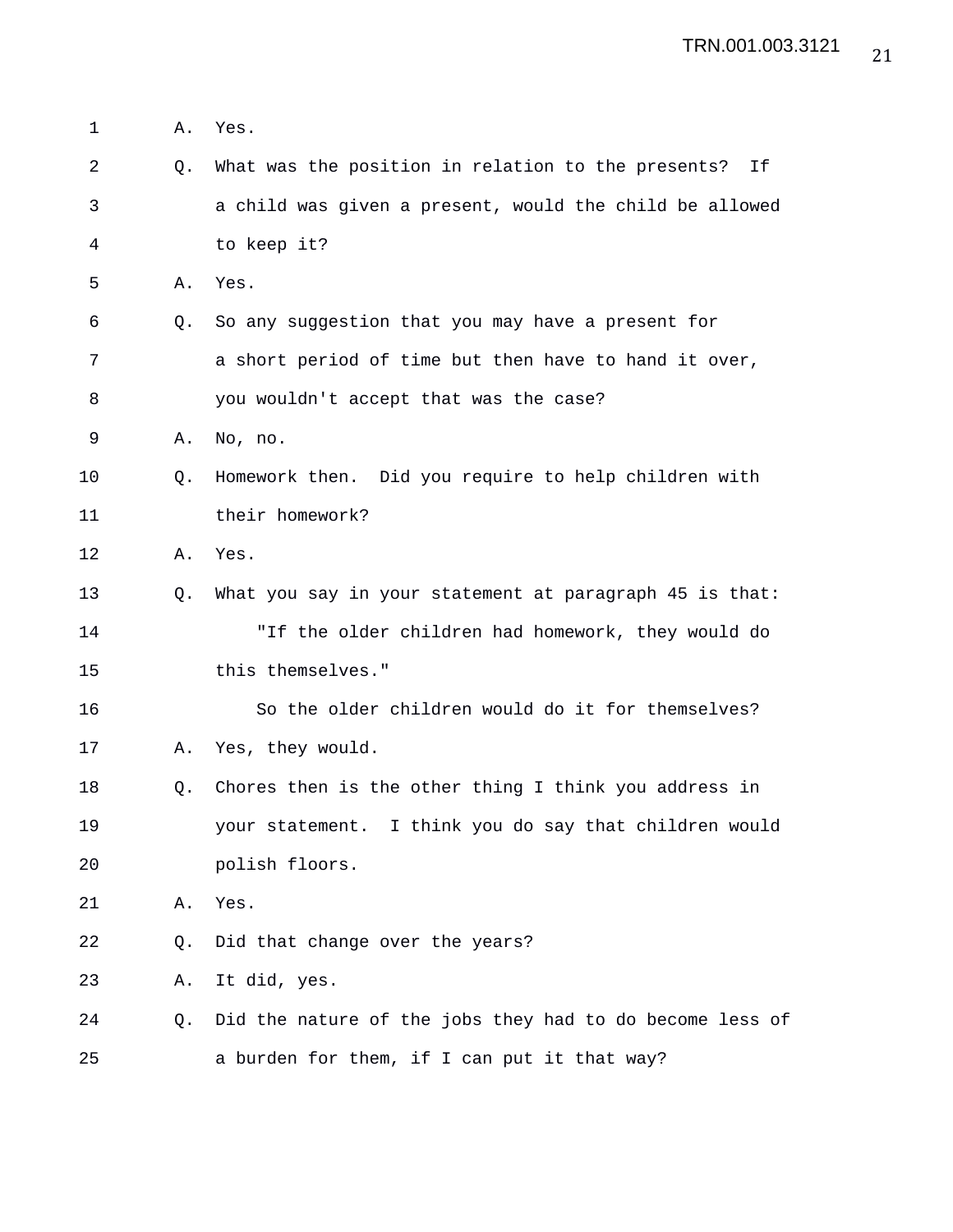1 A. Yes. 2 Q. In the earlier years, children did polish floors; did 3 they clean toilets? 4 A. No, no. 5 LADY SMITH: Tell me about the floor polishing. What did 6 the children have to do? 7 A. They used to come up after breakfast. The staff had put 8 wax on the floors and they used to come up and slide up 9 and down with dusters on their feet. 10 LADY SMITH: They had dusters on their feet? 11 A. Yes, but it wasn't a punishment. 12 LADY SMITH: Did the children ever have to put the polish on 13 themselves? 14 A. No, the staff done it. 15 LADY SMITH: Was this every day? 16 A. No. 17 LADY SMITH: How often? 18 A. Every Saturday. 19 LADY SMITH: How long did it take the children? 20 A. 15 minutes, maybe. 21 LADY SMITH: Could it have been longer than that? 22 A. I don't think so, no. The staff took over then and 23 finished it off. 24 LADY SMITH: Right. Were you always there when they were 25 polishing the floor?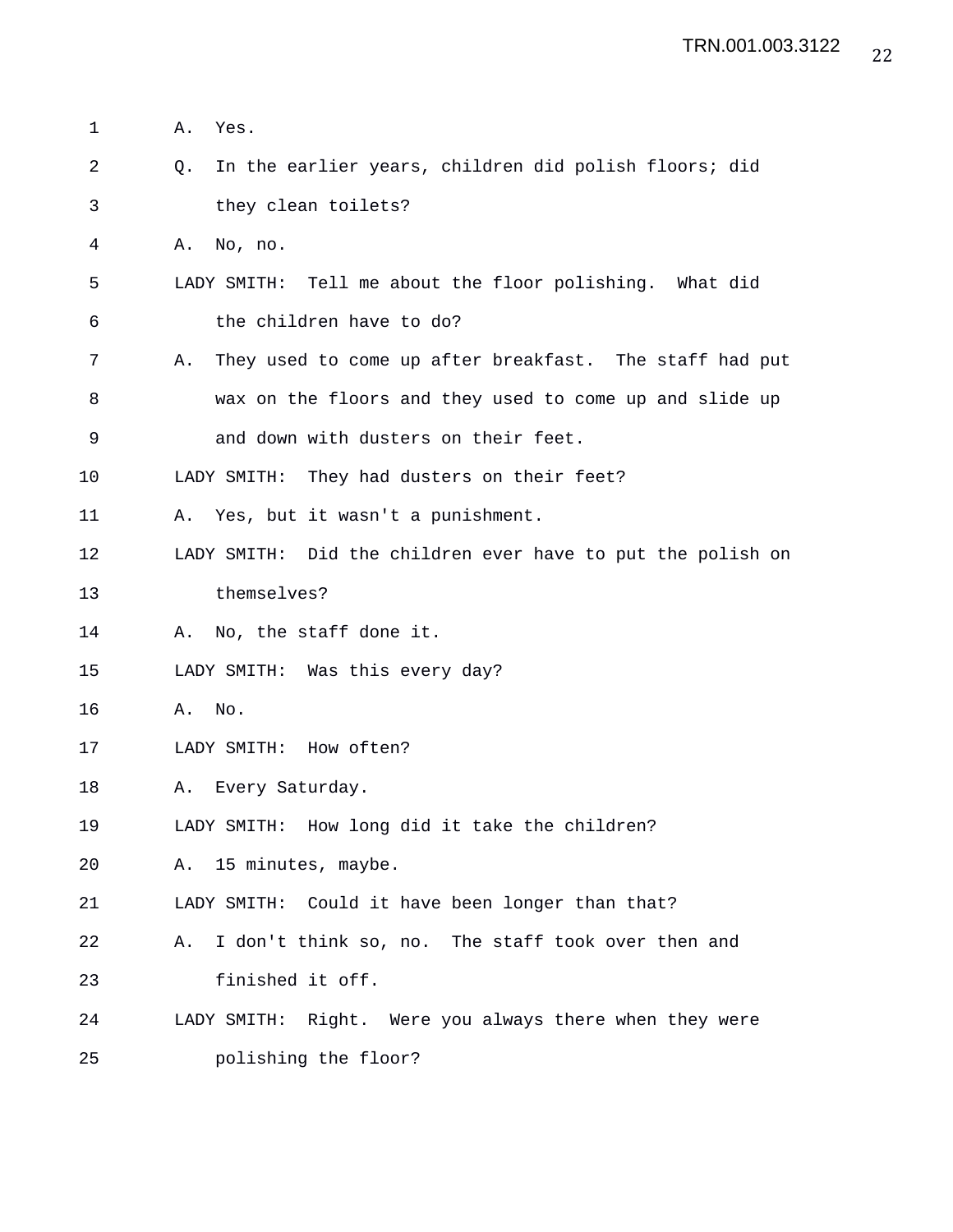1 A. Most Saturdays -- I worked Saturdays. 2 LADY SMITH: Maybe I picked you up wrongly. I wasn't sure 3 if you said you always worked Saturdays because I think 4 you said you -- 5 A. I did. 6 LADY SMITH: You always worked Saturdays? 7 A. I did Monday to Saturday, yes. 8 LADY SMITH: Thank you. 9 MR MacAULAY: There's been a suggestion in evidence that the 10 task of polishing the floor, from the point of view of 11 the children, was perhaps more onerous than you remember 12 in that a good part of the Saturday may have to have 13 been devoted to it by children. That's not your own 14 recollection? 15 A. No. 16 Q. You've told us what your hours of work were, Elizabeth. 17 Can I just look at bedtimes, were you involved in the 18 children being prepared for bed? 19 A. No. Sometimes I'd get the smaller ones changed, but 20 that was it. 21 Q. One of the things you were asked when you gave your 22 statement was whether you knew of children being asked 23 to sleep in a particular way, and in particular with 24 their arms folded across their chests. Did you have any 25 knowledge of that?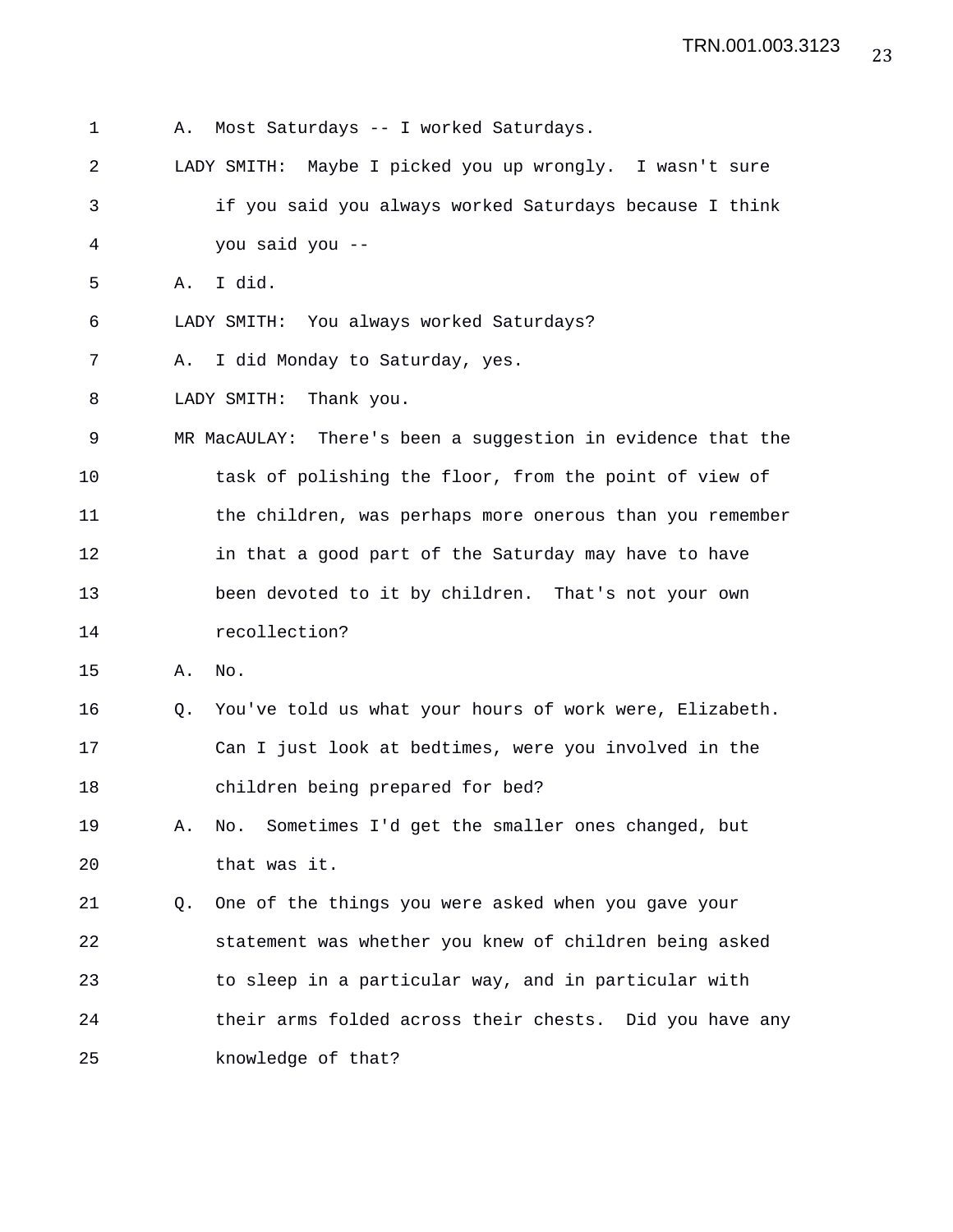- 1 A. No.
- 2 Q. Were you ever in the bedrooms, can you remember, after 3 children had been put to bed?
- 4 A. No, I was usually off.
- 5 Q. Perhaps I should have asked this when we looked at toys. 6 Do you have any recollection as to what sort of toys 7 were available to the children?
- 8 A. The boys had footballs and cars, different things like 9 that. There was balls, books, jigsaws. There was quite 10 a lot. They had a playground outside, swings, and they
- 11 went to dancing, they had dancing classes as well.
- 12 Q. Another thing you say also is -- this is at
- 13 paragraph 57 -- that the children would go to the 14 cinema --
- 15 A. Yes.
- 16 Q. -- on a Saturday afternoon. Would a member of staff go 17 with them?
- 18 A. Yes.
- 19 Q. So did you yourself do that?
- 20 A. I had been, yes.
- 21 Q. How regular an event was this?
- 22 A. About every second Saturday.
- 23 Q. One of the things that you were asked about when 24 you were giving your statement was in connection with 25 whether nuns died when you were in Nazareth House. Did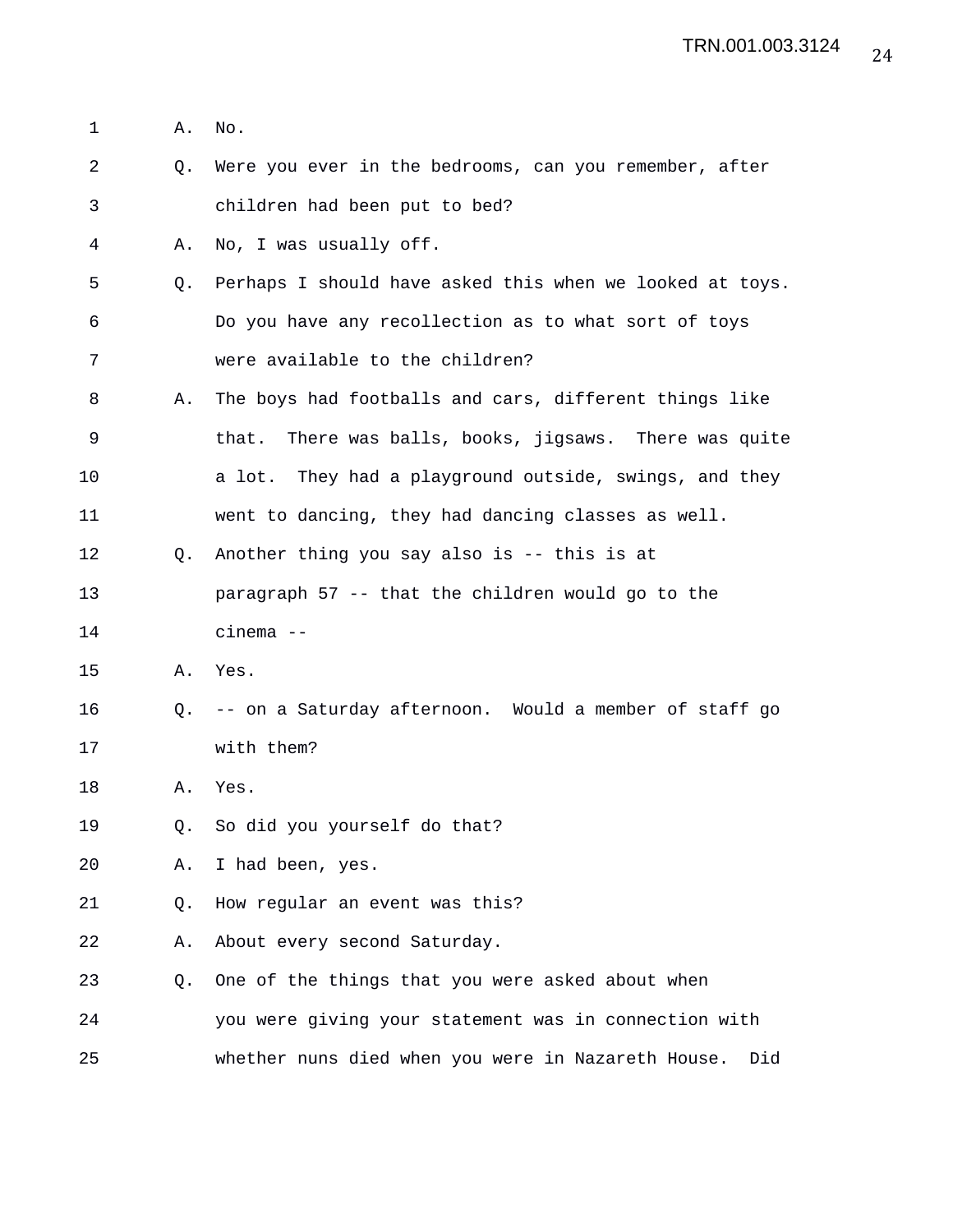| 1  |    | some nuns die when you were there?                     |
|----|----|--------------------------------------------------------|
| 2  | Α. | Yes.                                                   |
| 3  | O. | What was the procedure in relation to funeral          |
| 4  |    | arrangements? The nun's body would be taken into the   |
| 5  |    | church; is that correct?                               |
| 6  | Α. | Yes.                                                   |
| 7  | Q. | Would that be the chapel within the home?              |
| 8  | Α. | Yes.                                                   |
| 9  | О. | And was it the practice in those days that the coffin  |
| 10 |    | would remain uncovered?                                |
| 11 | Α. | Yes.                                                   |
| 12 | O. | And was there also a practice, at least on the part of |
| 13 |    | the nuns, that they would kiss the dead nun?           |
| 14 | Α. | No.                                                    |
| 15 | O. | Did nuns not kiss the dead nun?                        |
| 16 | Α. | I don't think so.                                      |
| 17 | Q. | Were you ever asked to kiss --                         |
| 18 | Α. | No.                                                    |
| 19 | Q. | -- a dead nun? What about children?                    |
| 20 | Α. | No.                                                    |
| 21 | Q. | You tell us at paragraphs 64 through to 66 about trips |
| 22 |    | and holidays that you had. In particular, that there   |
| 23 |    | was a holiday house in Fairlie, near to Largs.         |
| 24 | Α. | Yes.                                                   |
| 25 | Q. | Also one in Girvan?                                    |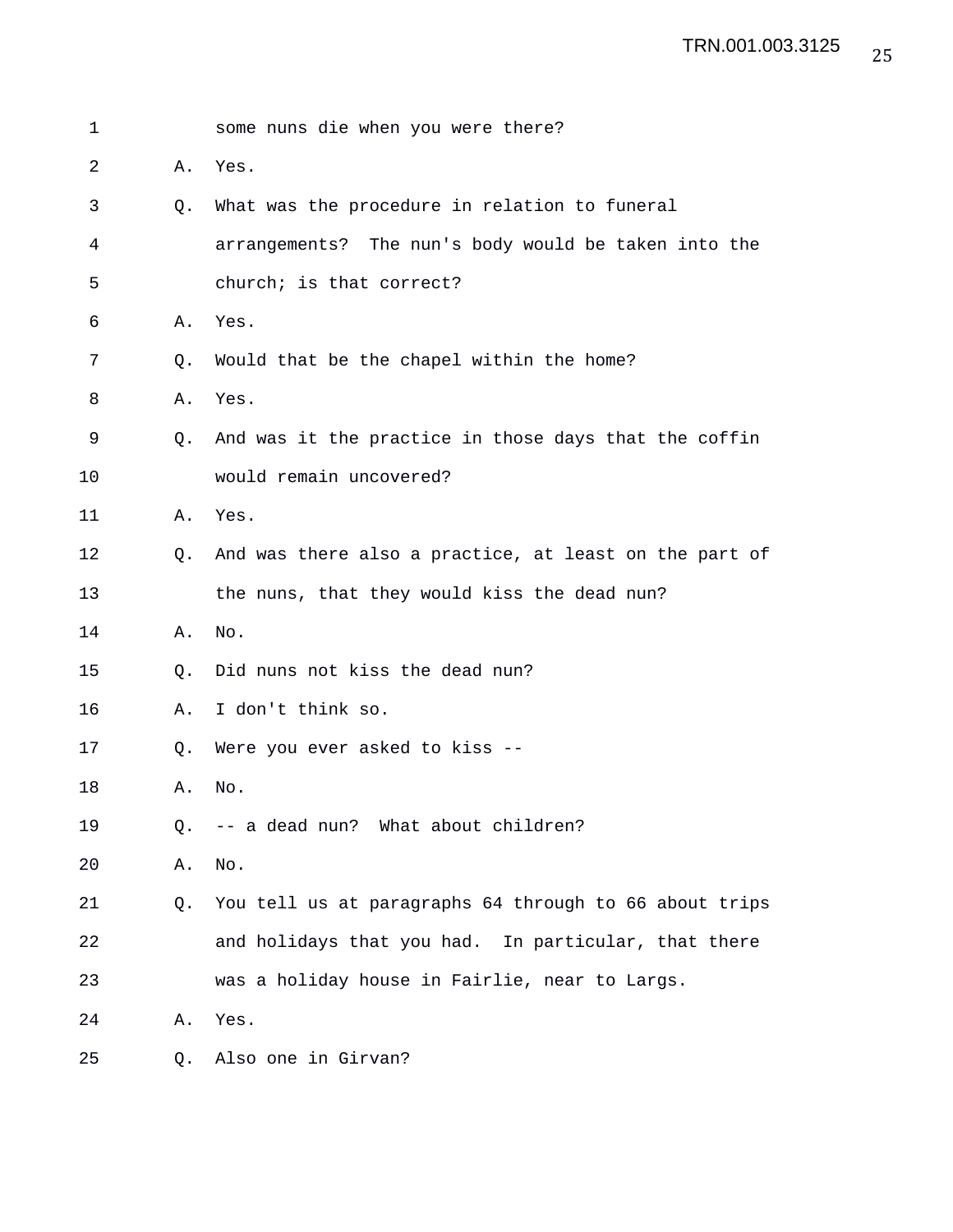1 A. Yes. 2 Q. When you went on holiday, did you go as a group? 3 A. Yes. 4 Q. What about the other groups? Did other groups go at -- 5 A. They went at different times. 6 Q. So do I take it if you're talking about 30 children in 7 your group, it would be those 30 children and yourself; 8 is that right? 9 A. Yes. 10  $Q.$  Sister  $\begin{array}{|c|c|c|c|c|}\n\hline\nI & , & \hline\nI & \hline\nI & , & \hline\nI & \hline\nI & \hline\nI & \hline\nI & \hline\nI & \hline\nI & \hline\nI & \hline\nI & \hline\nI & \hline\nI & \hline\nI & \hline\nI & \hline\nI & \hline\nI & \hline\nI & \hline\nI & \hline\nI & \hline\nI & \hline\nI & \hline\nI & \hline\nI & \hline\nI & \hline\nI & \hline\nI & \hline\nI & \hline\nI & \hline\nI & \hline$ 11 A. No, she never went. 12 Q. So who would go? 13 A. Another sister. Sister LUS was there at one time. 14 0. That's later on of course. 15 A. Yes. Mm-hm. 16 Q. Are you saying that in Sister 17 did not go? 18 A. No, she didn't go. 19 Q. What about Sister **IFA** ? 20 A. Sister LHA went, yes. 21 Q. So would it be one lay staff or more than one? 22 A. No. Not all the children went: some of them were maybe 23 out with befrienders, foster carers. 24 Q. Are you able to remember what sort of activities then 25 that the children would be able to engage in on these LFL 's time, she just LFL LHA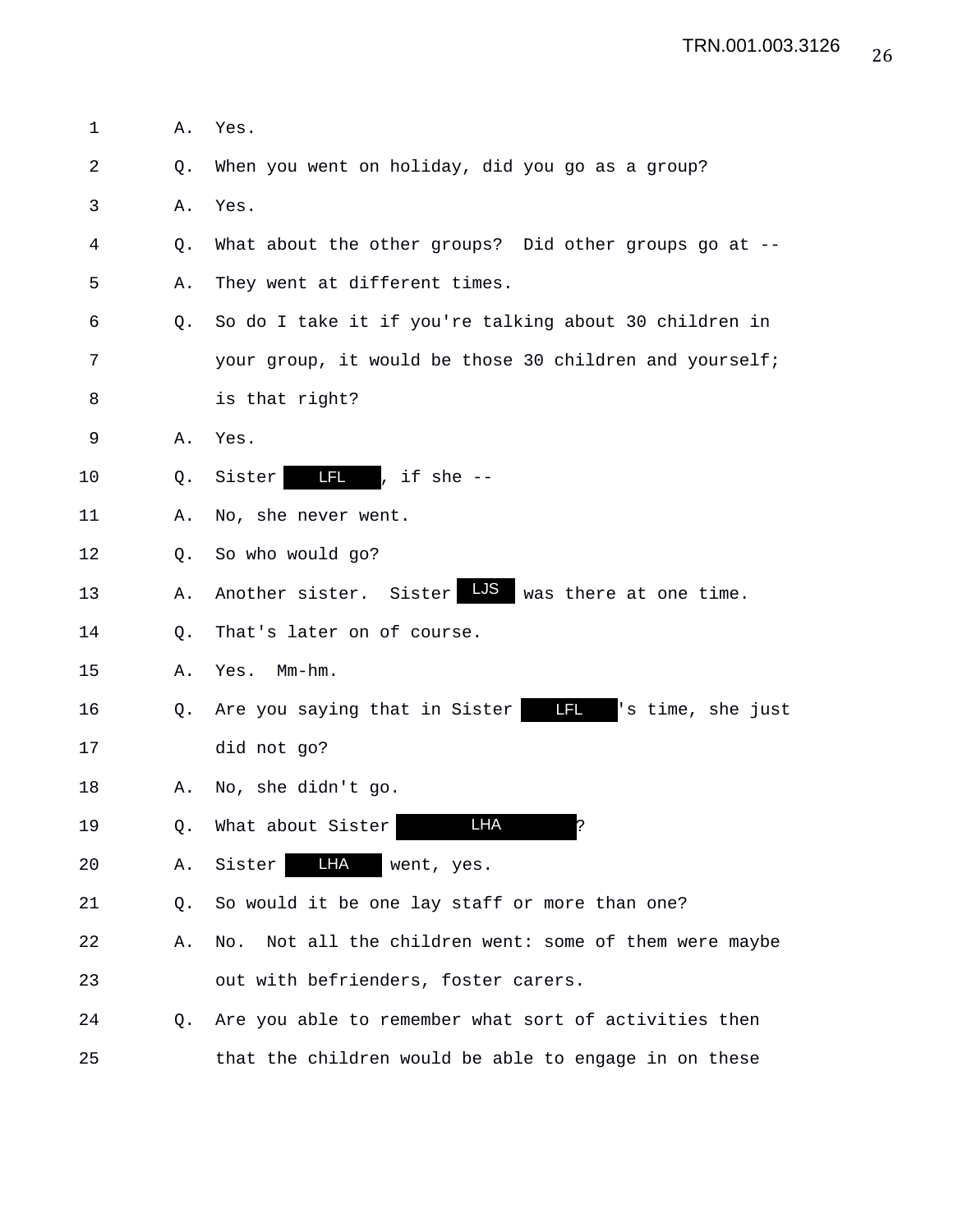| 1           |    | trips?                                                   |
|-------------|----|----------------------------------------------------------|
| 2           | Α. | When they were on holiday?                               |
| 3           | Q. | Yes.                                                     |
| 4           | Α. | Swimming, going to the beach, swimming, walking.         |
| 5           | Q. | Can I now ask you about birthdays, first of all. Can     |
| 6           |    | you remember if a child's birthday was celebrated?       |
| 7           | Α. | I don't remember if it was on the day. I can't           |
| 8           |    | remember. I don't know if it was a group thing, if       |
| $\mathsf 9$ |    | there were so many in the group and they'd have the one  |
| 10          |    | party.                                                   |
| 11          | Q. | Who would organise that?                                 |
| 12          | Α. | The sister in charge.                                    |
| 13          | Q. | Do you really have any recollection then of birthday     |
| 14          |    | celebrations at all?                                     |
| 15          | Α. | I know they got presents, the staff brought them in      |
| 16          |    | presents. They always got a present in the house.        |
| 17          | Q. | Were these presents they were allowed to keep?           |
| 18          | Α. | Yes.                                                     |
| 19          | Q. | Was Christmas celebrated?                                |
| 20          | Α. | Yes.                                                     |
| 21          | Q. | Were you there for Christmas Day?                        |
| 22          | Α. | Some years, yes.                                         |
| 23          | Q. | But some years you'd be off because it was a holiday?    |
| 24          | Α. | Mm-hm.                                                   |
| 25          | Q. | You also tell us a little bit about visits, and what you |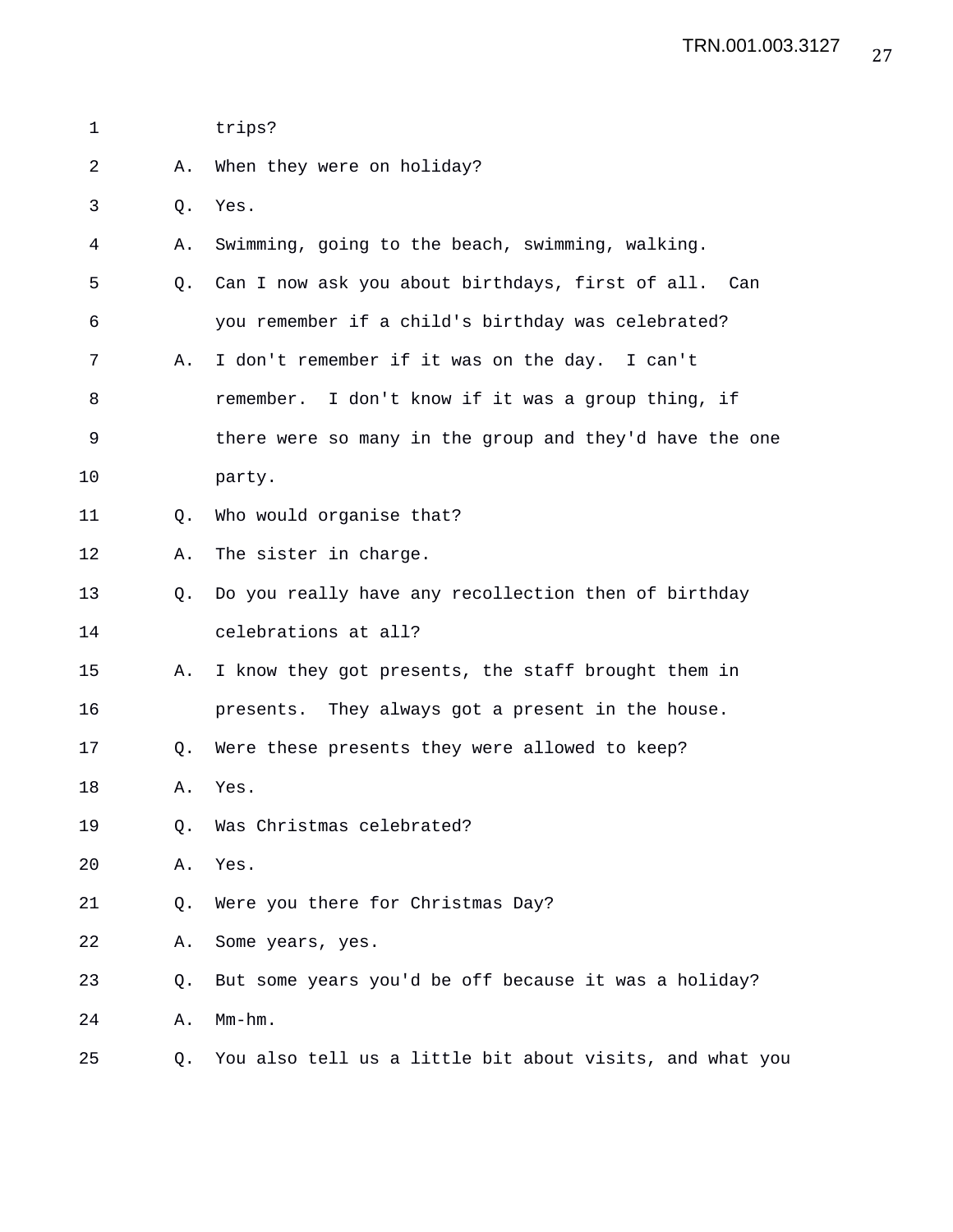| 1  |    | say in your statement is that children could have        |
|----|----|----------------------------------------------------------|
| 2  |    | visitors at any time.                                    |
| 3  | Α. | Yes.                                                     |
| 4  | Q. | But in particular, at the weekends; is that right?       |
| 5  | Α. | Yes.                                                     |
| 6  | O. | One thing you say at paragraph 75 is that if someone     |
| 7  |    | wanted to take a child out for a day, they would have to |
| 8  |    | arrange this through Social Services.                    |
| 9  | Α. | Yes.                                                     |
| 10 | 0. | How sure are you about that? Would a family member have  |
| 11 |    | to go through Social Services in order to arrange to     |
| 12 |    | take a child out?                                        |
| 13 | Α. | Yes.                                                     |
| 14 | Q. | Would it not be up to the sister in charge?              |
| 15 | Α. | I think between the sister and the person that was doing |
| 16 |    | it.                                                      |
| 17 | Q. | You say also that you don't remember a child being away  |
| 18 |    | overnight, but is that just something you don't          |
| 19 |    | remember?                                                |
| 20 | Α. | I don't, no. I don't think it was allowed.               |
| 21 | Q. | What if a child was -- there was a plan to foster        |
| 22 |    | a child and they were having a sort of trial run?        |
| 23 | Α. | Yes, if it was arranged with Social Services, yes.       |
| 24 | O. | So those would be instances where a child would be out   |
| 25 |    | for the night?                                           |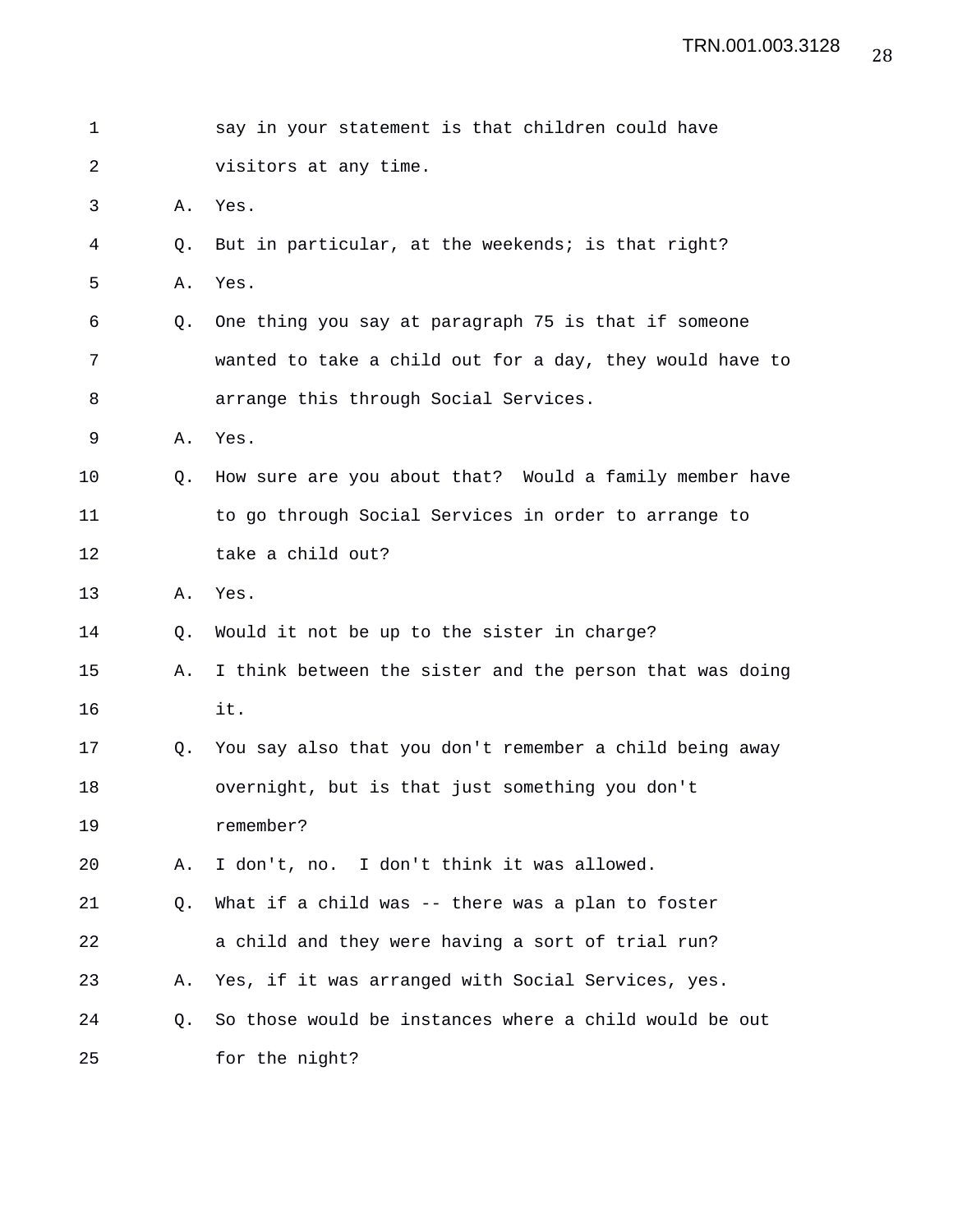1 A. Yes. 2 Q. Do you remember if the Knights of St Columba would visit 3 the home? 4 A. Yes. 5 Q. Were they allowed to take children out? 6 A. I think they did, yes. 7 Q. Did you really have much to do with the social workers 8 yourself? 9 A. No. 10 Q. Again, would it be the sister who would deal with the 11 social workers? 12 A. Yes. 13 Q. Just trying to get a time frame for when the different 14 sisters you worked with were there, I think you say at 15 paragraph 80 that you thought that Sister left LFL16 in about 1971. 17 A. About that, yes. 18 Q. And it was Sister **LHA** who took over? 19 A. Yes. 20 Q. And you thought she was there for -- I think in the 21 statement you said about five years. 22 A. I think so, yes. 23 Q. I understand dates -- 24 A. I can't really remember. 25 Q. -- can be difficult. And at a point in time,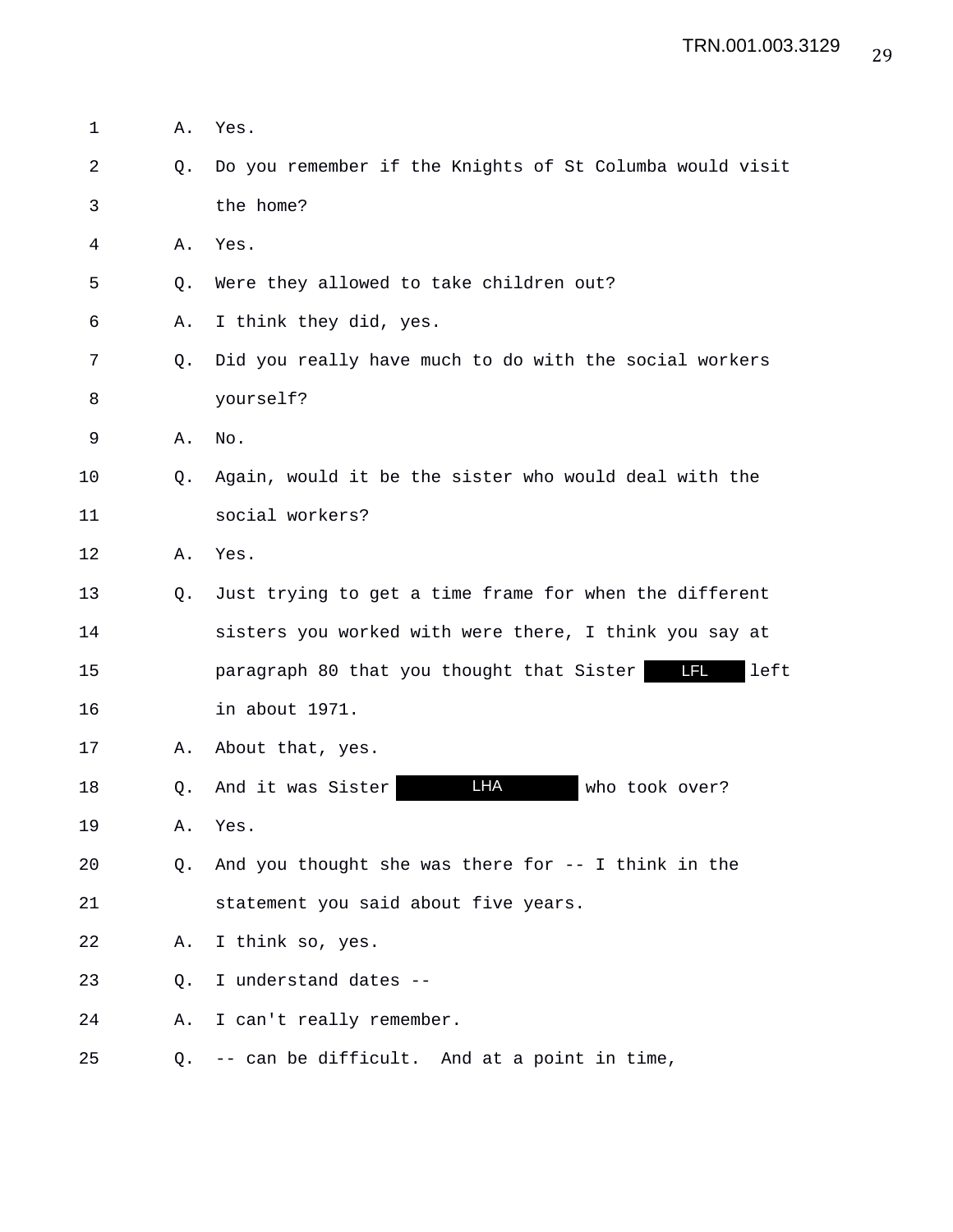| 1  |    | Sister LJS was in charge?                               |
|----|----|---------------------------------------------------------|
| 2  | Α. | Yes.                                                    |
| 3  | Q. | Was she later on, really?                               |
| 4  | Α. | Later on, yes.                                          |
| 5  | O. | Was she the last person who was involved in your group; |
| 6  |    | can you remember?                                       |
| 7  | Α. | I think she could have been, yes.                       |
| 8  | Q. | LKR<br>Was there a Sister<br>at any point?              |
| 9  | Α. | Not with me.<br>Yes.                                    |
| 10 | O. | Can I then ask you about discipline. Were you given any |
| 11 |    | guidance as to how a child or children should be        |
| 12 |    | disciplined?                                            |
| 13 | Α. | No.                                                     |
| 14 | Q. | Was there any written guidance, any written procedure   |
| 15 |    | provided?                                               |
| 16 | Α. | No, I don't think so.                                   |
| 17 | O. | Did you ever discuss with sister how a child should be  |
| 18 |    | disciplined?                                            |
| 19 | Α. | No.                                                     |
| 20 | Q. | Did you see children being disciplined?                 |
| 21 | Α. | Yes.                                                    |
| 22 | Q. | In what way?                                            |
| 23 | Α. | Just being told off or pocket money stopped, not going  |
| 24 |    | out, being kept in, to an outing.                       |
| 25 | Q. | Who $--$                                                |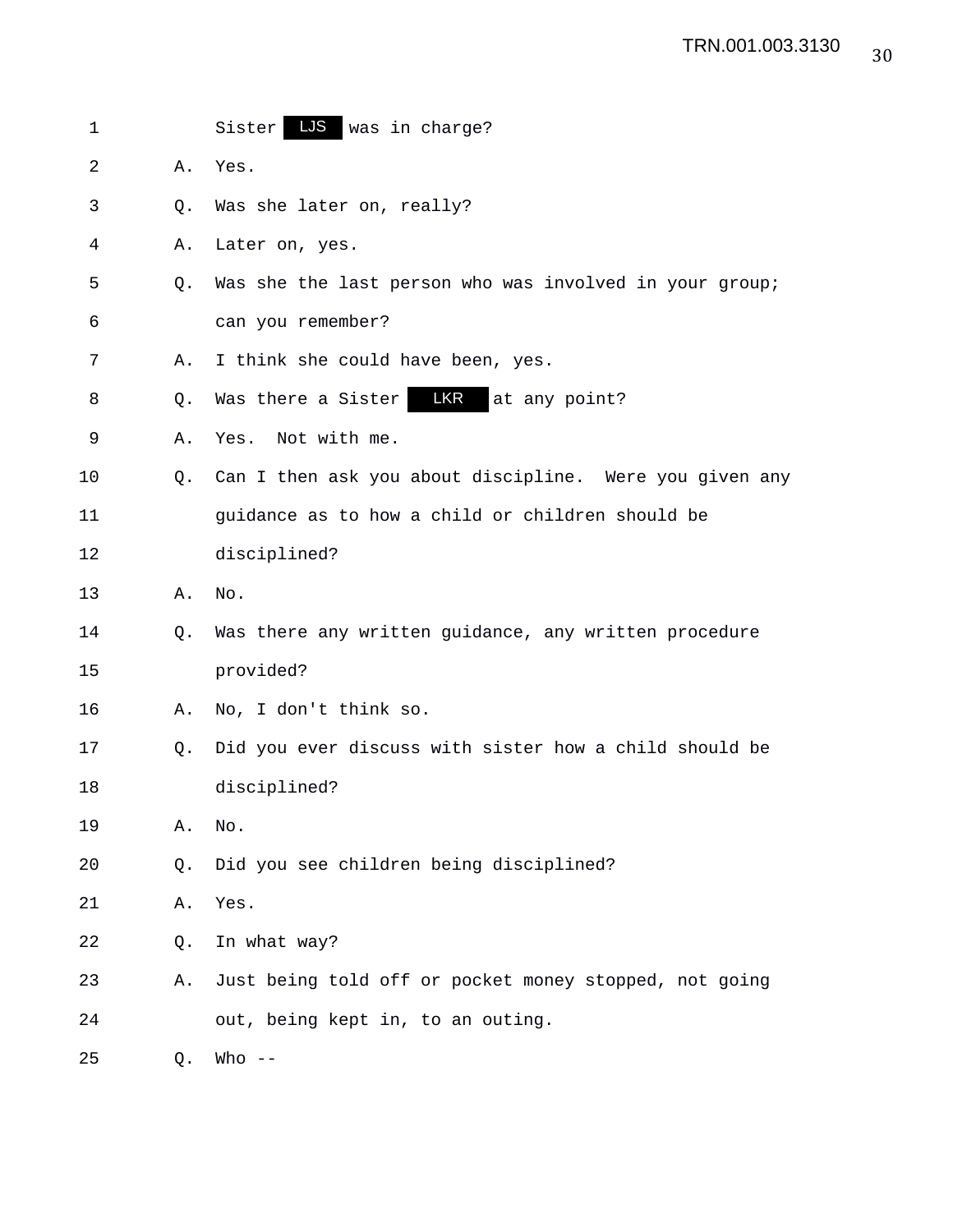| 1  | Α.        | The sister in charge.                                   |
|----|-----------|---------------------------------------------------------|
| 2  | Q.        | Were you yourself required to discipline a child?       |
| 3  | Α.        | It was mostly sister.                                   |
| 4  | Q.        | When you say mostly, were there occasions when you      |
| 5  |           | yourself would be required to discipline a child?       |
| 6  | Α.        | Maybe for something that was going on in the group,     |
| 7  |           | nothing -- maybe arguing or something.                  |
| 8  | O.        | And how would you do that?                              |
| 9  | Α.        | Just tell them to stop, and if they didn't, I'd let     |
| 10 |           | sister know. We were usually all right.                 |
| 11 | Q.        | In that event then, if you had to bring sister in, what |
| 12 |           | would happen?                                           |
| 13 | Α.        | She'd either send them up to bed, depending on the      |
| 14 |           | time                                                    |
| 15 | $\circ$ . | Did you see a child being smacked?                      |
| 16 | Α.        | No.                                                     |
| 17 | O.        | But were there children who were smacked for            |
| 18 |           | misbehaviour?                                           |
| 19 | Α.        | Could have been. I didn't witness anything.             |
| 20 | Q.        | Did you see children crying?                            |
| 21 | Α.        | Yes.                                                    |
| 22 | Q.        | If you saw a child crying, would you try and find out   |
| 23 |           | what the reason was?                                    |
| 24 | Α.        | Yes.                                                    |
| 25 | O.        | And what sort of reasons can you tell us about?         |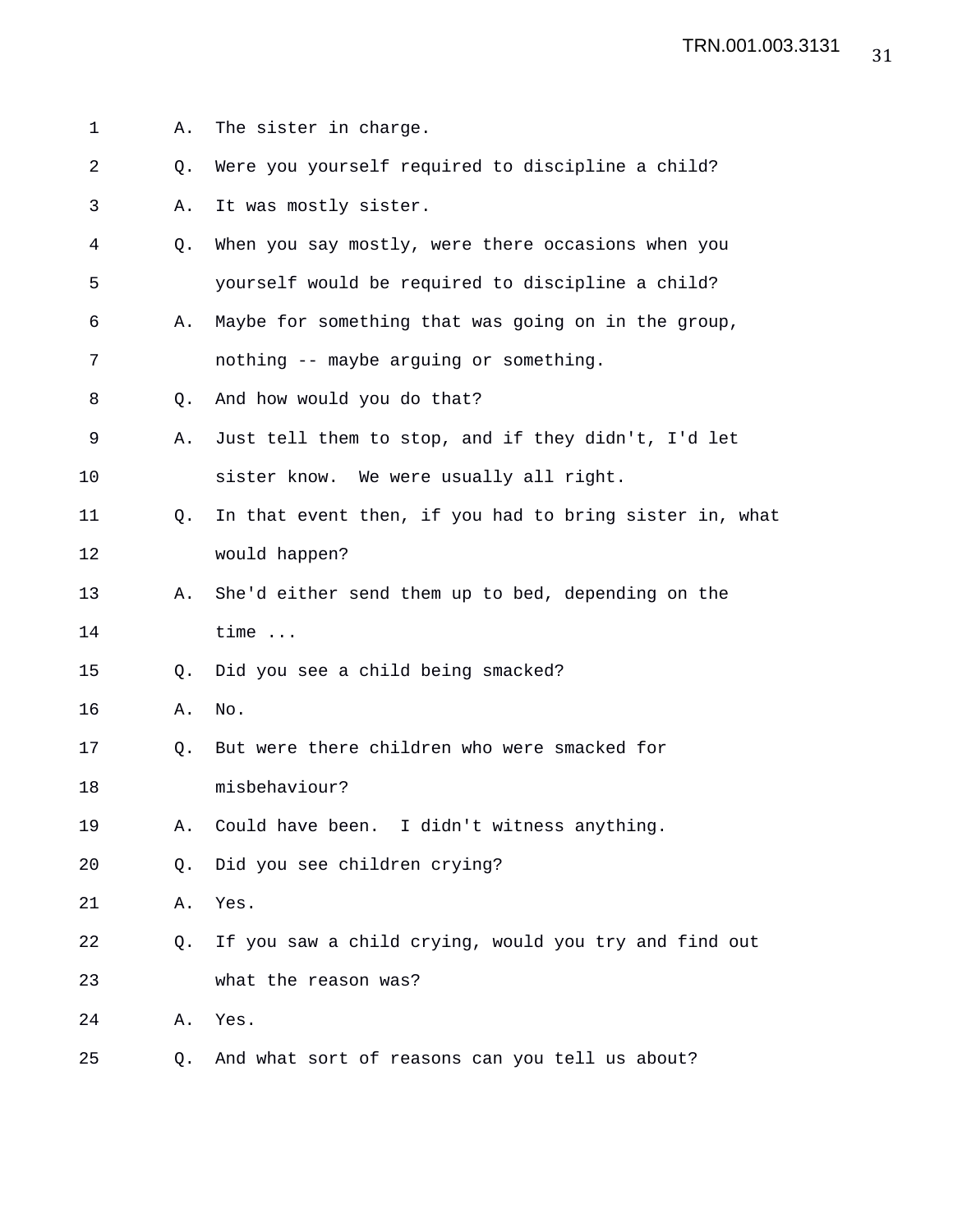| 1  | Α. | I don't know, really. I can't remember.                     |
|----|----|-------------------------------------------------------------|
| 2  | O. | Did a child ever tell you that he or she was crying         |
| 3  |    | because he or she had been hit by sister?                   |
| 4  | Α. | No, no.                                                     |
| 5  | O. | Did you ever hear anyone shouting or swearing at the        |
| 6  |    | children that could be seen in any way as demeaning         |
| 7  |    | towards them?                                               |
| 8  | Α. | No, no.                                                     |
| 9  | Q. | Do you know if there was a book kept to record any          |
| 10 |    | punishments?                                                |
| 11 | Α. | Possibly. I don't really know.                              |
| 12 | Q. | Did you ever see such a book?                               |
| 13 | Α. | No.                                                         |
| 14 | Q. | Did you ever see anything in connection with the way        |
| 15 |    | children were treated that caused you concern?              |
| 16 | Α. | No, I don't think so.                                       |
| 17 | Q. | Did any child in your group run away?                       |
| 18 | Α. | No.                                                         |
| 19 | Q. | Are you absolutely sure?                                    |
| 20 | Α. | Not that I remember.                                        |
| 21 | Q. | Did you hear of other children running away?                |
| 22 | Α. | I think I did. Just hearing about it. I don't know --       |
| 23 |    | we had nothing to do with the other groups at all. You      |
| 24 |    | just kept to your own group.                                |
| 25 | Q. | <u>LFL</u><br>Insofar as Sister<br>is concerned, how do you |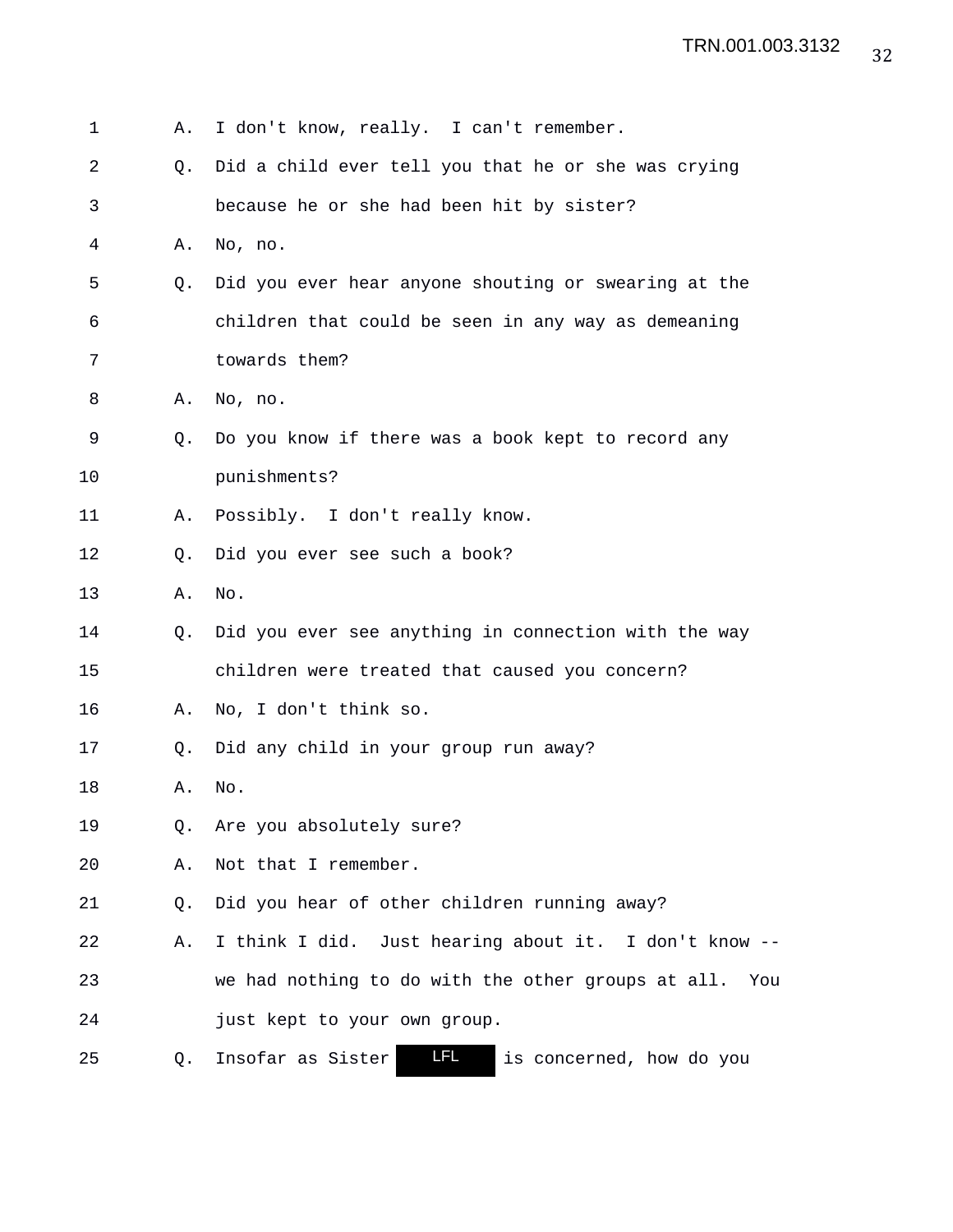| 1  |    | think she was regarded by the children?                  |
|----|----|----------------------------------------------------------|
| 2  | Α. | They liked her. She was very fair.                       |
| 3  | O. | Would there be any cause for children to be afraid of    |
| 4  |    | her?                                                     |
| 5  | Α. | No, I don't think so, no.                                |
| 6  | Q. | One thing you also tell us in your statement, Elizabeth, |
| 7  |    | is that children were given pocket money, but            |
| 8  |    | deprivation of pocket money could be one of the          |
| 9  |    | punishments?                                             |
| 10 | Α. | Yes.                                                     |
| 11 | Q. | Do you know how much children were given? I suppose it   |
| 12 |    | varied depending on age.                                 |
| 13 | Α. | It varied on ages.                                       |
| 14 | Q. | I want to put a number of points to you that have come   |
| 15 |    | out of the evidence. What I'll try and do is I'll try    |
| 16 |    | and look at different points in time under reference to  |
| 17 |    | the different sisters that you worked with. Do you       |
| 18 |    | LFL<br>follow me? The first, of course, is Sister        |
| 19 |    | This witness -- and I'll put the transcript on the       |
| 20 |    | screen and it's TRN.001.003.2477. This witness, if you   |
| 21 |    | look at the key in your red folder, you'll see that she  |
| 22 |    | has taken the pseudonym "Tess". If you look across,      |
| 23 |    | you'll see who she is. Does that name look at all        |
| 24 |    | familiar to you?                                         |
|    |    |                                                          |

25 A. Sorry, what was the name?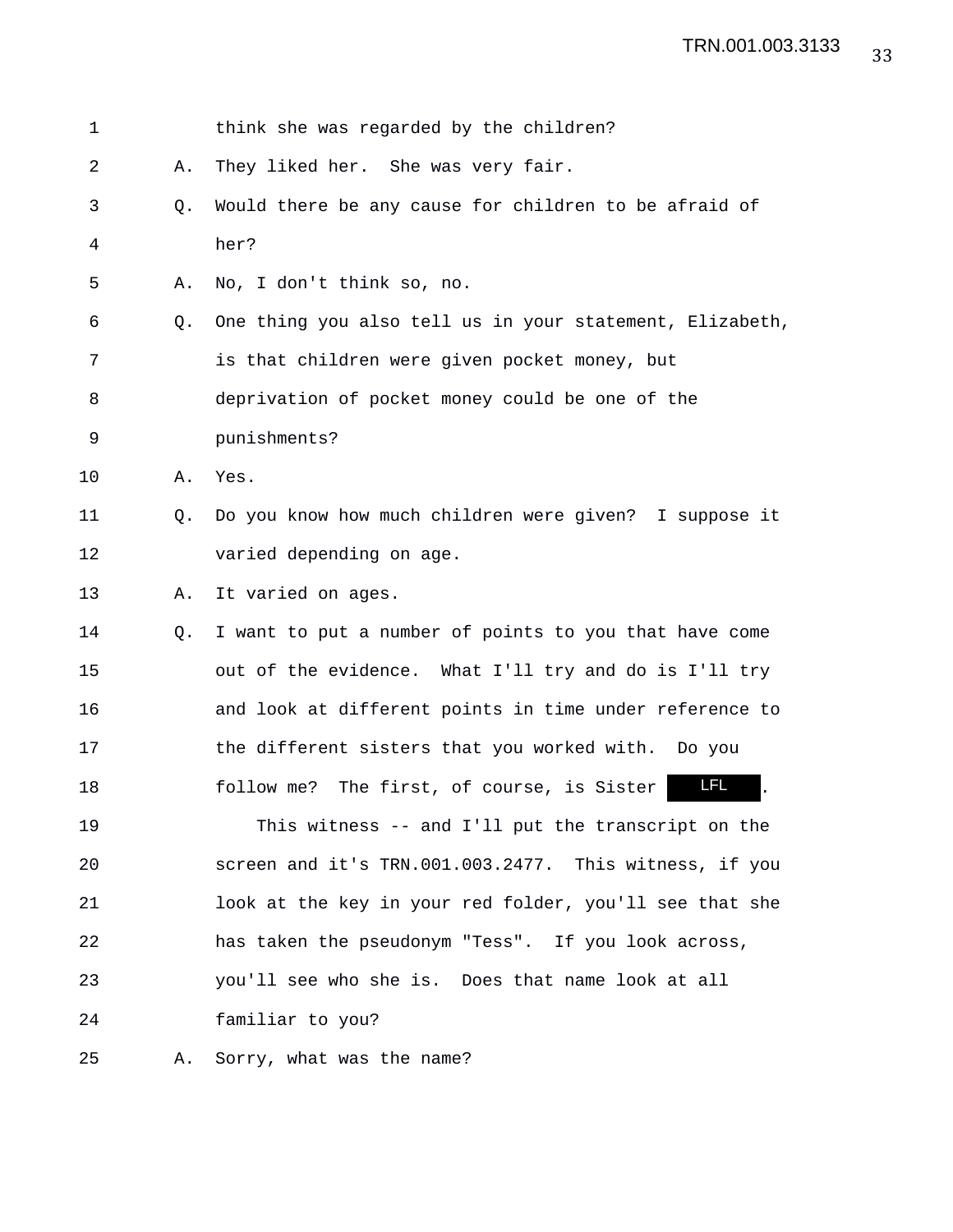| 1  | О. | Tess. It's the second bottom.                            |
|----|----|----------------------------------------------------------|
| 2  | Α. | Yes.                                                     |
| 3  | O. | Do you recognise the name?                               |
| 4  | Α. | Yes.                                                     |
| 5  | 0. | This person would certainly have crossed over quite      |
| 6  |    | a bit of your time there because she was there from      |
| 7  |    | 1962 until<br>1973.                                      |
| 8  | Α. | Yes.                                                     |
| 9  | Q. | If we turn to page 2478, towards the bottom of page      |
| 10 |    | she's asked the question:                                |
| 11 |    | "Question: You're someone -- although I think you        |
| 12 |    | do make some criticisms of the regime we're about to     |
| 13 |    | discuss, you had fond memories of your time in           |
| 14 |    | Nazareth House Cardonald."                               |
| 15 |    | And on the next page, 2479:                              |
| 16 |    | "Answer: Yes, that's correct."                           |
| 17 |    | So this is someone who had a positive experience,        |
| 18 |    | I think, according to her own evidence. Are you in       |
| 19 |    | touch with this person still?                            |
| 20 | Α. | This is her married name.<br>Yes.                        |
| 21 | Q. | Indeed, but in any event you know who we're talking      |
| 22 |    | about?                                                   |
| 23 | Α. | I know who we're talking about, yes.                     |
| 24 | Q. | If we go to page 2492, again, this is at line number 13, |
| 25 |    | I'll read that:                                          |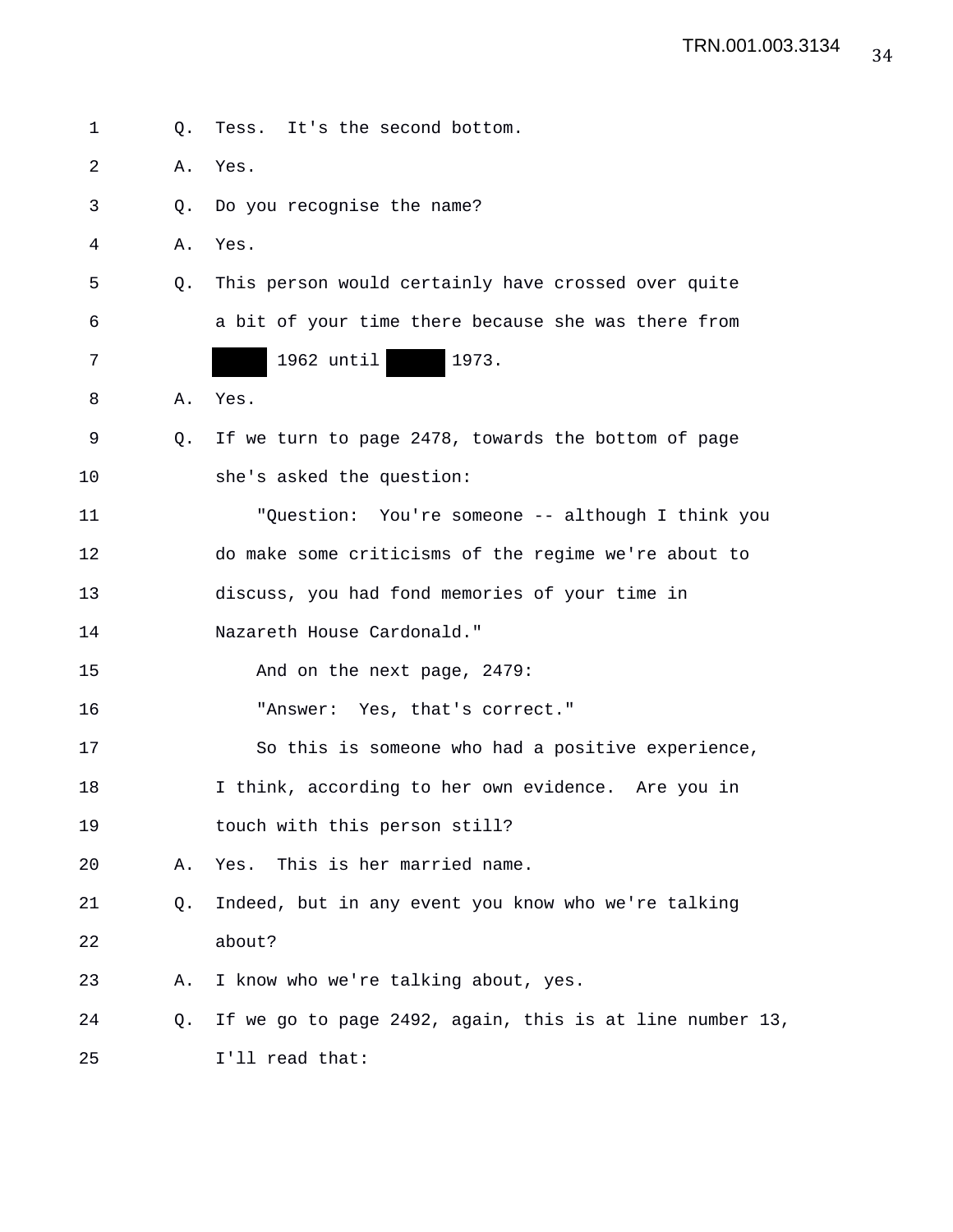1 "Question: What you say in your statement in 2 connection with Sister **LEL** -- and we've now tried 3 to get a time frame for her -- is that she was in charge 4 of your group and you describe her as being very strict. 5 "Answer: Yes. 6 "Question: Can you elaborate on what you mean by 7 that? 8 "Answer: Well, she was strict in the sense that you 9 were not allowed to sort of -- if you were in church or 10 if you did something wrong, you knew that you were in 11 trouble because she would punish you depending on what 12 you were doing." 13 She goes on again to say that she was extremely 14 strict. Is that a description that you recognise? 15 A. I suppose she was strict to them because they were 16 young. 17 Q. Would that be a reason why children might have been 18 afraid of her then? 19 A. I don't think they were afraid of her. 20 Q. If you turn to page 2509, towards the bottom at line 19 21 she says: 22 "Answer: Again, as I said earlier on, it was quite 23 strict. If you did anything wrong -- in the younger 24 years, I do remember getting the odd clip around the 25 head and the odd cane, but not -- I didn't get the cane LFL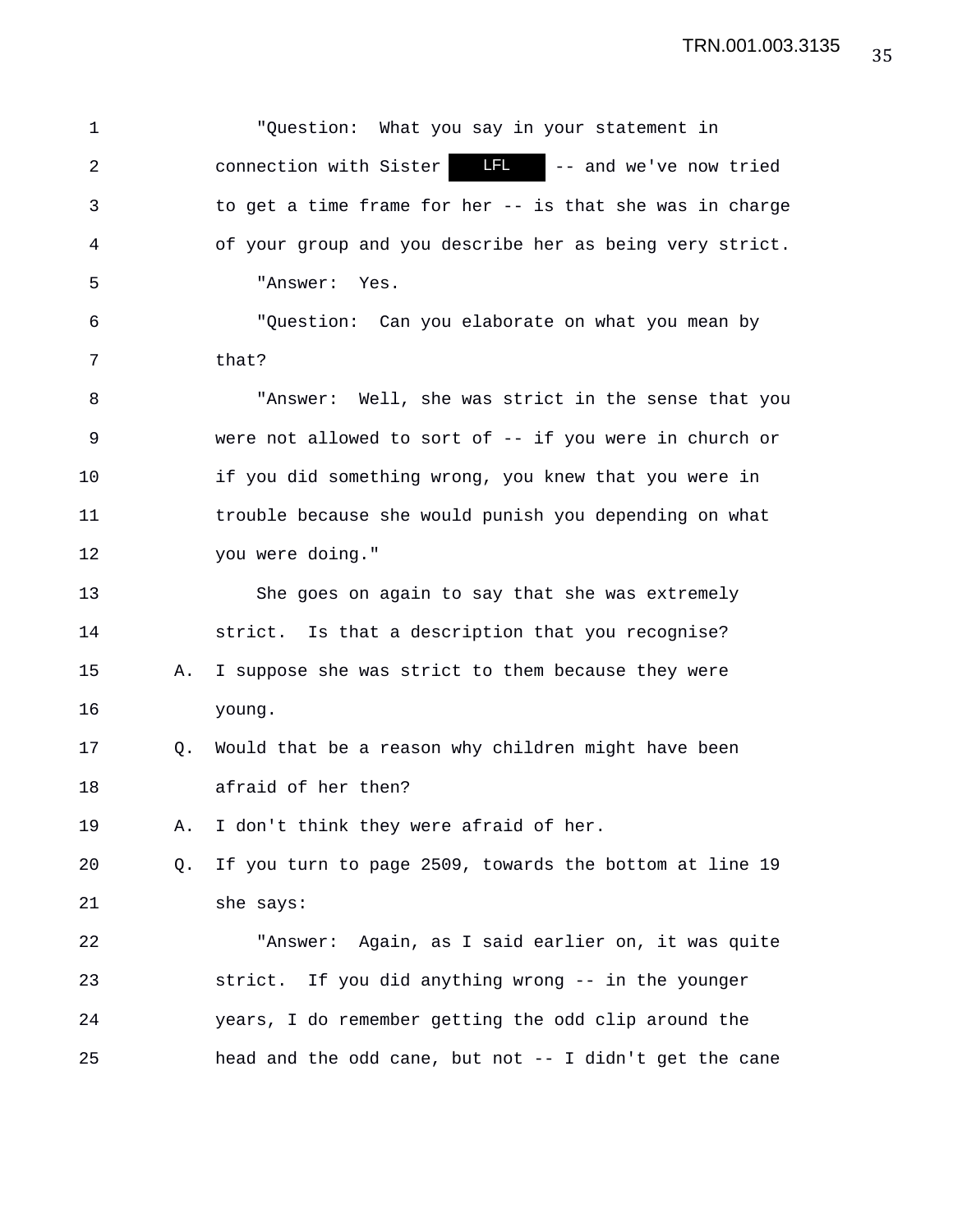| 1  |    | that much. I knew other children were getting the        |
|----|----|----------------------------------------------------------|
| 2  |    | cane."                                                   |
| 3  |    | Did you see a cane being used?                           |
| 4  | Α. | No.                                                      |
| 5  |    | Q. At no point in time?                                  |
| 6  | Α. | No, never.                                               |
| 7  | 0. | And if you go on to the next page, 2510, at line 5 she's |
| 8  |    | asked:                                                   |
| 9  |    | "Question: On those occasions who did the clipping?      |
| 10 |    | "Answer: My recollection would have been                 |
| 11 |    | LFL 1<br>Sister<br>at that time.                         |
| 12 |    | "Question: And the cane?                                 |
| 13 |    | <u>LFL </u><br>"Answer: Again, Sister                    |
| 14 |    | "Question: Just so I can understand what the cane        |
| 15 |    | was, what was it?                                        |
| 16 |    | "Answer: Just a stick, a long thin stick, but at         |
| 17 |    | school it was a belt.                                    |
| 18 |    | "Question: Yes. And was there a particular part of       |
| 19 |    | the body that the cane was used to hit?                  |
| 20 |    | "Answer: Just generally the hands."                      |
| 21 |    | و ہیں ہے<br>Again, she's really implicating Sister       |
| 22 |    | in that. You saw --                                      |
| 23 | Α. | I never saw that, no.                                    |
| 24 | Q. | If I take you then to page 2511, here she starts to talk |
| 25 |    | about bed-wetting. Bearing in mind this is someone who   |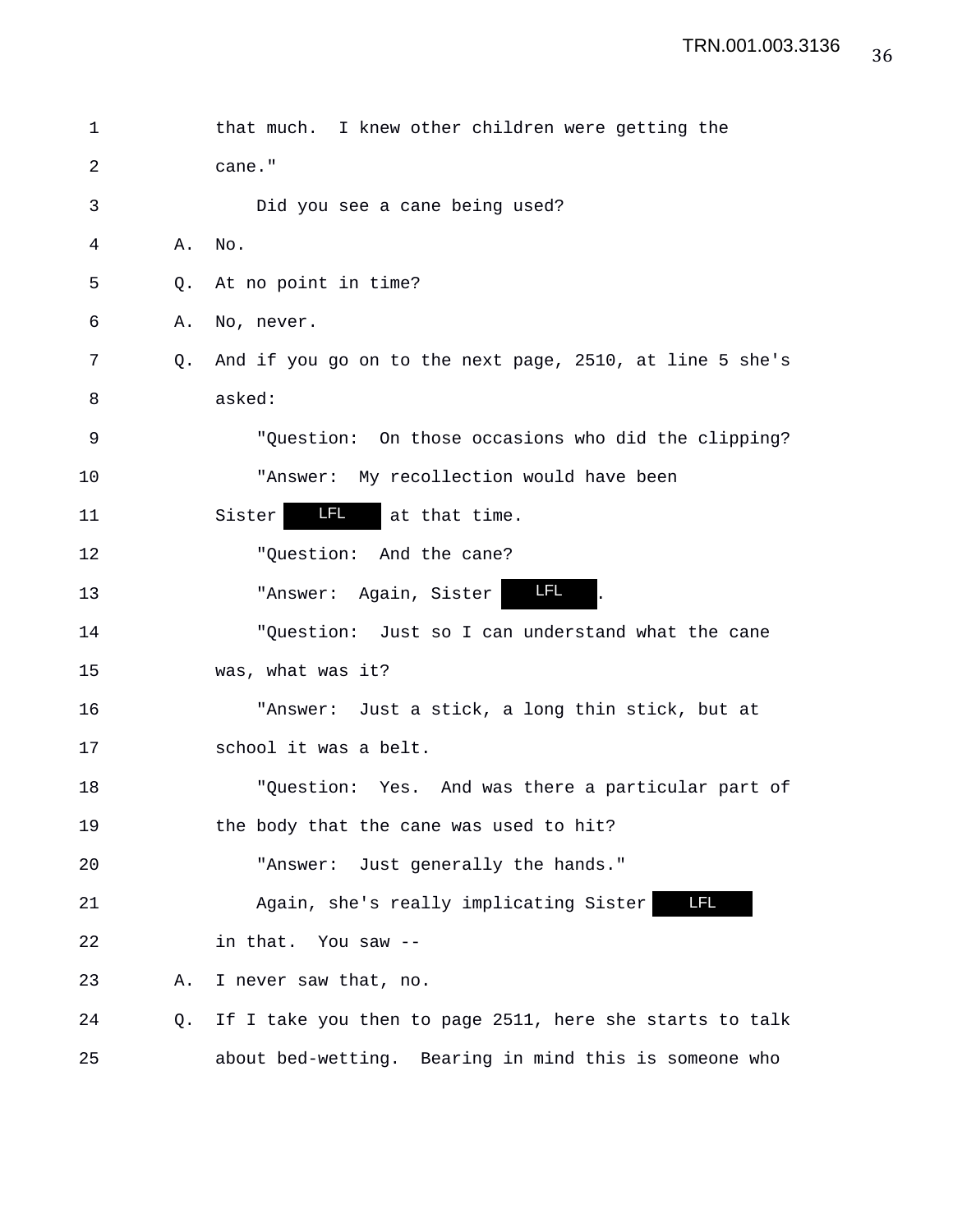1 looks upon this as a positive experience. What she says 2 at line 8 is: 3 "Answer: I recall one incident of wetting the bed--

4 I may have done it more than once but I definitely 5 recall one time wetting the bed.

6 "Question: What is your recollection of that 7 particular incident?

8 "Answer: I remember waking up in the middle of the 9 night and realised that I'd wet bed and got into a bit 10 of a panic because I knew that bed-wetting wasn't 11 acceptable and that if you got caught wetting the bed, 12 it wasn't good for you because you'd have to hold your 13 sheets and stand in the corner, et cetera."

14 So this is why she was in a panic, because of what 15 she'd have to do. Now, is that correct?

16 A. I never, ever saw that.

17 Q. And, as it turned out, she wasn't caught because she 18 dried the sheets. But if you turn to page 2512, when 19 she's talking generally about bed-wetters, she's asked 20 at the top:

21 "Question: What happened to them?

22 "Answer: Generally, you had to wash your sheets, 23 but you tended to sort of either -- you were put in 24 a corner -- you'd stand in a corner for a bit.

25 "Question: With your sheets?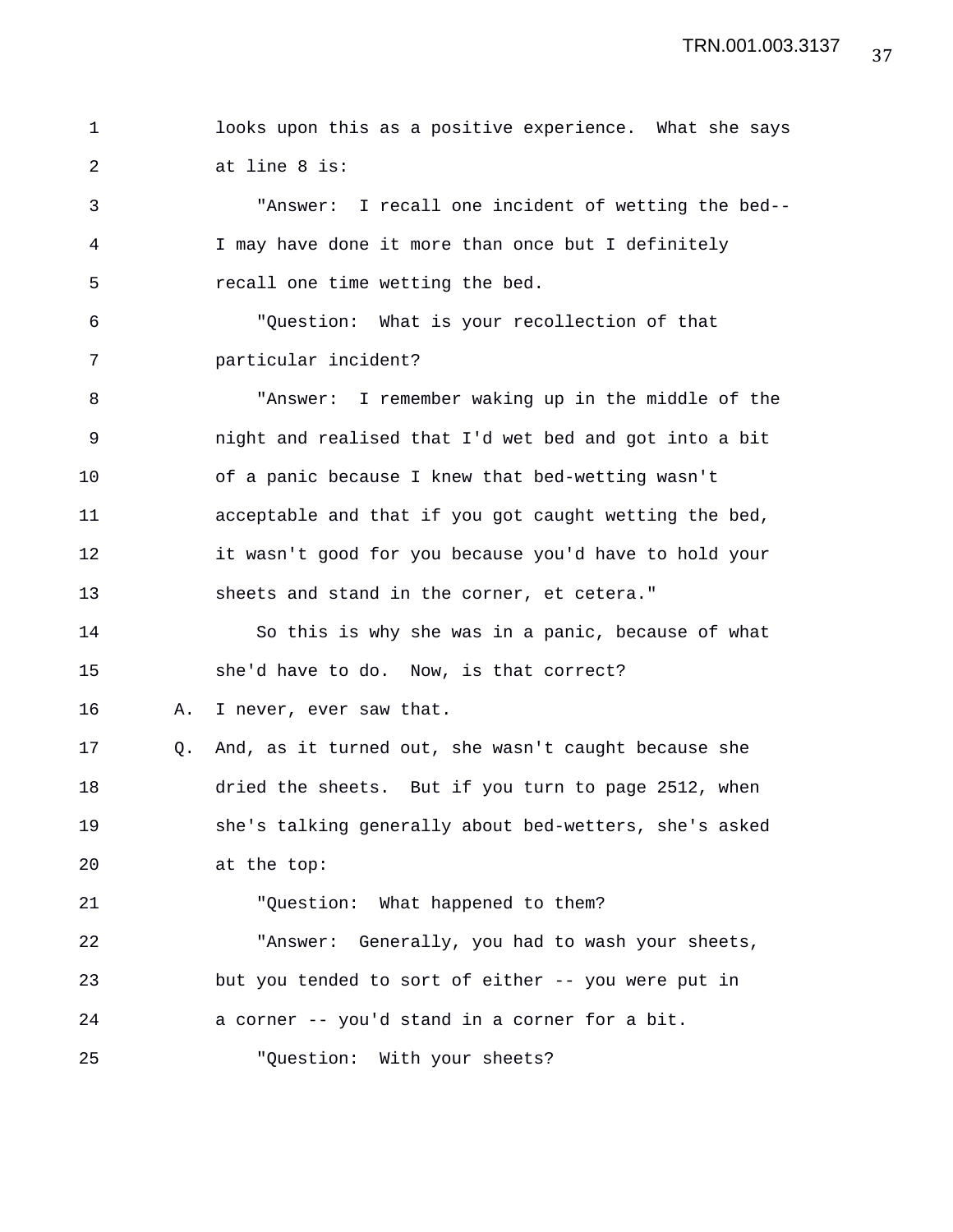| 1  |    | "Answer: With your sheets so everybody knew you'd         |
|----|----|-----------------------------------------------------------|
| 2  |    | wet the bed of the again. That was in the early days.     |
| 3  |    | I don't ever remember that happening with                 |
| 4  |    | LHA<br>Ç.<br>Sister                                       |
| 5  |    | <b>ELEL</b><br>Again, she's implicating Sister<br>in this |
| 6  |    | practice. And you were there in the mornings, I think,    |
| 7  |    | Elizabeth?                                                |
| 8  | Α. | Yes.                                                      |
| 9  | O. | Is this something that could have happened and you've     |
| 10 |    | just forgotten over the years?                            |
| 11 | Α. | I didn't see that. I never saw anything like that.        |
| 12 | Q. | She goes on to say at line 16:                            |
| 13 |    | "Answer: I think that's why you were always               |
| 14 |    | a little bit nervous of making sure you didn't wet the    |
| 15 |    | I don't really understand why that happened,<br>bed.      |
| 16 |    | I don't know whether they thought that would train you    |
| 17 |    | to not wet the bed, but it probably had the adverse       |
| 18 |    | effect and made you more nervous.                         |
| 19 |    | "Question: What you say in your statement -- and          |
| 20 |    | this is at paragraph $52$ -- is that:                     |
| 21 |    | "'Serious discipline from the nuns meant the cane         |
| 22 |    | and that's when somebody did something wrong such as      |
| 23 |    | bed-wetting.'                                             |
| 24 |    | "Were children caned for bed-wetting?                     |
| 25 |    | Yes, I think so."<br>"Answer:                             |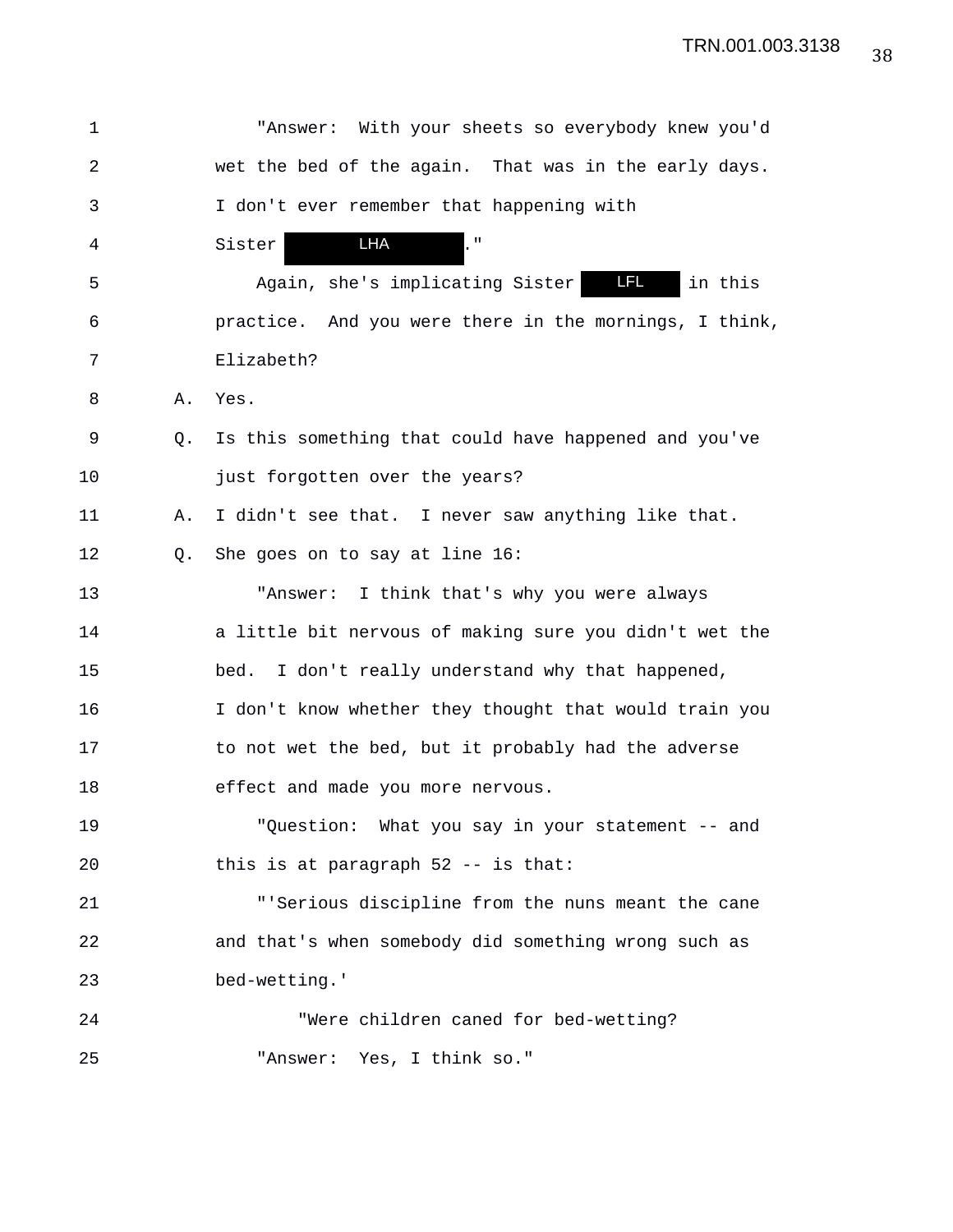```
1 Did you see a child being caned for wetting the bed?
2 A. Mm.
3 Q. She's also asked:
4 "Question: Running away. You never ran away.
5 "Answer: No.
6 "Question: Were you aware that there were children
7 who did run away?
8 "Answer: Yes.
9 "Question: Can you say how regular an occurrence
10 that was?
11 "Answer: I couldn't say how regular, but it wasn't
12 overly regular, but I do remember at least two of the
13 children that were in [your] group who were regular
14 runners. They'd just run away."
15 She goes on to say there were children who were
16 treated worse than she was. But your recollection,
17 I think you told me earlier, was that children did not
18 run away.
19 A. No.
20 Q. But could you have forgotten that there were children in
21 your group who did run away for whatever reason?
22 A. I don't think they ran away. They might have gone into
23 the garden and stayed out of sight for a while. I don't
24 actually remember them running out of the grounds.
25 Q. Can I then ask you about another child, a former child.
```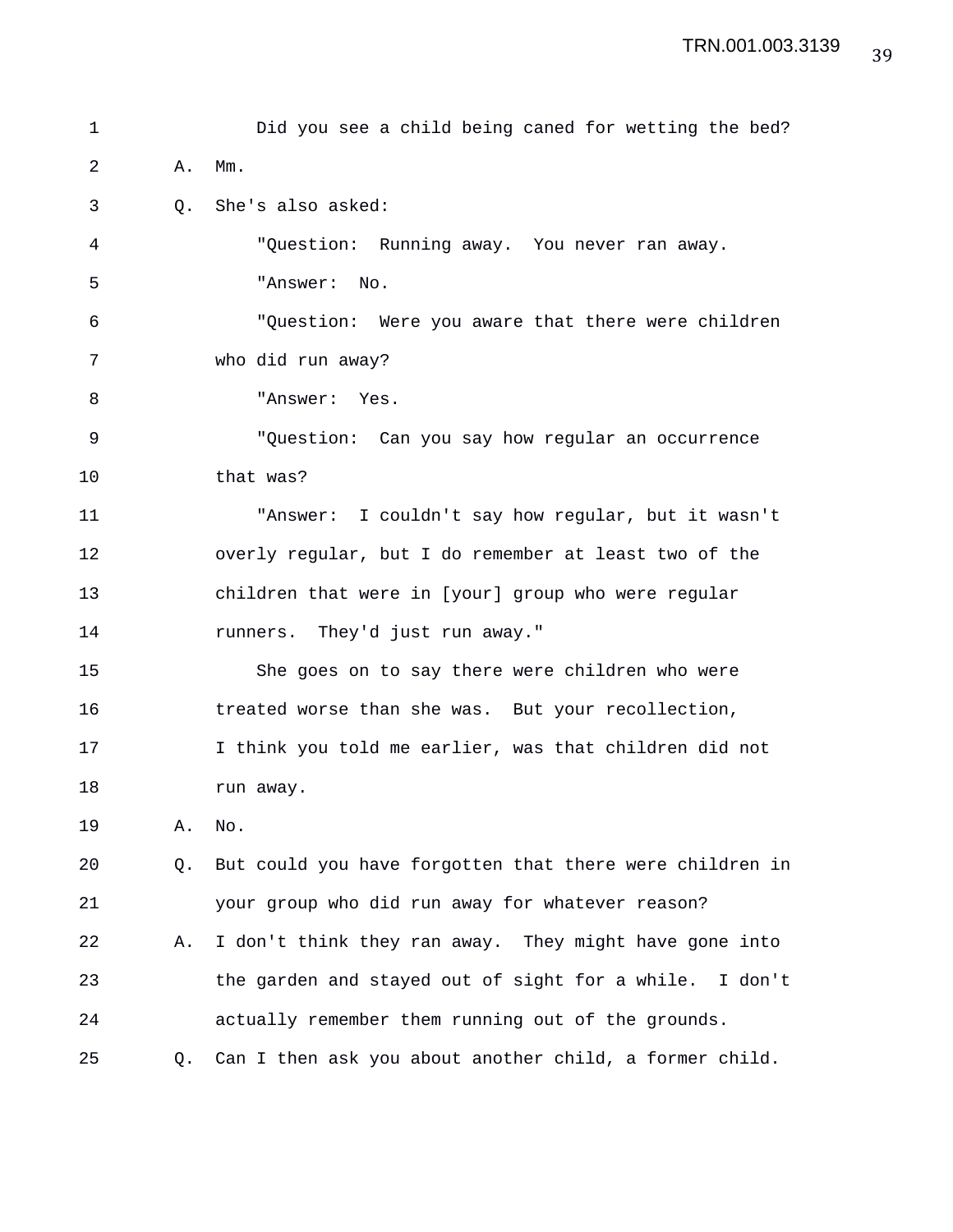| $\mathbf 1$    |    | Again, if you look at the key, I'm looking at the fourth |
|----------------|----|----------------------------------------------------------|
| $\overline{2}$ |    | entry from the bottom on the right-hand side, where this |
| 3              |    | person has chosen the name "Anne". Do you recognise the  |
| 4              |    | name?                                                    |
| 5              | Α. | Oh, she had left before I came. She was the oldest of    |
| 6              |    | her family.                                              |
| 7              | Q. | According to the registers for Nazareth House, she was   |
| 8              |    | 1961 until<br>1968, so that's --<br>there from           |
| 9              | Α. | I don't remember that one. I remember the other three,   |
| 10             |    | the younger ones; I thought she'd gone.                  |
| 11             | Q. | Well, in any event, she was in the group, the green      |
| 12             |    | <b>LFL</b><br>group, that was managed by Sister          |
| 13             | Α. | Yes.                                                     |
| 14             | Q. | Well, can I just pick up one point then at page 1389 of  |
| 15             |    | her transcript. I'll perhaps put the first page of the   |
| 16             |    | transcript on the screen: TRN.001.003.1369.              |
| 17             |    | That's where her evidence begins. Perhaps I'll just      |
| 18             |    | take you to page 1374. She's told us on the previous     |
| 19             |    | page that she went there in 1961 and it's here that she  |
| 20             |    | says at line 7 -- it is put to her:                      |
| 21             |    | "Question: According to the records that we've           |
| 22             |    | seen, you left on<br>1948?                               |
| 23             |    | "Answer: That would be correct."                         |
| 24             |    | So on the face of it, it does appear your paths may      |
| 25             |    | have crossed, although your recollection may not bear    |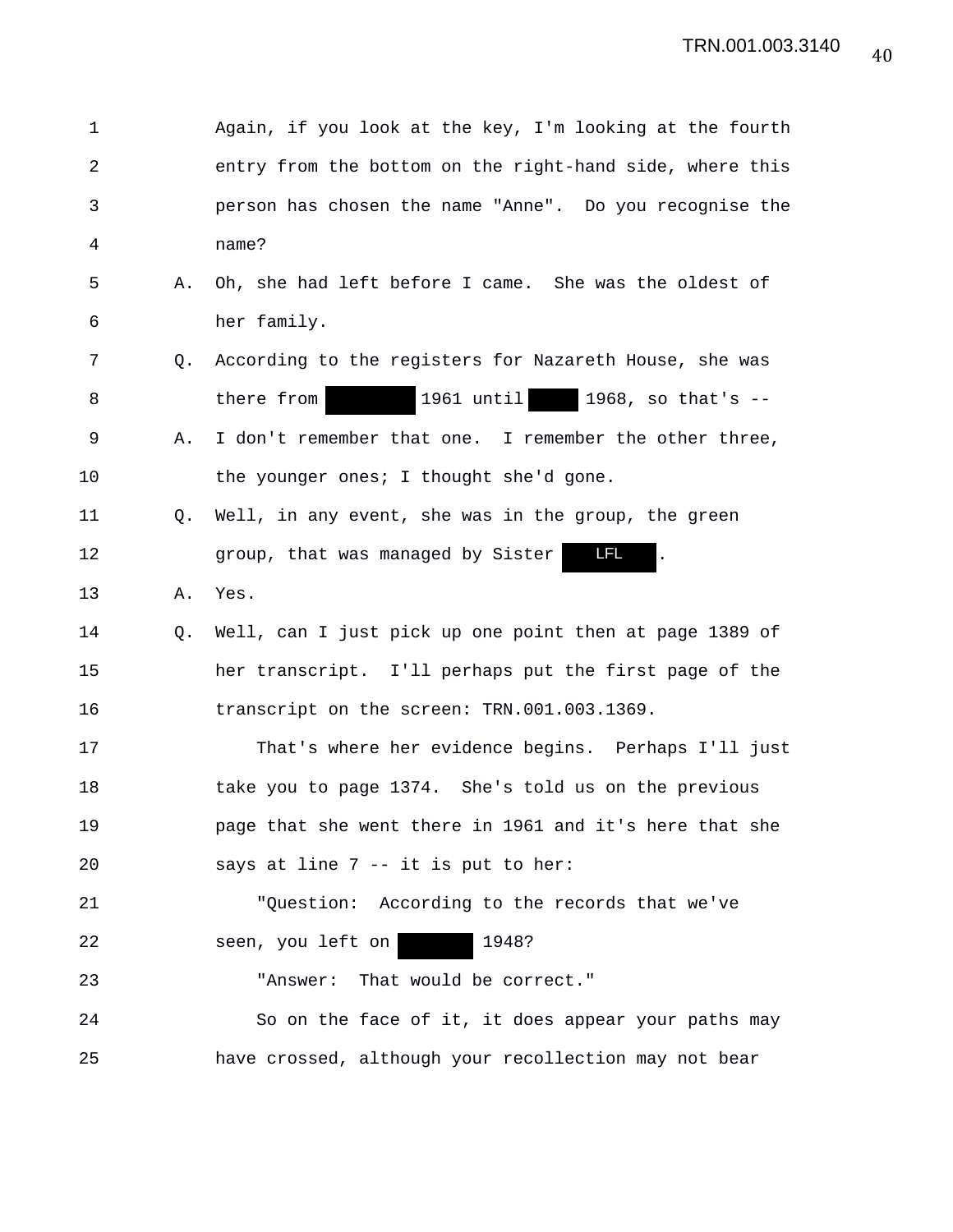1 that out.

2 A. She said she'd be 18. There was no one as old as that. 3 Q. That's what the records from the Sisters of Nazareth 4 suggest, but leaving that aside, can I just take you to 5 what she says at page 1389. It's at line 11 and she 6 says: 7 "Answer: But the routine for bed-wetting was the 8 beds would be put back and they would focus on the 9 certain age group and check the beds and there was 10 regular children that had that problem -- right, the bed 11 would come -- the sheets would come off, stand over 12 there, hold your -- they would stand out in the corridor 13 and there would be a wee line of them holding their 14 sheets -- usually regular wee faces there." 15 Now, can you, again -- that's quite a graphic 16 description of -- 17 A. Yes. 18 Q. -- what the process involved. And this would be under 19 Sister LEL 's reign. 20 A. Not in my time, that's all I can say. 21 Q. She actually gives the example on page 1390 at line 16. 22 She was asked: 23 "Question: There were children who regularly wet 24 the bed?" 25 And she has the recollection: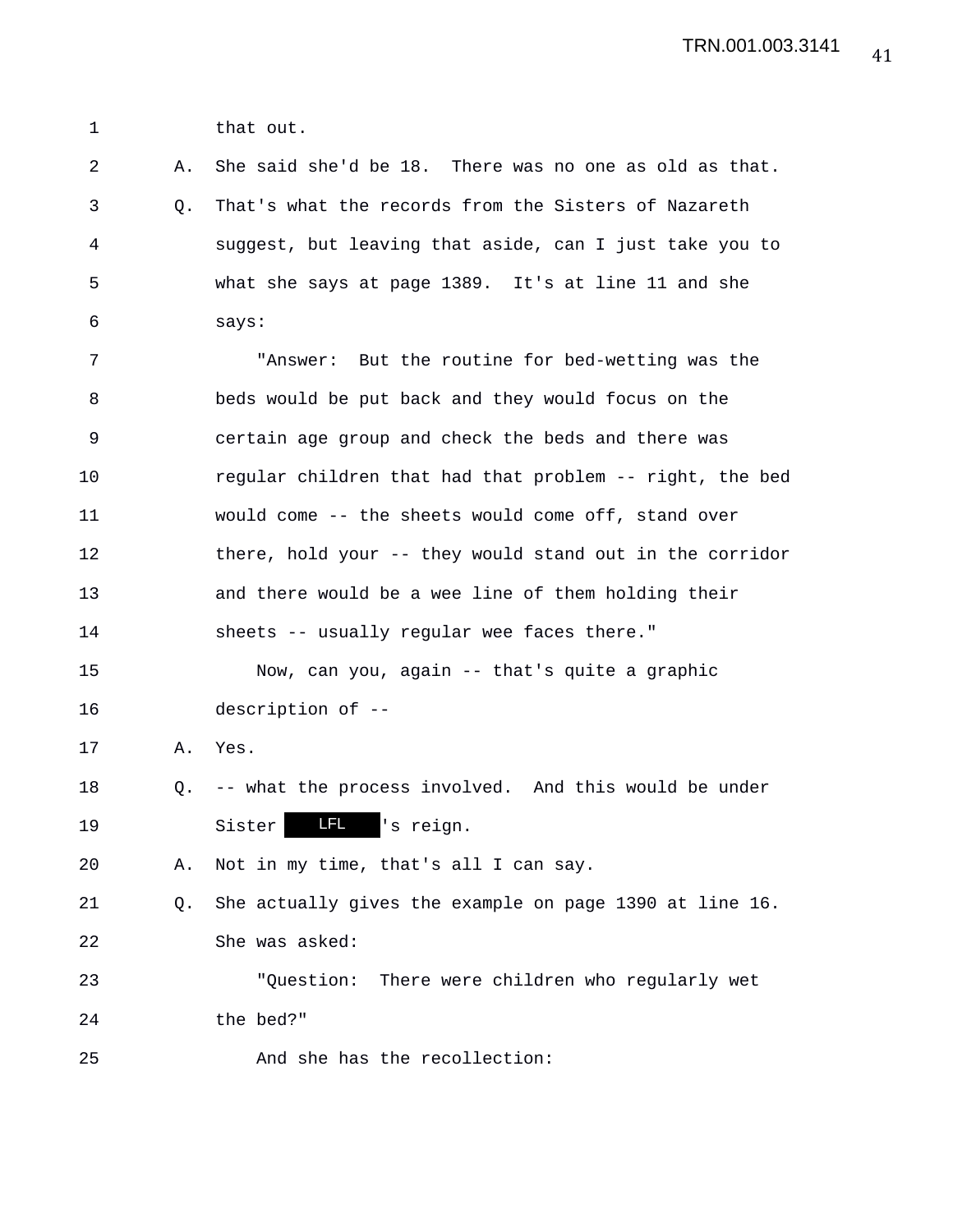| 1              |    | "Answer: One wee girl -- it sticks in my mind                |
|----------------|----|--------------------------------------------------------------|
| $\overline{a}$ |    | because I can remember her name but she was a regular        |
| 3              |    | wee girl that probably had an accident every night."         |
| 4              |    | I think you have said there were regular                     |
| 5              |    | bed-wetters, Elizabeth; is that right?                       |
| 6              | Α. | Yes.                                                         |
| 7              | Q. | "And the one incident I do remember is what that -- she      |
| 8              |    | had been told to go and stand wherever it was and they       |
| 9              |    | forgot about her. They completely forgot about her.          |
| 10             |    | This child was, I am making a guess, about 6 or 7.           |
| 11             |    | Apparently, at 10 o'clock that night, one of the staff       |
| 12             |    | members got a knock on the door to say, 'Can I go to my      |
| 13             |    | bed now?' and she had stood there the whole day and the      |
| 14             |    | whole day had gone by and nobody had missed her. How         |
| 15             |    | did that happen? It did happen."                             |
| 16             |    | That's a rather sad account of what happened.                |
| 17             | Α. | But the staff didn't sleep with the children; they were      |
| 18             |    | on the floor below.                                          |
| 19             | Q. | But there'd be sisters in that area.                         |
| 20             | Α. | Yes.                                                         |
| 21             | Q. | She also said $-$ - and I can take you to the evidence $-$ - |
| 22             |    | that when children were admitted, their clothing would       |
| 23             |    | be removed. Did you have any recollection of that?           |
| 24             | Α. | No.                                                          |
| 25             | Q. | I can take you to the page, it's 1399 and it's at            |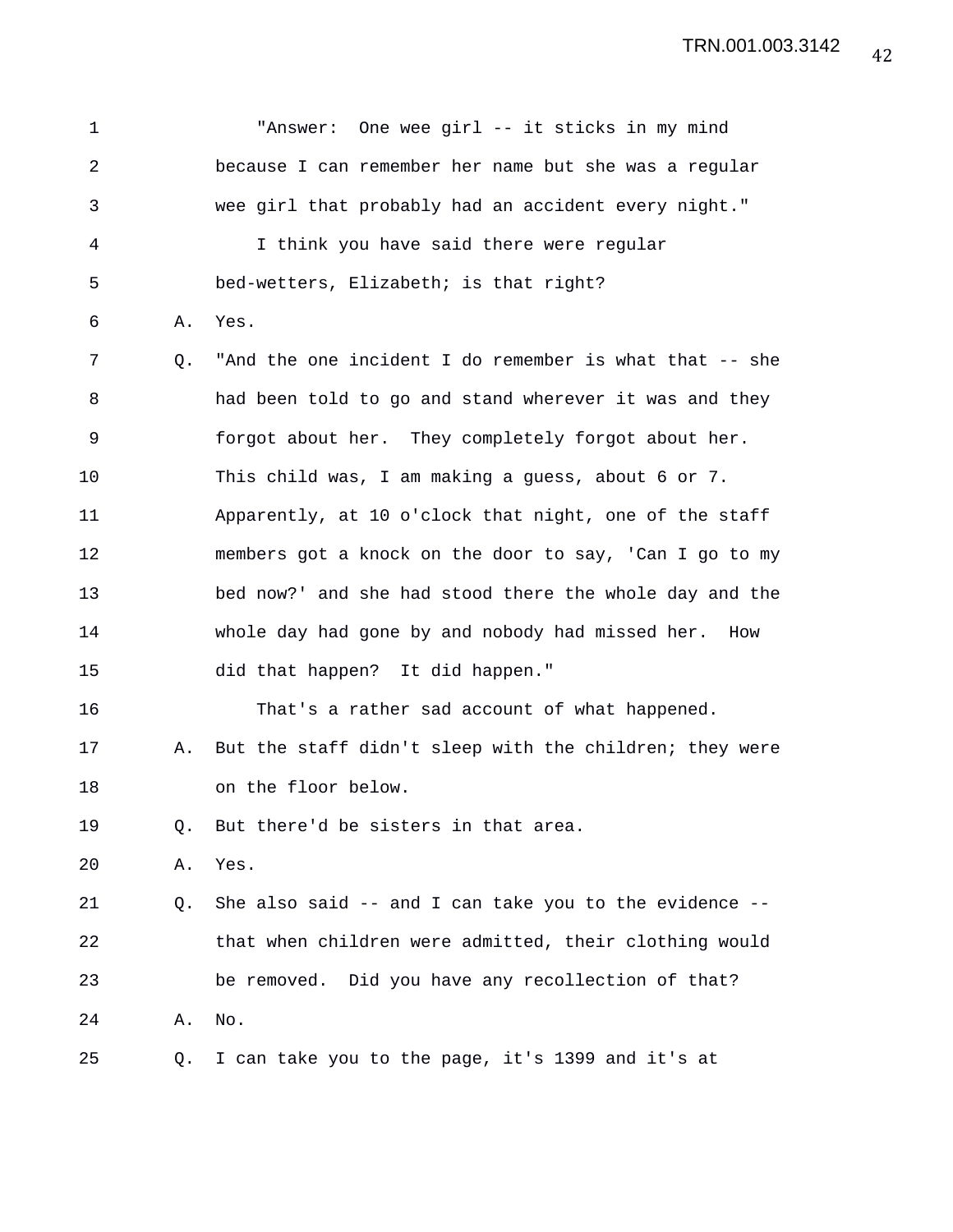| 1              |    | line 13. She just gives an example of how clothing that   |  |  |  |  |  |  |  |  |  |
|----------------|----|-----------------------------------------------------------|--|--|--|--|--|--|--|--|--|
| $\overline{a}$ |    | her mother, who had I think died shortly after she was    |  |  |  |  |  |  |  |  |  |
| 3              |    | admitted, had brought two little straw bonnets for the    |  |  |  |  |  |  |  |  |  |
| 4              |    | younger sisters and she remembered at Mass on             |  |  |  |  |  |  |  |  |  |
| 5              |    | Easter Sunday seeing some children in the blue group,     |  |  |  |  |  |  |  |  |  |
| 6              |    | not the green group, wearing the hats. So the inference   |  |  |  |  |  |  |  |  |  |
| 7              |    | being that the clothing had been removed and passed on    |  |  |  |  |  |  |  |  |  |
| 8              |    | to another group. Could that have happened?               |  |  |  |  |  |  |  |  |  |
| 9              | Α. | No.                                                       |  |  |  |  |  |  |  |  |  |
| 10             | Q. | When you were giving your statement, Elizabeth, a number  |  |  |  |  |  |  |  |  |  |
| 11             |    | of other allegations were put to you that had been made   |  |  |  |  |  |  |  |  |  |
| 12             |    | by former residents; is that right?                       |  |  |  |  |  |  |  |  |  |
| 13             | Α. | Yes.                                                      |  |  |  |  |  |  |  |  |  |
| 14             | Q. | Again, if I can just look quickly at some of that.<br>The |  |  |  |  |  |  |  |  |  |
| 15             |    | first I want to look at is the second top name in the     |  |  |  |  |  |  |  |  |  |
| 16             |    | list. You'll see this person has taken the name           |  |  |  |  |  |  |  |  |  |
| 17             |    | "Yvonne".                                                 |  |  |  |  |  |  |  |  |  |
| 18             | Α. | Yes.                                                      |  |  |  |  |  |  |  |  |  |
| 19             | Q. | Do you recognise that name?                               |  |  |  |  |  |  |  |  |  |
| 20             | Α. | Yes.                                                      |  |  |  |  |  |  |  |  |  |
| 21             | Q. | If I can get her transcript up on the screen.<br>It's     |  |  |  |  |  |  |  |  |  |
| 22             |    | TRN.001.003.1475.                                         |  |  |  |  |  |  |  |  |  |
| 23             |    | She begins by talking about her time in the nursery,      |  |  |  |  |  |  |  |  |  |
| 24             |    | and I think you probably can confirm that she was         |  |  |  |  |  |  |  |  |  |
| 25             |    | somebody who went in at a young age.                      |  |  |  |  |  |  |  |  |  |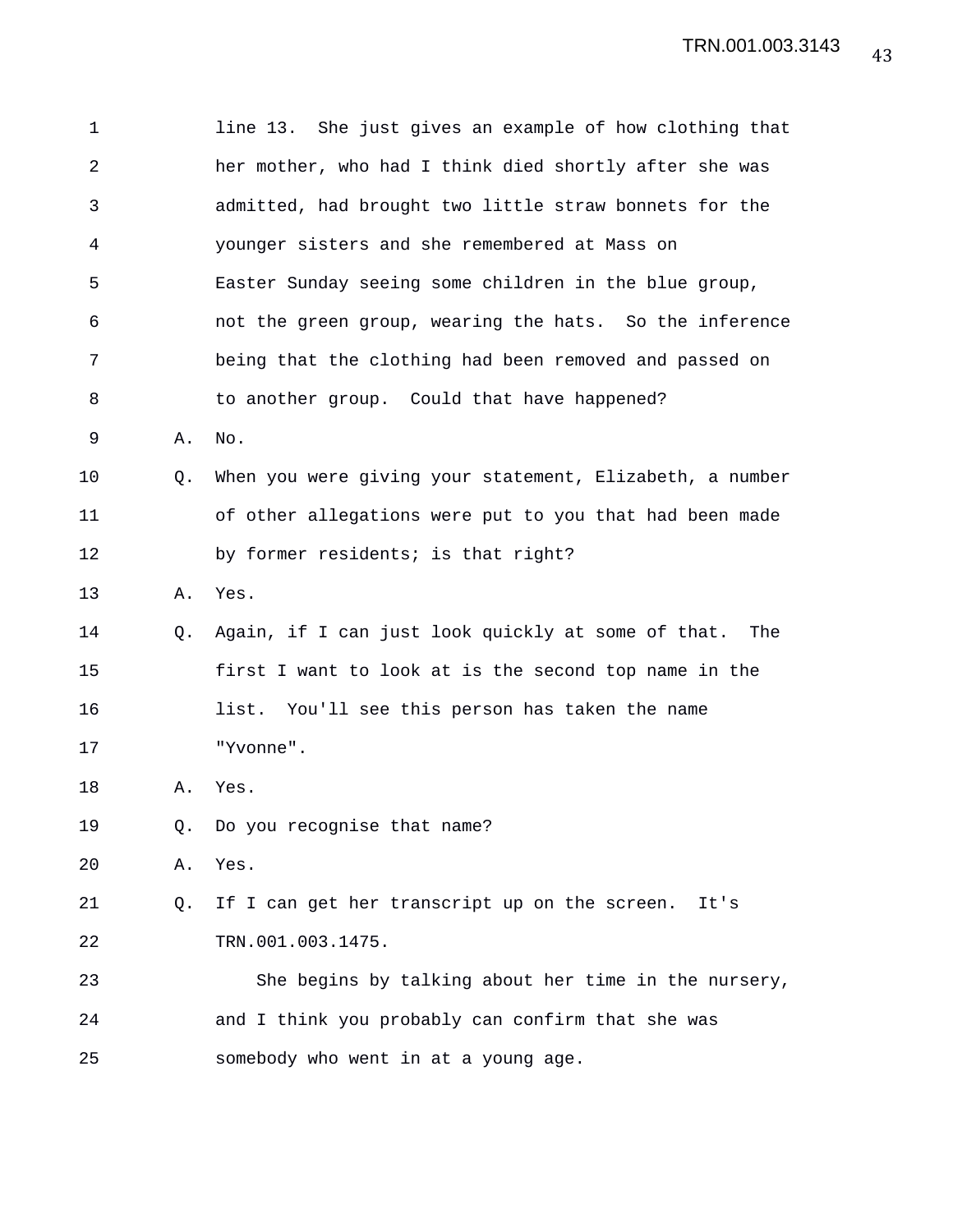| 1  | Α. | Yes.                                                                        |
|----|----|-----------------------------------------------------------------------------|
| 2  | Q. | With, I think, a younger sister?                                            |
| 3  | Α. | Four of them.                                                               |
| 4  | Q. | Pardon?                                                                     |
| 5  | Α. | Four: two older ones and one younger.                                       |
| 6  | Q. | $\blacksquare$<br>Okay. The reason I asked you before if Sister             |
| 7  |    | had any role to do with the nursery is that this former                     |
| 8  |    | LFL.<br>resident does have a recollection of Sister                         |
| 9  |    | in the nursery and I'll just take you to the page.<br>It's                  |
| 10 |    | 1479. What she says towards the top there at line 4 is:                     |
| 11 |    | "Question: Do you have much of a memory as to what                          |
| 12 |    | life was like in the nursery?                                               |
| 13 |    | <u>an dalam sa</u><br>"Answer: Yes, with Sister<br>[and I think             |
| 14 |    | LFL.<br>$\mathbf{1} \cdot$ "<br>one can infer that is a reference to Sister |
| 15 |    | <b>LFL</b><br>Was there a Sister<br>at any time?                            |
| 16 | Α. | No.                                                                         |
| 17 | Q. | Certainly Yvonne seems to suggest there that she was at                     |
| 18 |    | one point in charge of the nursery and, towards the                         |
| 19 |    | bottom of the page, at line 21, she says she moved from                     |
| 20 |    | the nursery at 5 up to the green group.                                     |
| 21 | Α. | Yes.                                                                        |
| 22 | Q. | That was in your group?                                                     |
| 23 | Α. | $Mm-hm$ .                                                                   |
| 24 | О. | And she's asked:                                                            |
| 25 |    | "Question: What about your younger sister? Did she                          |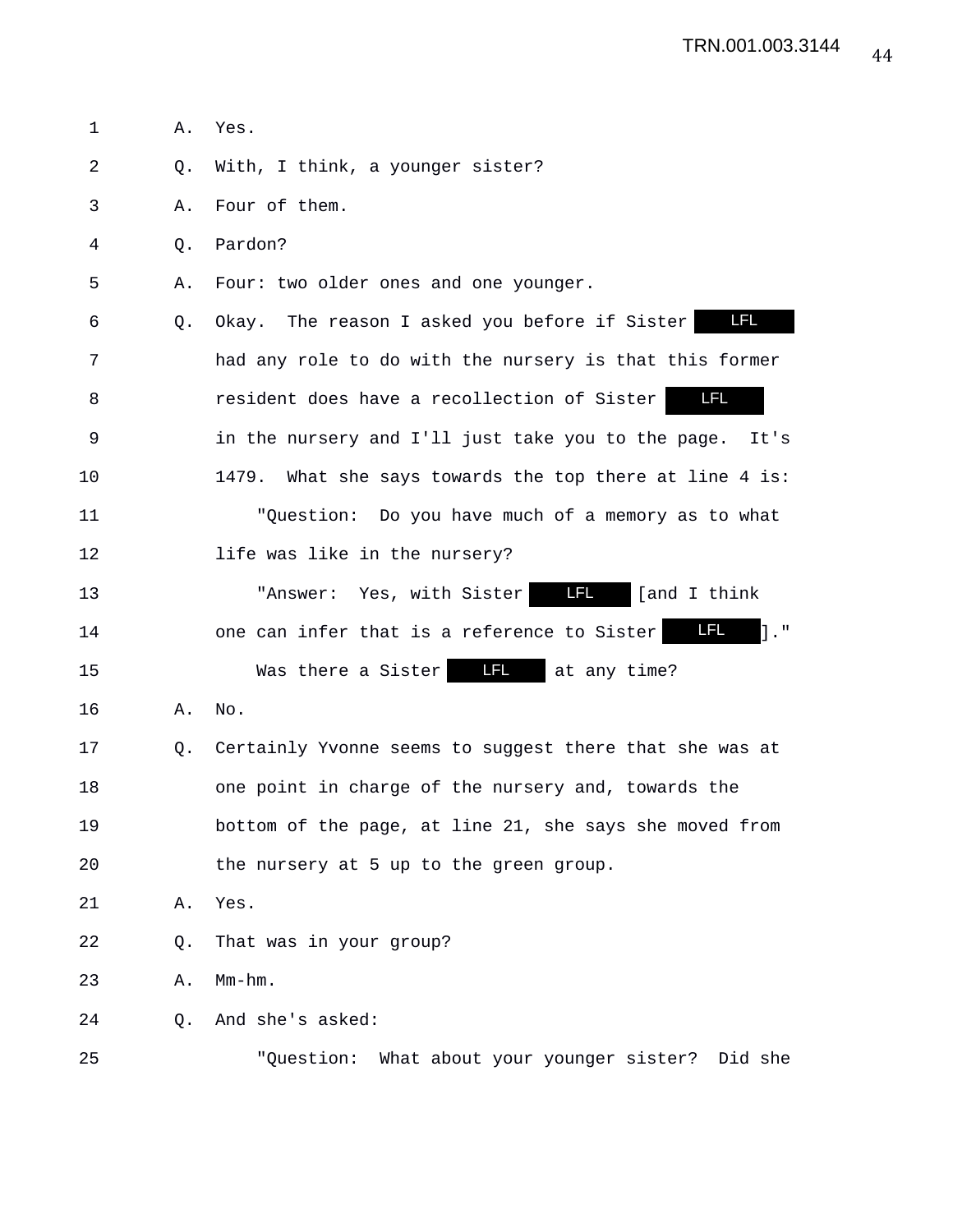| 1  |           | stay in the nursery or not?                              |
|----|-----------|----------------------------------------------------------|
| 2  |           | "Answer: She stayed in the nursery."                     |
| 3  |           | And then there came a point in time when she moved       |
| 4  |           | up as well; is that right?                               |
| 5  | Α.        | Yes, she did.                                            |
| 6  | O.        | If I take you to the next page, page 1480, she's asked   |
| 7  |           | the question:                                            |
| 8  |           | "Question: What was life like in the nursery."           |
| 9  |           | "Answer: I remember, after you've had your tea,          |
| 10 |           | then all the kids would all get lined up into this wee   |
| 11 |           | basin, sink, we would all get washed, but if any of the  |
| 12 |           | kids moved out of line or anything, they would be beaten |
| 13 |           | with wooden hangers because they had stepped out of      |
| 14 |           | line.                                                    |
| 15 |           | "Question: Who did that?                                 |
| 16 |           | LFL.<br>$\mathbf{H}$<br>"Answer: Sister                  |
| 17 | Α.        | LFL<br>I don't think so. I never knew Sister<br>to go    |
| 18 |           | to the nursery.                                          |
| 19 | $\circ$ . | She goes on towards the bottom:                          |
| 20 |           | "Answer: Even in the nursery --"                         |
| 21 |           | At the bottom of the page, she is asked at line 23:      |
| 22 |           | "Question: When you went to bed in the nursery,          |
| 23 |           | when you were of an age that you can remember, did       |
| 24 |           | you have to sleep in a particular way?"                  |
| 25 |           | Over the page, 1481:                                     |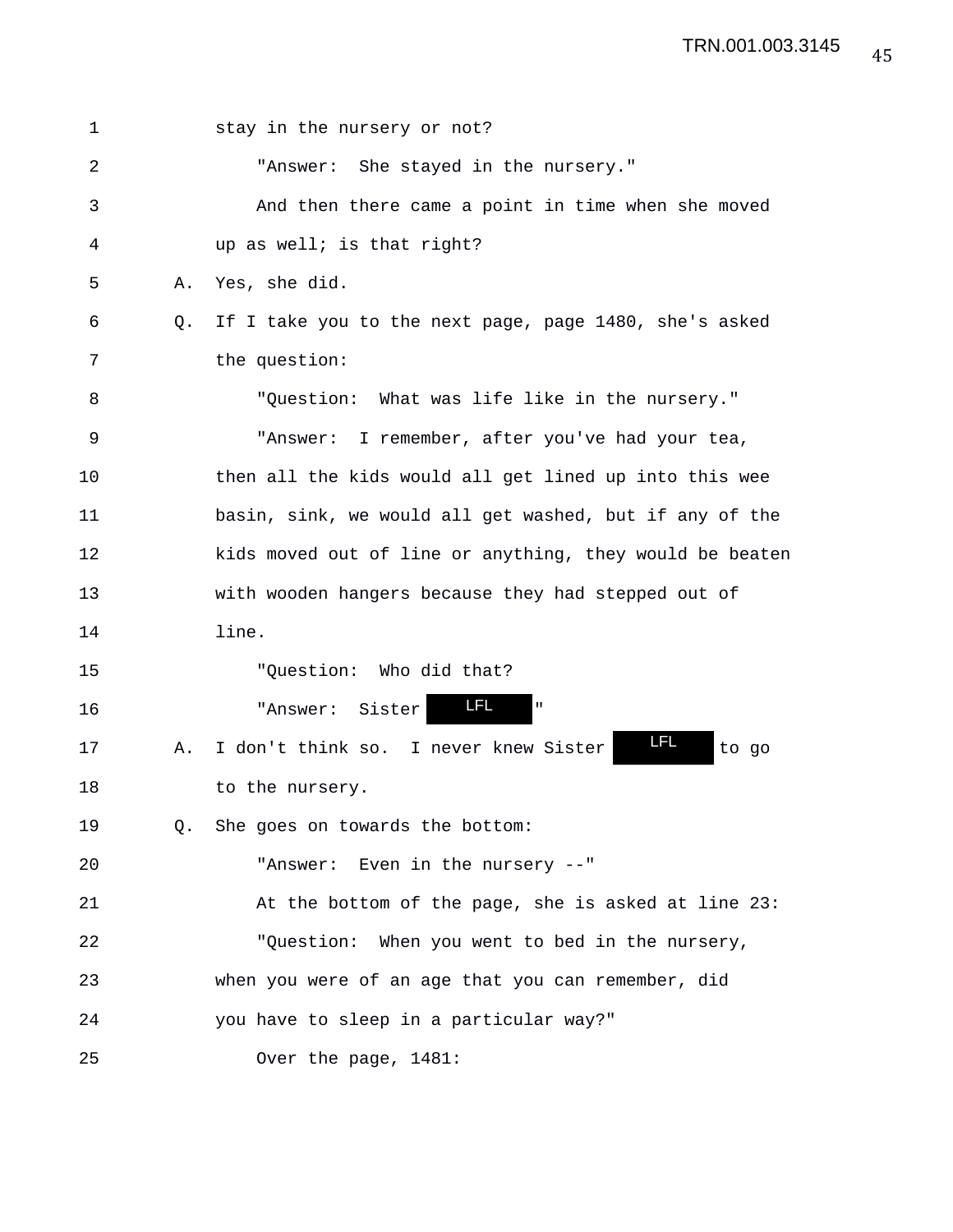| 1  |    | "Answer: We had to sleep with our arms folded, as         |
|----|----|-----------------------------------------------------------|
| 2  |    | if we were angels.                                        |
| 3  |    | "Question: And you're indicating that with your           |
| 4  |    | arms crossed over your chest?"                            |
| 5  |    | So even in the nursery that seems to be the way the       |
| 6  |    | children were trained to sleep; were you aware of that?   |
| 7  | Α. | No.                                                       |
| 8  | Q. | And she goes on to say at line number 8:                  |
| 9  |    | "Answer: If we were found in a different position,        |
| 10 |    | the nuns would come in, drag you out of bed, and you'd    |
| 11 |    | end up getting a doing, a slap."                          |
| 12 |    | And when she's asked about the nuns, she says:            |
| 13 |    | LFL.<br>"Answer: Mainly Sister<br>because you only        |
| 14 |    | really had one nun."                                      |
| 15 |    | Now $--$                                                  |
| 16 | Α. | No.                                                       |
| 17 | Q. | I think I took from you earlier that Sister<br><b>LFL</b> |
| 18 |    | was a senior nun.                                         |
| 19 | Α. | Yes.                                                      |
| 20 | Q. | So is it possible that she did have some duties in        |
| 21 |    | connection with the nursery even although she was in      |
| 22 |    | charge also of the green group?                           |
| 23 | Α. | Maybe, but I don't know. I didn't think she had.          |
| 24 | Q. | The only other point I'll perhaps take in connection      |
| 25 |    | with the nursery is at page 1483. This is at line         |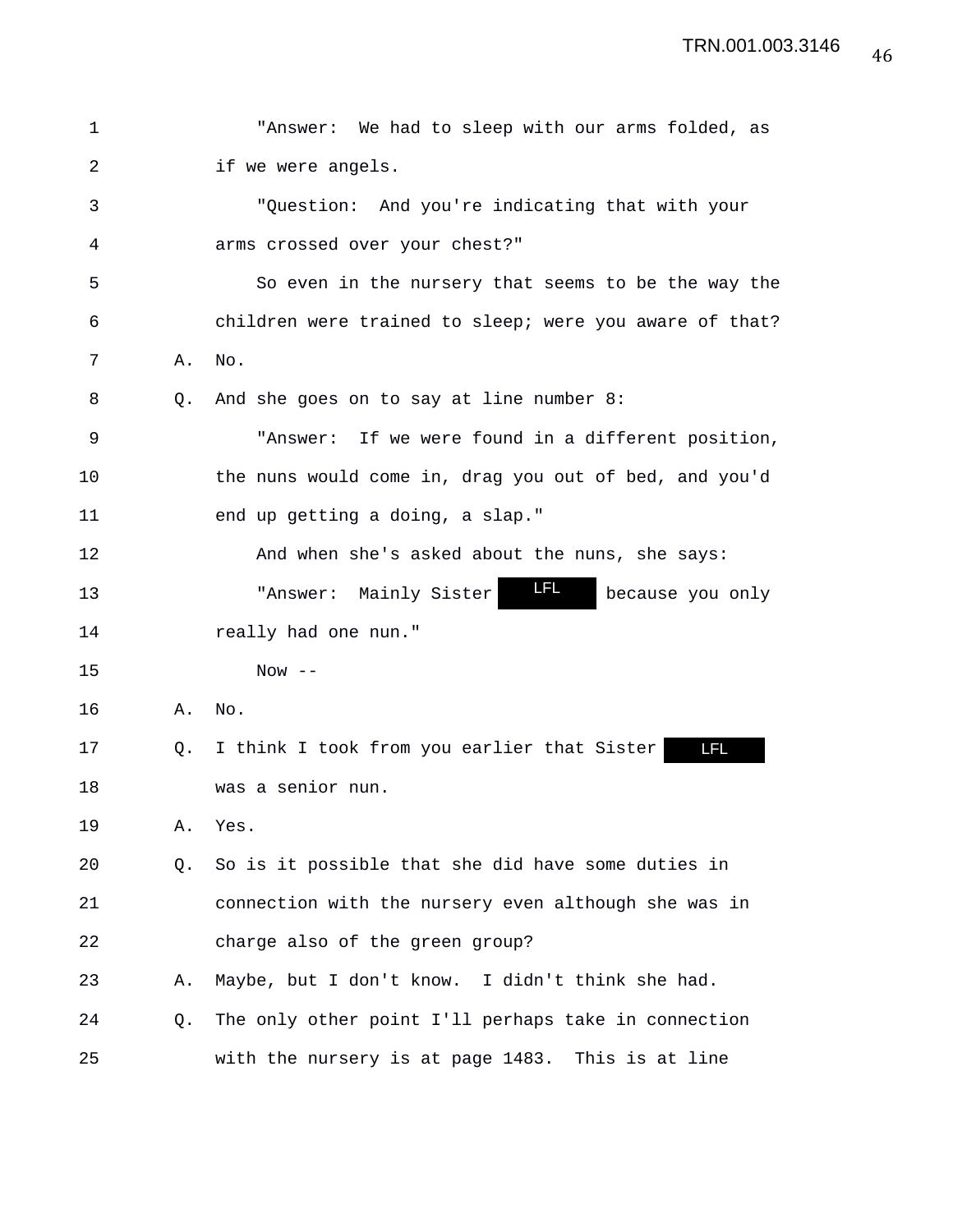| $\mathbf 1$    |    | number 4, and again this is still in the nursery:          |
|----------------|----|------------------------------------------------------------|
| $\overline{a}$ |    | "Question: What's your recollection of the food            |
| 3              |    | when you were in the nursery section?                      |
| 4              |    | "Answer: Some food I liked, some food I didn't.            |
| 5              |    | The foods I didn't like were Brussels sprouts, custard     |
| 6              |    | and semolina. But the nuns forced you to eat it. And       |
| 7              |    | say you were vomiting -- because even now to this day,     |
| 8              |    | I can't even stand the smell of Brussels sprouts -- they   |
| $\mathsf 9$    |    | would get the spoon and throw the vomit and the food       |
| 10             |    | back into your mouth and hold your nose until you          |
| 11             |    | swallowed it."                                             |
| 12             |    | LFL<br>Again, she goes on to implicate Sister              |
| 13             |    | in that process. Now, I know you weren't in the            |
| 14             |    | nursery, but you did see mealtimes in the green group.     |
| 15             | Α. | Yes.                                                       |
| 16             | Q. | Did that sort of behaviour happen in the green group?      |
| 17             | Α. | No.                                                        |
| 18             | Q. | You never saw anything like that?                          |
| 19             | Α. | No.                                                        |
| 20             | Q. | You mentioned earlier, Elizabeth, that it was              |
| 21             |    | LHA<br>Sister<br>who took over from                        |
| 22             |    | LFL.<br>in the green group. If I can just look<br>Sister   |
| 23             |    | at what's said about her by Yvonne.<br>This is at          |
| 24             |    | page 1491.                                                 |
| 25             |    | <b>LHA</b><br>At line 9 she actually spells the name<br>as |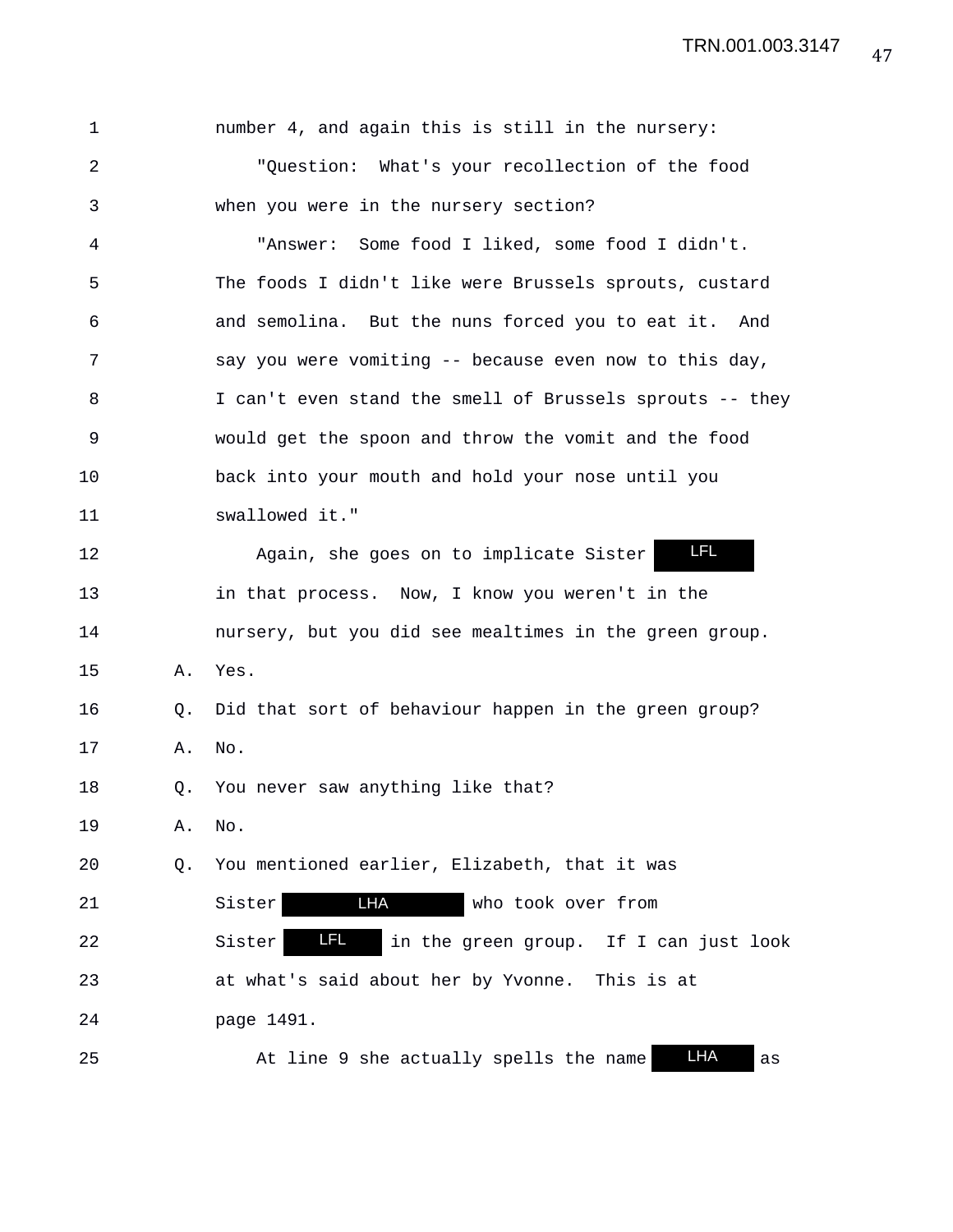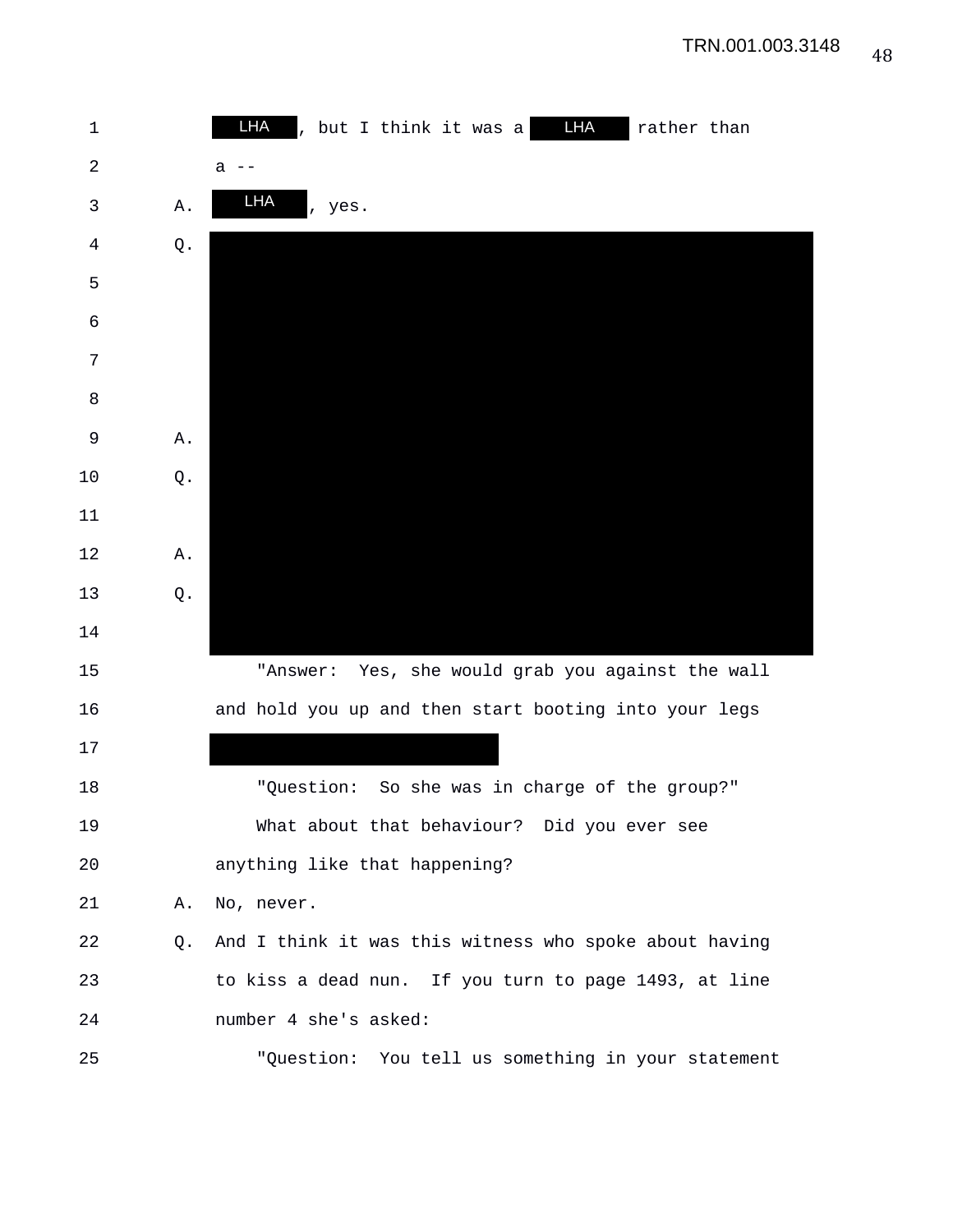```
1 also about a nun who died when you were there and what
2 happened."
3 "Answer: We were young. We all had to go to Mass
4 and all the kids were all lined up and we all had to
5 kiss her.
6 "Question: Where did you kiss her?
7 "Answer: On the forehead.
8 "Question: What did you feel about that?
9 "Answer: I didn't like it."
10 And she goes on to say she was about 7 at the time.
11 You just don't recognise that as a procedure that
12 happened at all?
13 A. No, never.
14 Q. Again, is this somebody you keep in touch with still?
15 A. Yes, I meet up with her maybe every couple of months.
16 Q. Another passage I can take about her is at page 1496.
17 It's towards the top of the page and I think this is
18 bossibly when Sister LHA is in charge. At line 3:
19 "Answer: I was called a devil's child."
20 Do you see that?
21 "Answer: I'm left-handed and my left hand used to
22 get strapped up my back to try and write with my right
23 hand.
24 "Question: Was that in the nursery as well?
25 "Answer: That started in the nursery."
```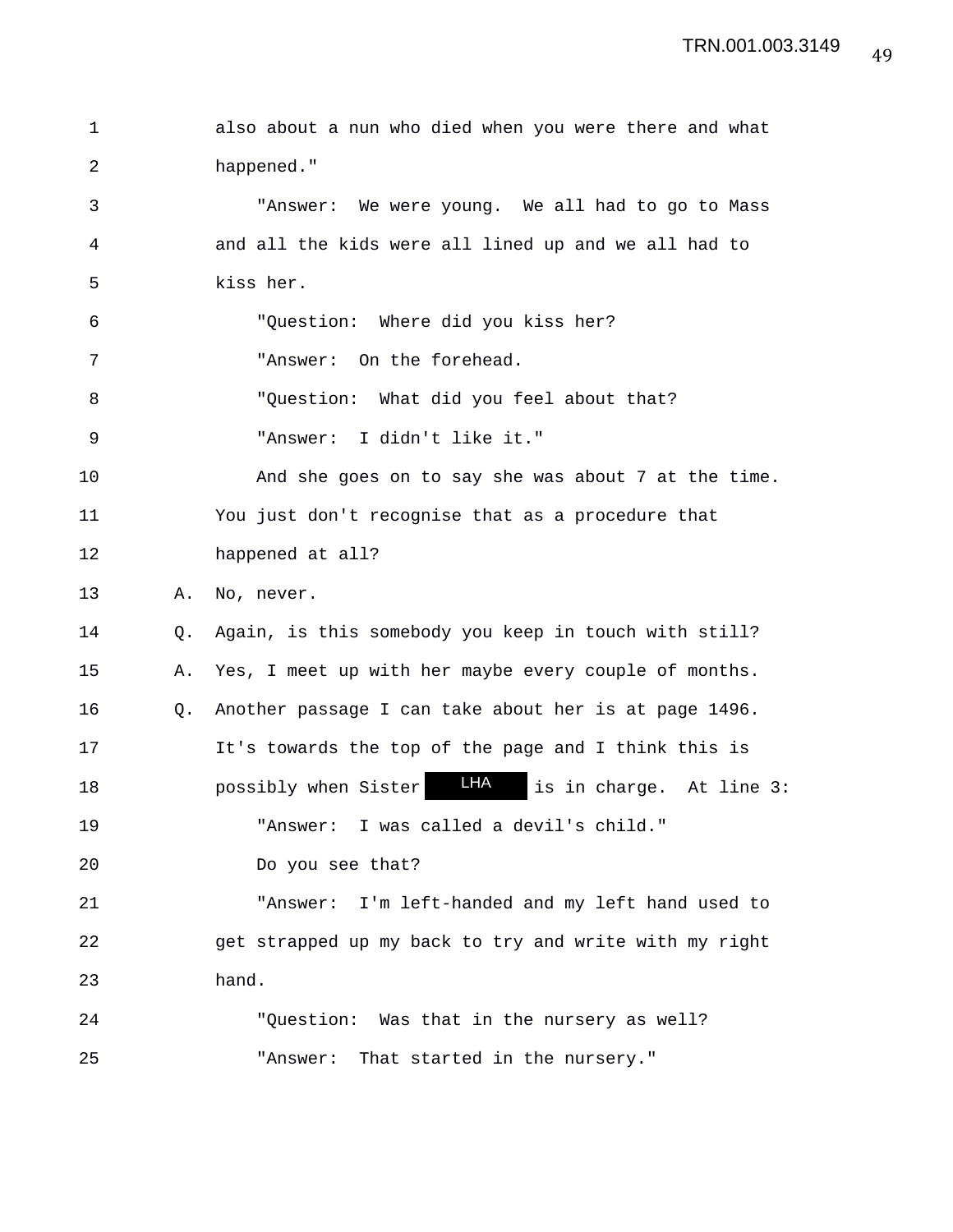| 1  |    | Did you see this child or indeed any child being --      |
|----|----|----------------------------------------------------------|
| 2  | Α. | No, never.                                               |
| 3  | Q. | -- managed in that way?                                  |
| 4  | Α. | No, never.                                               |
| 5  | Q. | Did you hear a child being called "the devil's child"    |
| 6  |    | because he or she was left-handed?                       |
| 7  | Α. | No.                                                      |
| 8  | Q. | We have had evidence along these lines not just from     |
| 9  |    | this source but from other sources.                      |
| 10 | Α. | I never, ever saw that.<br>No.                           |
| 11 | O. | So far as bed-wetting is concerned, again this witness   |
| 12 |    | gives some evidence about that. This is on page 1499     |
| 13 |    | and is at line: 10. She's asked the question:            |
| 14 |    | "Question: Can I ask you about bed-wetting.              |
| 15 |    | I understand from what you say in your statement, you    |
| 16 |    | did not have a problem with bed-wetting.                 |
| 17 |    | "Answer: I never had a problem with bed-wetting,         |
| 18 |    | no.                                                      |
| 19 |    | "Question: Did you see what happened to                  |
| 20 |    | bed-wetters?                                             |
| 21 |    | "Answer: A very good friend of mine was                  |
| 22 |    | a bed-wetter.                                            |
| 23 |    | "Question: What happened?                                |
| 24 |    | "Answer: She would get taken out of bed and the          |
| 25 |    | sheet would get wrapped round her and then she'd have to |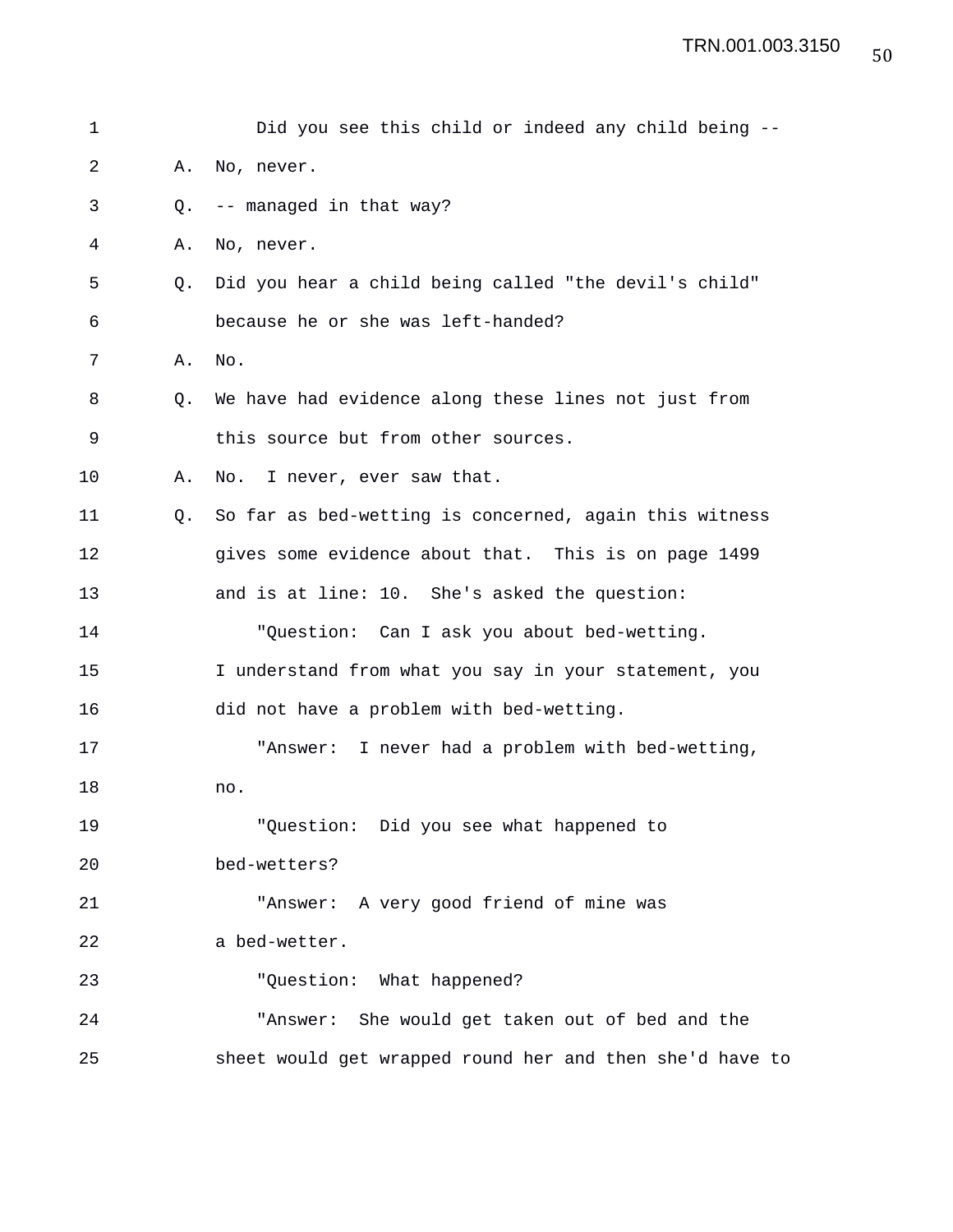| 1  |    | go in and get a shower -- as far as I know it was a cool |  |  |  |  |  |  |  |
|----|----|----------------------------------------------------------|--|--|--|--|--|--|--|
| 2  |    | shower she got.                                          |  |  |  |  |  |  |  |
| 3  |    | "Question: What about other children? Did you see        |  |  |  |  |  |  |  |
| 4  |    | what happened to them?                                   |  |  |  |  |  |  |  |
| 5  |    | "Answer: It was only that one that was in the next       |  |  |  |  |  |  |  |
| 6  |    | bed to me."                                              |  |  |  |  |  |  |  |
| 7  |    | Again, this would, I think, be in the time of            |  |  |  |  |  |  |  |
| 8  |    | LHA . Did that sort of --<br>Sister                      |  |  |  |  |  |  |  |
| 9  | Α. | There were no showers at all.                            |  |  |  |  |  |  |  |
| 10 | О. | Then it would be a bath?                                 |  |  |  |  |  |  |  |
| 11 | Α. | Baths, yes.                                              |  |  |  |  |  |  |  |
| 12 | O. | But this business of having the sheet wrapped round you, |  |  |  |  |  |  |  |
| 13 |    | $did --$                                                 |  |  |  |  |  |  |  |
| 14 | Α. | No, that never happened.                                 |  |  |  |  |  |  |  |
| 15 | Q. | This girl, when she was there, in her evidence she said  |  |  |  |  |  |  |  |
| 16 |    | she ran away. If you turn to page 1500, she's asked:     |  |  |  |  |  |  |  |
| 17 |    | "Question: Why did you run away?                         |  |  |  |  |  |  |  |
| 18 |    | "Answer: Because I was getting the blame of              |  |  |  |  |  |  |  |
| 19 |    | everything and the way I was being treated."             |  |  |  |  |  |  |  |
| 20 |    | Do you have a recollection now, Elizabeth, that --       |  |  |  |  |  |  |  |
| 21 | Α. | I don't.                                                 |  |  |  |  |  |  |  |
| 22 | Q. | -- Yvonne may have run away?                             |  |  |  |  |  |  |  |
| 23 | Α. | No, I don't.                                             |  |  |  |  |  |  |  |
| 24 | Q. | This appears to be at a time when Sister LJS<br>is in    |  |  |  |  |  |  |  |
| 25 |    | charge of the group, because I think you've told us the  |  |  |  |  |  |  |  |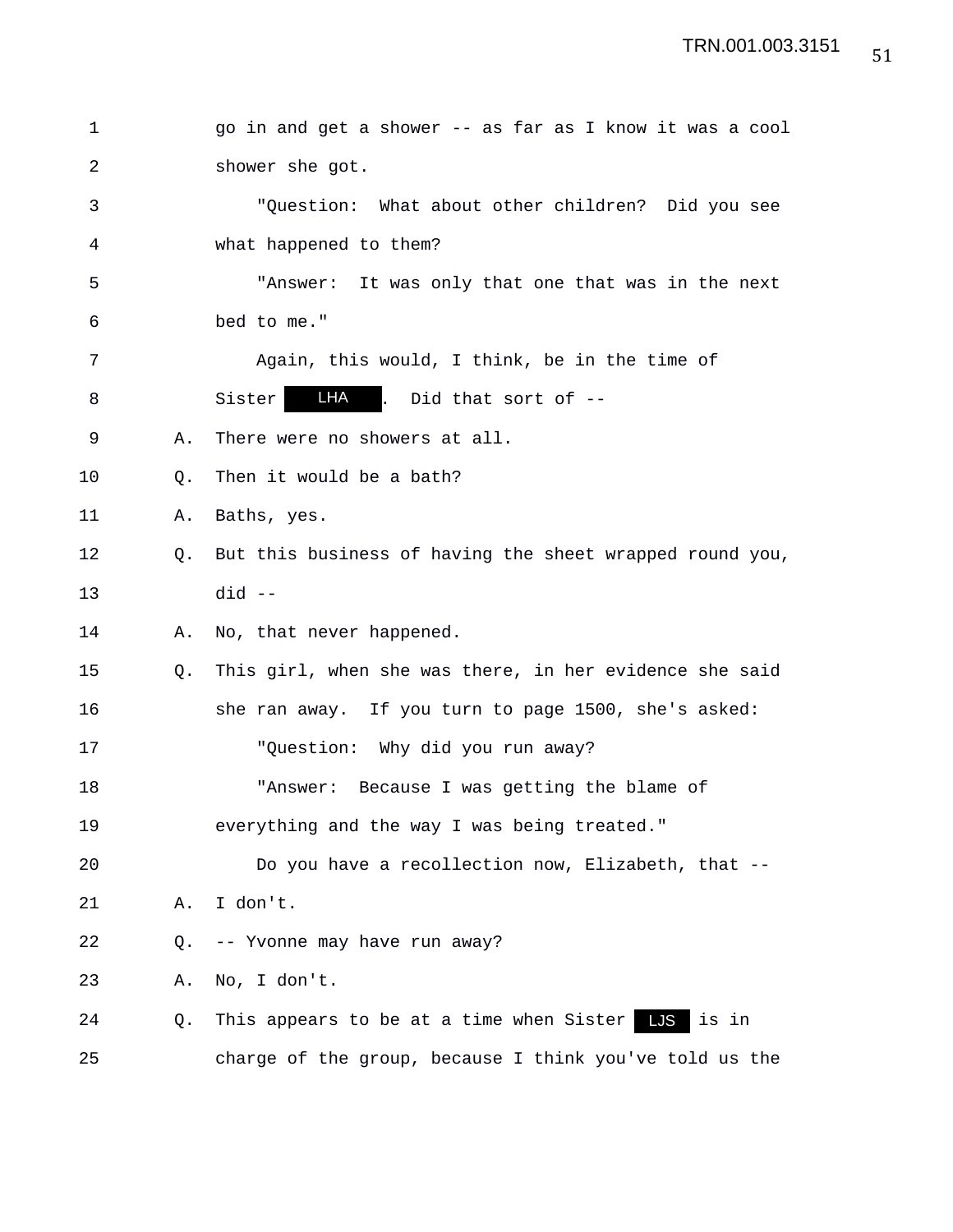| 1  |    | LHA<br>LJS<br><b>LFL</b><br>and<br>sequence was          |
|----|----|----------------------------------------------------------|
| 2  | Α. | Yes.                                                     |
| 3  | Q. | She tells us towards the bottom of that page at 1500 at  |
| 4  |    | $line 21$ :                                              |
| 5  |    | "Answer: One occasion I'd ran away and I was trying      |
| 6  |    | to climb a big fence and I sort of hurt myself climbing  |
| 7  |    | over the fence so I started bleeding and I thought to    |
| 8  |    | myself -- I think it was about three days I ran away     |
| 9  |    | for, and the blood was getting worse and worse and       |
| 10 |    | worse."                                                  |
| 11 |    | And moving on to the next page:                          |
| 12 |    | "And I decided to go back because I was scared. So       |
| 13 |    | I went back and it was at night-time with Sister LJS     |
| 14 |    | and I says to her what had happened and she stripped me, |
| 15 |    | she filled the bath up with disinfectant, and the        |
| 16 |    | scrubbing brushes that you use for your floor, I got     |
| 17 |    | scrubbed from head to toe with that to cleanse my sins,  |
| 18 |    | and apparently it was my periods I had taken."           |
| 19 |    | And that was what was causing the bleeding and she       |
| 20 |    | was about 12 at that time. What about that? Does that    |
| 21 |    | ring any bells with you as to how Sister LS<br>might     |
| 22 |    | behave?                                                  |
| 23 | Α. | LJS was in bad health, she was in very poor<br>Sister    |
| 24 |    | health. There was no way she could manage to put         |
| 25 |    | a child of that age in a bath and do that.               |
|    |    |                                                          |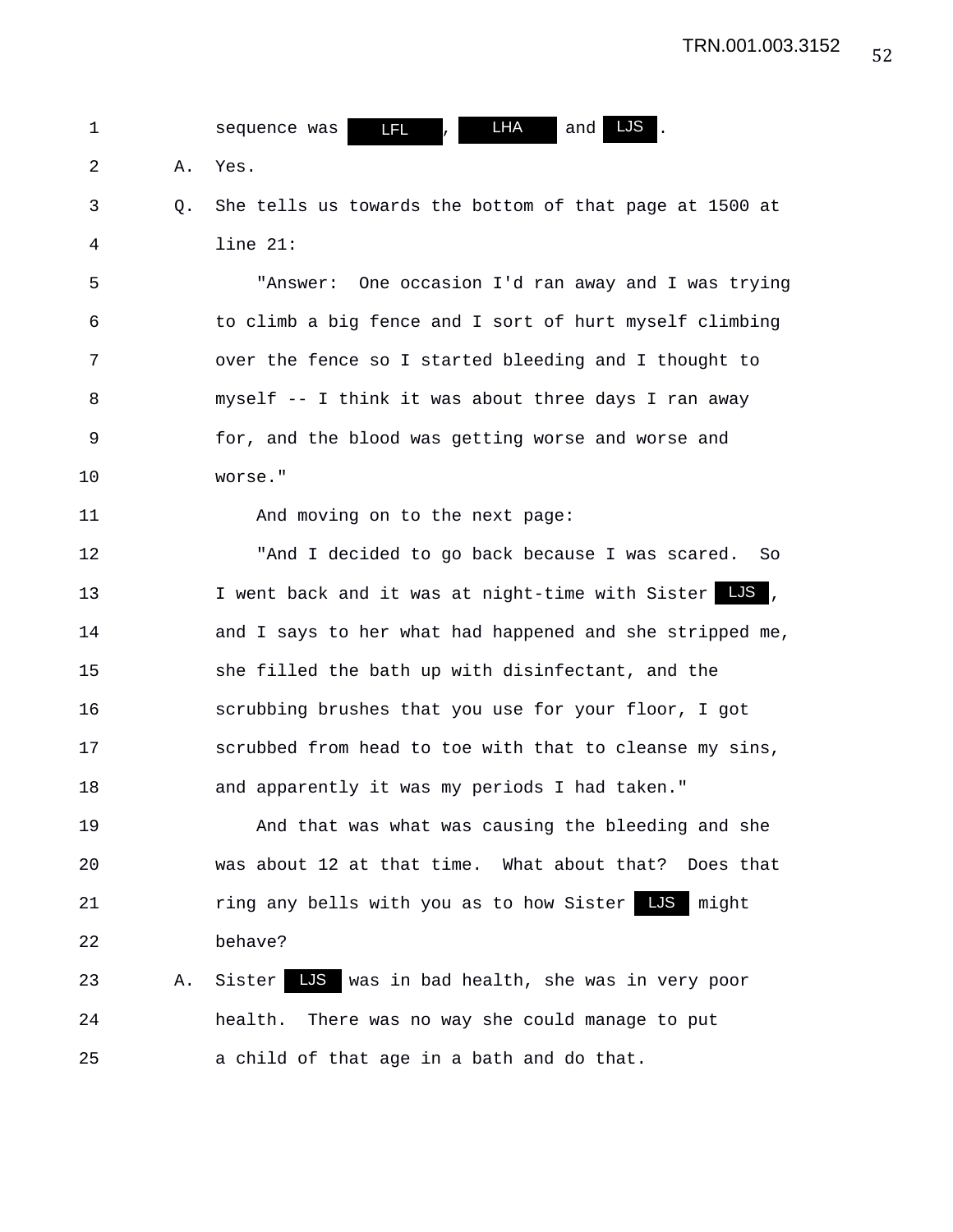|  |  |  |  |  |  |  |  |  | Q. So you just don't accept that that happened? |  |
|--|--|--|--|--|--|--|--|--|-------------------------------------------------|--|
|--|--|--|--|--|--|--|--|--|-------------------------------------------------|--|

- 2 A. No.
- 3 Q. Were you aware, Elizabeth, that this was a resident that 4 claimed to have been sexually abused when she was out 5 with a couple?
- 6 A. I didn't know. I wasn't aware until I was told about 7 it. She's supposed to have told me when she came back. 8 She never did.
- 9 Q. If we look at what she said in her evidence at 1502, 10 she's asked at line 7:

11 "Question: The other thing you tell us, Yvonne, 12 is that you were taken on holiday by a particular couple 13 to England; is that right."

14 And it was in a place in Staffordshire and her 15 sister went with her. Do you remember the event? Do 16 you remember her going?

17 A. No, I don't.

18 Q. There was an accident involving water with someone -- 19 she thought someone had saved her from drowning, but 20 that evening in a caravan, if we look at page 1503, 21 towards the bottom, she's asked at line 25: 22 "Question: I think you say he sexually abused you." 23 And over the page at 1504: 24 "Answer: Yes.

25 "Question: What about your sister?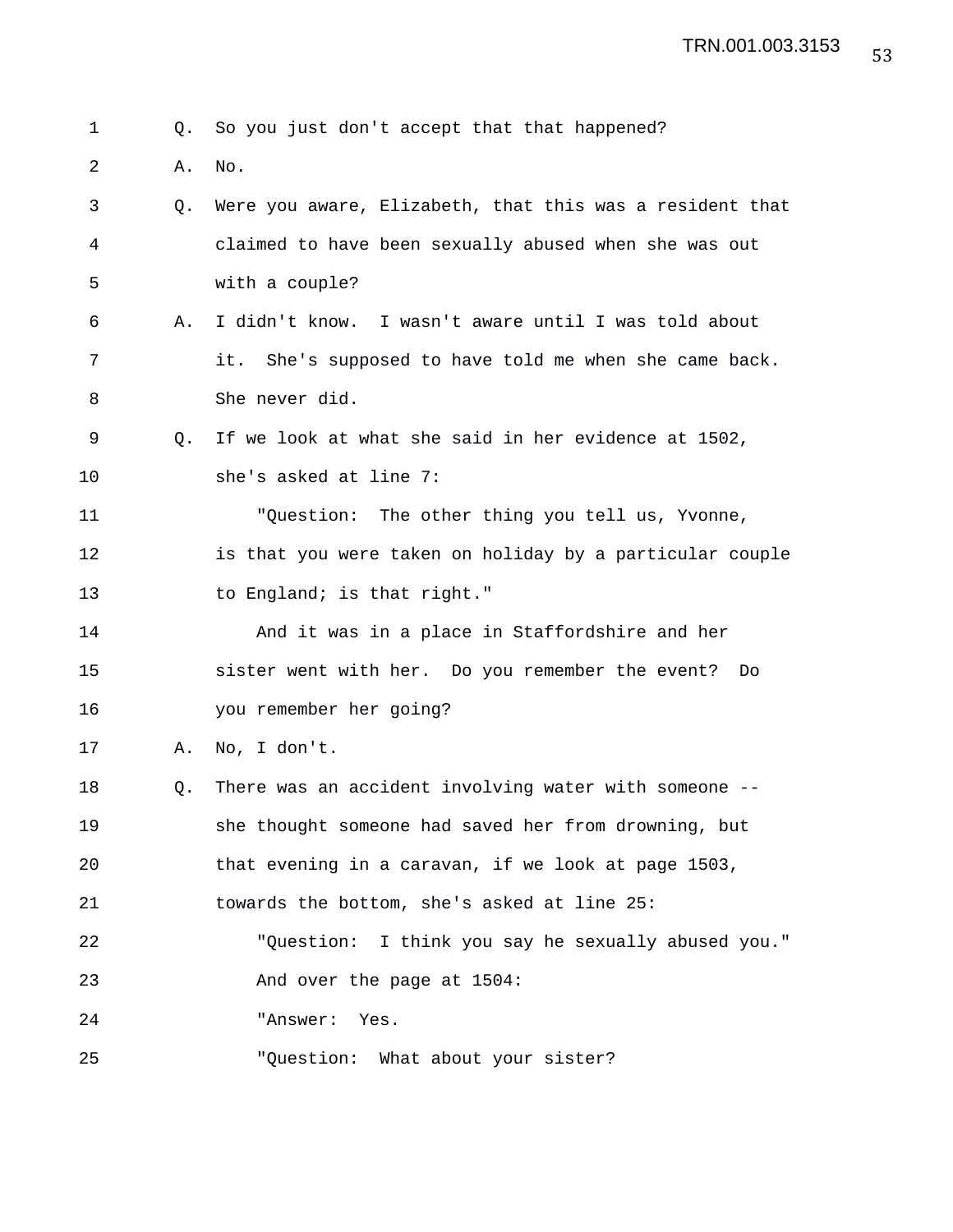| $\mathbf 1$ |    | "Answer: He abused my sister as well."                   |
|-------------|----|----------------------------------------------------------|
| 2           |    | And she goes on to say towards the bottom of that        |
| 3           |    | page:                                                    |
| 4           |    | "Question: When you got back did you speak to the        |
| 5           |    | nuns about what had happened to you?                     |
| 6           |    | "Answer: There was about three nuns standing             |
| 7           |    | talking. I overheard my name getting said and they were  |
| 8           |    | talking about going back out on holiday and I said, 'I'm |
| $\mathsf 9$ |    | not going out with him again, he did things to me'.      |
| 10          |    | I was called a liar, a troublemaker. I was told to go    |
| 11          |    | down to the chapel and say 10 Our Fathers and            |
| 12          |    | 20 Hail Marys.                                           |
| 13          |    | "Question: Did you tell the nuns what he had done        |
| 14          |    | to you?                                                  |
| 15          |    | "Answer: Aye, I told them he was doing things to me      |
| 16          |    | that I didn't like.                                      |
| 17          |    | "Question: Did you actually tell them what he had        |
| 18          |    | done?                                                    |
| 19          |    | "Answer: I said he had done dirty things."               |
| 20          |    | And she goes on to say:                                  |
| 21          |    | "Answer: I was to ask God for forgiveness."              |
| 22          |    | Now, did you have any knowledge at that time that        |
| 23          |    | this was being said?                                     |
| 24          | Α. | No.                                                      |
| 25          | Q. | Do you know if Yvonne went back to the --                |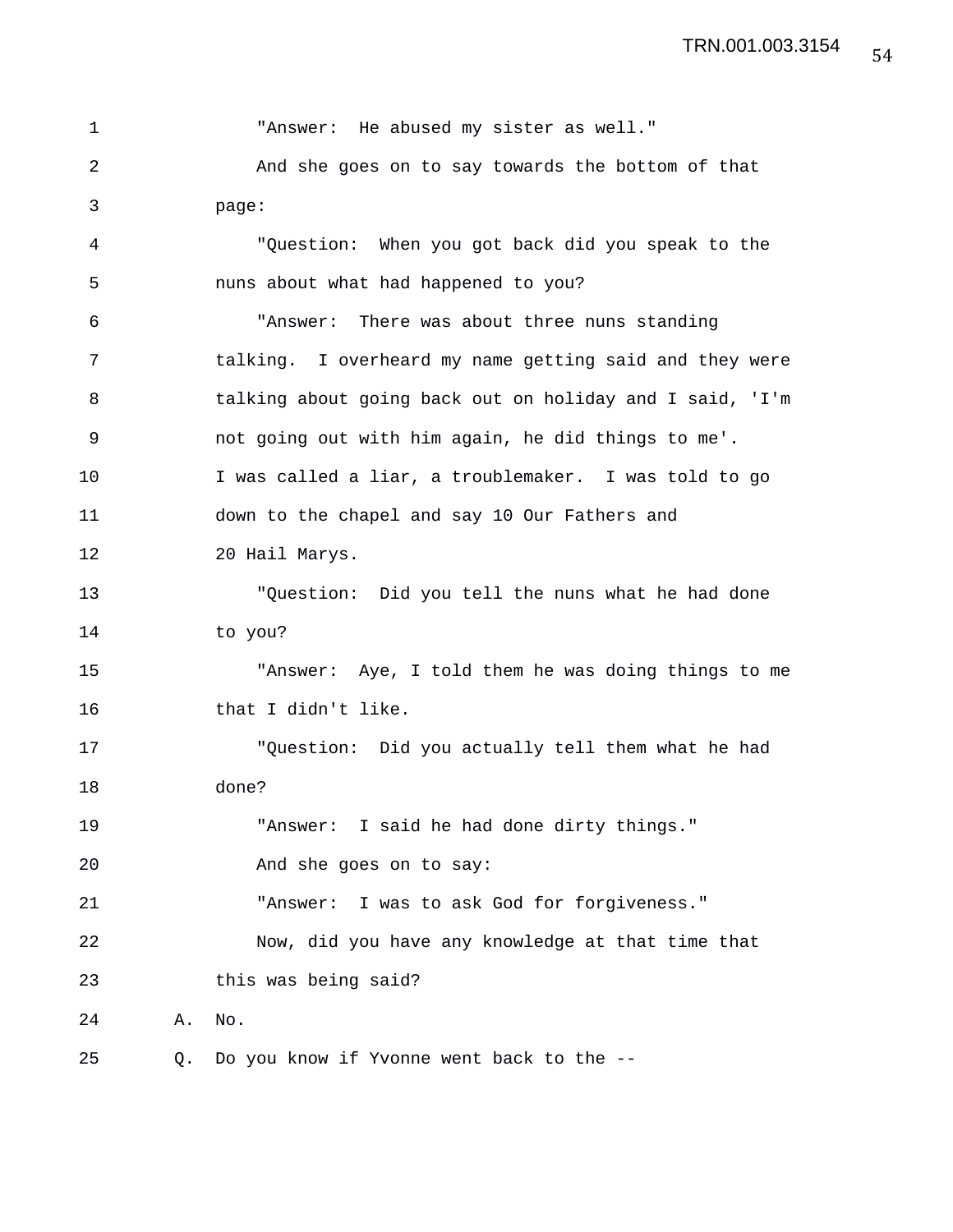1 A. I don't even remember her going out with these people at 2 all. 3 Q. Are you saying if she says that she -- that you knew -- 4 you knew nothing about this? 5 A. No, no. 6 LADY SMITH: Am I right in remembering that when you were 7 talking about taking the children on holidays, though, 8 you did say that sometimes children would be away with 9 families that -- 10 A. Yes. 11 LADY SMITH: -- were offering to give them a holiday or 12 short-term fostering of that sort? 13 A. Yes. 14 LADY SMITH: So it was something that could happen? 15 A. It could happen, yes. 16 MR MacAULAY: I think the inquiry has seen some records to 17 suggest that in fact there was a complaint made to the 18 social workers about dirty things having happened and 19 that being a reason why Yvonne and her sister did not go 20 back out. Did you know about that? 21 A. No. 22 Q. If I go back to your statement and take you to 23 paragraph 107 -- perhaps before I look at it, if I can 24 take you back to the key. The person who is being 25 mentioned in the statement at this point is the third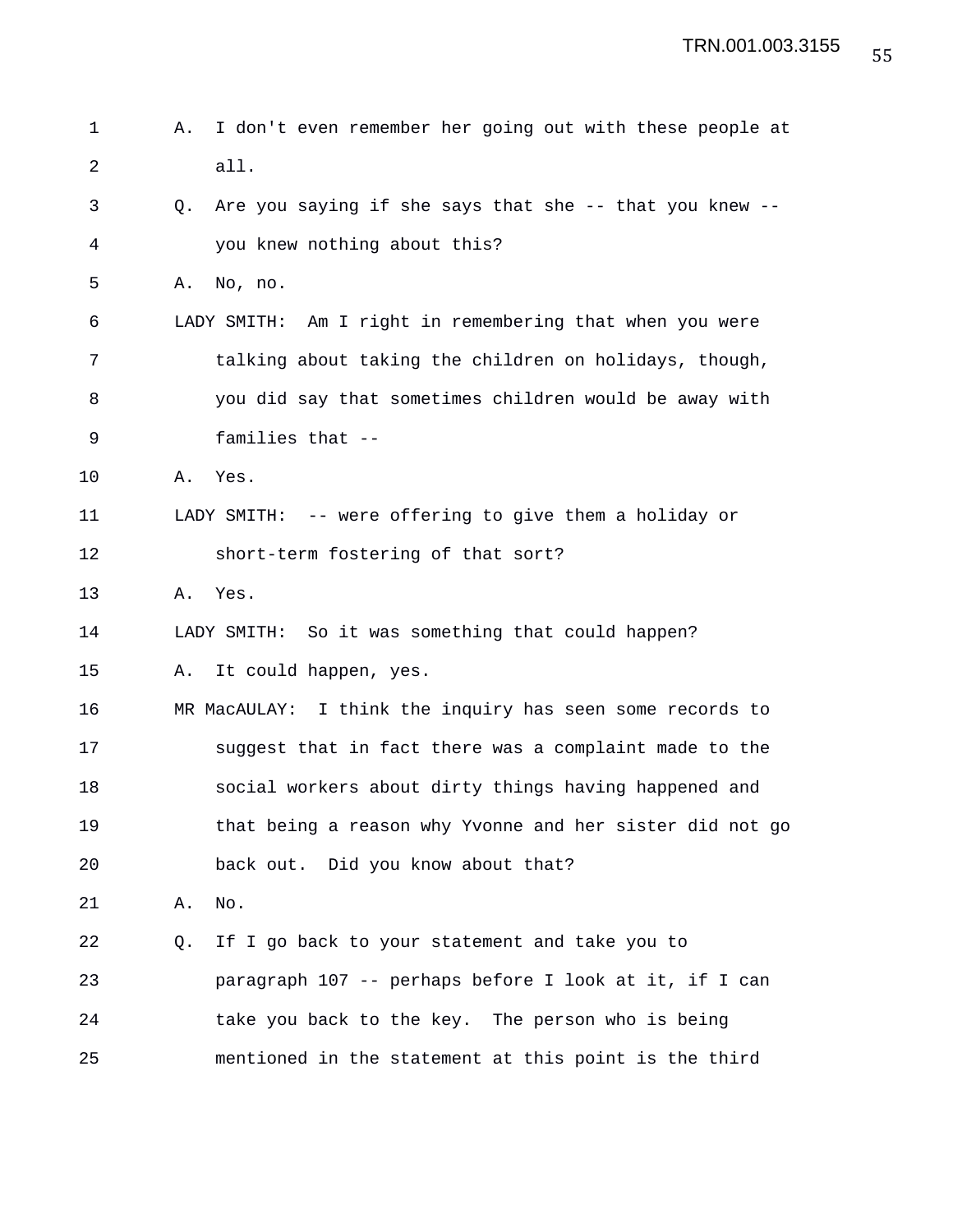1 name down from the top. This person took the name 2 "Bernie". 3 A. Yes. 4 Q. You recognise the name? 5 A. Yes. 6 Q. Perhaps what I'll do, before I ask you about your own 7 statement, is take you to her evidence. That begins at 8 TRN.001.003.1515. 9 I'll read out what's said at page 1533. What she 10 says there is: 11 "Answer: I saw Sister LGS severely batter a girl 12 on a flight of stairs when we were on holiday in 13 Glengarry Guest House. Sister was a bitch. The LGS 14 girl was in our group and she beat her because the girl 15 and I had gone downstairs and stolen food from the 16 kitchen. The two of us were walking back you up the 17 Stairs and Sister LGS was standing at the top waiting 18 for us. She grabbed the girl and started battering into 19 her. She was kicking her, pulling her hair and punching 20 her and she carried on kicking into her when the girl 21 was on the floor. It lasted a while, about 10 to 22 15 minutes, I'd say. I started screaming and shouting 23 for LKB to come. LKB came and pulled 24 Sister LGS away. I remember LKB trying to defuse 25 the situation. The two of them were shouting at each LKB LKB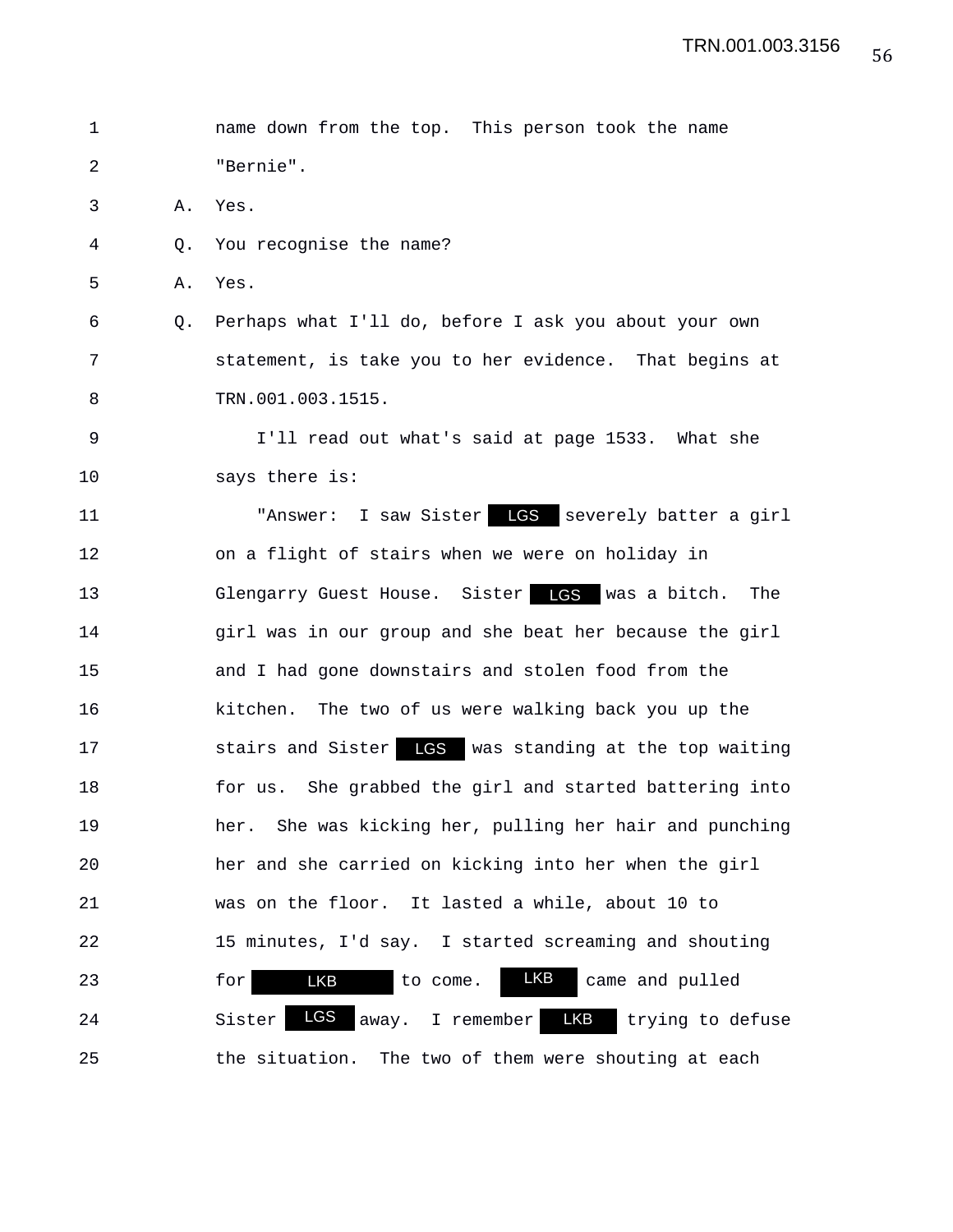| $\mathbf 1$    |    | other. I remember LKB<br>said, 'You can't treat kids    |
|----------------|----|---------------------------------------------------------|
| $\overline{2}$ |    | like that', and the sister saying, 'That's their        |
| 3              |    | punishment, they shouldn't be stealing'. Again, I would |
| 4              |    | say I was between 8 to 10 or 11 when this happened."    |
| 5              |    | You were asked about that when you gave your            |
| 6              |    | statement, Elizabeth. Did you remember that event?      |
| 7              | Α. | That didn't happen in the holiday house; it happened in |
| 8              |    | Nazareth House and it wasn't the sister that they've -- |
| 9              | Q. | Can you recollect what happened?                        |
| 10             | Α. | I came up the stairs and I heard a commotion on the     |
| 11             |    | corridor and there was a young sister, who's no longer  |
| 12             |    | with the order, and a different child fighting and      |
| 13             |    | I split them up. But it didn't happen in the holiday    |
| 14             |    | house. It definitely didn't.                            |
| 15             | O. | Could that be a different event? Could the event that   |
| 16             |    | you're recollecting involving a different sister --     |
| 17             | Α. | I know nothing about the one in the holiday house.      |
| 18             | O. | Let's look at the one you do know about.                |
| 19             | Α. | Yes.                                                    |
| 20             | О. | So this was a different child?                          |
| 21             | Α. | Yes.                                                    |
| 22             | Q. | And a different sister?                                 |
| 23             | Α. | Yes.                                                    |
| 24             | Q. | What was the sister's name?                             |
| 25             | Α. | LVQ<br><b>LVQ</b><br>A different                        |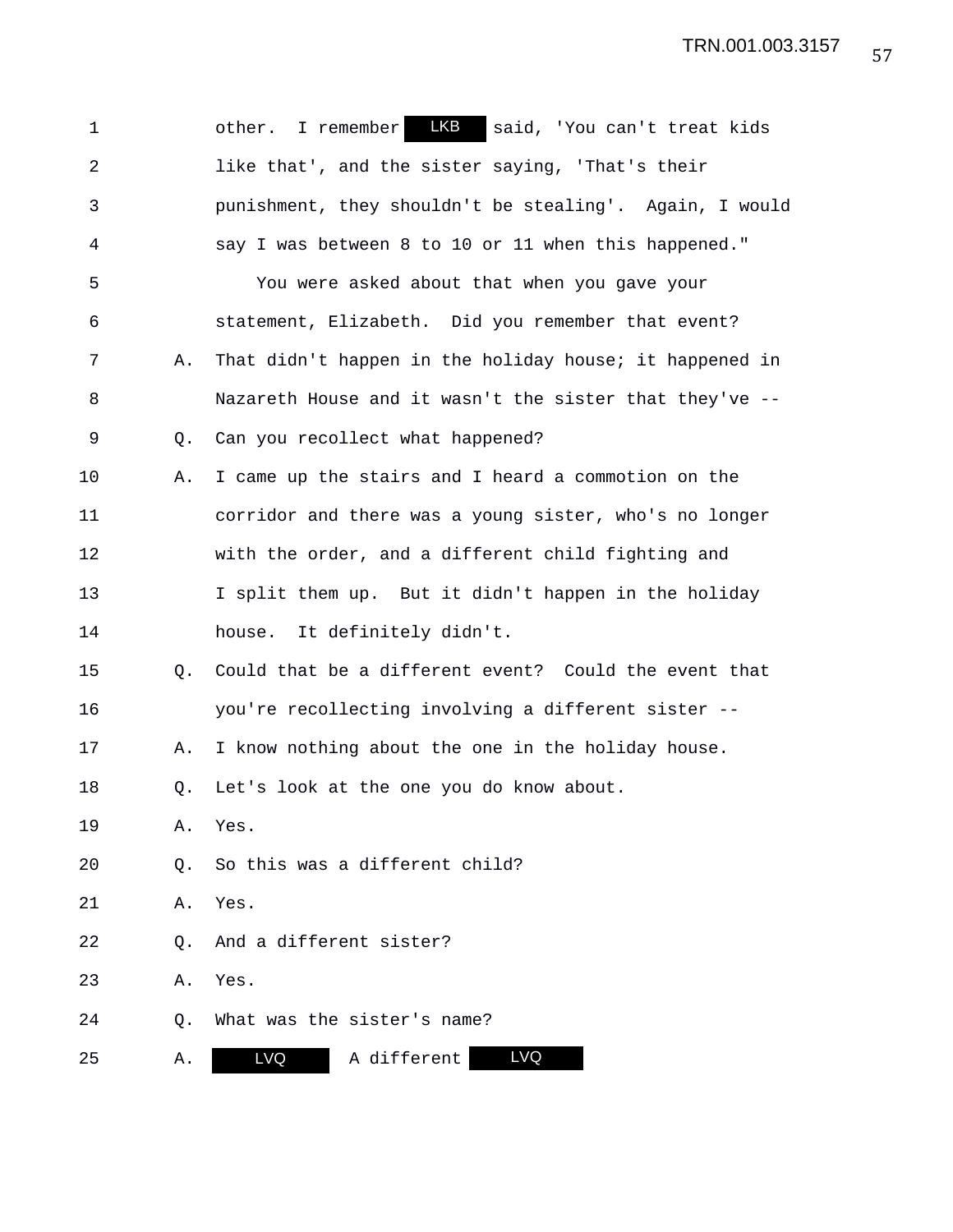1 Q. Sorry?

| 2            | Α. | A younger sister that was there a number of years ago.  |
|--------------|----|---------------------------------------------------------|
| $\mathsf{3}$ | Q. | What did you see happening?                             |
| 4            | Α. | They were fighting. The child was about 14. I don't     |
| 5            |    | know why, what the reason was. I just pulled them apart |
| 6            |    | and one of the other staff took the child away and      |
| 7            |    | I went up after the sister and I said, "what happened?" |
| 8            |    | and she sort of didn't answer me.                       |
| 9            | O. | Did you do anything else about it?                      |
| 10           | Α. | No.                                                     |
| 11           | Q. | Was the girl --                                         |
| 12           | Α. | I went down to see if she was all right and she said    |
| 13           |    | yes.                                                    |
| 14           | O. | The girl?                                               |
| 15           | Α. | Yes.                                                    |
| 16           | Q. | Was she in your group?                                  |
| 17           | Α. | Yes.                                                    |
| 18           | Q. | LVQ<br>Was Sister<br>part of the group at that point?   |
| 19           | Α. | She was.                                                |
| 20           | Q. | She was in charge of the group?                         |
| 21           | Α. | Yes.                                                    |
| 22           | Q. | Did you not enquire to see what -- I mean, this is the  |
| 23           |    | sister in charge of the group fighting with a young     |
| 24           |    | child.                                                  |
| 25           | Α. | I don't know what happened.                             |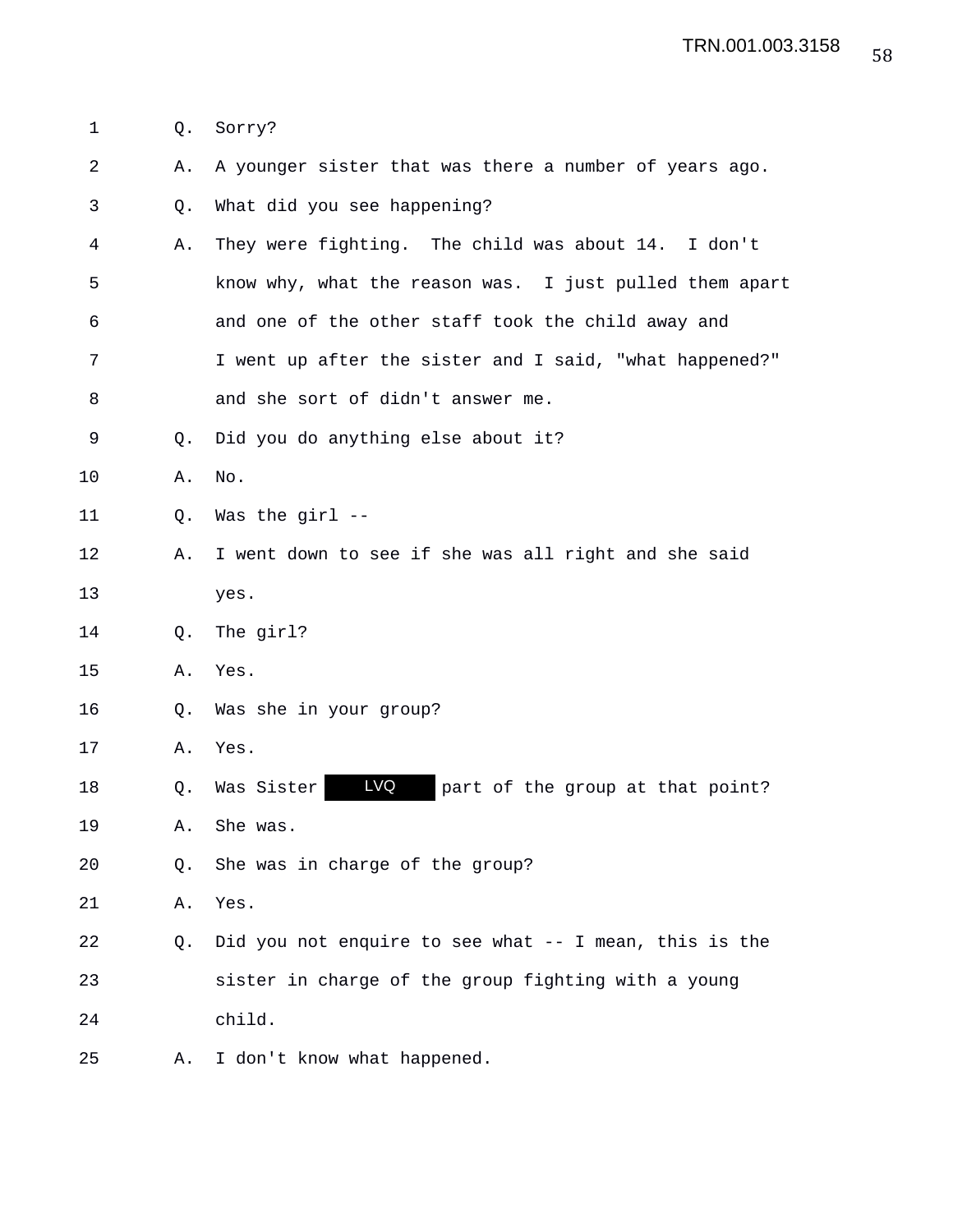| $\mathbf 1$ | Q. | And the fighting that you saw, what did you see?      |
|-------------|----|-------------------------------------------------------|
| 2           | Α. | I just saw the two of them hitting each other.        |
| 3           | Q. | In what way?                                          |
| 4           | Α. | Punching each other.                                  |
| 5           | Q. | Kicking?                                              |
| 6           | Α. | No, no.                                               |
| 7           | Q. | Did the child go to the floor?                        |
| 8           | Α. | I think they fell. I think they went down on to the   |
| 9           |    | floor.                                                |
| 10          | Q. | When you say "they", both were on the floor?          |
| 11          | Α. | Yes.                                                  |
| 12          | Q. | From what you're saying then, you didn't make any     |
| 13          |    | enquiries as to why the sister should be behaving in  |
| 14          |    | this way?                                             |
| 15          | Α. | She didn't tell me. I didn't question her. She didn't |
| 16          |    | -- sister didn't tell me what it was about.           |
| 17          | Q. | How long had she been in charge of the group?         |
| 18          | Α. | Not long, a few months.                               |
| 19          | Q. | Was she in charge for very long?                      |
| 20          | Α. | She was there about a year, I think.                  |
| 21          | Q. | LFL.<br>Where did she come in the chain then, between |
| 22          |    | <b>LJS</b><br>and Sister                              |
| 23          | Α. | LJS<br>I think before Sister<br>maybe.                |
| 24          | Q. | How did she behave generally with the group?          |
| 25          | Α. | All right. I think they liked her because she was     |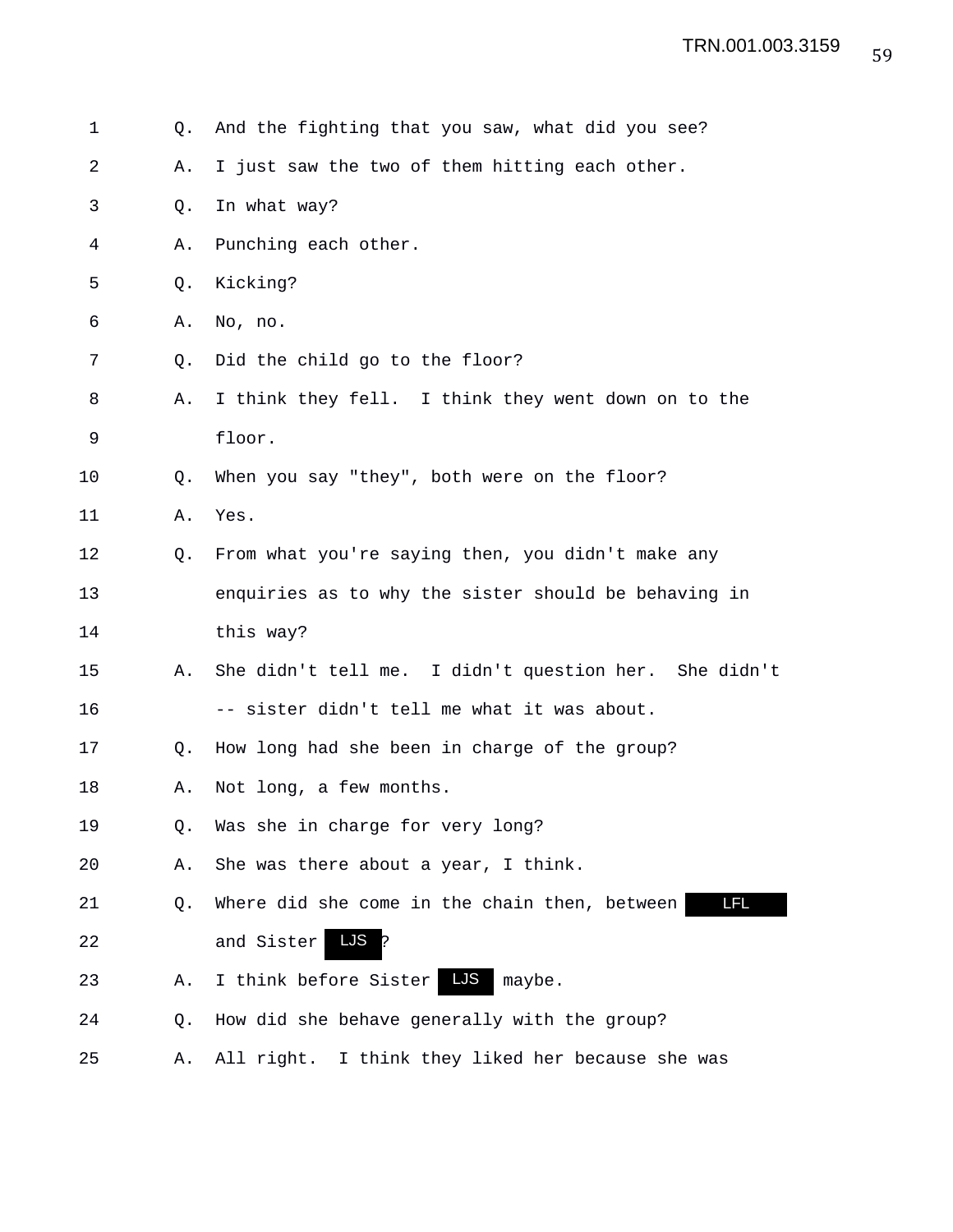| 1  | young.                                                     |
|----|------------------------------------------------------------|
| 2  | <b>LVQ</b><br>And how would you describe Sister<br>O.      |
| 3  | All right. She was fine, yes. I had no problems with<br>Α. |
| 4  | her.                                                       |
| 5  | Did the children have problems with her?<br>Q.             |
| 6  | I don't think so, no.<br>Α.                                |
| 7  | Did you see any other behaviour that --<br>Q.              |
| 8  | No, just that incident.<br>Α.                              |
| 9  | LADY SMITH: Did it occur to you that you ought to report   |
| 10 | it?                                                        |
| 11 | I don't know if I did. I can't remember if I did.<br>Α.    |
| 12 | LADY SMITH: Do you think you might have done?              |
| 13 | Possibly.<br>Α.                                            |
| 14 | LADY SMITH: Who would you have reported it to?             |
| 15 | The Superior.<br>Α.                                        |
| 16 | LADY SMITH: And what would you have expected to be done    |
| 17 | about it?                                                  |
| 18 | Maybe sister being disciplined.<br>Α.                      |
| 19 | LADY SMITH: How?                                           |
| 20 | By the Superior. I don't really know. I can't<br>Α.        |
| 21 | remember.                                                  |
| 22 | LADY SMITH: How did you feel about the fact that there was |
| 23 | a nun, to use a colloquialism, laying into a child?        |
| 24 | Terrible.<br>I know.<br>Α.                                 |
| 25 | LADY SMITH: Is that how you felt about it at the time?     |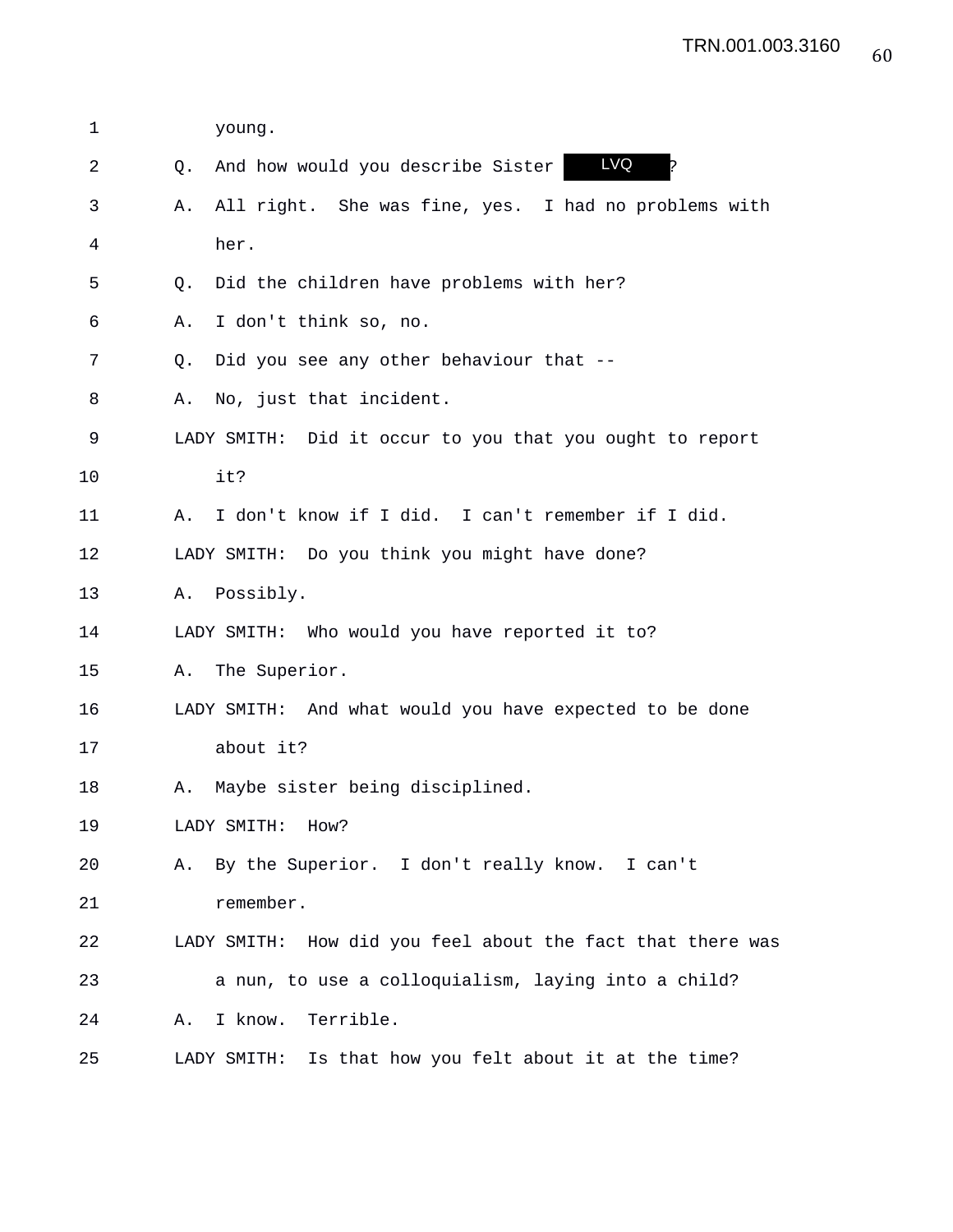| 1  | Α. | Yes.                                                     |
|----|----|----------------------------------------------------------|
| 2  |    | LADY SMITH: Did it trouble you?                          |
| 3  | Α. | It did.                                                  |
| 4  |    | LADY SMITH: Mr MacAulay.                                 |
| 5  |    | LVQ<br>MR MacAULAY: Did you say at that time to Sister   |
| 6  |    | "You can't treat kids like that"?                        |
| 7  | Α. | No.                                                      |
| 8  | Q. | So the incident then that Bernie talks about is one that |
| 9  |    | means absolutely nothing to you?                         |
| 10 | Α. | No.                                                      |
| 11 | O. | Was Glengarry Guest House a place that you went on       |
| 12 |    | holiday to?                                              |
| 13 | Α. | Yes.                                                     |
| 14 | O. | So that part of it is correct?                           |
| 15 | Α. | $Mm-hm$ .                                                |
| 16 | Q. | Would you go as a group, the green group?                |
| 17 | Α. | Sometimes two groups. It depended how many children      |
| 18 |    | were left at the holiday time.                           |
| 19 | Q. | <b>LGS</b><br>Sister<br>was she in another group?        |
| 20 | Α. | Yes.                                                     |
| 21 | Q. | So that might have been an incident when there were two  |
| 22 |    | groups there?                                            |
| 23 | Α. | Yes, it would have been.                                 |
| 24 | Q. | Did you know Sister<br>LGS                               |
| 25 | Α. | Yes.                                                     |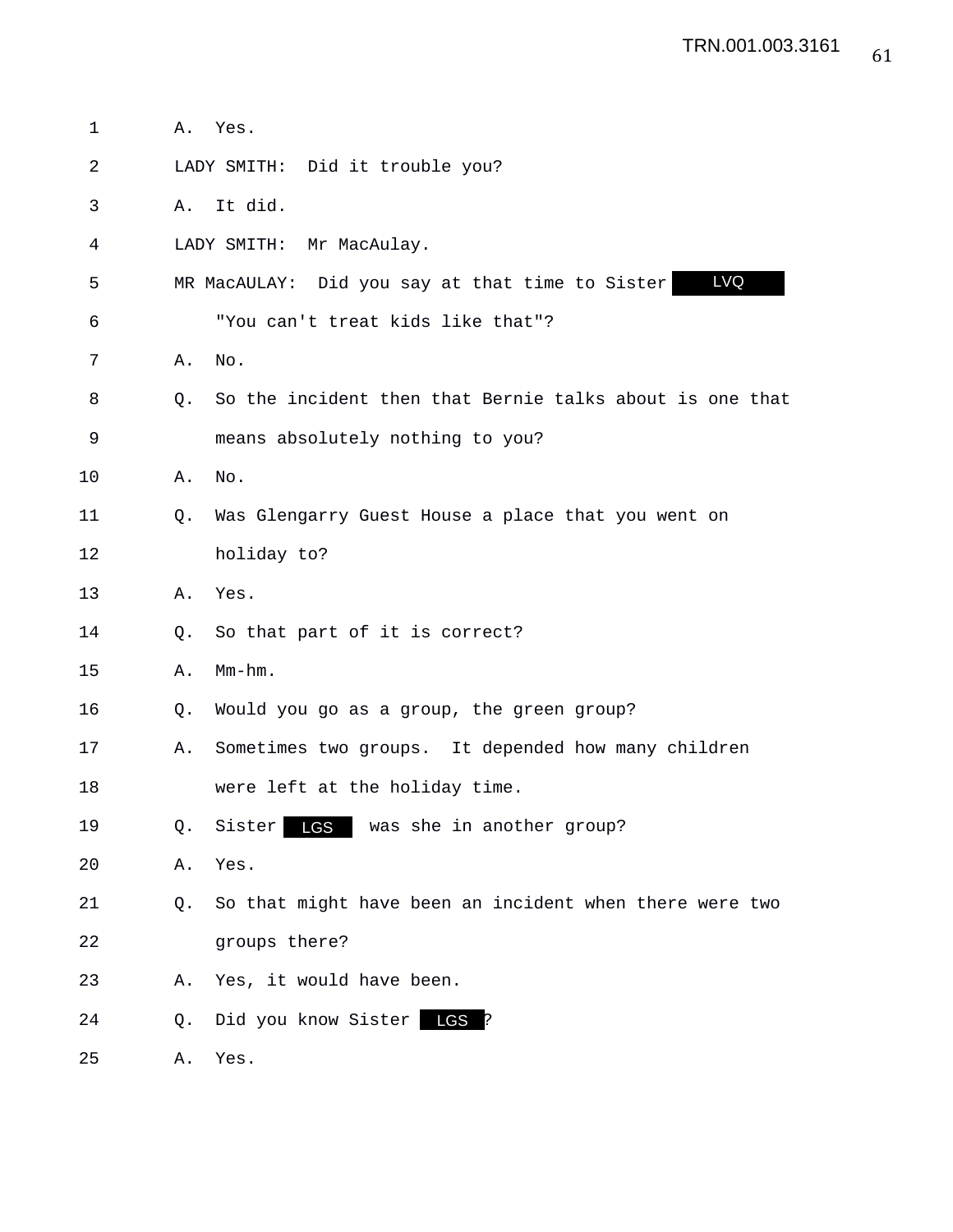| 1  | Q. | And what was she like?                                               |
|----|----|----------------------------------------------------------------------|
| 2  | Α. | I didn't have much to do with her, but yeah, she was                 |
| 3  |    | fine.                                                                |
| 4  | O. | So insofar as Bernie is concerned, she has completely                |
| 5  |    | misunderstood that you were there at the time?                       |
| 6  | Α. | I definitely wasn't there.                                           |
| 7  | Q. | Would other staff members be on that kind of holiday as              |
| 8  |    | well?                                                                |
| 9  | Α. | Yes.                                                                 |
| 10 | Q. | It was, I think, in particular Bernie who suggested that             |
| 11 |    | you were told about the sexual abuse. If I can just                  |
| 12 |    | take you to that part of her evidence where she talks                |
| 13 |    | about that, that's at TRN.001.003.1534.                              |
| 14 |    | This is still Bernie who's speaking here. This is                    |
| 15 |    | at line number 14:                                                   |
| 16 |    | "Answer: When we came back from the caravan, my                      |
| 17 |    | <b>LKB</b><br>LFN<br>sister told<br>what<br>had done to              |
| 18 |    | <b>LKB</b><br><b>LKB</b><br>said she would<br>us and then I spoke to |
| 19 |    | <b>LHA</b><br><b>LHA</b><br>and tell her. Sister<br>go to Sister     |
| 20 |    | then took us into a room and my sister tried to tell her             |
| 21 |    | LHA<br>what happened. Sister<br>told us that these                   |
| 22 |    | people had gone out of their way to do this for us and               |
| 23 |    | we should be more grateful. She told my sister to stop               |
| 24 |    | telling lies. I said we weren't telling lies and he had              |
| 25 |    | done dirty things -- that's how I put it.<br>Nothing at              |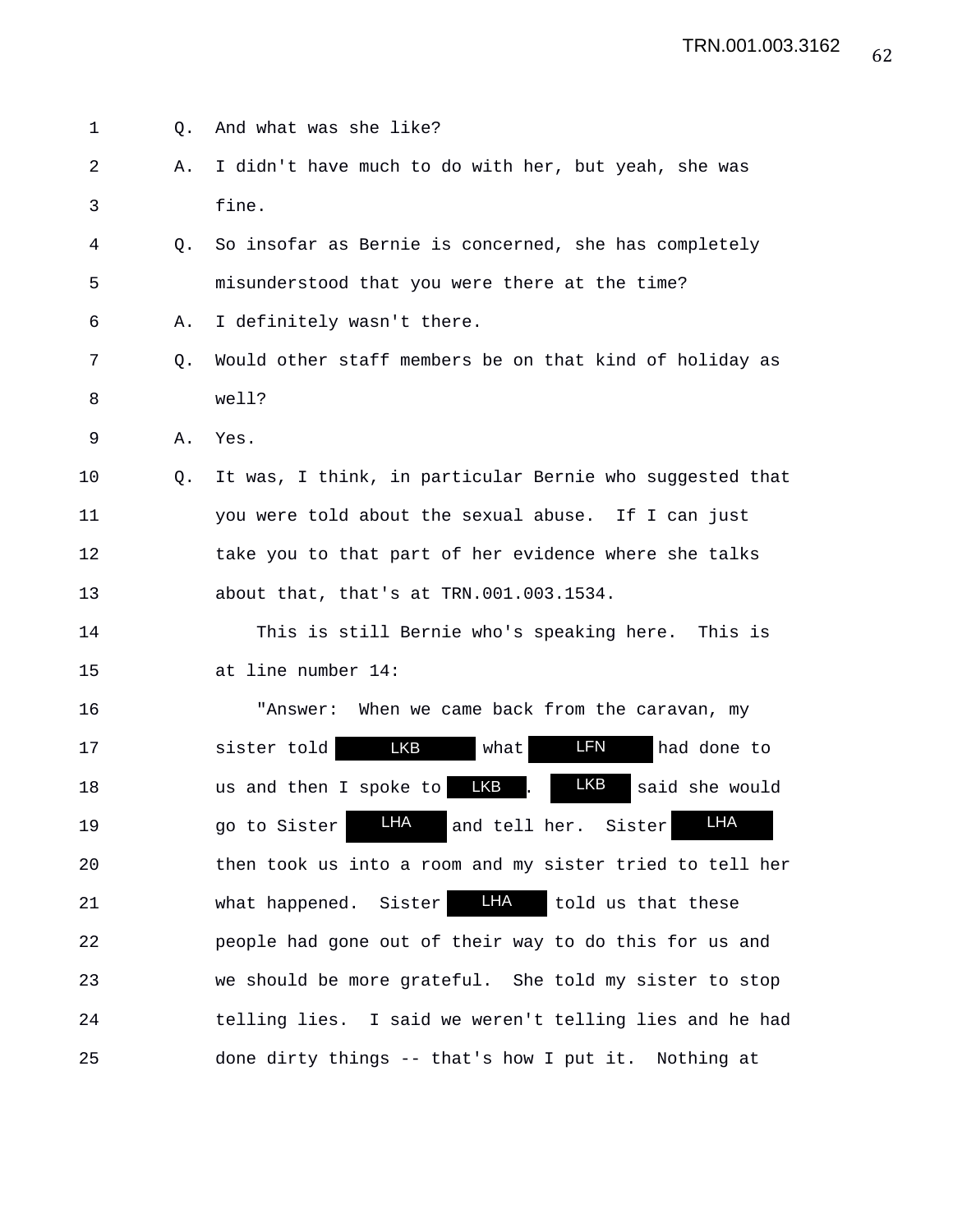| 1              |    | all was done about it."                                  |
|----------------|----|----------------------------------------------------------|
| $\overline{2}$ |    | We know in fact that something was done about it by      |
| 3              |    | the social workers. But what I want to ask you is this:  |
| 4              |    | could this conversation have taken place but you've just |
| 5              |    | forgotten?                                               |
| 6              | Α. | No, I don't think so. I hope not. I don't think so.      |
| 7              | Q. | Did you say earlier that you now have knowledge that     |
| 8              |    | there was this allegation, were these allegations of     |
| 9              |    | sexual abuse by these former residents? Did you become   |
| 10             |    | aware of that?                                           |
| 11             | Α. | I don't remember it.                                     |
| 12             | Q. | Did you at any point in time become aware of these       |
| 13             |    | allegations?                                             |
| 14             | Α. | Just when --                                             |
| 15             | Q. | Just when you were giving your statement?                |
| 16             | Α. | $Mm-hm$ .                                                |
| 17             | Q. | If you weren't aware of it at the time and it was        |
| 18             |    | reported to the sisters, and that seems to be borne out  |
| 19             |    | by the social work records, ought you to have been made  |
| 20             |    | aware of it?                                             |
| 21             | Α. | Ought I to be?                                           |
| 22             | Q. | Yes.                                                     |
| 23             | Α. | Yes, I  I don't remember being told about it.            |
| 24             | Q. | LHA<br>Would it be Sister<br>then that would have the    |
| 25             |    | responsibility of telling you about it if you were       |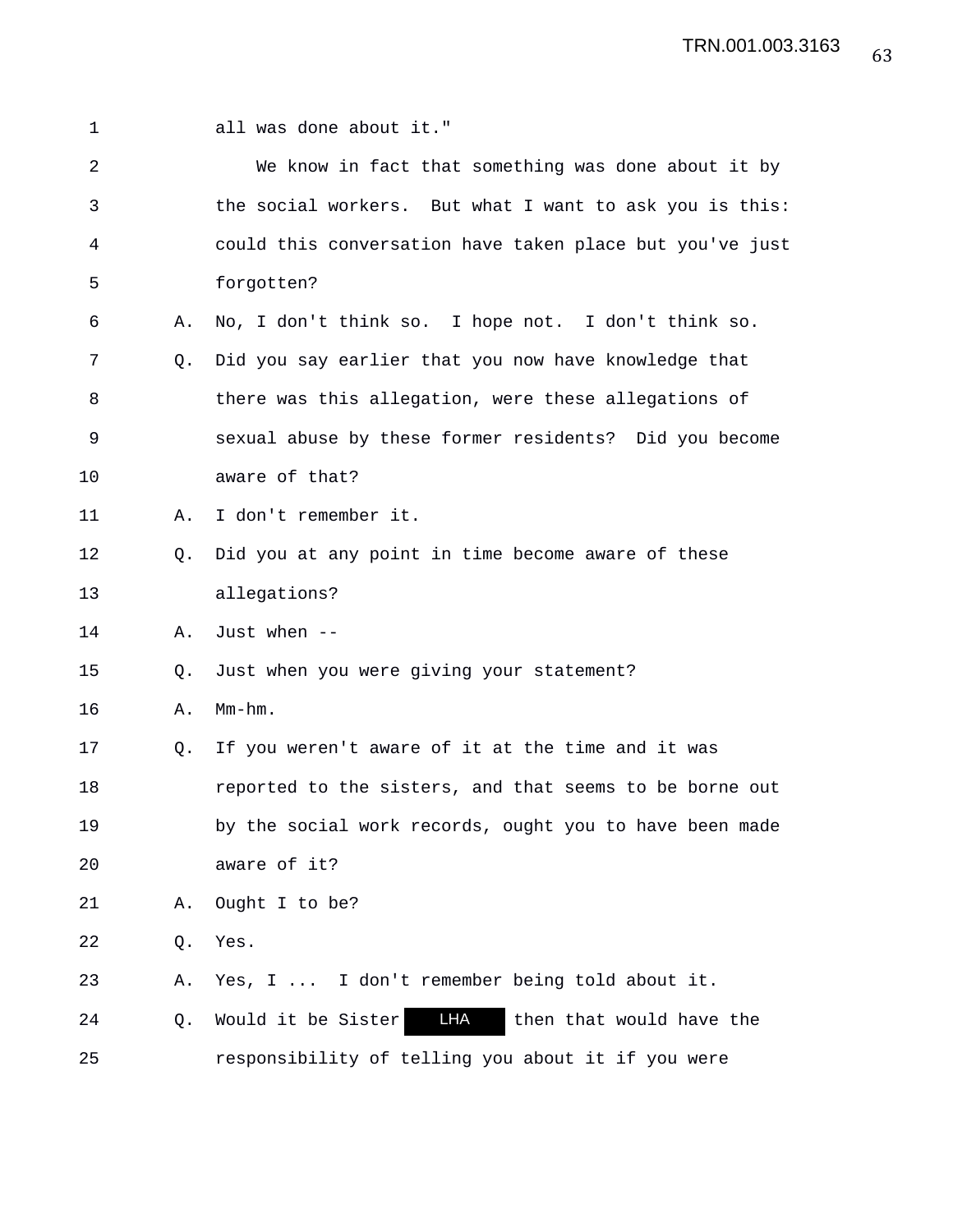| 1  | $not --$                                                     |
|----|--------------------------------------------------------------|
| 2  | Yes.<br>Α.                                                   |
| 3  | -- made aware?<br>Q.                                         |
| 4  | LADY SMITH: Why do you agree that you should have been       |
| 5  | told?                                                        |
| 6  | I don't know really. Sorry, I'm not really sure of the<br>Α. |
| 7  | question. The last                                           |
| 8  | LADY SMITH: You just agreed with Mr MacAulay that if you     |
| 9  | weren't aware of the allegations at the time, the sexual     |
| 10 | abuse allegations at the time, and it was in fact            |
| 11 | reported to the sisters and indeed to the                    |
| 12 | social workers, then you should have been told about it      |
| 13 | too. And you agreed with Mr MacAulay that, yes, you          |
| 14 | should have been. I just wanted to explore, thinking         |
| 15 | back to the position you were in, why you think that you     |
| 16 | should have been told as well.                               |
| 17 | No, I was wrong there. I shouldn't have been told.<br>Α.     |
| 18 | LADY SMITH: You shouldn't? Why not?                          |
| 19 | Because it really had nothing to do with me.<br>Α.           |
| 20 | LADY SMITH: But it could impact on the children.             |
| 21 | I don't know.<br>Yes.<br>Α.                                  |
| 22 | LADY SMITH:<br>Mr MacAulay.                                  |
| 23 | I suppose the point is, you were the<br>MR MacAULAY:         |
| 24 | housemother --                                               |
| 25 | I was one of them.<br>Α.                                     |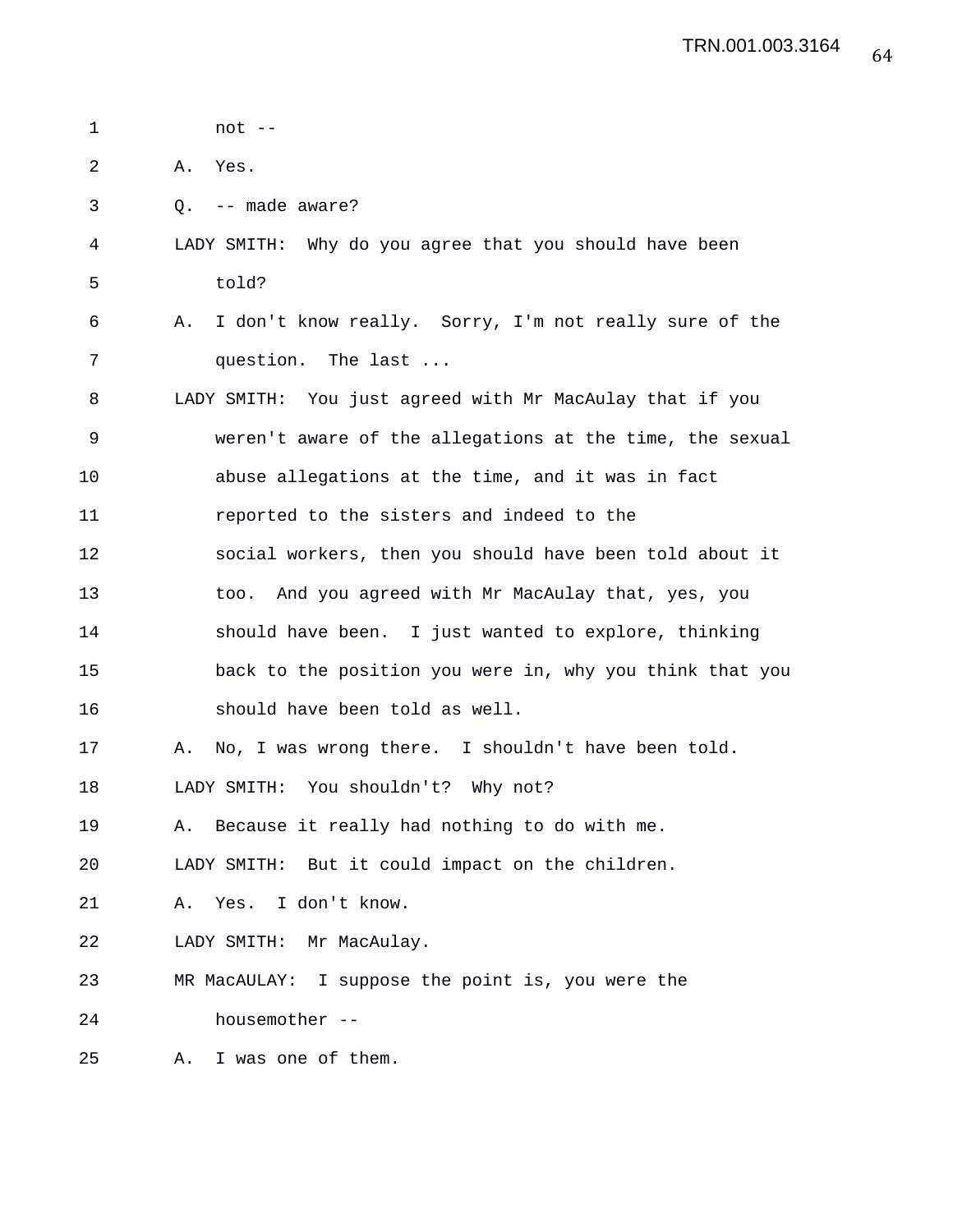- 1 Q. -- caring for the children.
- 2 A. Yes.
- 3 Q. So would you agree, at least with the benefit of 4 hindsight, that really it's something you should have 5 been told?
- 6 A. Yes, probably.
- 7 Q. I now want you to go back to the key, if you would, and 8 above halfway there's the pseudonym "Donna". Do you see 9 the pseudonym?
- 10 A. Yes.
- 11 Q. You'll see the name associated with that pseudonym; 12 is that a name you recognise?
- 13 A. Yes.
- 14 Q. Again, is that somebody you keep in contact with?
- 15 A. Yes.
- 16 Q. As we've seen, you're in contact with quite of number of 17 these former residents --
- 18 A. Yes.
- 19 Q. -- who have come to this inquiry to make quite serious 20 allegations.
- 21 A. Yes.
- 22 Q. Just to be clear, was Donna a member of your group?
- 23 A. No.
- 24 Q. But she was somebody you knew?
- 25 A. Yes.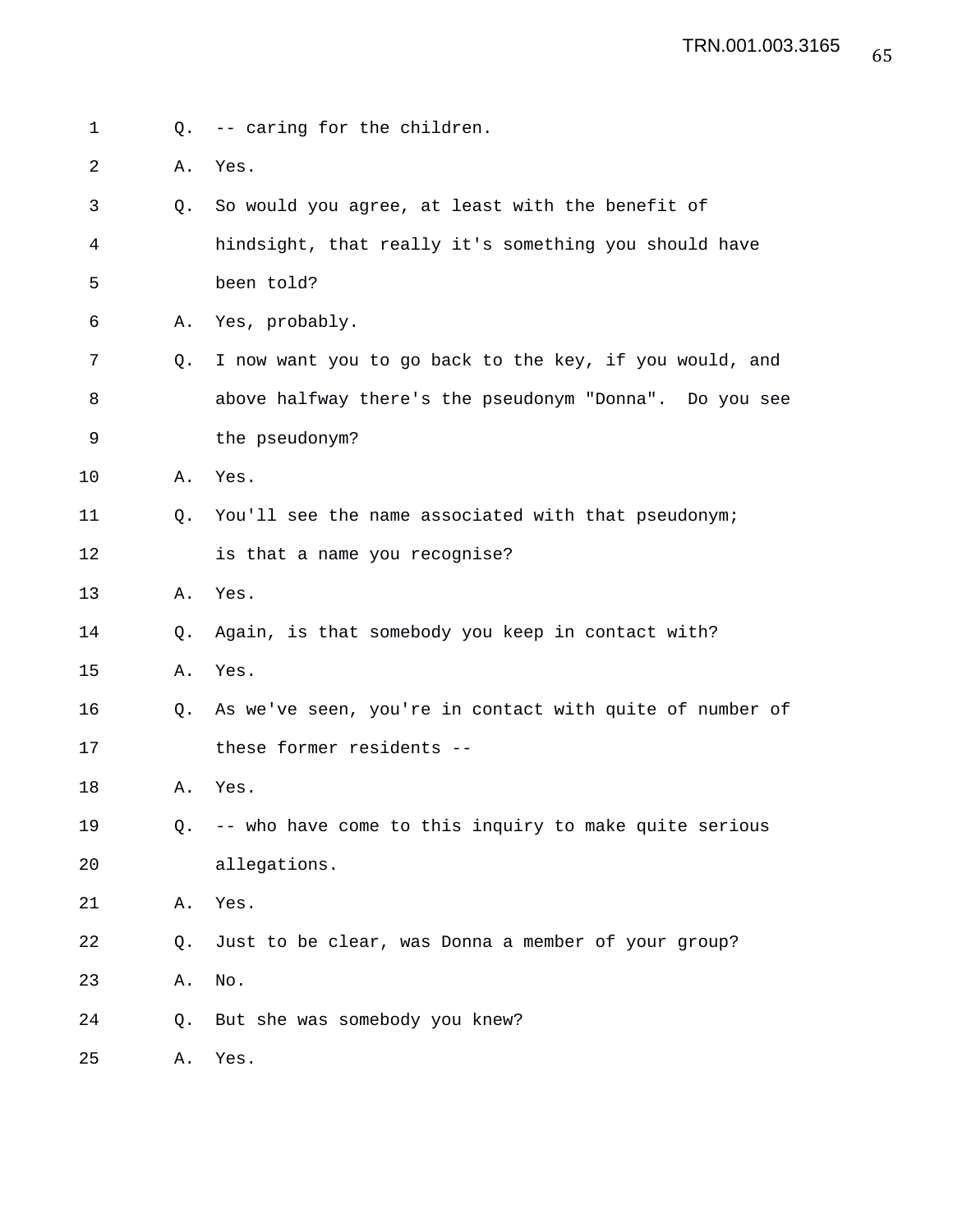| 1  |    | MR MacAULAY: I'm about to put one or two parts of             |
|----|----|---------------------------------------------------------------|
| 2  |    | a transcript to the witness and I see it's coming up for      |
| 3  |    | 11.30.                                                        |
| 4  |    | LADY SMITH: Perhaps we could take the morning break at this   |
| 5  |    | stage and sit again in 15 or 20 minutes, please.              |
| 6  |    | Thank you.                                                    |
| 7  |    | (11.27 am)                                                    |
| 8  |    | (A short break)                                               |
| 9  |    | (11.45 am)                                                    |
| 10 |    | LADY SMITH:<br>Mr MacAulay.                                   |
| 11 |    | MR MacAULAY: Before I move on to where I was going to go      |
| 12 |    | before the break, Elizabeth, you mentioned                    |
| 13 |    | LVQ<br>Sister<br>as being someone who came in at              |
| 14 |    | a point in time to be in charge of the green group.           |
| 15 | Α. | Yes.                                                          |
| 16 | Q. | LJS<br>; is that<br>I think you thought she came after Sister |
| 17 |    | right?                                                        |
| 18 | Α. | I think so. I'm not really sure, but I think so.              |
| 19 | Q. | Can I say, that's what the employment register suggests.      |
| 20 |    | If I can put that on the screen and that is at                |
| 21 |    | NAZ.001.003.1115.                                             |
| 22 |    | We're looking at what are described as the sisters'           |
| 23 |    | employment registers, which list -- and these are for         |
| 24 |    | Glasgow -- the sisters in Glasgow at a particular point       |
| 25 |    | We're looking, for example, at 1929, that's on<br>in time.    |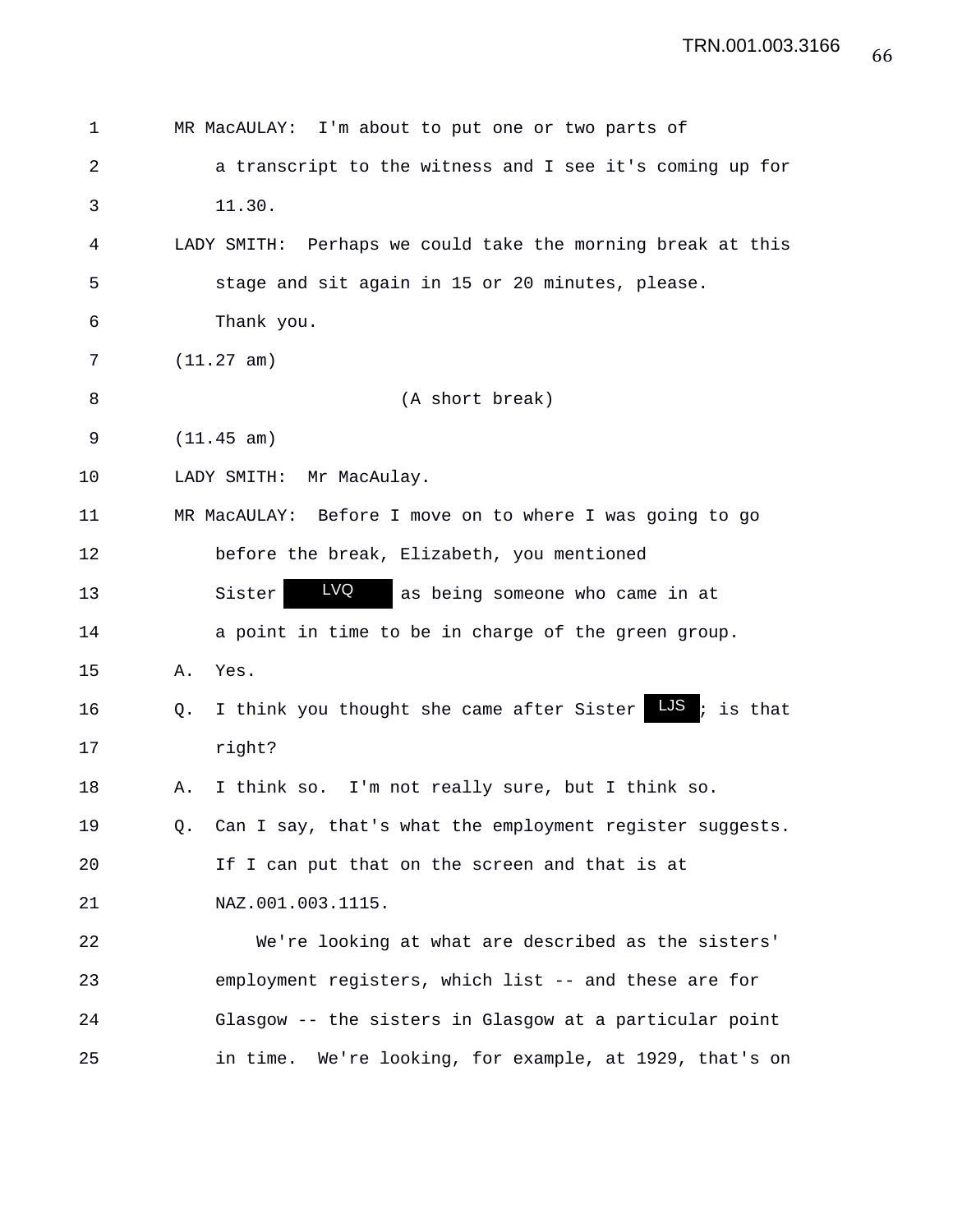| $\mathbf 1$ |    | the screen.                                            |
|-------------|----|--------------------------------------------------------|
| 2           |    | If you turn to page 1168, can you read towards the     |
| 3           |    | bottom -- and this is in 1979 -- that there's          |
| 4           |    | <b>LVQ</b><br>there?<br>a Sister                       |
| 5           | Α. | Yes, that is the one.                                  |
| 6           | Q. | That's the one?                                        |
| 7           | Α. | Yes.                                                   |
| 8           | Q. | That's 1979. So this is quite late on in the existence |
| 9           |    | of Cardonald as a children's home, 1979?               |
| $10 \,$     | Α. | Yes.                                                   |
| 11          | Q. | If you go on to page 1169 for 1980, can you see her    |
| 12          |    | name's also there at the bottom?                       |
| 13          | Α. | Yes.                                                   |
| 14          | Q. | And she's allocated children. Again, if you go on to   |
| 15          |    | page 1170, for 1981, can you see that she's also       |
| 16          |    | featuring?                                             |
| 17          | Α. | Yes.                                                   |
| 18          | Q. | I think that's when -- that's the last time we see an  |
| 19          |    | entry for her. So it would appear that she was there   |
| 20          |    | for possibly two, at most three, years?                |
| 21          | Α. | Must have been, yes.                                   |
| 22          | Q. | And you said she was young?                            |
| 23          | Α. | Yes.                                                   |
| 24          | Q. | When you say young, what age do you think?             |
| 25          | Α. | 24 maybe.                                              |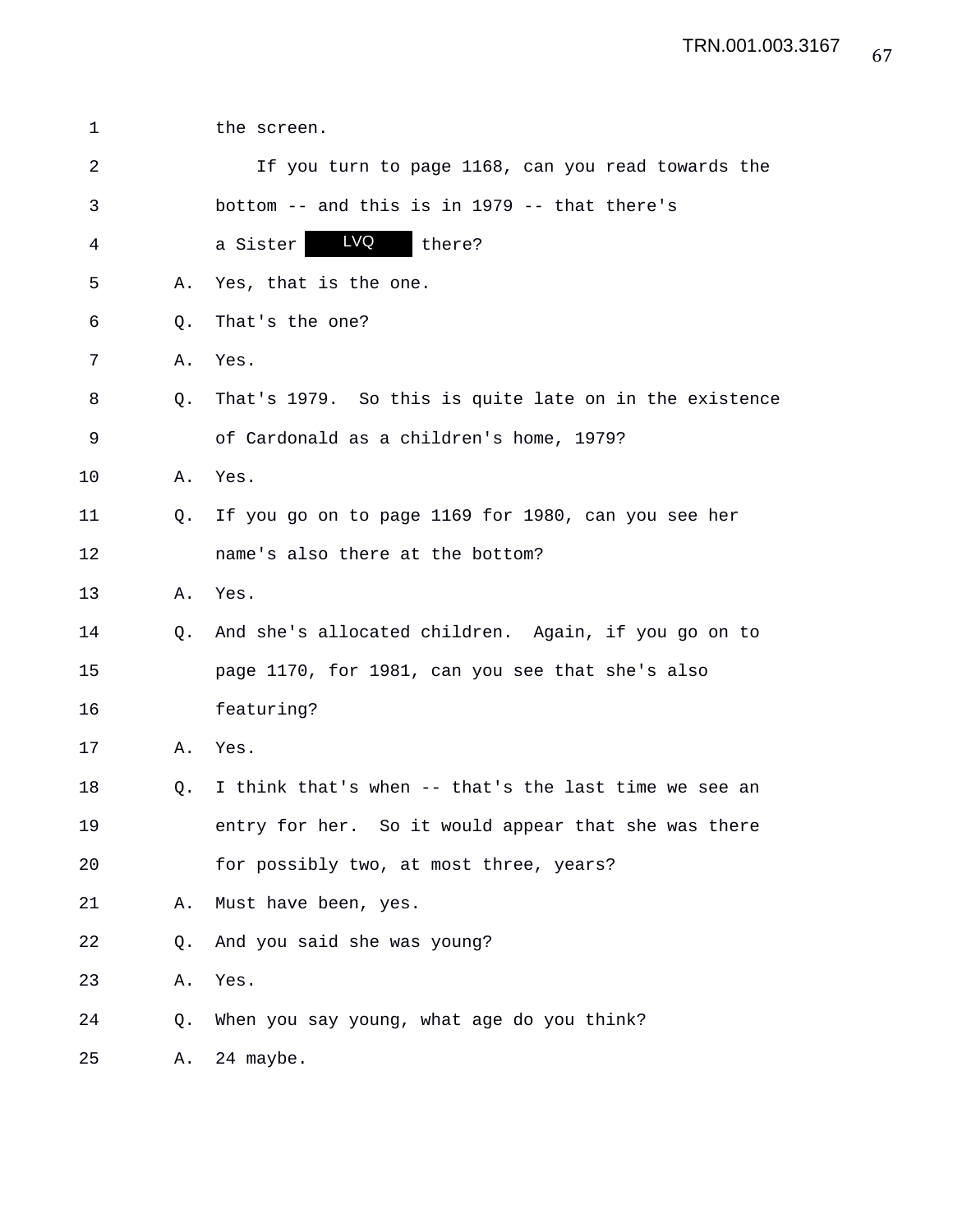| 1  | Q. | Do you know what sort of experience she had?              |
|----|----|-----------------------------------------------------------|
| 2  | Α. | I don't, no.                                              |
| 3  | Q. | I think I'd put to you the key for the next person        |
| 4  |    | I want you to look at and that's the pseudonym "Donna";   |
| 5  |    | do you see that?                                          |
| 6  | Α. | Yes.                                                      |
| 7  | Q. | That's somebody you know?                                 |
| 8  | Α. | Yes.                                                      |
| 9  | Q. | If I could just look at her transcript. This is at        |
| 10 |    | TRN.001.003.1545.                                         |
| 11 |    | I think the allegations she makes are directed            |
| 12 |    | LKR . Did I understand you to say<br>towards a Sister     |
| 13 |    | LKR<br>that Sister<br>was not in charge of your group at  |
| 14 |    | any point in time?                                        |
| 15 | Α. | No.                                                       |
| 16 | Q. | But she was somebody you knew?                            |
| 17 | Α. | Yes.                                                      |
| 18 | Q. | You also knew Donna when she was --                       |
| 19 | Α. | Yes.                                                      |
| 20 | Q. | How did you get to know Donna? Was Donna in your group?   |
| 21 | Α. | No.                                                       |
| 22 | Q. | I think you've told us that the groups were fairly        |
| 23 |    | separated from each other.                                |
| 24 | Α. | Yes, but I knew most of the children.                     |
| 25 | Q. | LKR<br>interacted with<br>Did you see how Sister<br>Okay. |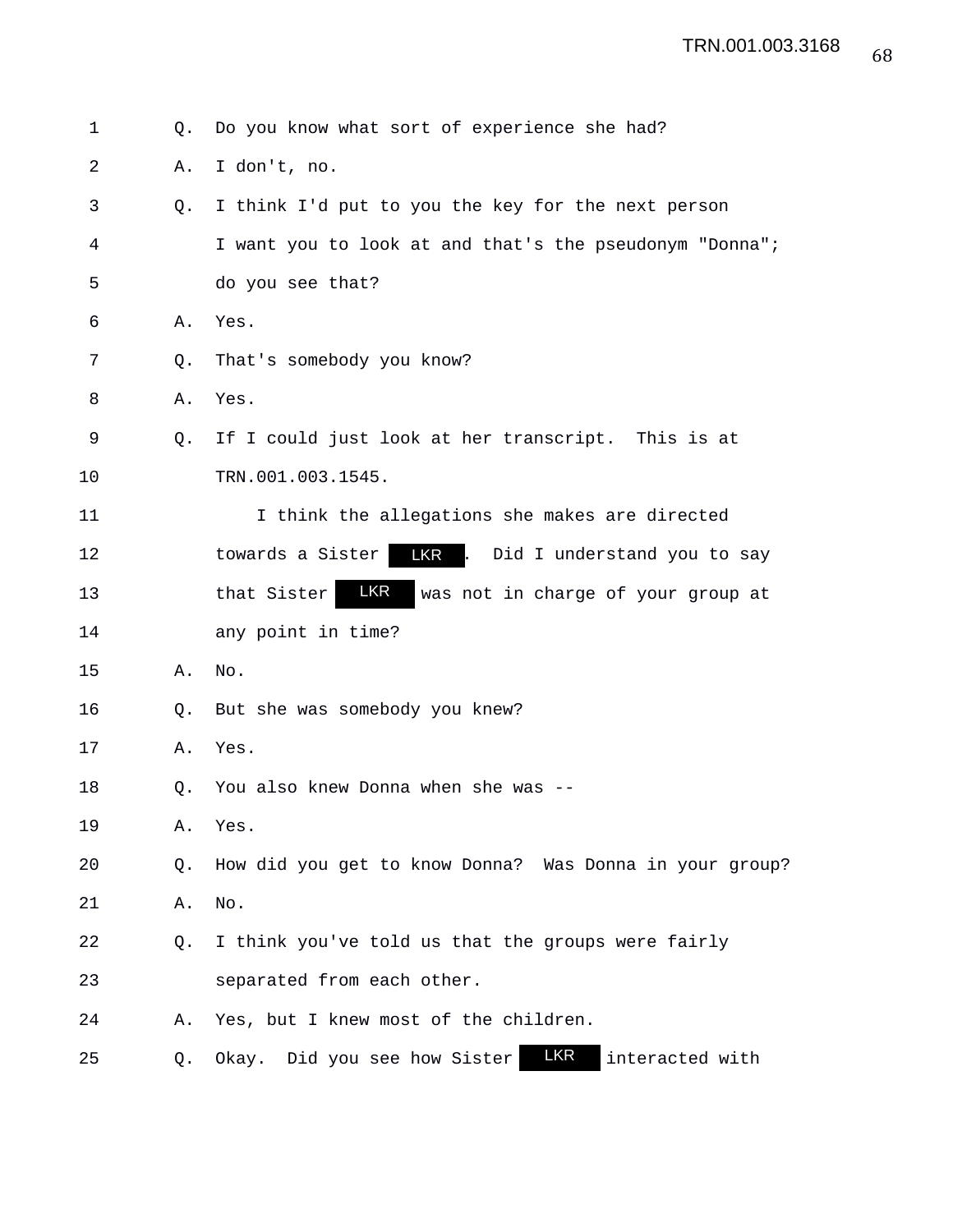| $\mathbf 1$ |    | the children?                                             |
|-------------|----|-----------------------------------------------------------|
| 2           | Α. | All right, as far as I know. I didn't work with her.      |
| 3           | Q. | I won't go through the detail then with you of this       |
| 4           |    | particular person, but she makes allegations of being     |
| 5           |    | forced to eat -- forced eating and beatings with          |
| 6           |    | a hairbrush and a tennis racket. Did you witness any of   |
| 7           |    | that behaviour?                                           |
| 8           | Α. | No, never.                                                |
| 9           | O. | The next person then I want you to look at is the person  |
| 10          |    | named at the very bottom of the list who's taken the      |
| 11          |    | pseudonym "James". Do you recognise that name?            |
| 12          | Α. | I think it might be the same boy under another name.      |
| 13          |    | Q. Very well. Do you recognise him as somebody who was in |
| 14          |    | your group?                                               |
| 15          | Α. | Yes.                                                      |
| 16          | Q. | Can we then look at one or two things that he says. His   |
| 17          |    | transcript is at TRN.001.003.1725.                        |
| 18          |    | If I can take you to page 1729. At lines 9 to 10          |
| 19          |    | he's asked:                                               |
| 20          |    | "Question: But when there, were you introduced to         |
| 21          |    | another sister?                                           |
| 22          |    | "Answer: Yes, Sister                                      |
| 23          |    | "Question: Was she somebody that you did have             |
| 24          |    | dealings with over the time that you were in              |
| 25          |    | Nazareth House?                                           |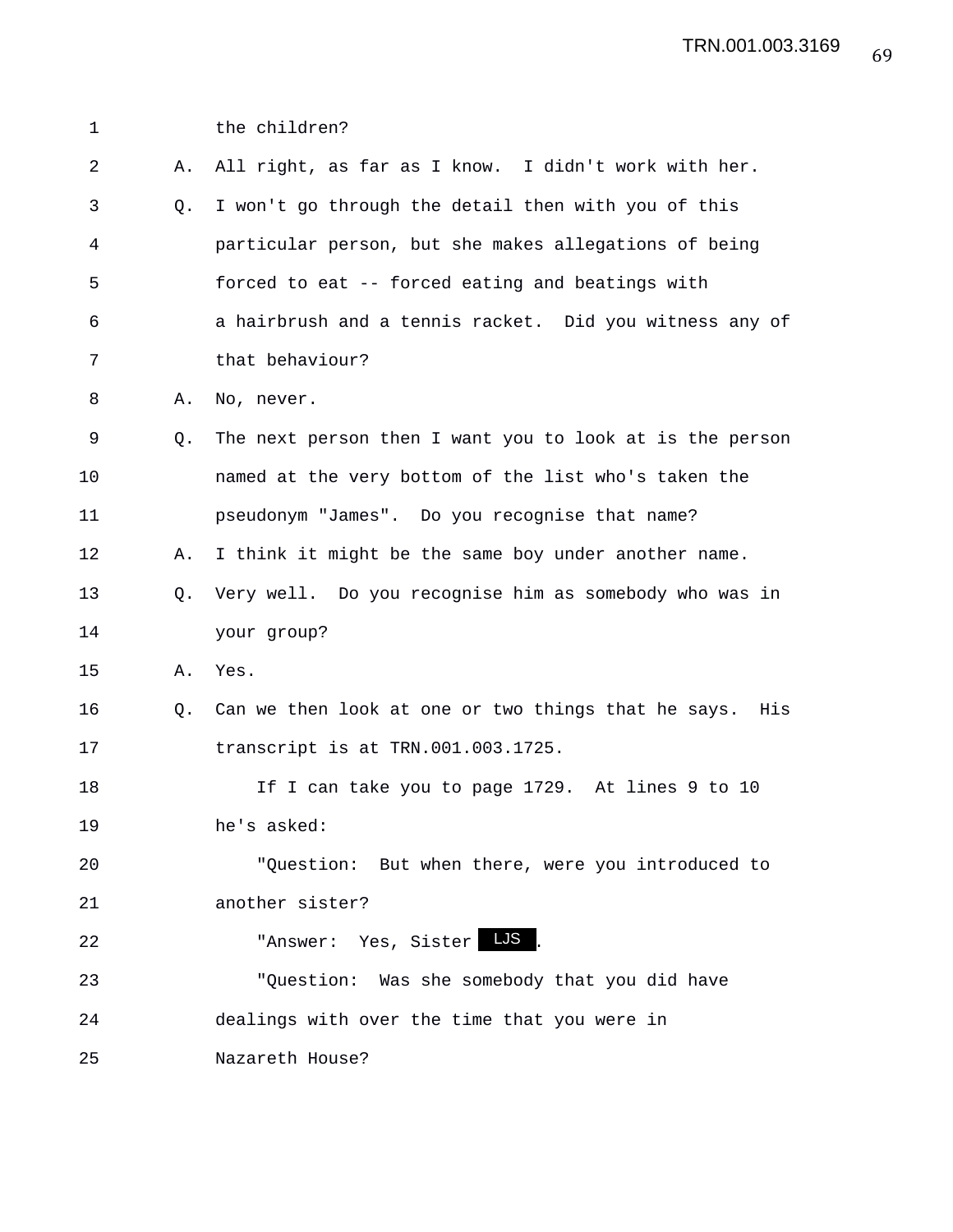| 1  |    | "Answer: Yes."                                            |
|----|----|-----------------------------------------------------------|
| 2  |    | 1977<br>If we're talking about a period from              |
| 3  |    | LJS may have<br>onwards, would that be a time when Sister |
| 4  |    | been in charge of the group?                              |
| 5  | Α. | Possibly yes.                                             |
| 6  | 0. | If we turn to page 1733, towards the top he's asked:      |
| 7  |    | "Question: On that first day, and once you'd met          |
| 8  |    | Sister LS, did she show you around?                       |
| 9  |    | "Answer: Yes. I'm not sure if it was the first day        |
| 10 |    | or the second, but she took us up to the unit and she     |
| 11 |    | had us in setting the tables and things like that.        |
| 12 |    | I think it was just to make you feel part of the place.   |
| 13 |    | "Question: Did something happen when you were             |
| 14 |    | setting the table?                                        |
| 15 |    | "Answer: Yes. I set my knives and forks the wrong         |
| 16 |    | way because I'm left-handed and then she smacked me on    |
| 17 |    | the knuckles with spoons. That was a regular thing."      |
| 18 |    | So you see, there you're having a form of                 |
| 19 |    | punishment, it would appear, by being smacked on the      |
| 20 |    | knuckles. Did you see that sort of behaviour happen       |
| 21 |    | when $Sister$ $\overline{\text{LS}}$ was in charge?       |
| 22 | Α. | I didn't, but I know Sister LJS was left-handed           |
| 23 |    | herself, so I can't see her doing it. I can't see her     |
| 24 |    | doing it to anyone else.                                  |
| 25 | Q. | Towards the bottom of that page, he's asked at line 24:   |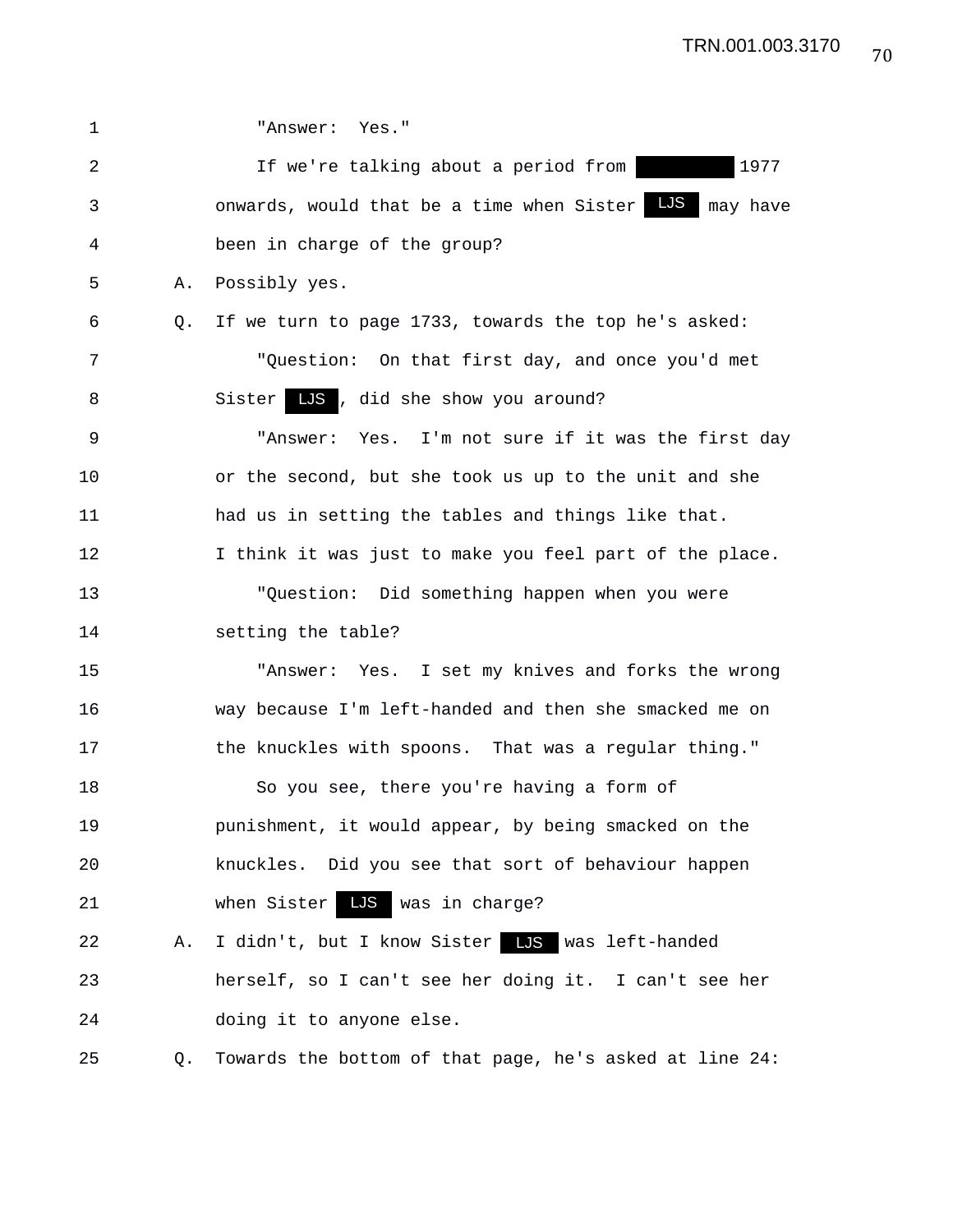| 1  |    | "Question: Did you wet the bed?                       |
|----|----|-------------------------------------------------------|
| 2  |    | "Answer: Yes."                                        |
| 3  |    | And over the page at 1734:                            |
| 4  |    | "Question: Can you tell me about that? What           |
| 5  |    | happened?                                             |
| 6  |    | "Answer: I remember she'd make you have a cold        |
| 7  |    | bath, or one of the staff would, and they'd make you  |
| 8  |    | wash the sheets or try to wash them.                  |
| 9  |    | "Question: Was anything done to you when you wet      |
| 10 |    | the bed?                                              |
| 11 |    | "Answer: You used to just get hit, basically.         |
| 12 |    | "Question: By whom?                                   |
| 13 |    | "Answer: It'd have been Sister LJS ."                 |
| 14 |    | I think he was also -- if you look towards the        |
| 15 |    | bottom of the page, at line 15:                       |
| 16 |    | "Answer: She would insult you a lot [that's           |
| 17 |    | Sister LJS ], tell you you're no good and things like |
| 18 |    | that."                                                |
| 19 |    | Did you hear things like that being said?             |
| 20 | Α. | No, never.                                            |
| 21 | Q. | And he says:                                          |
| 22 |    | She was always shouting at me that I was<br>"Answer:  |
| 23 |    | the devil's child because I was left-handed as well.  |
| 24 |    | I heard that a lot through my time in Nazareth."      |
| 25 |    | You say she was left-handed, but did you hear that    |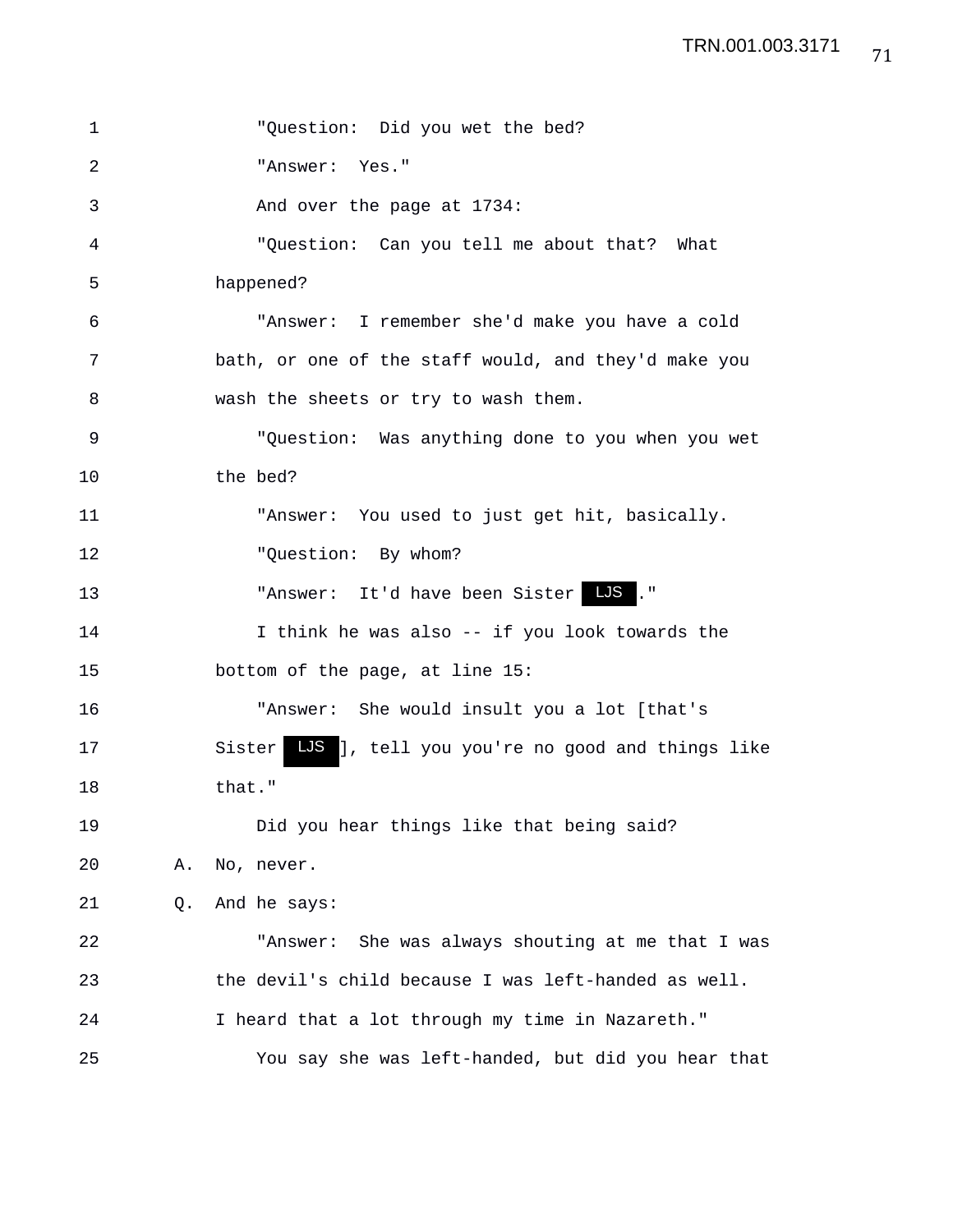| 1  |    | sort of expression being used?                              |
|----|----|-------------------------------------------------------------|
| 2  | Α. | No.                                                         |
| 3  | 0. | <b>LVN</b><br>being<br>Do you remember a man by the name of |
| 4  |    | there?                                                      |
| 5  | Α. | Yes.                                                        |
| 6  | Q. | What was his role?                                          |
| 7  | Α. | He was a volunteer.                                         |
| 8  | Q. | Was he there on a full-time basis?                          |
| 9  | Α. | Just used to come in evenings, after work, weekends         |
| 10 |    | maybe.                                                      |
| 11 | Q. | Did you see how he interacted with the children?            |
| 12 | Α. | No, I wasn't with him at all. It was a different group.     |
| 13 | O. | Was he not involved in your group?                          |
| 14 | Α. | No.                                                         |
| 15 | 0. | If I turn to page 1746 of what this witness is saying,      |
| 16 |    | he's talking there about the group moving to                |
| 17 |    | a refurbished unit. Did that happen?                        |
| 18 | Α. | Yes, a bungalow.                                            |
| 19 |    | Q. He's asked at line 9:                                    |
| 20 |    | LVN<br>then involved in the<br>"Question: So was            |
| 21 |    | new unit, if you called it that?                            |
| 22 |    | "Answer: Yes.                                               |
| 23 |    | "Ouestion: What was his role?                               |
| 24 |    | "Answer: Just a member of staff."                           |
| 25 |    | Was he a member of staff?                                   |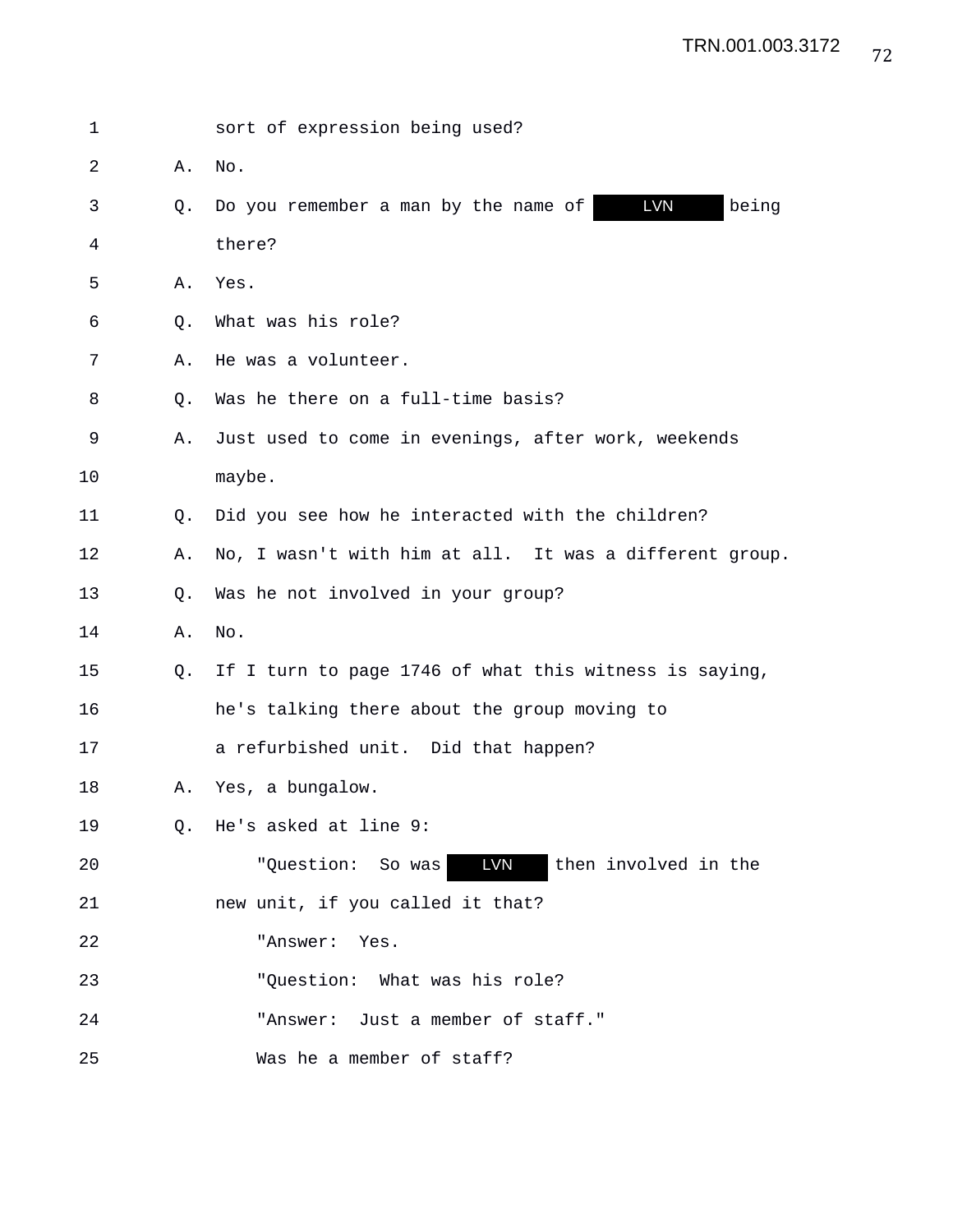| $\mathbf 1$ | Α. | No, he was a volunteer.                                  |
|-------------|----|----------------------------------------------------------|
| 2           | Q. | Then:                                                    |
| 3           |    | "Question: And how did he behave towards you?            |
| 4           |    | "Answer: All he done was batter me.                      |
| 5           |    | "Question: Why would he do that?                         |
| 6           |    | "Answer: Well, probably if I ever spoke or was out       |
| 7           |    | of line or Sister LJS wanted him to do anything, she     |
| 8           |    | would get him to batter you or hit you about.            |
| 9           |    | "Question: How would he hit you about?                   |
| 10          |    | "Answer: He used to give me some good kickings           |
| 11          |    | basically, beat me up properly. Proper punches and       |
| 12          |    | kicks and throwing me off walls."                        |
| 13          |    | LVN<br>Did you see Mr<br>behaving in that way towards    |
| 14          |    | any children?                                            |
| 15          | Α. | No, I didn't work in the bungalow and neither did        |
| 16          |    | LJS She was never in the bungalow.<br>Sister             |
| 17          | Q. | So are you saying this witness has really got that       |
| 18          |    | completely wrong?                                        |
| 19          | Α. | Yes.                                                     |
| 20          | Q. | This is also a witness who alleges that he was sexually  |
| 21          |    | <b>LSM</b><br>abused by a<br>Is that name you recollect? |
| 22          | Α. | Yes.                                                     |
| 23          | Q. | What was his position?                                   |
| 24          | Α. | He worked. He was a member of staff.                     |
| 25          | Q. | And was he a young man?                                  |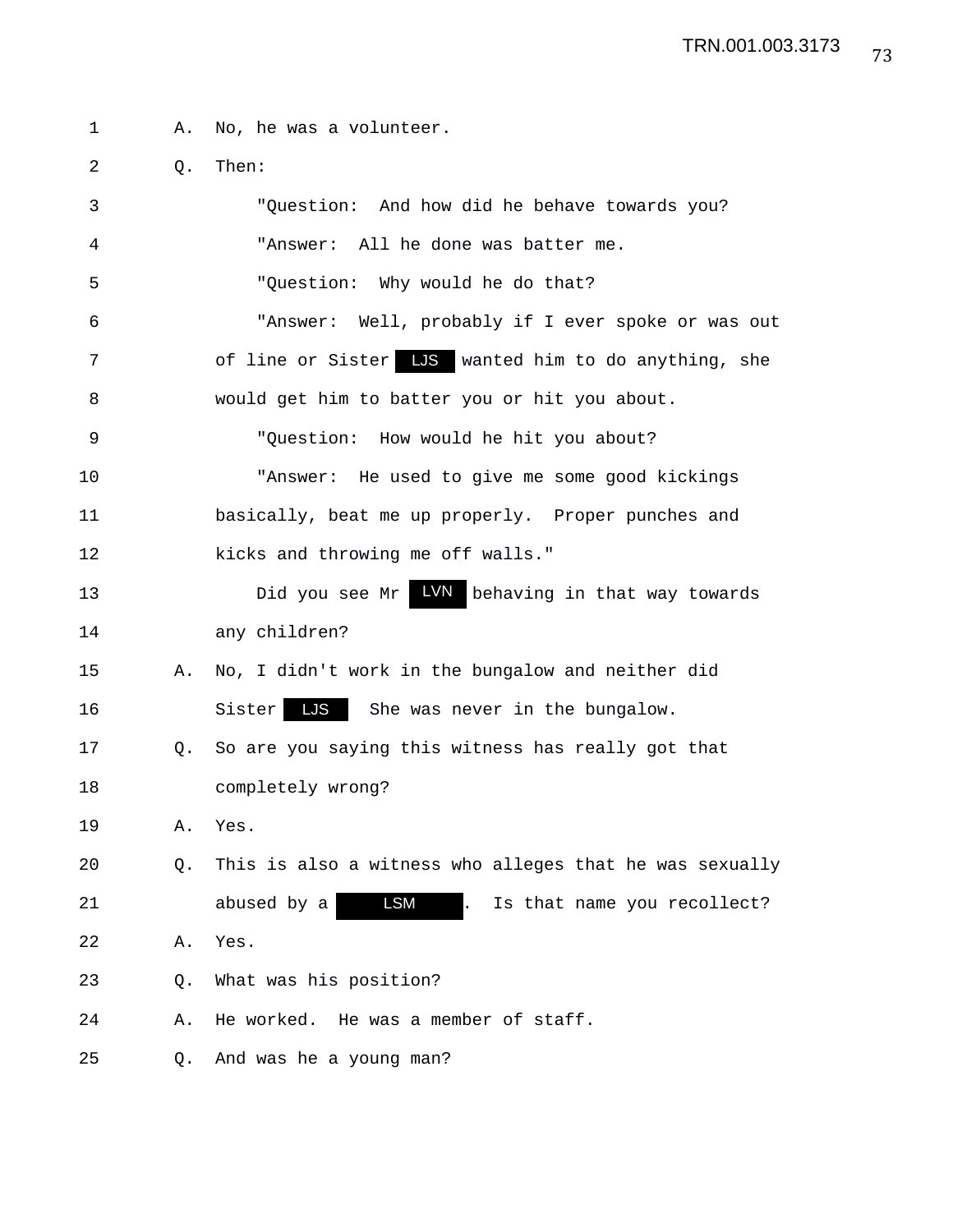1 A. Maybe late 20s, I'd say. 2 Q. Did you see how he interacted with children? 3 A. I thought he was all right. I thought he was quite 4 popular with them. 5 0. Could he take children out of the home? 6 A. I suppose they went swimming and that together maybe. 7 Q. He also mentions a person by the name of 8 does that ring a bell with you? 9 A. I don't know that. 10 Q. And he also mentions, I think, a Brother ITT . Do you 11 remember a Brother LIT ? 12 A. Yes. 13 O. What was his position? 14 A. He worked in the children's unit. I don't know why 15 he was there. 16 Q. Did you know if he took children out of the home? 17 A. I don't know. 18 Q. Do you know what order he came from? 19 A. The Marist Brothers. 20 Q. Was he involved with your group? 21 A. No. 22 Q. If I take you back to the witness Bernie, who you were 23 asked about when you gave your statement, and I think 24 I've already referred you to some of what she said. If 25 I go back to the transcript, that's at TRN.001.003.1515 LTS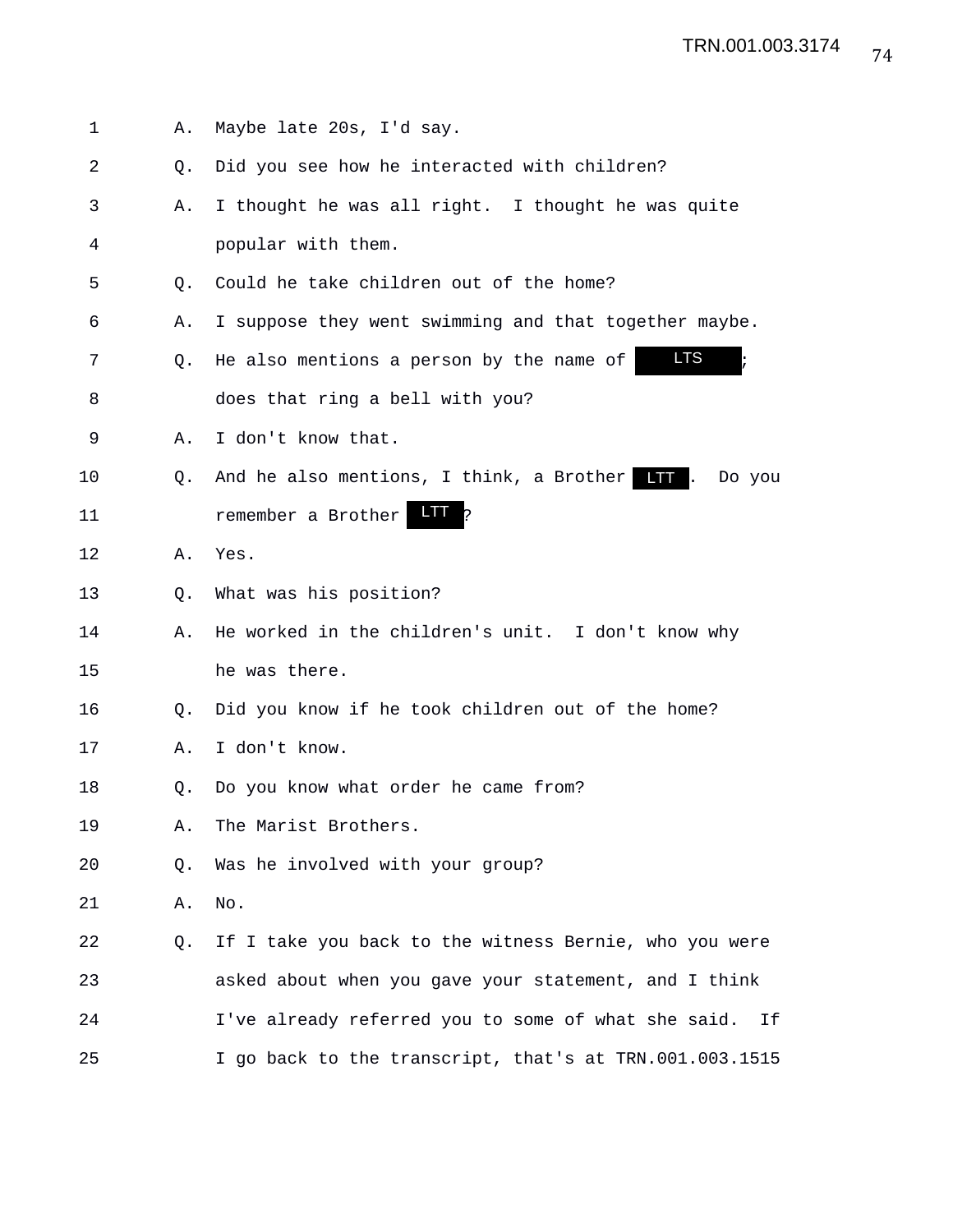TRN.001.003.3175

| 1  |    | and if I take you to 1529, at line 7 he tells us about   |
|----|----|----------------------------------------------------------|
| 2  |    | a priest and I'll read that:                             |
| 3  |    | LSO<br>"Answer: A priest called Father<br>used to        |
| 4  |    | come into the sitting room once a week, mostly on a      |
| 5  |    | Sunday, sit you on his knee and touch you down below.    |
| 6  |    | He first started doing this to me when I was about 9 or  |
| 7  |    | 10.<br>As I said, most of the abuse happened around the  |
| 8  |    | same time for me, between the ages of 8 to 10 or 12.     |
| 9  |    | The older I got, I realised that I should stay away from |
| 10 |    | him."                                                    |
| 11 |    | LSO<br>This witness thought that Father<br>abused        |
| 12 |    | a good few of the children in the same way. Did you      |
| 13 |    | LSO<br>know a Father<br>13                               |
| 14 | Α. | No.                                                      |
| 15 | Q. | Were there priests that did come into the home?          |
| 16 | Α. | The priests came from the parish to say Mass, but they   |
| 17 |    | went back again in the morning. There was no priest      |
| 18 |    | came over on Saturdays.                                  |
| 19 | Q. | You describe your time at Nazareth House, Elizabeth, as  |
| 20 |    | a happy one; is that correct?                            |
| 21 | Α. | Yes.                                                     |
| 22 | Q. | So the kind of allegations that I've put to you this     |
| 23 |    | morning really do not chime with your own -- any form of |
| 24 |    | recollection you've got as to what life was like?        |
| 25 | Α. | No.                                                      |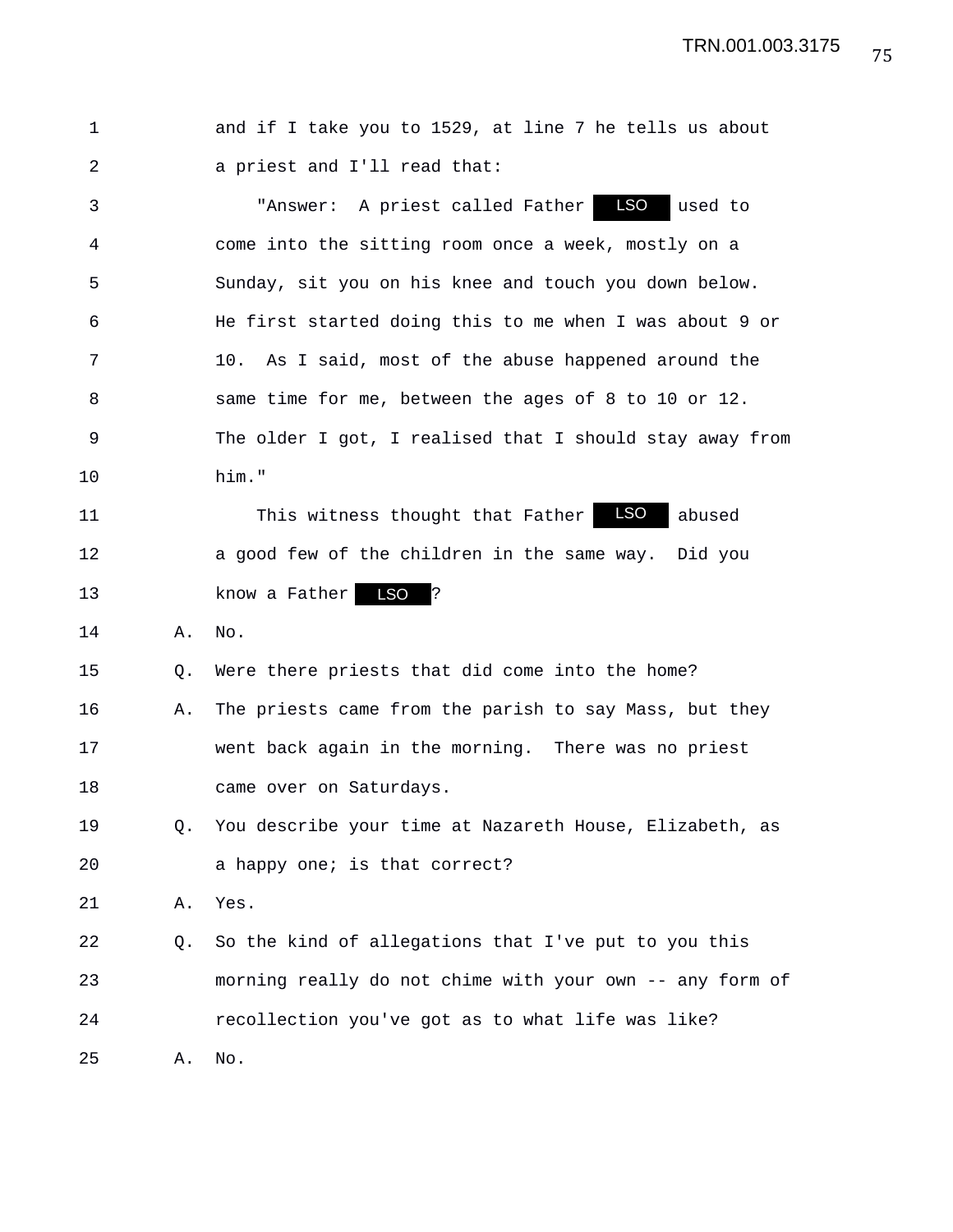| 1              | Q. | What you say in your statement is that you find it       |
|----------------|----|----------------------------------------------------------|
| $\overline{2}$ |    | difficult to believe that the people who were in         |
| 3              |    | Nazareth House as children that you're still in touch    |
| 4              |    | with would make these allegations.                       |
| 5              | Α. | Yes.                                                     |
| 6              | Q. | You do find it difficult to accept?                      |
| 7              | Α. | Yes, I find it very hard.                                |
| 8              | Q. | Why is that?                                             |
| 9              | Α. | I just can't believe they're making these allegations.   |
| 10             |    | They were coming back, they were bringing their          |
| 11             |    | husbands, bringing their children back to see the place, |
| 12             |    | meeting up with me. I can't understand why they would    |
| 13             |    | do this. If the place was so bad, why did they come      |
| 14             |    | back?                                                    |
| 15             | O. | So quite a number of the children that you cared for     |
| 16             |    | have kept in touch with you?                             |
| 17             | Α. | Yes.                                                     |
| 18             | Q. | And they visit you still, do they?                       |
| 19             | Α. | They do, yes.                                            |
| 20             | Q. | Do they write to you?                                    |
| 21             | Α. | At Christmas maybe.                                      |
| 22             | Q. | Have you been invited to weddings and such occasions?    |
| 23             | Α. | Yes.                                                     |
| 24             | Q. | More than once?                                          |
| 25             | Α. | I'm also godmother to three or four of the<br>Yes.       |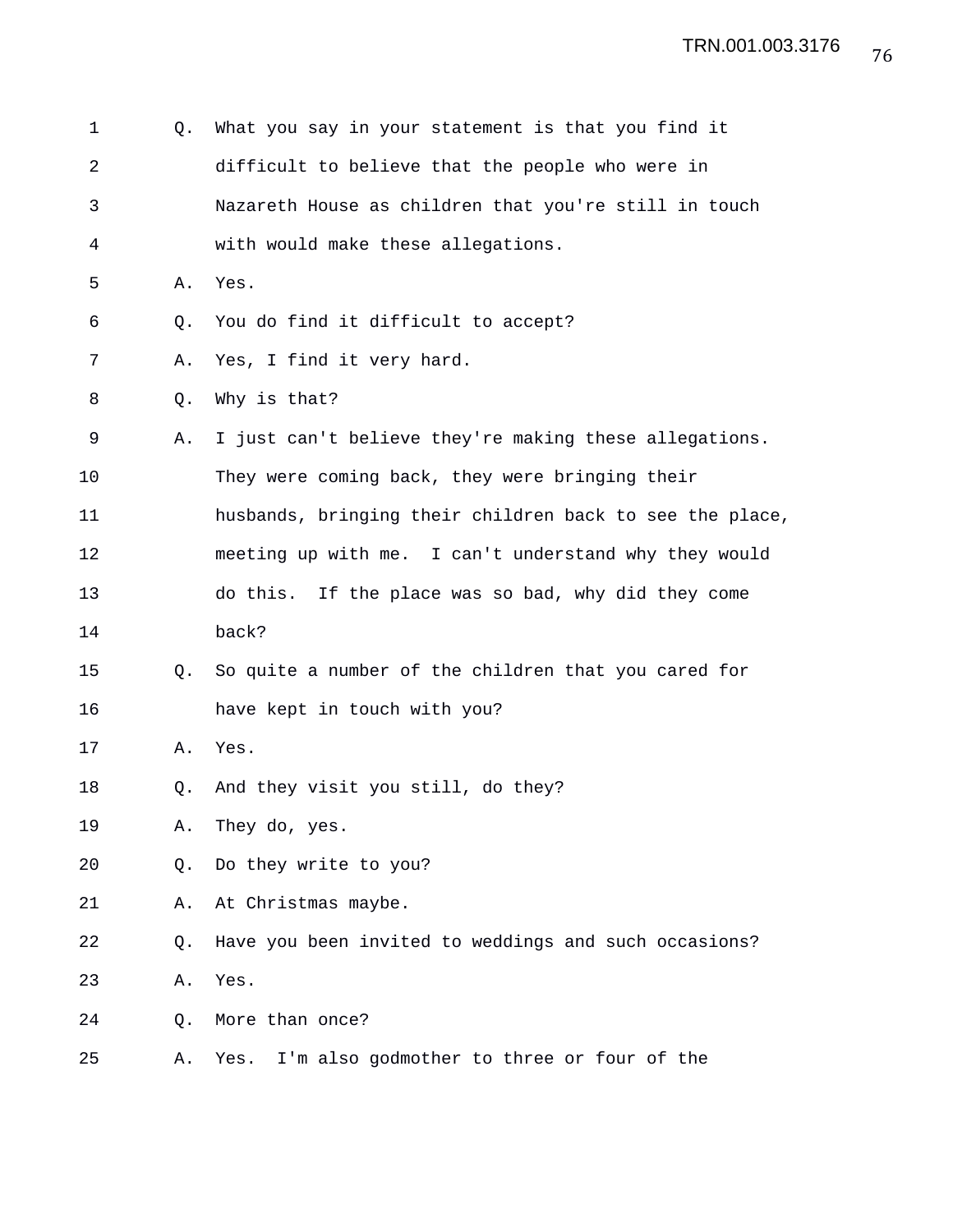1 children.

2 MR MacAULAY: Very well, Elizabeth. Thank you very much 3 indeed for coming to give your evidence. I think I've 4 asked you all the questions I've been asked to put to 5 you. Thank you. 6 A. Thank you. 7 LADY SMITH: Could I check whether there are any outstanding 8 applications for questions? No. 9 Elizabeth, that's all the questions we have for you. 10 It just remains for me to thank you for the assistance 11 you've given the inquiry, both by providing your written 12 statement and by coming along today to answer the 13 questions that we wanted you to answer here at the 14 hearing. It has been really helpful to hear from you 15 and I'm now able to let you go. Thank you. 16 A. Thank you very much. 17 (The witness withdrew) 18 LADY SMITH: There's one thing I want to say in relation to 19 the last witness: some people may have noticed that on 20 a couple of occasions a name other than her pseudonym 21 "Elizabeth" was used. As I'm sure you all understand, 22 the only name that can be used to refer to that witness 23 outwith this hearing room is the name Elizabeth. 24 Thank you. 25 Mr MacAulay.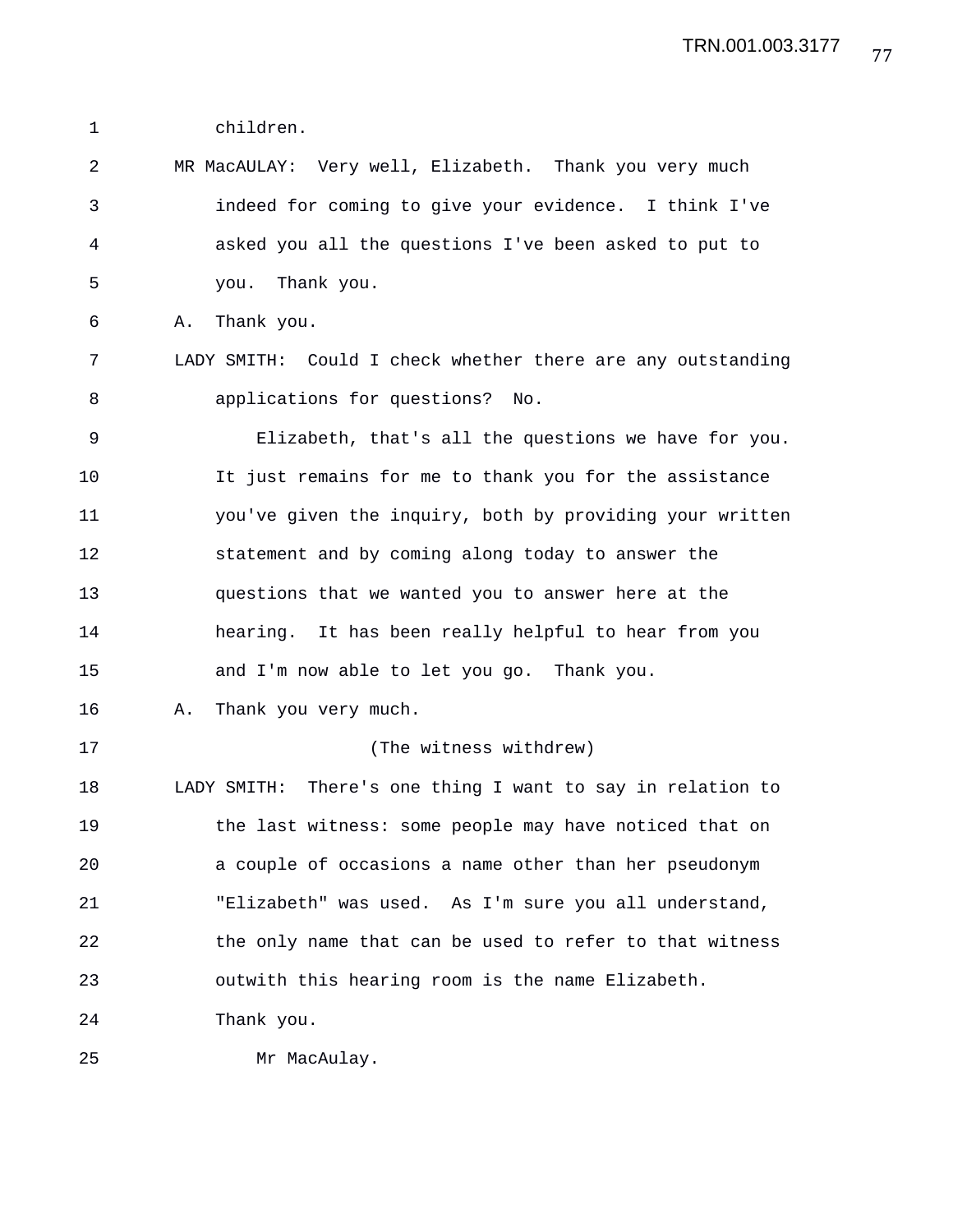| 1  |    | MR MacAULAY: My Lady, the next witness wants to use the    |
|----|----|------------------------------------------------------------|
| 2  |    | pseudonym "Monica" in giving her evidence, so she is       |
| 3  |    | Sister Monica.                                             |
| 4  |    | "SISTER MONICA" (sworn)                                    |
| 5  |    | LADY SMITH: Please sit down and make yourself comfortable. |
| 6  |    | Before I hand over to Mr MacAulay, sister, can             |
| 7  |    | I just say it's very important that you do speak into      |
| 8  |    | the microphone, both so that everybody in the room can     |
| 9  |    | hear you, but particularly so the stenographers can pick   |
| 10 |    | up what you're saying, because they listen to you          |
| 11 |    | through the sound system. Mr MacAulay will explain what    |
| 12 |    | the red file is for and so on.                             |
| 13 |    | Questions from MR MacAULAY                                 |
| 14 |    | MR MacAULAY: Hello, Monica. I don't want your year of      |
| 15 |    | birth, I just want the -- I don't want your date of        |
| 16 |    | birth, but the year of your birth. Am I right in saying    |
| 17 |    | that you were born in 1941?                                |
| 18 | Α. | Yes, correct.                                              |
| 19 | Q. | So you're now, what, 76?                                   |
| 20 | Α. | That's right, yes.                                         |
| 21 | Q. | If you look, please, at the red folder, you'll find in     |
| 22 |    | that the statement that you've already provided to the     |
| 23 |    | inquiry. I'll give the reference of that to the            |
| 24 |    | stenographers and that is WIT.001.001.8285.                |
| 25 |    | If you could turn to the very last page, that's            |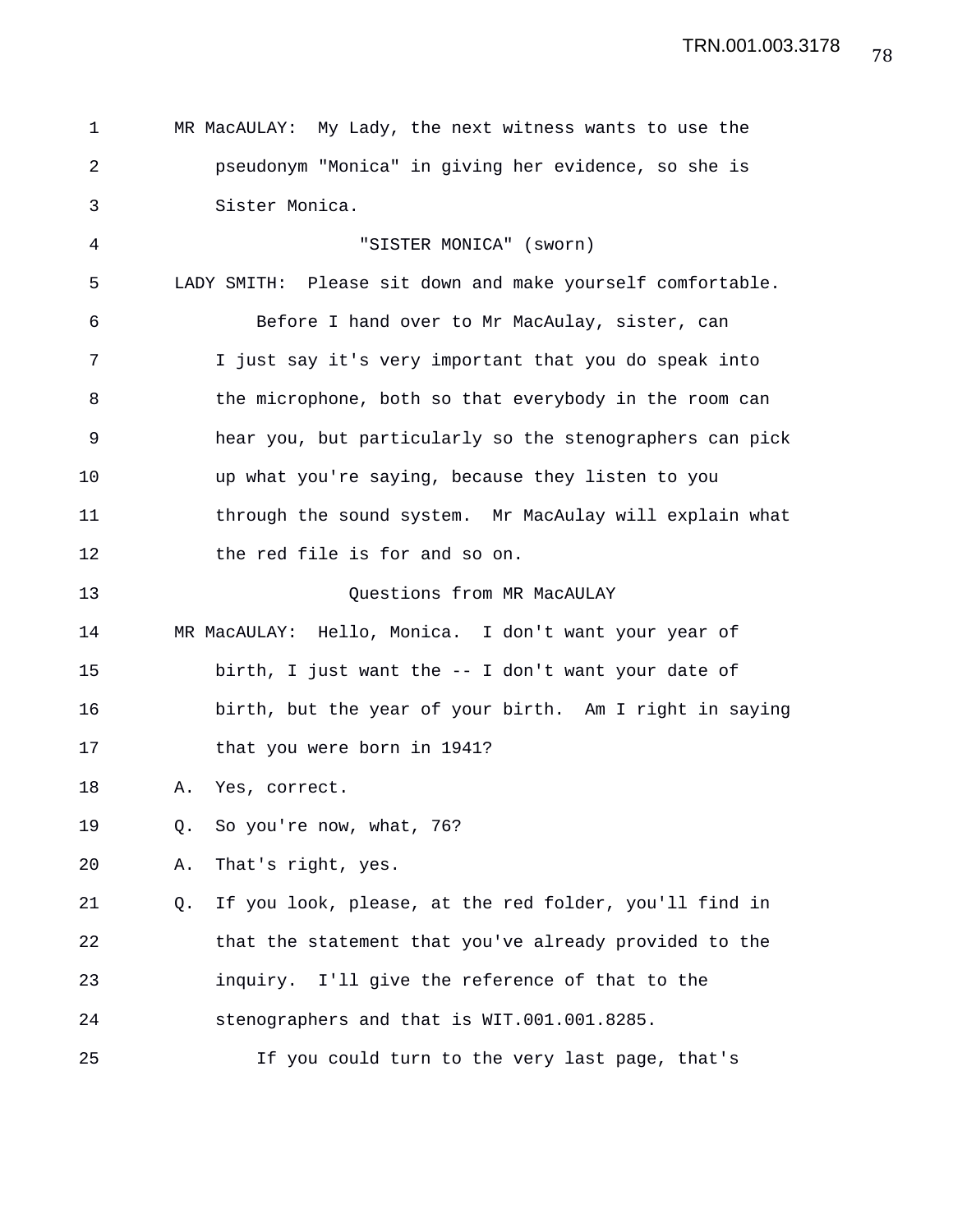| 1  |    | 8297, can you confirm, sister, that you signed the       |
|----|----|----------------------------------------------------------|
| 2  |    | statement?                                               |
| 3  | Α. | That's correct.                                          |
| 4  | O. | Do you also say in the last paragraph:                   |
| 5  |    | "I have no objection to my witness statement being       |
| 6  |    | published as part of the evidence to the inquiry"?       |
| 7  |    | Is that right?                                           |
| 8  | Α. | Yes, that's right.                                       |
| 9  | 0. | Do you also say:                                         |
| 10 |    | "I believe the facts stated in this witness              |
| 11 |    | statement are true"?                                     |
| 12 | Α. | Yes.                                                     |
| 13 | O. | You tell us in your statement, sister, that you joined   |
| 14 |    | the Sisters of Nazareth order in<br>1963.                |
| 15 | Α. | That's correct, yes.                                     |
| 16 | Q. | So you'd be 21 or 22 at that time?                       |
| 17 | Α. | 22, yes.                                                 |
| 18 | Q. | I think you were sent to the house at Cardonald in       |
| 19 |    | 1965.                                                    |
| 20 | Α. | Yes, that's right.                                       |
| 21 | Q. | So you'd still be very young when you went to Cardonald? |
| 22 | Α. | I was, yes.                                              |
| 23 | Q. | What you tell us is that you were in Cardonald for about |
| 24 |    | five years or so; is that right?                         |
| 25 | Α. | That's right, yes.                                       |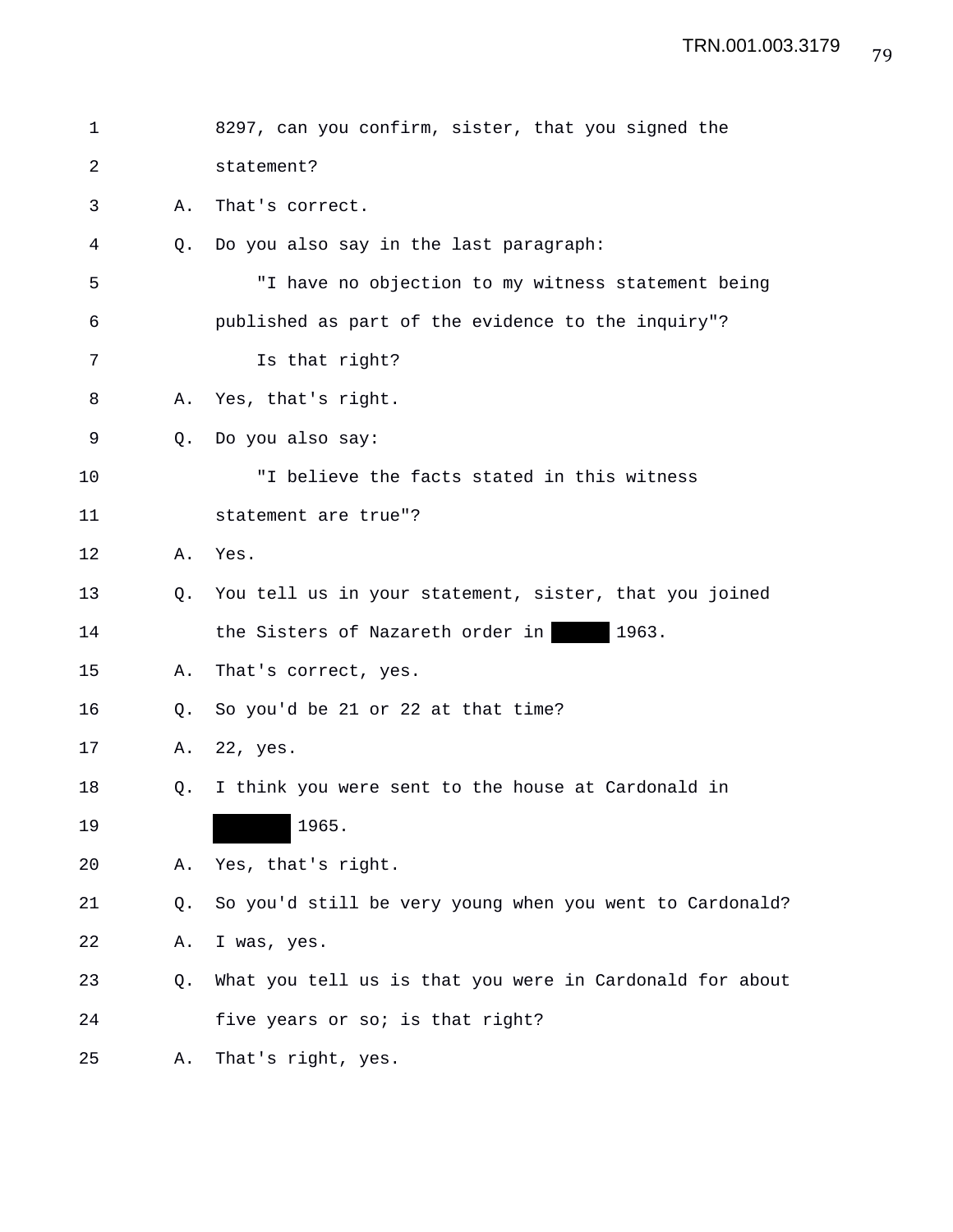| 1  | 0. | The bulk of your life, I think, has been spent in        |
|----|----|----------------------------------------------------------|
| 2  |    | South Africa --                                          |
| 3  | Α. | That's correct.                                          |
| 4  | Q. | -- where you spent over 30 years?                        |
| 5  |    | When you left school in Dublin -- I think you were       |
| 6  |    | at school -- you went to do some training; is that       |
| 7  |    | right?                                                   |
| 8  | Α. | That's right, yes, I trained as a nursery nurse in       |
| 9  |    | St Patrick's Hospital in Blackrock.                      |
| 10 | O. | And can you tell us a little bit about the course? How   |
| 11 |    | long a course was it?                                    |
| 12 | Α. | It was a two-year course and we did everything from      |
| 13 |    | infants up to, I think, about 10 years of age for        |
| 14 |    | children. Then, after I qualified, I was asked to stay   |
| 15 |    | on in the hospital to be in charge of a ward of tiny     |
| 16 |    | pre-adoptive babies. Then after that I joined the        |
| 17 |    | convent.                                                 |
| 18 | Q. | And after that, shortly after that, you came to          |
| 19 |    | Scotland?                                                |
| 20 | Α. | That's right, yes.                                       |
| 21 | Q. | Perhaps can I ask you about the course. Are you able to  |
| 22 |    | remember now -- I know it's a long time ago -- what sort |
| 23 |    | of areas you covered in the course?                      |
| 24 | Α. | Well, we covered development of children and how to care |
| 25 |    | for children and how to play with children and how to    |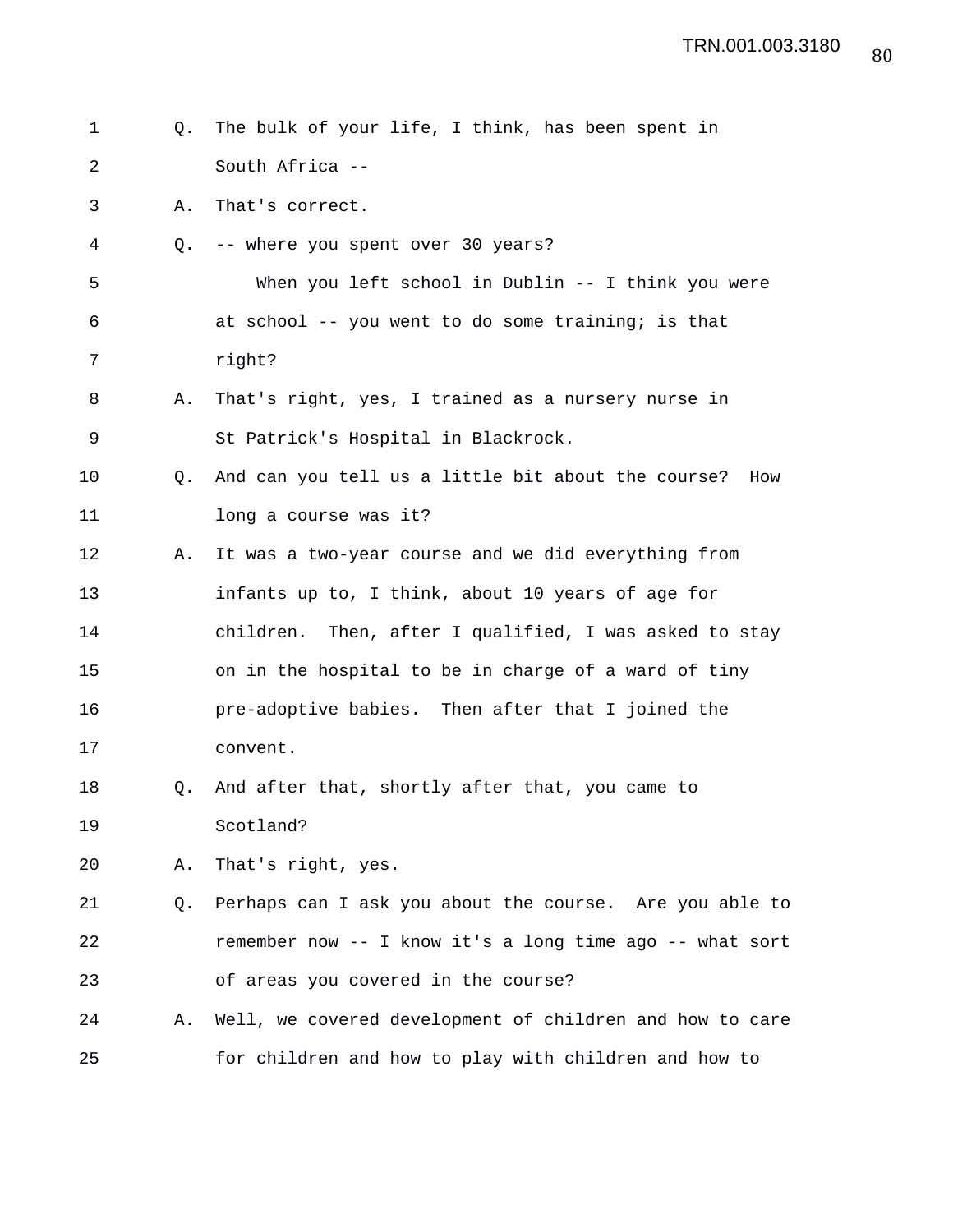| 1  |    | love children and -- everything that a mother would do   |
|----|----|----------------------------------------------------------|
| 2  |    | for a child, I expect, that's what we learned.           |
| 3  | 0. | I think you also tell us, sister, that you did another   |
| 4  |    | childcare course in Aberdeen in the late 1970s.          |
| 5  | Α. | That's right, yes.                                       |
| 6  | O. | But that was after you'd been at Cardonald?              |
| 7  | Α. | Oh yes, that was much later. That was after I'd been at  |
| 8  |    | Cardonald, yes.                                          |
| 9  | O. | So far as going to Cardonald was concerned, I think      |
| 10 |    | I understand that you would simply be told to go and you |
| 11 |    | would have to abide by that.                             |
| 12 | Α. | Yes, you didn't have a choice where you would go, and we |
| 13 |    | knew that when we made our vows, first vows, that you    |
| 14 |    | would be called -- we were on a mission to go anywhere.  |
| 15 | Q. | When you got to Cardonald then, what duties were you     |
| 16 |    | allocated?                                               |
| 17 | Α. | When I got to Cardonald, I was told that I was going to  |
| 18 |    | be in the nursery. I would only be a junior person       |
| 19 |    | in the job, obviously, because there were other senior   |
| 20 |    | sisters who were over me. So I went to the nursery,      |
| 21 |    | where I would look after the infants up to 4 years of    |
| 22 |    | age.                                                     |
| 23 | Q. | You mentioned other senior sisters. I think you mention  |
| 24 |    | LFL.<br>in your statement that Sister<br>in particular   |
| 25 |    | was the sister who was senior to you; is that right?     |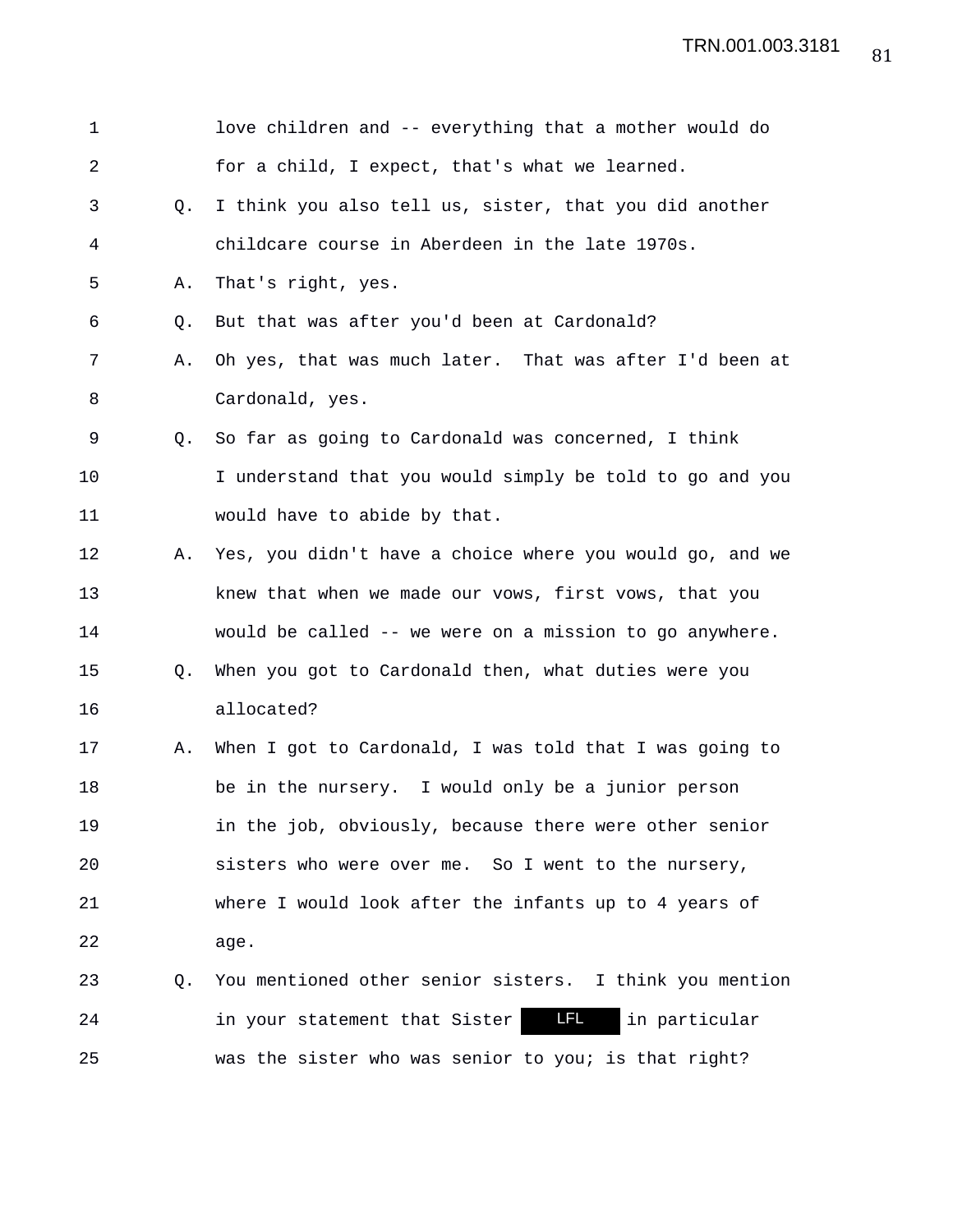1 A. Yes, Sister **IFL** was overall responsible for all of 2 the children in the home. 3 Q. So she would have a degree of responsibility then for 4 the children in the nursery? 5 A. That's right, yes. 6 Q. Did you receive any induction, by that I mean any 7 handover from anyone previous to you? 8 A. No, there was no induction in those days. It was nearly 9 50 years ago now, so we didn't have induction, you just 10 went into the place and you just got on with it. 11 Q. Looking at the children themselves then, were you 12 provided with information about their backgrounds? 13 A. Not initially. I think you learned it as you went 14 along, but I mean it was quite daunting to come into 15 a group of 15 children and you couldn't learn the 16 backgrounds straightaway. As you dealt with them, they 17 would tell you or you would learn it from 18 Sister **LFL** . 19 Q. So Sister LIL would be the person who would have 20 the information? 21 A. That's correct, yes. 22 Q. Perhaps just to get an understanding as to the numbers 23 when you got there, I'll put this document on the screen 24 for you, sister. It's at NAZ.001.001.0265. 25 (Pause)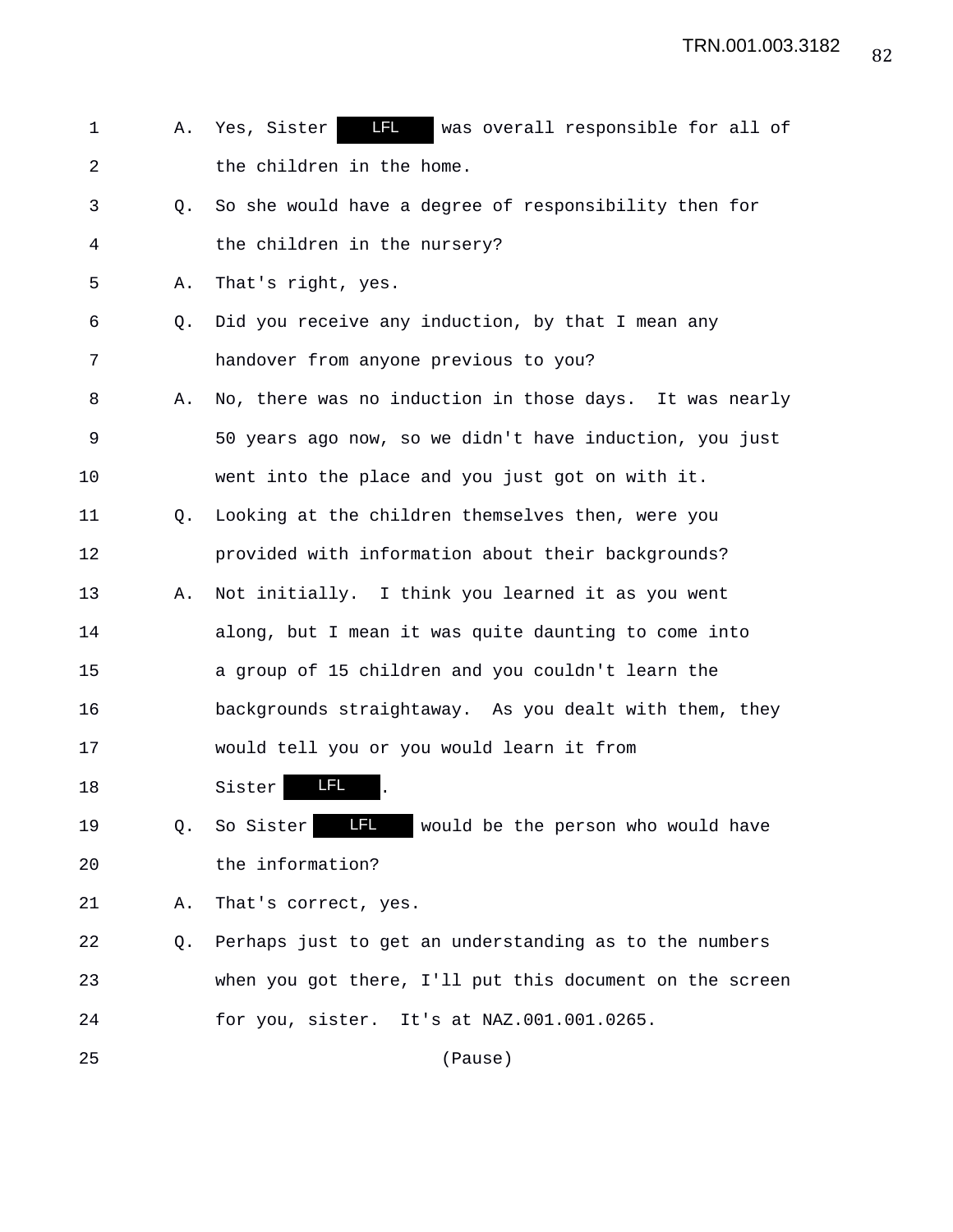| $\mathbf 1$ |    | A. I'm a bit lost. Which one                                |
|-------------|----|-------------------------------------------------------------|
| 2           |    | LADY SMITH: The document will be up before you in a moment. |
| 3           |    | It's just processing in the electronic system.              |
| 4           | Α. | Sorry, thank you.                                           |
| 5           |    | MR MacAULAY: So we're looking at a list of:                 |
| 6           |    | "Statistics of numbers of children and babies at            |
| 7           |    | Scottish Nazareth Houses (1925 to 1984)."                   |
| 8           |    | This is information that has been provided to the           |
| $\mathsf 9$ |    | inquiry by the order. You'll see that there's               |
| 10          |    | a reference to Glasgow, second from the right-hand side.    |
| 11          | Α. | Yes.                                                        |
| 12          | 0. | If we move down the page to 1965 onwards, can we see        |
| 13          |    | that, under the heading "Babies", in 1965 we have 27,       |
| 14          |    | and then 1966, 29. It goes up to 30 in 1967 and it          |
| 15          |    | varies thereafter. So does that give us an                  |
| 16          |    | understanding, assuming these figures are correct, as to    |
| 17          |    | what sort of numbers of children there were in the          |
| 18          |    | babies' section, which I would take to be the nursery?      |
| 19          | Α. | Yes.                                                        |
| 20          | Q. | So quite a number of little children to be looked after?    |
| 21          | Α. | Yes.                                                        |
| 22          | Q. | LFL.<br>What sort of staff -- leaving aside Sister<br>who   |
| 23          |    | was in overall charge?                                      |
| 24          | Α. | We had -- there were two members of staff and myself and    |
| 25          |    | we had a laundry lady and a nursery teacher that took       |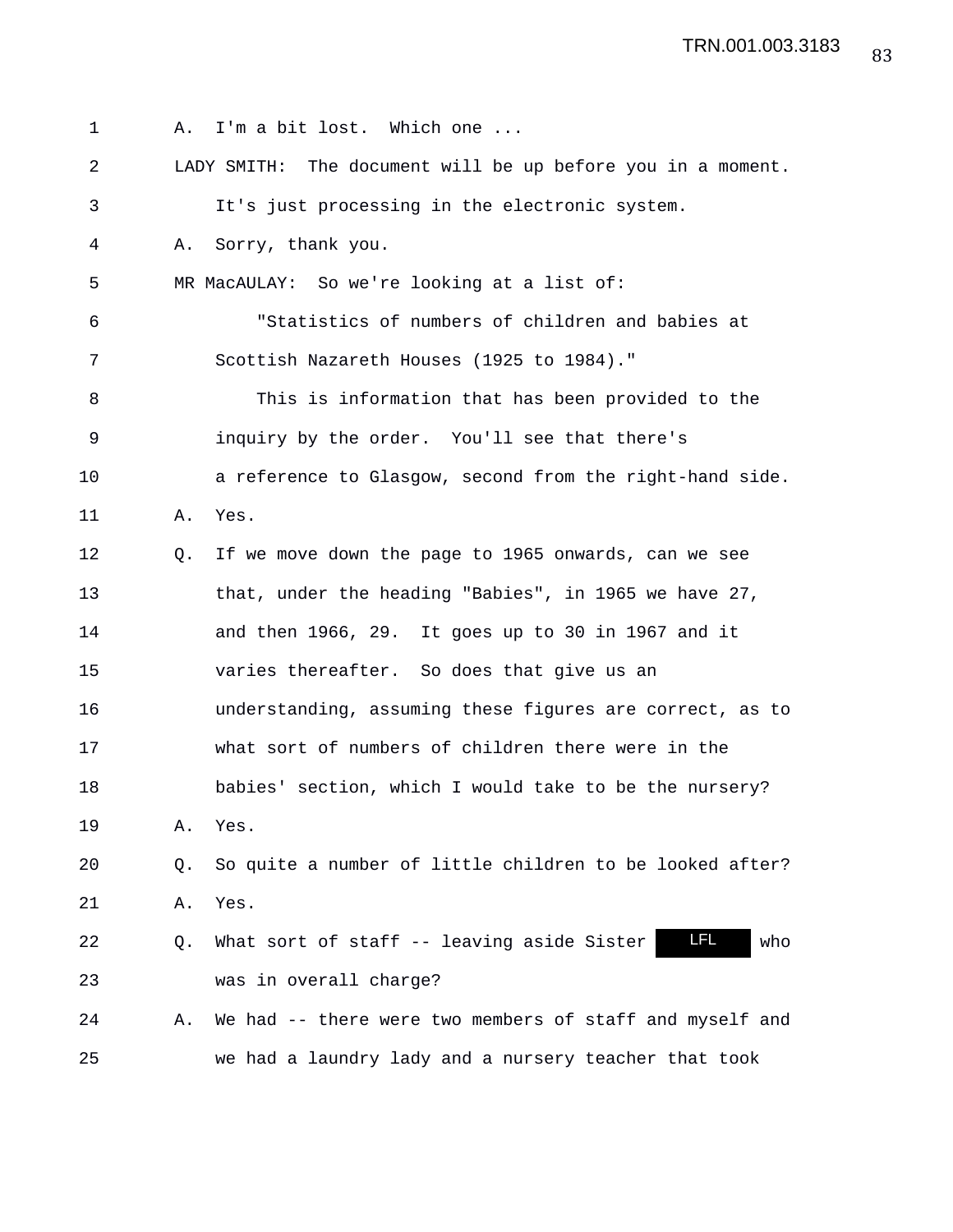1 them for some periods during the day. So that was 2 basically the staff that we had. It was in a very 3 compact area, so we could see all the children at any 4 one time because it was all on the flat, and the rooms 5 were off, you know, a big long passage and the rooms 6 were off each side. 7 Q. We've been led to believe that the nursery was on the 8 **8** ground floor of the building. 9 A. That's right, yes. 10 Q. To the right as you went in the door? 11 A. That's right. 12 Q. But were you then quite separate from the other groups? 13 A. Yes, we were very separate from the other groups -- and 14 in those days you weren't allowed into the other groups, 15 into anybody else's employment, so I just stayed in the 16 nursery. 17 Q. But there would be children in the nursery who would 18 have siblings in other groups? 19 A. That's correct. 20 Q. How was that managed? By that I mean were there 21 arrangements whereby they could see each other? 22 A. Yes, I think they would see each other maybe after 23 school, but it wasn't a very satisfactory arrangement 24 for siblings that were separated. They would only see 25 each other maybe for a short period, maybe every few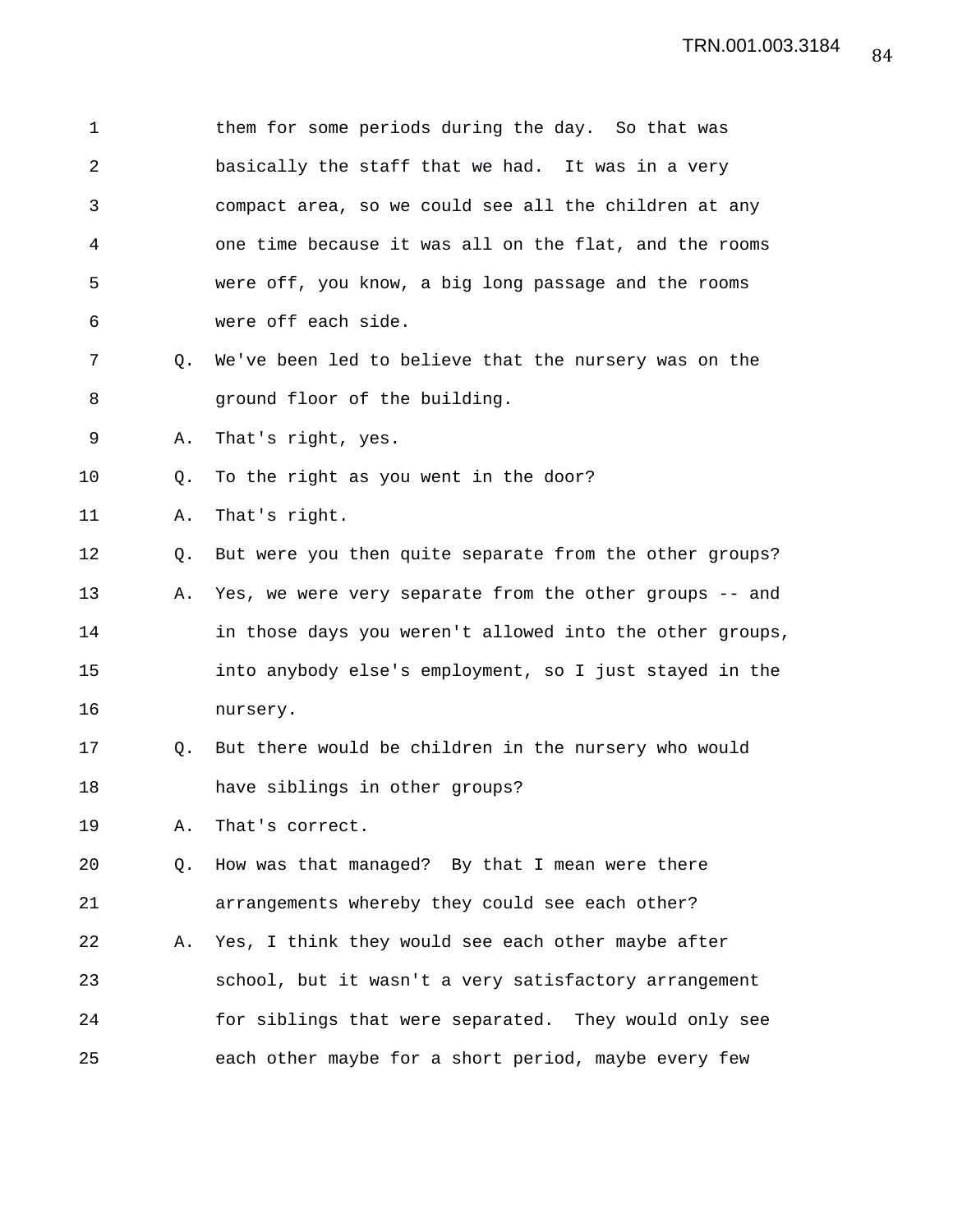| $\mathbf 1$ |    | days, but they wouldn't be living in close contact with  |
|-------------|----|----------------------------------------------------------|
| 2           |    | them for meals or sleeping quarters, that sort of thing. |
| 3           | Q. | You say that was unsatisfactory?                         |
| 4           | Α. | I would, yes, I would say for the children it was.       |
| 5           | Q. | Were there any concerns voiced at the time that there    |
| 6           |    | was such little contact?                                 |
| 7           | Α. | Yes, I think at some stage when the children -- if two   |
| 8           |    | children came into the nursery, and then one had to go   |
| 9           |    | to the older children, then I would say that, you know,  |
| 10          |    | that I didn't think it was a correct idea, that they     |
| 11          |    | would be separated, because the little one would be      |
| 12          |    | pining for her bigger sister. But then when she became   |
| 13          |    | of age, she went and joined her other sister, so there   |
| 14          |    | was a lapse of a period when they didn't see each other  |
| 15          |    | for a while.                                             |
| 16          | Q. | Could there also be occasions when there wasn't much     |
| 17          |    | contact and by the time the little one got into the      |
| 18          |    | bigger groups, the other sibling had gone?               |
| 19          | Α. | I wasn't aware of that.                                  |
| 20          | Q. | So far as your staff is concerned then, sister, did they |
| 21          |    | have training?                                           |
| 22          | Α. | No.                                                      |
| 23          | Q. | But your commitment was a 24-hour a day commitment?      |
| 24          | Α. | That's correct.                                          |
| 25          | Q. | What about the staff then? How did that operate?         |
|             |    |                                                          |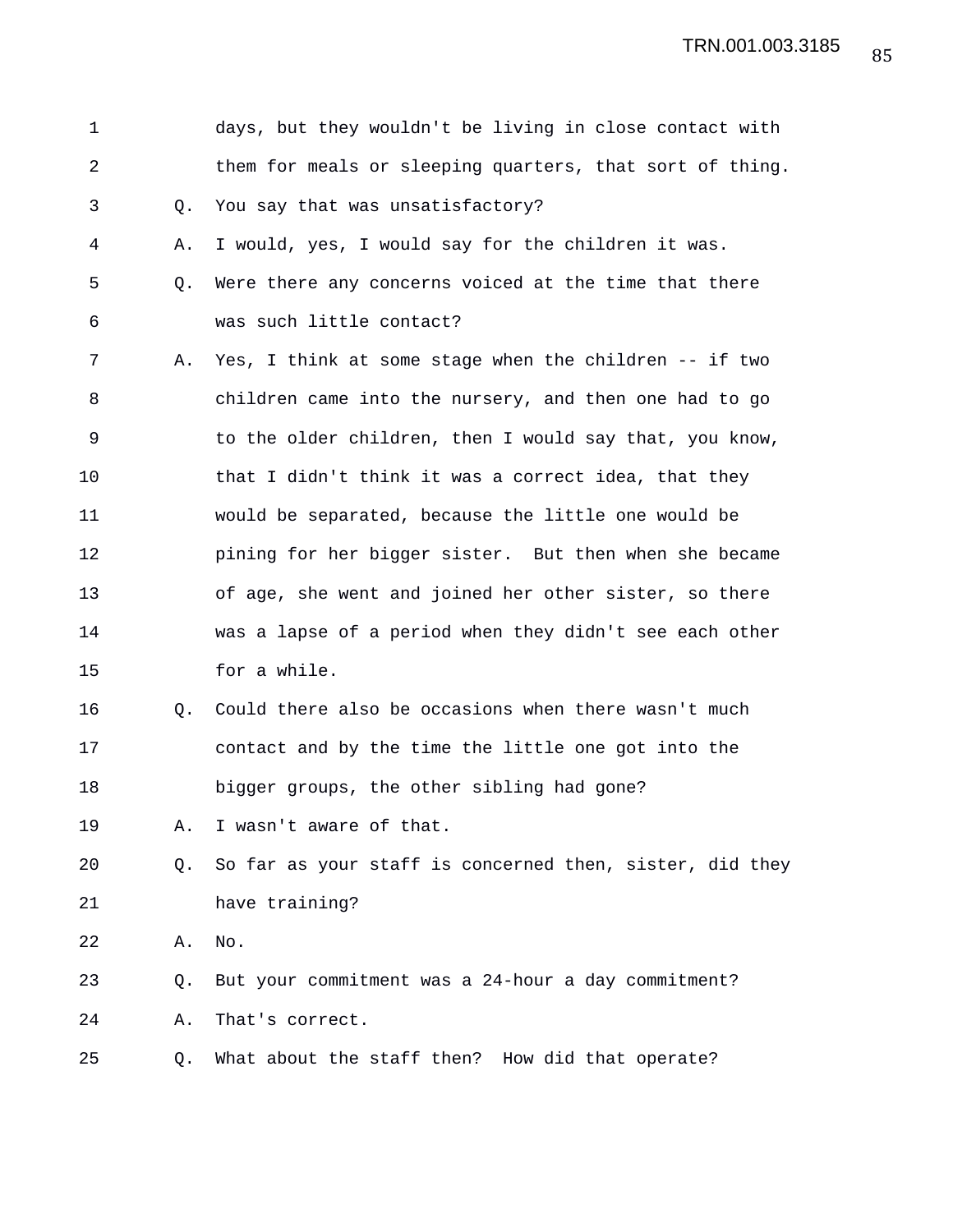1 A. Well, the staff would have obviously not worked 24/7, 2 but they would have their time off and they would have 3 their days off. They still slept on the premises when 4 they would come back in the evening. So all three of us 5 slept on the premises, on rooms off the children's 6 rooms. It wasn't what you'd call an en suite or 7 anything like that, but it was adequate. 8 Q. Can I just look at what the position was if a child or 9 children were to arrive there, a young child? How was 10 that managed? 11 A. Well, we would be told that the child was coming or 12 children were coming, and they were brought by the 13 social worker, and we would welcome them. That's how 14 you would welcome a child into your home. And that was 15 about all. 16 Q. Did you yourself seek to obtain information from the 17 social worker as to why the child was being admitted? 18 A. Well, sometimes the social worker, if I talked to her or 19 she talked to me, she would tell me. Otherwise then 20 I would have to ask Sister **LEL** why were the 21 children here. 22 Q. So was it Sister LEL then that, as it were, 23 managed any record-keeping? 24 A. That's right, yes.

25 Q. So did she keep records as to why children --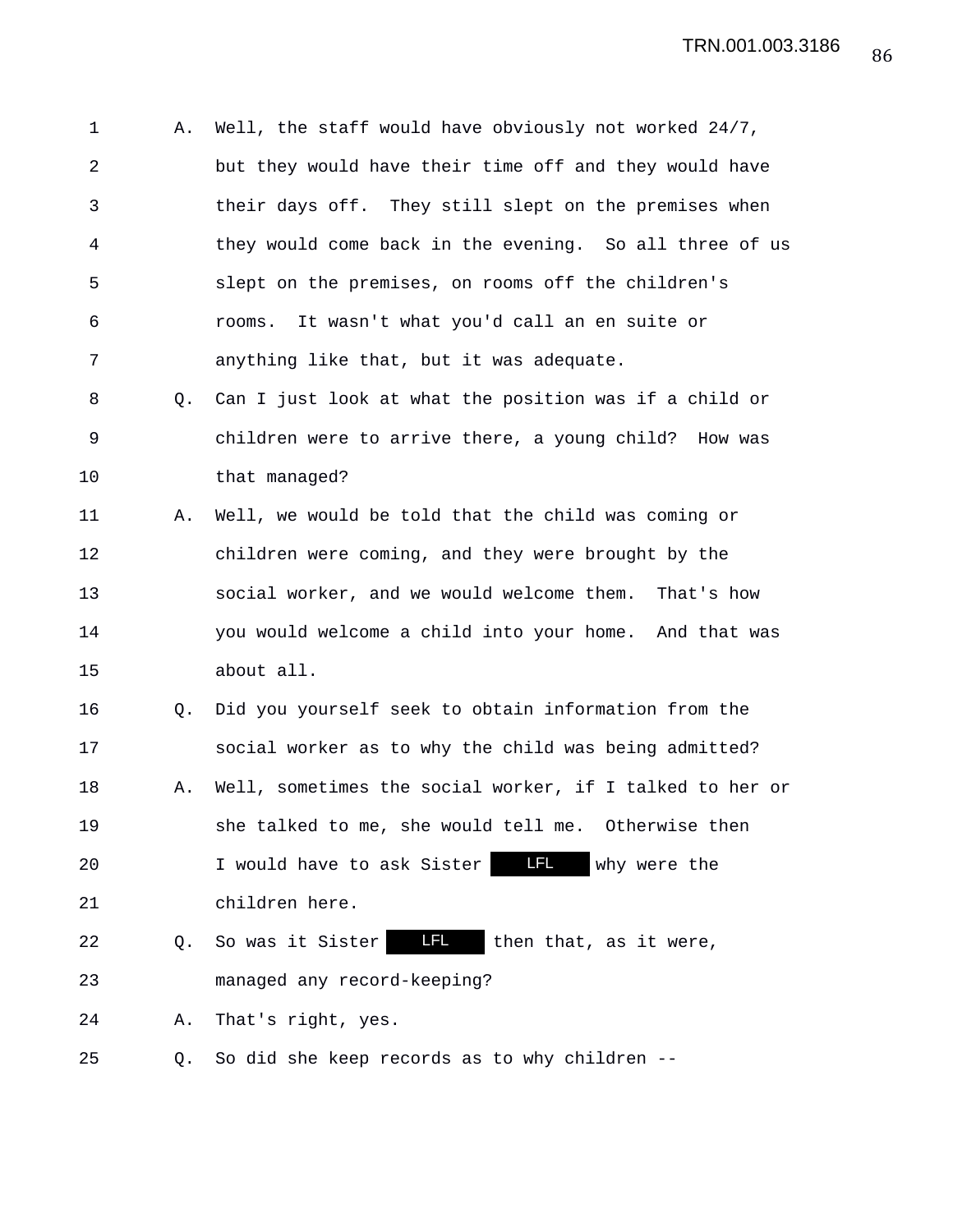- 1 A. I can't say yes or no because I never saw records, but 2 obviously because you have a lot of records here, I'm 3 sure she must have kept them.
- 4 Q. But you yourself weren't involved in that process? 5 A. No.
- 6 Q. Was there any sort of reviews being carried out of the 7 little children on a relatively regular basis?
- 8 A. No, there was no -- I think I saw a social worker coming 9 in on two occasions. The social workers were never seen 10 after they dropped the children off -- at least I didn't 11 see them during my five years there. I had no contact 12 with them. As we didn't have computers or cellphones in 13 those days, we had little contact with any of those kind 14 of people.
- 15 Q. You talk about bed-wetting in your statement, sister, at 16 paragraph 14 and you say there were no big issues over 17 bed-wetting.
- 18 A. No, I couldn't recall any big issue about bed-wetting. 19 With the little ones you except them to wet the bed, 20 of course, now and then, but it wasn't an issue because 21 it was an understood thing that if a child was taken 22 from their family that they would be emotionally upset 23 and would wet the bed. But we had a laundry lady and 24 she would do the washing. Then, if the child cried at 25 night, there would be three of us there to get up to see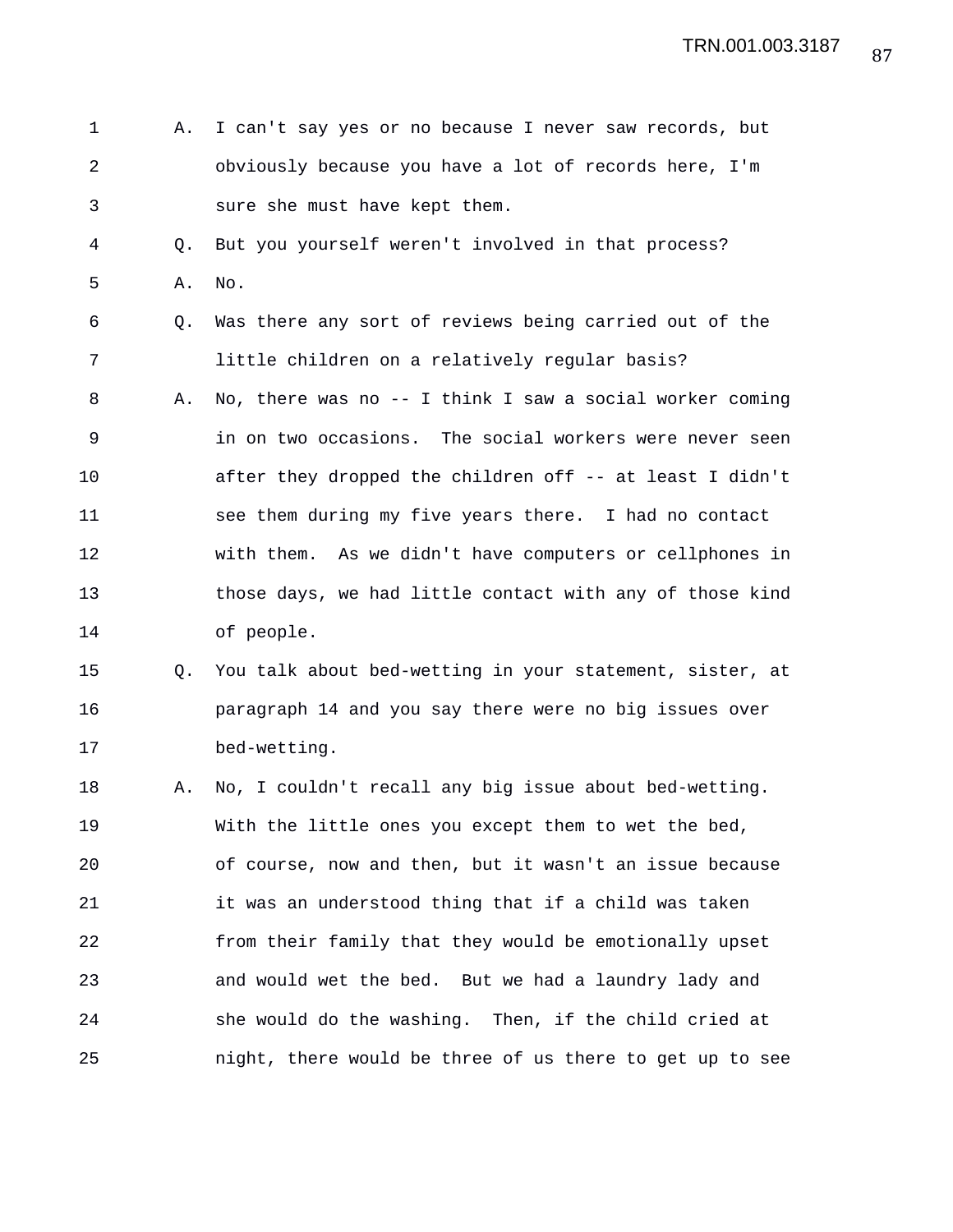| $\mathbf 1$ |    | to the child if she wanted the toilet and make her       |
|-------------|----|----------------------------------------------------------|
| 2           |    | comfortable if she had wet the bed.                      |
| 3           | Q. | Was a child ever punished or humiliated --               |
| 4           | Α. | No.                                                      |
| 5           | Q. | -- for wetting the bed?                                  |
| 6           | Α. | No, never.                                               |
| 7           | Q. | What about meals? What was the food like for the         |
| 8           |    | children?                                                |
| 9           | Α. | The food was very, very good. The food was cooked in     |
| 10          |    | the main kitchen and everybody in the house had the same |
| 11          |    | food. It was very nourishing and the children got        |
| 12          |    | porridge and a fried breakfast I think, a few mornings   |
| 13          |    | a week, and toast and marmalade, whatever.               |
| 14          | O. | Did children have to eat their food?                     |
| 15          | Α. | No, they didn't. I think I found it difficult when --    |
| 16          |    | the porridge was enough for babies and when they got     |
| 17          |    | bacon and eggs, they weren't inclined to eat it, so it   |
| 18          |    | was wasted most of the time.                             |
| 19          | Q. | Was there any suggestion of children being punished for  |
| 20          |    | not eating their food?                                   |
| 21          | Α. | No, never.                                               |
| 22          | Q. | Or being made to eat their food?                         |
| 23          | Α. | No, never.                                               |
| 24          | Q. | You tell us that children had toys and games to play     |
| 25          |    | with.<br>Can you just help me with that?<br>What sort of |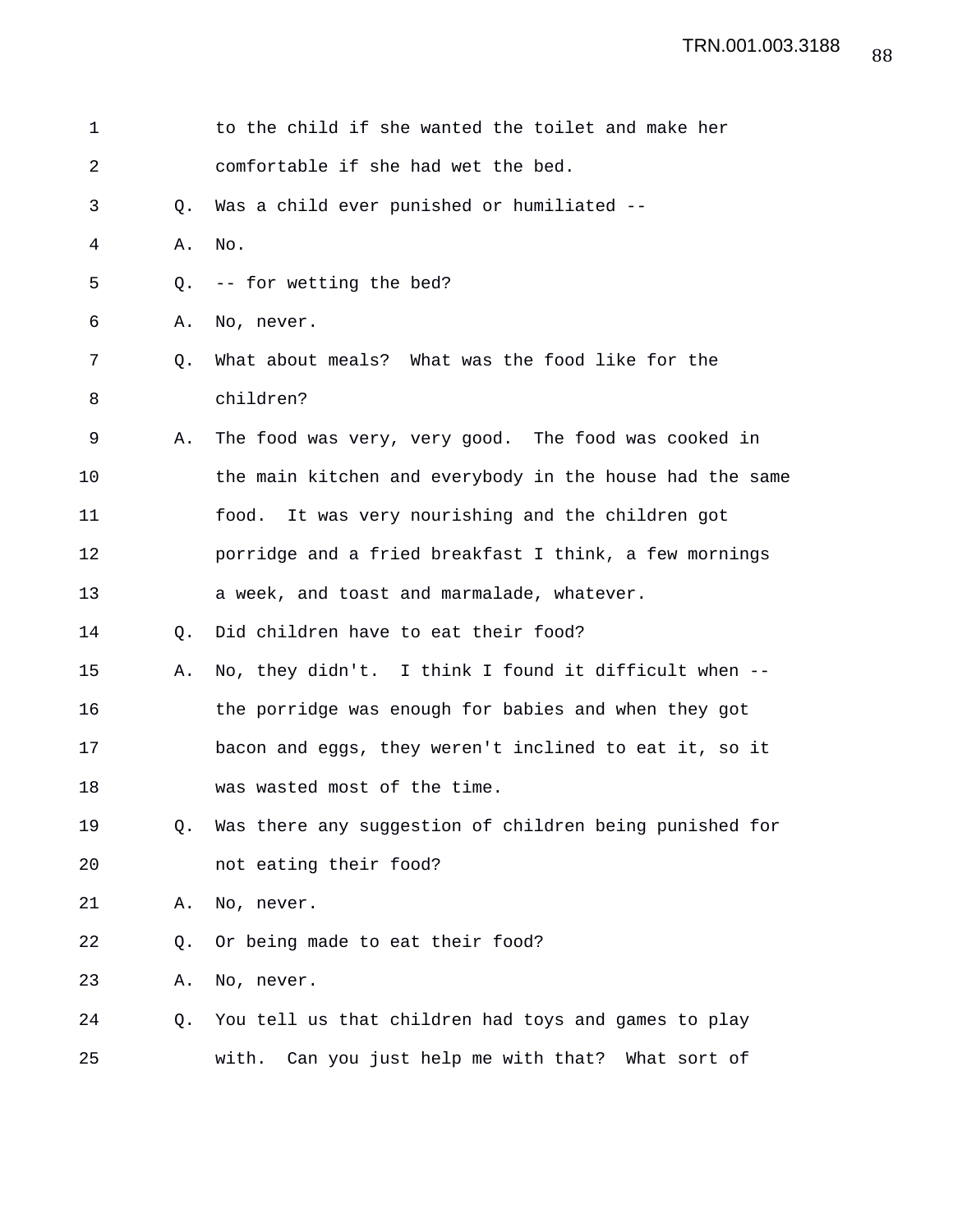| $\mathbf 1$ |    | toys and games were available for the children?          |
|-------------|----|----------------------------------------------------------|
| 2           | Α. | Well, there would be the normal set of toys that you     |
| 3           |    | would give nursery children and then they had other      |
| 4           |    | toys, educational toys, like Lego and bric-a-brac,       |
| 5           |    | whatever you call it, jigsaws that they could do under   |
| 6           |    | supervision, obviously, because you couldn't leave them  |
| 7           |    | out all the time because the pieces would get lost.      |
| 8           | Q. | And these are children that are pre-school children?     |
| 9           | Α. | That's right, yes.                                       |
| 10          | Q. | So you really had them all day?                          |
| 11          | Α. | We had, yes.                                             |
| 12          | Q. | Pocket money: did these children have pocket money?      |
| 13          | Α. | Yes, they went out with the staff. I have a photograph   |
| 14          |    | here if you want to see it later.                        |
| 15          | Q. | You can leave it with us and we will send it back to you |
| 16          |    | later.                                                   |
| 17          | Α. | That's fine.                                             |
| 18          |    | They went out with the staff and they got pocket         |
| 19          |    | money and they went down to the Barras, I think, in      |
| 20          |    | Scotland, in the town, and the ladies there were always  |
| 21          |    | so good to them.                                         |
| 22          | Q. | Trips and holidays then?                                 |
| 23          | Α. | Yes, every year we went on holiday to the sea for two    |
| 24          |    | weeks and we went to the swimming and I went in with     |
| 25          |    | them, with my big habit on me in those days.<br>They had |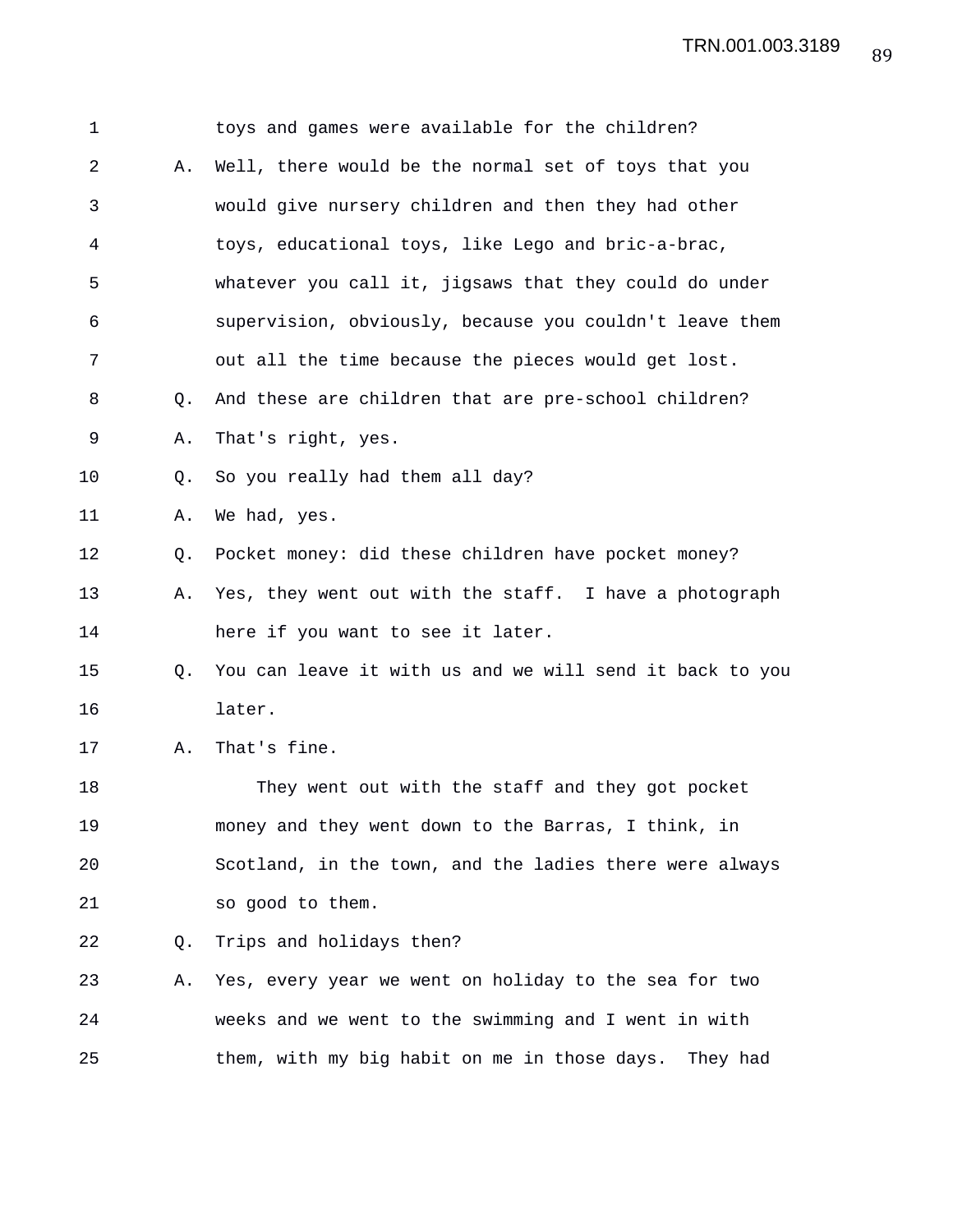| 1  |    | a very good time and you could see the improvement in    |
|----|----|----------------------------------------------------------|
| 2  |    | their health and that, after the sea, two weeks at the   |
| 3  |    | sea.                                                     |
| 4  | Q. | Would it just be the group?                              |
| 5  | Α. | Just the nursery group, yes.                             |
| 6  | Q. | You and the staff then would require to go to --         |
| 7  | Α. | Yes $--$                                                 |
| 8  | Q. | -- look after such a large group?                        |
| 9  | Α. | Yes, but it wasn't -- it was like a pleasure, it wasn't  |
| 10 |    | a penance.                                               |
| 11 | Q. | Birthdays, were they celebrated?                         |
| 12 | Α. | Yes, we always celebrated the birthdays. We always had   |
| 13 |    | a cake and a little toy and everybody sang "Happy        |
| 14 |    | Birthday" and clapped their hands and all that.          |
| 15 | Q. | How would you identify that it was a particular child's  |
| 16 |    | birthday on a particular day?                            |
| 17 | Α. | It would be the date of their birthday.                  |
| 18 | Q. | Did you have a record then that you kept?                |
| 19 | Α. | We must have known the dates of birth because we'd have  |
| 20 |    | to have their dates of birth.                            |
| 21 | Q. | When you're talking about 25 to 30 children, it is a lot |
| 22 |    | of dates to remember unless you have it written down     |
| 23 |    | somewhere? Did you have a record?                        |
| 24 | Α. | We must have had. I can't visualise having seen it or    |
| 25 |    | whatever, but we must have had something because why     |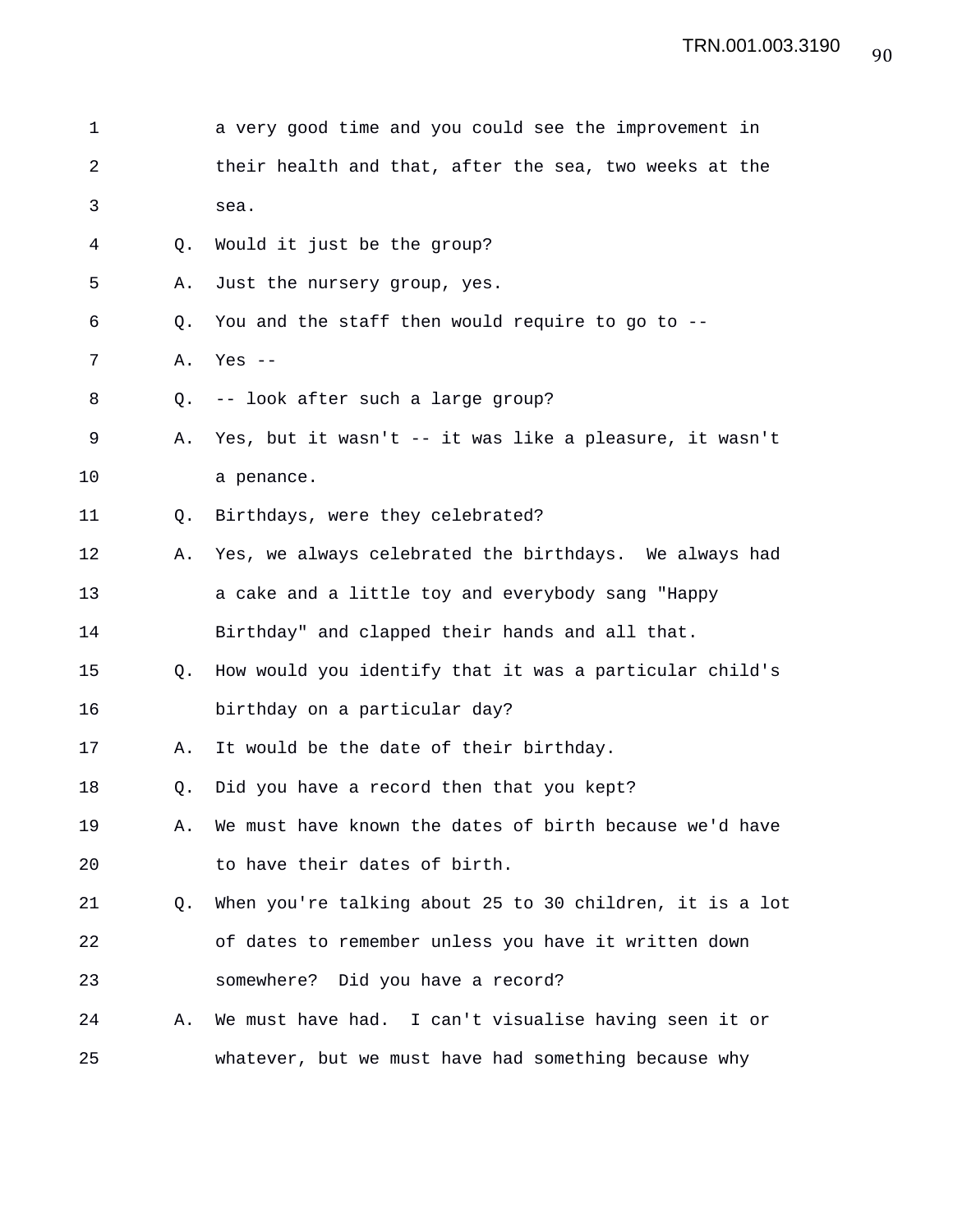| 1  |    | would we celebrate their birthday if we didn't know the  |
|----|----|----------------------------------------------------------|
| 2  |    | date?                                                    |
| 3  | Q. | Very well. Christmas was a happy time?                   |
| 4  | Α. | A very happy time, yes.                                  |
| 5  | Q. | Were presents brought in for the children?               |
| 6  | Α. | Yes.                                                     |
| 7  | Q. | I think you've already said that, so far as              |
| 8  |    | social workers are concerned, you don't recollect        |
| 9  |    | social workers coming in after the child had been placed |
| 10 |    | in your care.                                            |
| 11 | Α. | No.                                                      |
| 12 | Q. | You say in paragraph 30 that:                            |
| 13 |    | "When a child turned 4, the child would then go to       |
| 14 |    | the older section. If there was a much younger sibling   |
| 15 |    | in the nursery, then there would be that degree of       |
| 16 |    | separation."                                             |
| 17 | Α. | Definitely, yes.                                         |
| 18 | Q. | I think at the time, even then, you were unhappy about   |
| 19 |    | that?                                                    |
| 20 | Α. | Yes I was.                                               |
| 21 | Q. | Did you make representations about that?                 |
| 22 | Α. | Well, it was difficult making representations when       |
| 23 |    | you're the youngest member of a community, but I did     |
| 24 |    | express my view about it.                                |
| 25 | Q. | To whom?                                                 |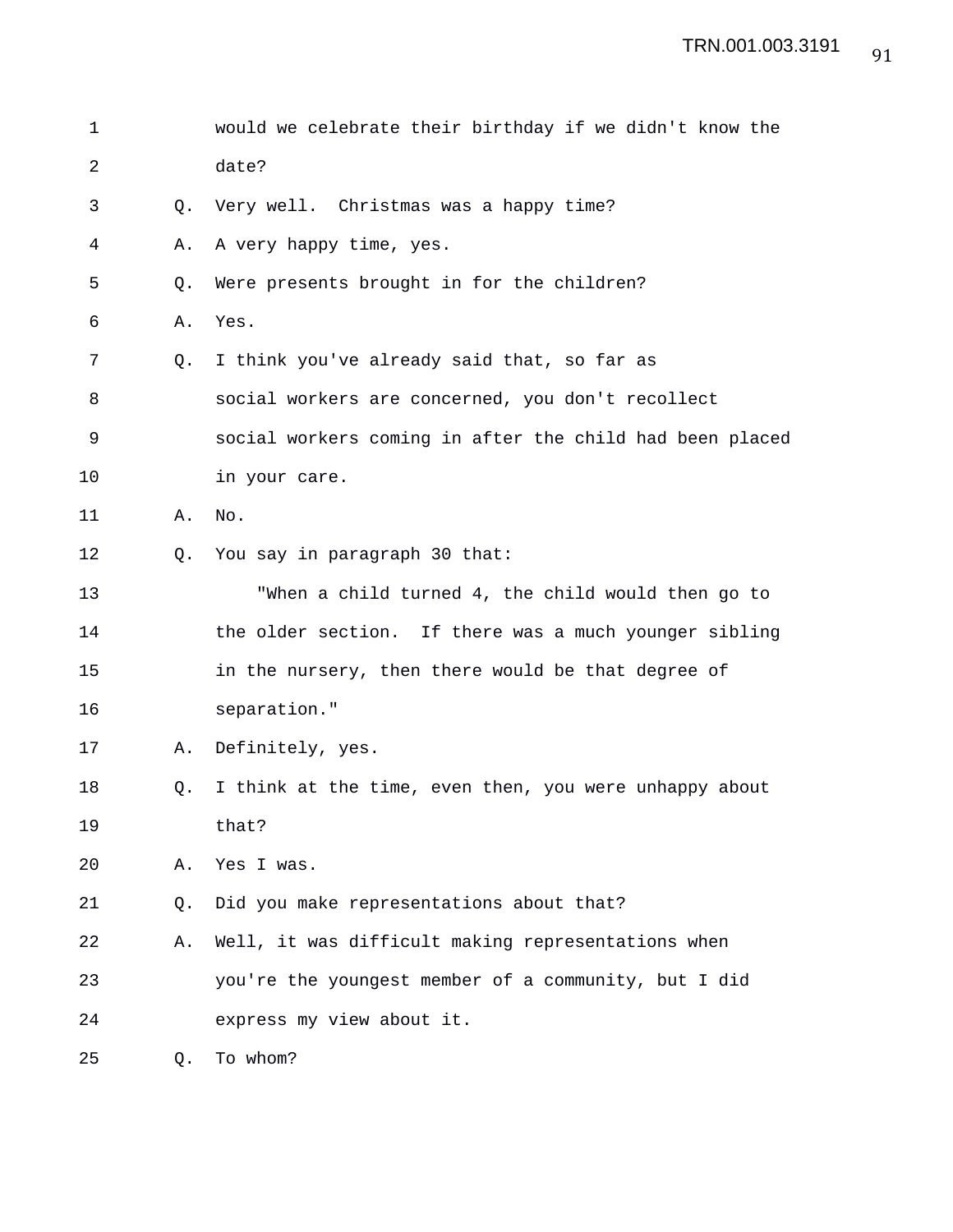1 A. To Sister **LEL** . And if anybody else wanted to 2 hear, they were going to hear it as well, but I didn't 3 express it -- and to the Superior. I did once express 4 it to the Superior. 5 Q. What reaction did you get? 6 A. Well, they just said to me, they have to leave the 7 nursery when they are ... and you can't hold on to them, 8 and so that was the way it was. 9 Q. I think, sister, you've portrayed the nursery 10 environment in your time as being a safe and happy 11 environment. 12 A. It was a very happy environment. I loved those 13 children. They were like my own. 14 Q. Did you have any insight into what environment or 15 environments a child who came to leave the nursery would 16 be going into? 17 A. No, I hadn't a clue. 18 Q. Why was that? 19 A. Because we were never allowed into the other employments 20 where the children were, where the older children were. 21 Q. You're telling us about how well you cared for these 22 children and yet they're being moved to an environment 23 that you have no knowledge of. 24 A. That's correct. 25 Q. Was that something you thought about at the time?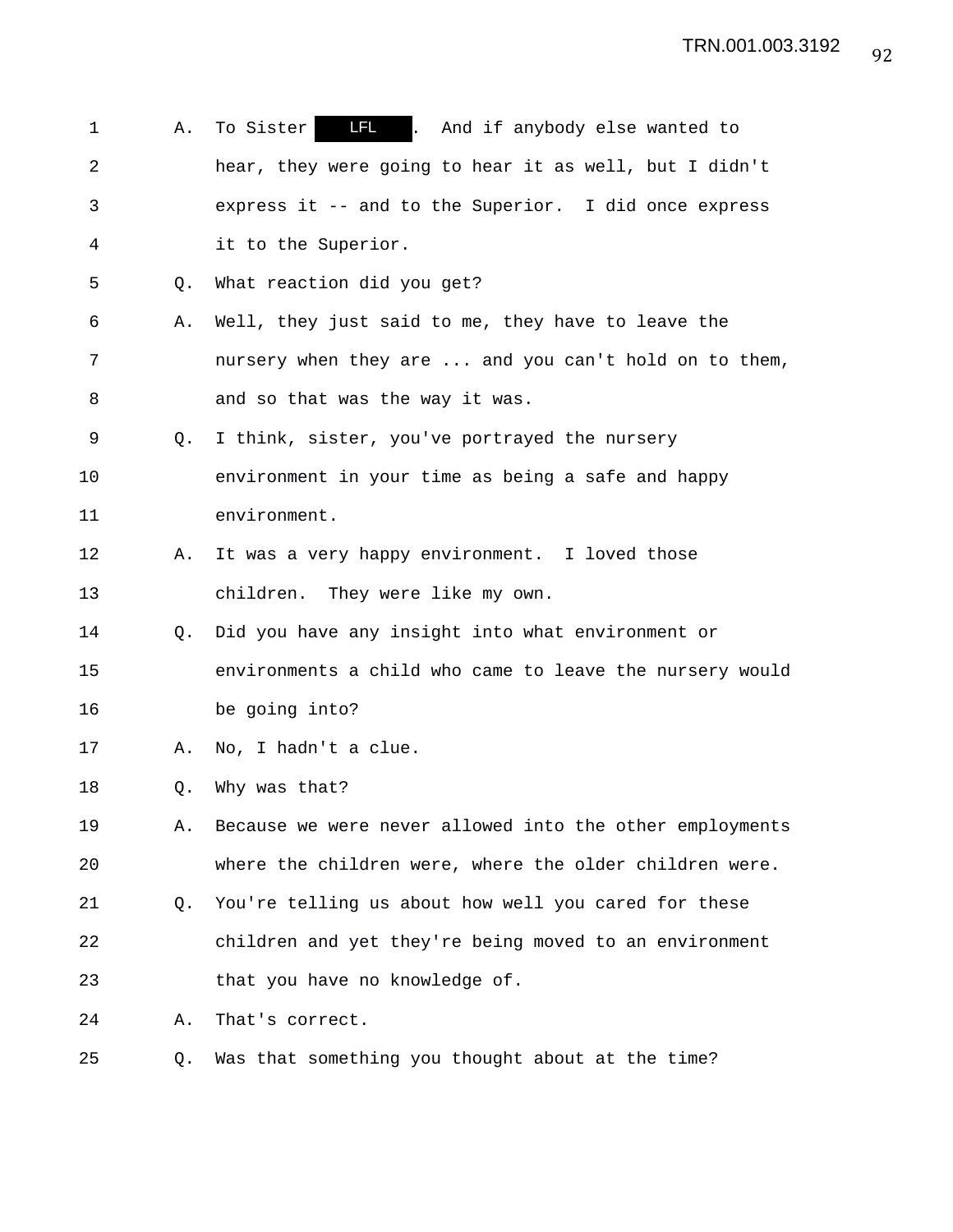- 1 A. I thought about it a lot of times, yes, I did, but there 2 was nothing I could do about it. I just had to let the 3 child go and hope for the best.
- 4 Q. Did you ever have any inkling as to what treatment 5 children in these other environments and different 6 units --
- 7 A. I didn't see much, but I obviously thought all the 8 children were very well cared for, the sisters gave them 9 all that they had -- and they were out collecting, day 10 in and day out, for money to buy food for them and to 11 keep the doors open. So I thought that -- I never seen 12 any abuse or anything like that, so I wasn't aware of 13 anything. And I really stayed in the nursery most of my 14 time there.
- 15 Q. Was a child ever discharged from the nursery direct? By 16 that, I mean either into foster care or even adopted 17 during your time?
- 18 A. Yes, we had one child that was adopted, but she was 19 adopted by some friends of Nazareth House. I'm still in 20 contact with her. She had a very happy life and she did 21 very well.
- 22 Q. Is that the only instance --
- 23 A. That's the only -- yes. I think there was another one 24 as well, but I'm not -- I don't know much about that 25 one.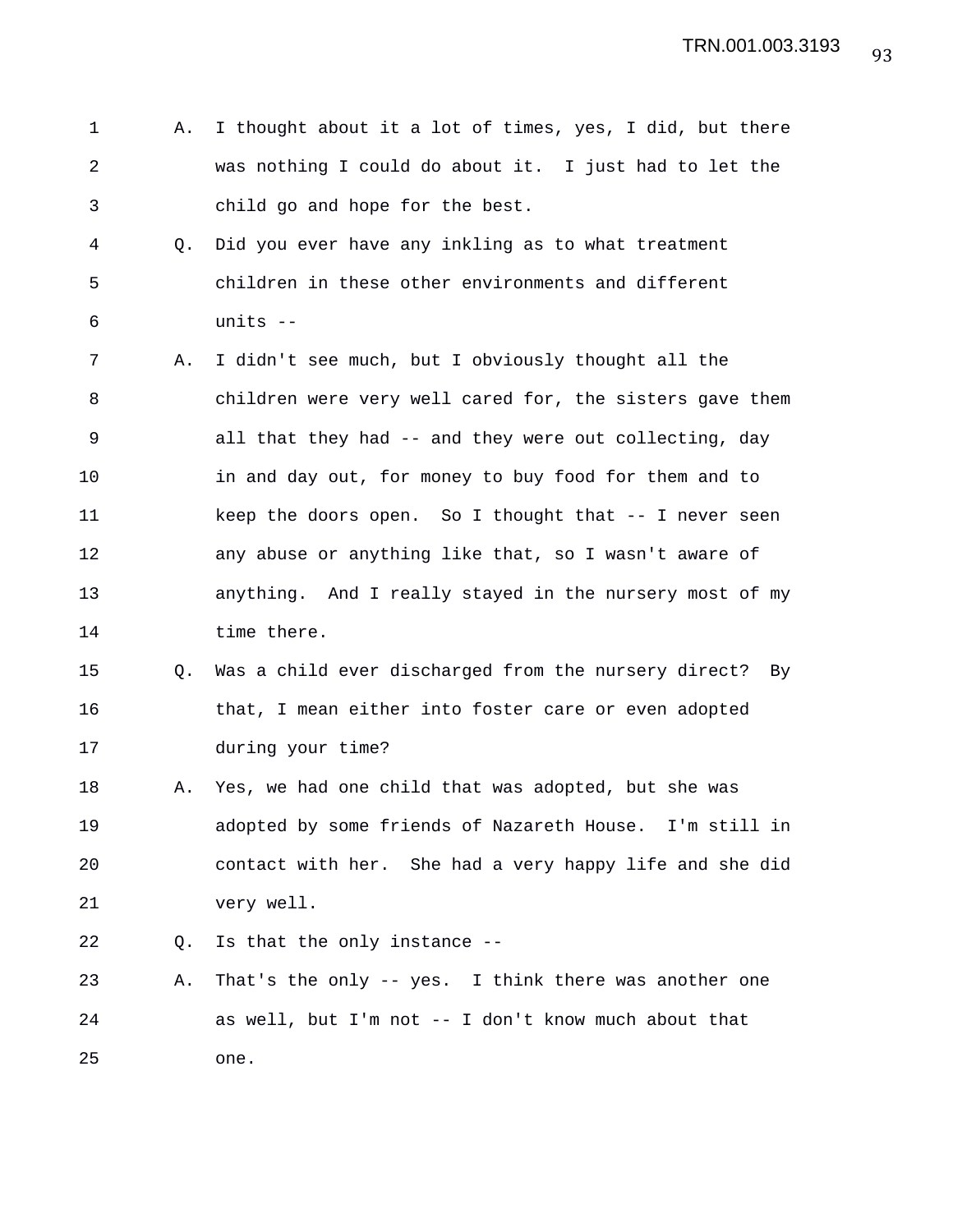- 1 Q. Would the social work people then be involved in that 2 whole process?
- 3 A. No, I think it was through the adoption agency -- like 4 there was a private agency in those days and you could 5 go to the adoption agency or the lady that wanted to 6 adopt her, I think, went.
- 7 Q. I see. Were you directly involved in that yourself or 8 was it Sister **LFL** who was involved?

9 A. It was probably Sister **LFL** 

- 10 Q. Can I ask you, sister, a little bit about discipline. 11 Did the children in your care in the nursery require to 12 be disciplined?
- 13 A. Well, all young children sometimes require a bit of 14 discipline. The discipline would only be just a little 15 smack on the hand, but nothing else. There'd be no 16 discipline because anybody -- you couldn't ...

17 LADY SMITH: Let me just intervene here for a moment. I'm 18 **not sure where the questioning is going next, but if** 19 it is suggested to you that you abused children in any 20 way whilst they were in your care, as I think has 21 already been explained to you, you're not obliged to 22 answer questions about that. If you make any such 23 admission about you abusing children, you're not obliged 24 to answer any questions that seek to follow that up. 25 That applies even although this is not a court and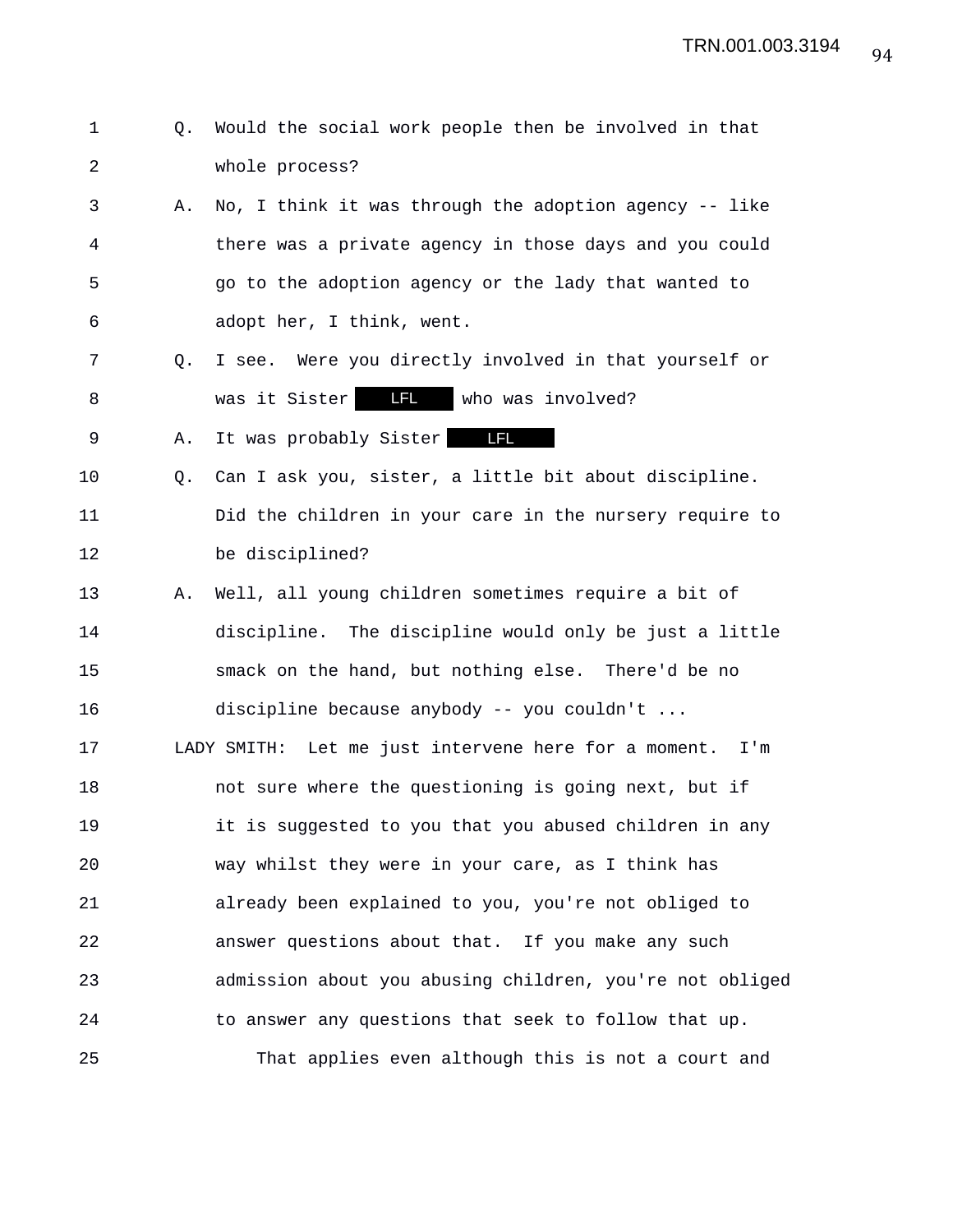| $\mathbf 1$ |    | it's not a trial, it's a public inquiry, but it applies  |
|-------------|----|----------------------------------------------------------|
| 2           |    | because anything you say here is, as you know, being     |
| 3           |    | recorded and could be used elsewhere at a later stage.   |
| 4           |    | As I say, I think that has been explained to you         |
| 5           |    | already, but I just need to confirm that you understand  |
| 6           |    | that that protection against self-incrimination, as we   |
| 7           |    | call it, still applies.                                  |
| 8           | Α. | Thank you, my Lady.                                      |
| $\mathsf 9$ |    | LADY SMITH: Mr MacAulay.                                 |
| 10          |    | MR MacAULAY: I'm obliged, my Lady.                       |
| 11          |    | I think you told us, sister, that the odd smack, if      |
| 12          |    | I can put it in that way, would be one way of            |
| 13          |    | providing -- punishing a child for misbehaving.          |
| 14          | Α. | Yes. It wouldn't be punishing them; it'd just be like    |
| 15          |    | directing them in the right direction to go.             |
| 16          | Q. | Giving a child a row, would that be another approach?    |
| 17          | Α. | They were too young to give them a row, really.          |
| 18          | Q. | Just to follow through what's been put, I understand you |
| 19          |    | to be saying that, so far as you're concerned, you never |
| 20          |    | ill-treated a child in such a way that it would          |
| 21          |    | constitute abuse?                                        |
| 22          | Α. | No.                                                      |
| 23          | Q. | Did you witness any abuse?                               |
| 24          | Α. | No.                                                      |
| 25          | Q. | Did you witness any ill-treatment?                       |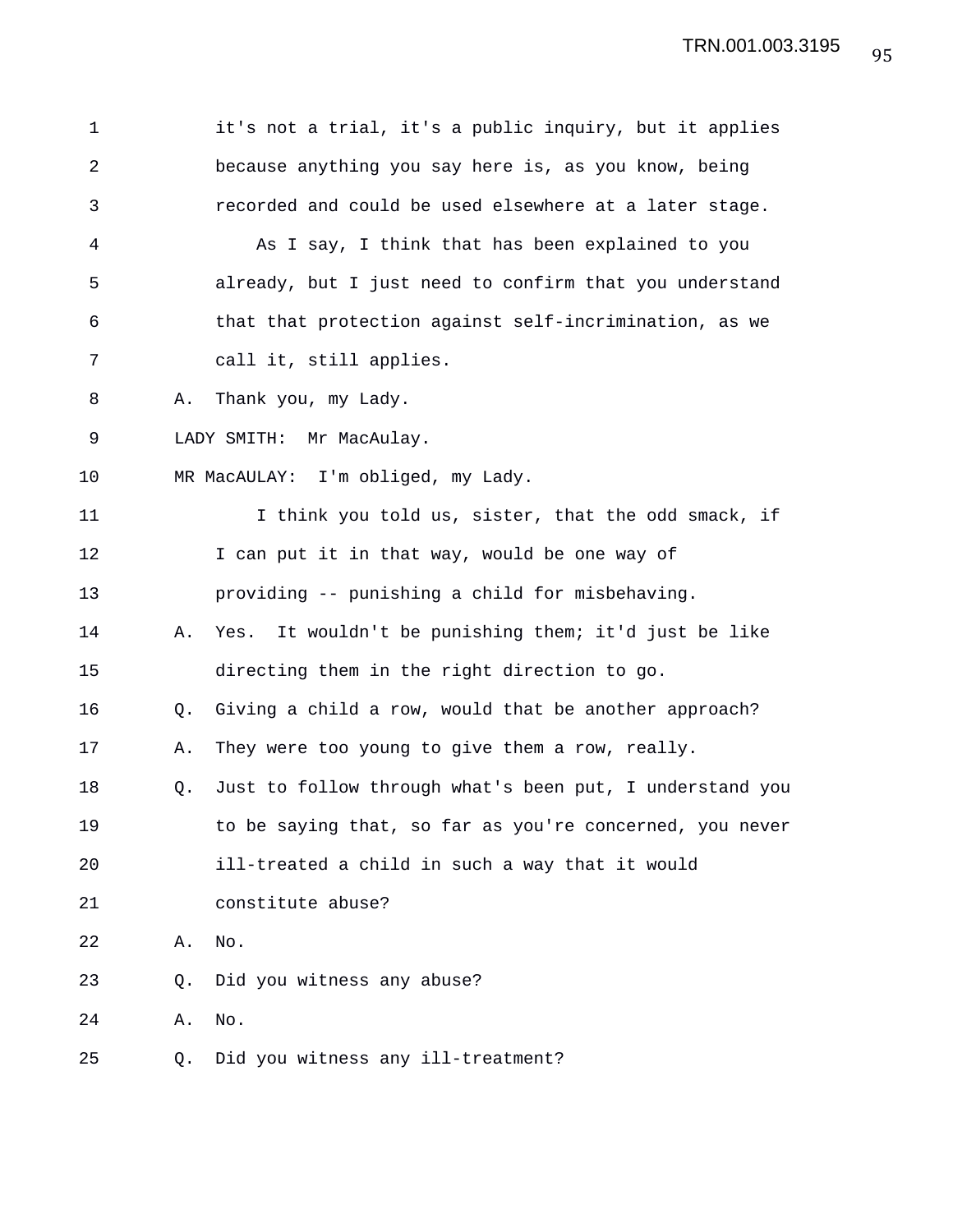1 A. No.

2 Q. Were you aware at that time of any -- what might be 3 described as abusive practices being practised in 4 Cardonald? 5 A. No. I always felt the children were very well looked 6 after and the sisters gave their life for caring for 7 them, and the staff that we had with them were very 8 dedicated laypeople, and I found that -- I wouldn't

9 say -- any sort of abuse, as far as I'm concerned.

10 Q. Were you provided with any guidance as to how the 11 children in your care should be disciplined?

12 A. No.

13 Q. In your training, had you been provided with any insight 14 into how to discipline young children?

15 A. No, I don't think discipline came really into caring for 16 young children. I mean, you gave them the love and the 17 care that they needed, so if you gave them that, then 18 they wouldn't require any discipline because you would 19 have a relationship with them that would be more 20 powerful than any discipline.

21 Q. When you gave your statement, sister, you were asked 22 about whether or not you did witness any abuse at 23 Nazareth House. A number of points were put to you. Do 24 you remember that part of giving your statement? It 25 starts at paragraph 40 and --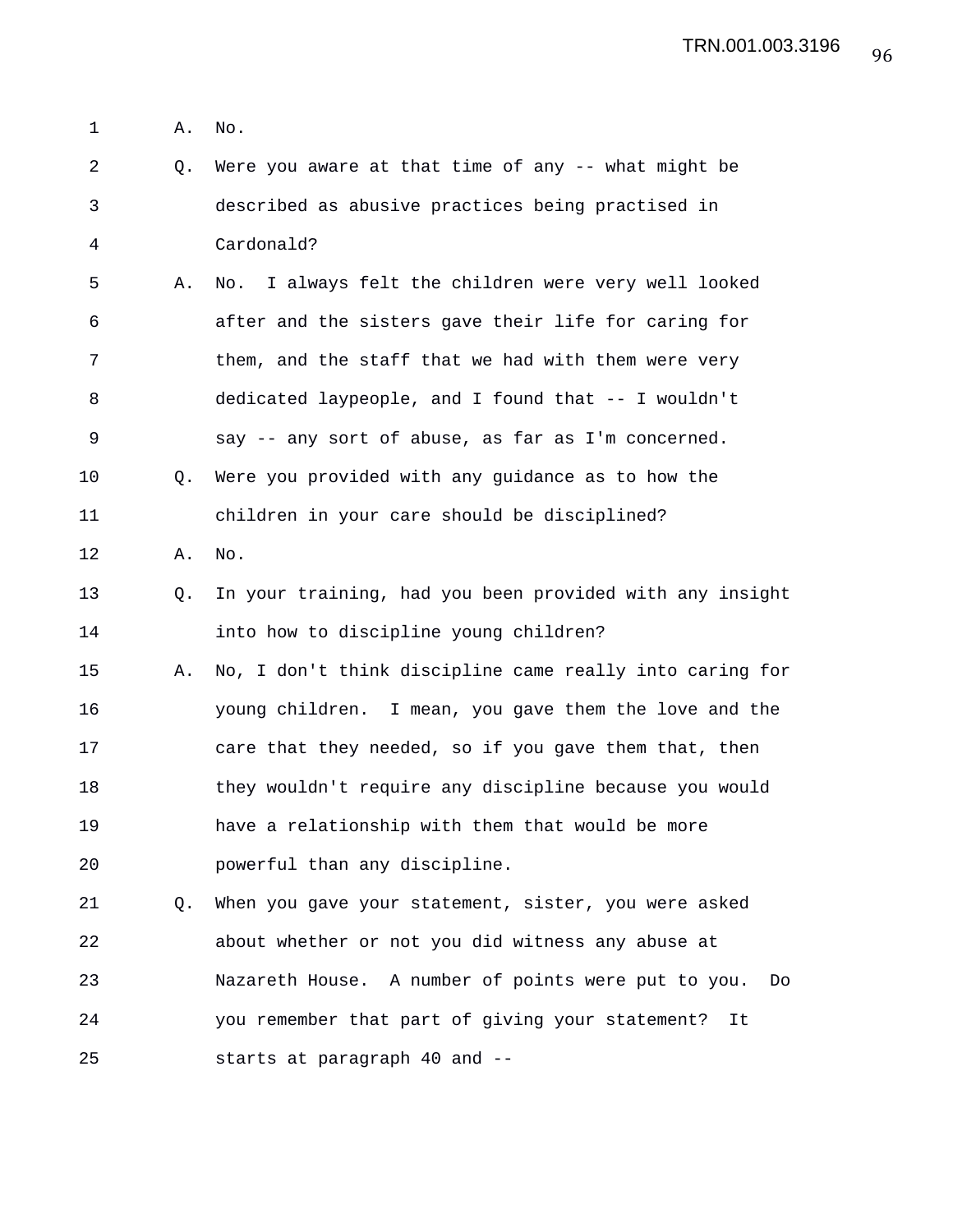1 A. I'm on 43 now.

| 2  |    | Q. Yes. In fact, if I can take you to paragraph 44, the   |
|----|----|-----------------------------------------------------------|
| 3  |    | person being mentioned there -- if you look at that       |
| 4  |    | table in front of you in the folder, you'll see the name  |
| 5  |    | "Maureen" in the table. If you look to the left-hand      |
| 6  |    | $side --$                                                 |
| 7  | Α. | Yes.                                                      |
| 8  | Q. | -- do you see "Maureen"?                                  |
| 9  | Α. | Yes.                                                      |
| 10 | Q. | You'll see the name associated with that?                 |
| 11 | Α. | Yes.                                                      |
| 12 | Q. | We don't want you to tell us the name because these are   |
| 13 |    | anonymous, but that is Maureen that's talking in          |
| 14 |    | paragraph 44.                                             |
| 15 | Α. | Yes.                                                      |
| 16 | Q. | And what Maureen has said is that:                        |
| 17 |    | "None of the nuns showed kindness: even the babies        |
| 18 |    | got hit. My friend told me she had seen the babies,       |
| 19 |    | about 2 years old, being hit with wooden spoons by        |
| 20 |    | Sister<br>LEI                                             |
| 21 |    | That is very much a hearsay statement, but I think        |
| 22 |    | you were asked about that and you say that never          |
| 23 |    | happened.                                                 |
| 24 | Α. | In the first place, we wouldn't have wooden spoons<br>No. |
| 25 |    | because we never did any cooking. I can't recall ever     |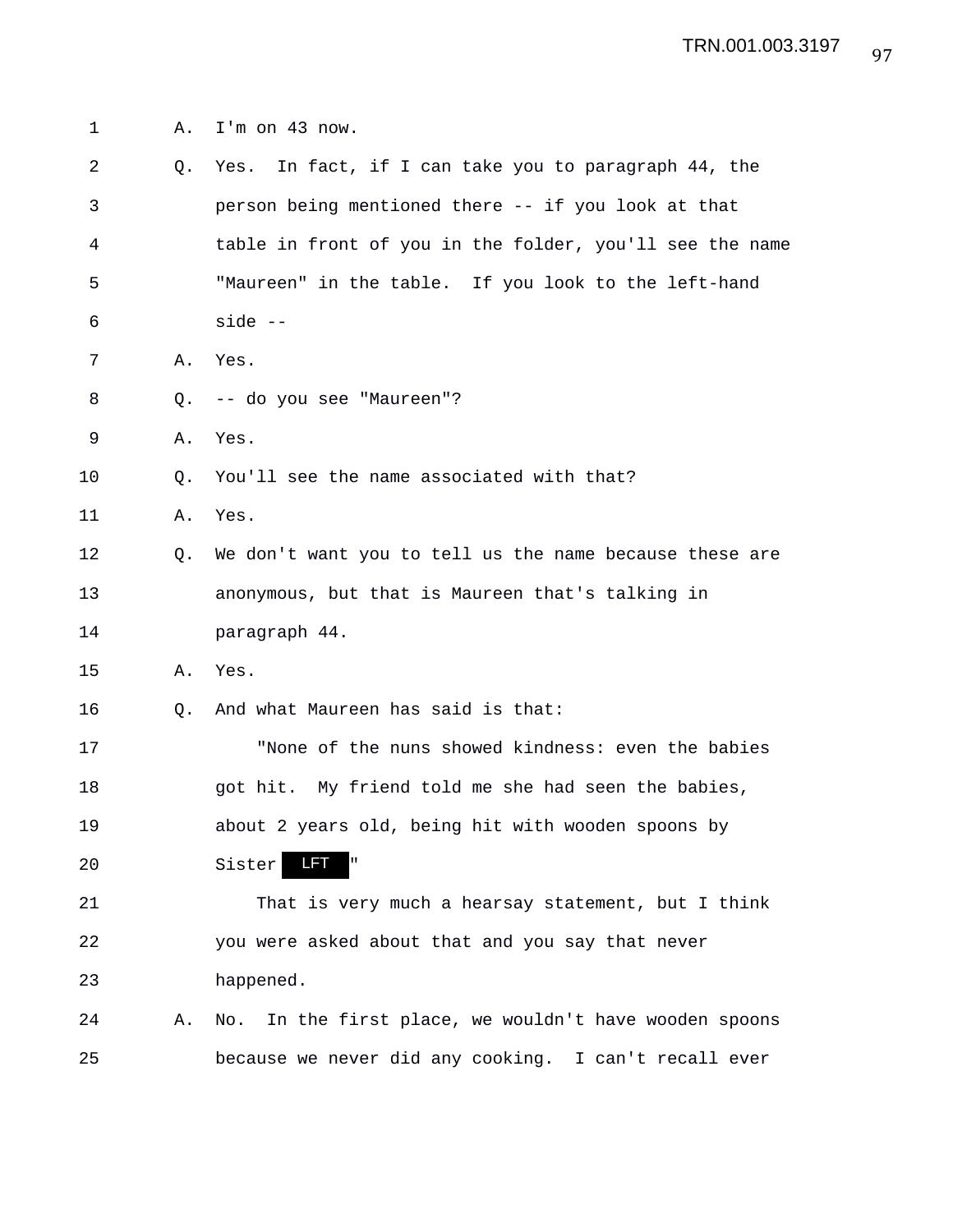| 1       |    | seeing a wooden spoon in the nursery. So I don't know       |
|---------|----|-------------------------------------------------------------|
| 2       |    | where she would have got that information from.<br>It       |
| 3       |    | certainly didn't happen.                                    |
| 4       | Q. | One thing you do tell us at paragraph 46 in connection      |
| 5       |    | <b>LFP</b><br>with another sister, Sister<br>, is she was   |
| 6       |    | elderly at that time. Is that someone you remember?         |
| 7       | Α. | That's right yes.                                           |
| 8       | Q. | What you do tell us is she did not have much patience       |
| 9       |    | with children and would shout at them.                      |
| $10 \,$ | Α. | <b>LP</b> Is sitting room was on the ground<br>Well, Sister |
| 11      |    | floor and sometimes when you'd pass, you'd hear some        |
| 12      |    | noises coming out, but I don't know what they were          |
| 13      |    | about, whether it was the children playing or whether it    |
| 14      |    | was anything else. I don't know.                            |
| 15      | Q. | Was she in charge of a group?                               |
| 16      | Α. | That's correct, yes.                                        |
| 17      | O. | But she was an older nun?                                   |
| 18      | Α. | Yes, that's correct.                                        |
| 19      | Q. | <u>LFL</u><br>If I can ask you about Sister<br>As           |
| 20      |    | I understand your position, sister, she was in overall      |
| 21      |    | charge of the nursery as well as any other groups that      |
| 22      |    | she may have been in charge of?                             |
| 23      | Α. | Yes.                                                        |
| 24      | Q. | Did she spend time in the nursery?                          |
| 25      | Α. | Not really, no. She would visit now and then, but she       |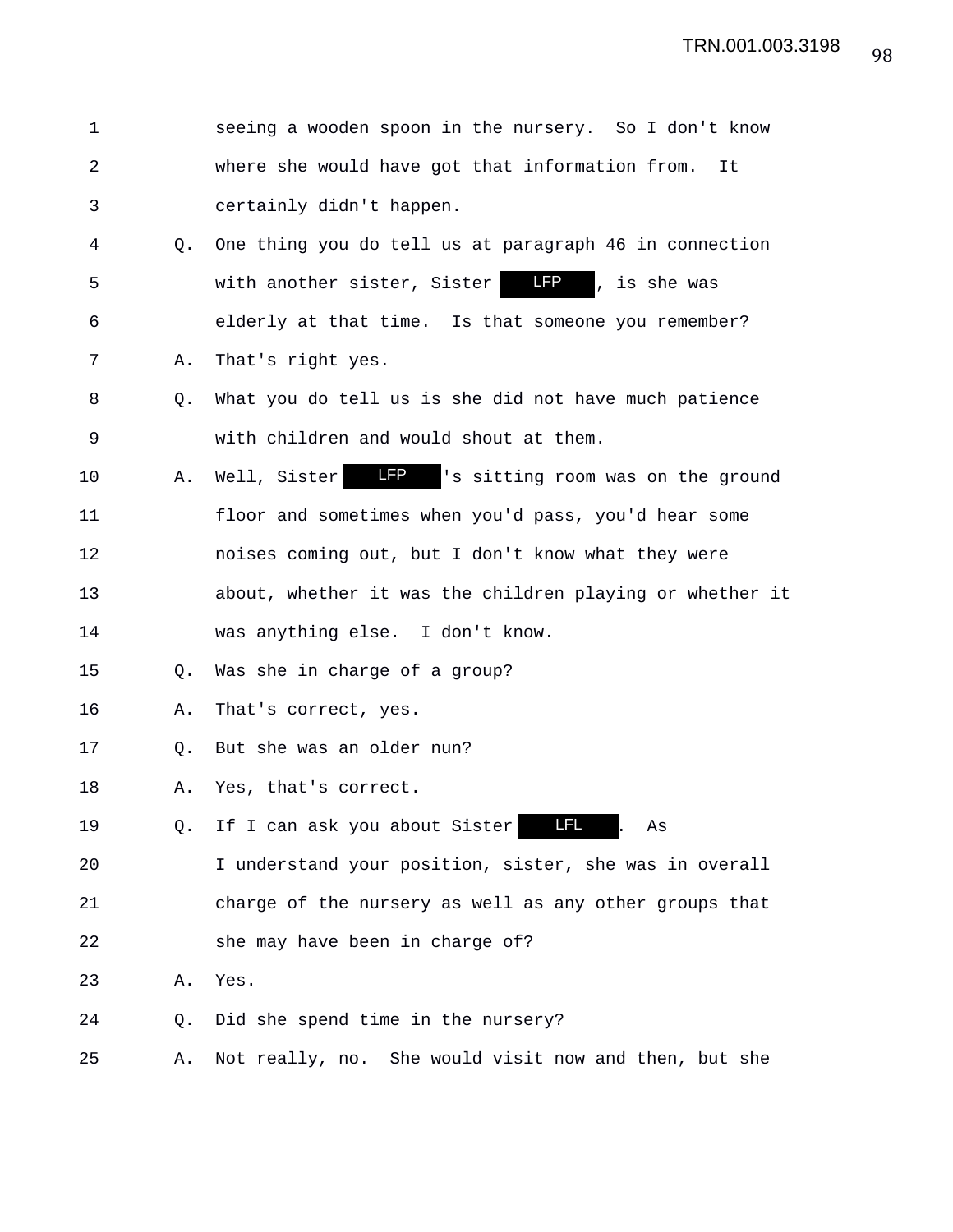1 wouldn't be like in every day. 2 Q. Did you see how she interacted with the children in the 3 nursery? 4 A. No. 5 0. You never saw that? 6 A. No. If she came in, it would be maybe overall or just 7 to have a word with me or with the staff or whatever. 8 Q. So are you saying there was no real interaction then? 9 A. Well, not with -- no, no. 10 Q. If there was a suggestion that she might have hit 11 a child or hit children -- 12 A. No. 13 Q. -- you say that didn't happen? 14 A. No, definitely not. 15 Q. Did children, when in the nursery, have to sleep in 16 a particular way? The reason I'm asking you that is 17 there has been a suggestion that even young children had 18 to sleep with their arms crossed across their chest. 19 A. No, I don't know. I've never -- I have no answer about 20 that. 21 Q. You know nothing about that? 22 A. Nothing. I mean, would you go round every night and put 23 the children's arms across their chest? I don't think 24 we'd have time for that. 25 Q. I think the suggestion is that children were disciplined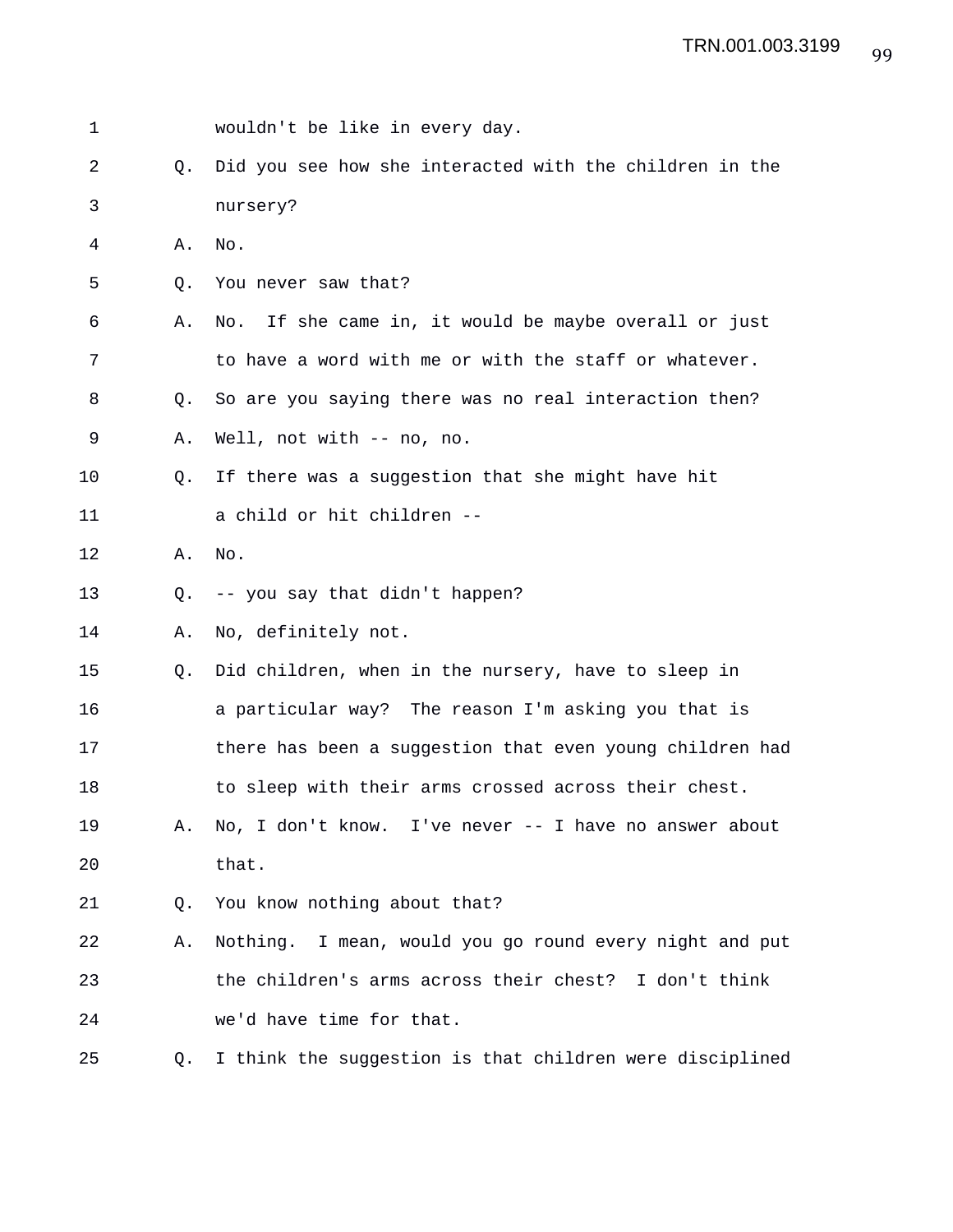1 in such a way that they had to sleep in that way. 2 A. No. 3 Q. That's not true? 4 A. That's true, no. 5 Q. If we just look at Sister  $\blacksquare$ , at paragraph 51, 6 what you say -- and you've told us about this already -- 7 is: 8 The With regard to Sister **LI**, she was in overall 9 charge of all the children, as well as having her own 10 group. She would correct children if they were running 11 up and down the corridor. She would shout. She was my 12 senior and somebody to be feared for me as I was so 13 young." 14 And can I just ask you about that: were you afraid 15 of Sister **II** ? 16 A. I wouldn't say I was afraid, but she was much senior to 17 me -- I was just newly out of the noviceship -- and this 18 was my first kind of position, you could call it. So it 19 was like the person in charge, like, was always the 20 important person. It wasn't that I was really afraid of 21 her or anything like that because I had no reason to be 22 afraid of her. But it was just that I wouldn't -- that 23 I needed to have everything right if she came in or 24 whatever, you know. 25 Q. Okay. Were you able to make any -- get any insight into LFL LFL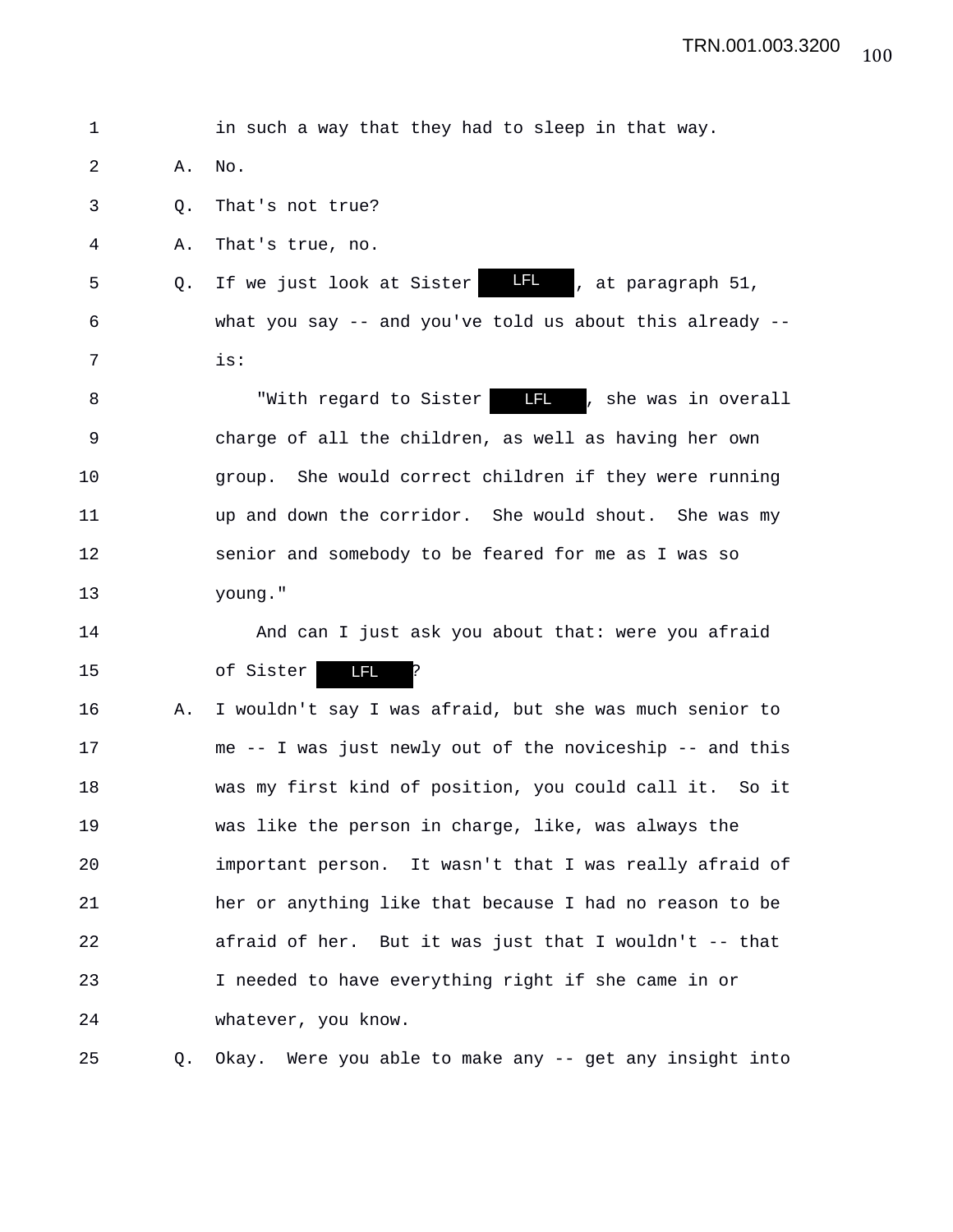| 1  |             | how the children regarded her?                           |
|----|-------------|----------------------------------------------------------|
| 2  | Α.          | No, I'd never been into her employment ever.             |
| 3  | $Q_{\star}$ | But even in passing, did you see how children reacted to |
| 4  |             | her?                                                     |
| 5  | Α.          | I wouldn't be passing because our place was completely   |
| 6  |             | separate. The nursery was very separate from where the   |
| 7  |             | other children lived and, even though it was a big       |
| 8  |             | house, you wouldn't be passing so many times that you'd  |
| 9  |             | see anything. So I couldn't comment on that.             |
| 10 | O.          | So you really did keep separate lives?                   |
| 11 | Α.          | That's right, yes, except when we came together as       |
| 12 |             | a community, yes.                                        |
| 13 | 0.          | Just on that point, when you came together as            |
| 14 |             | a community, would there be discussions about what was   |
| 15 |             | happening in the different groups?                       |
| 16 | Α.          | No.                                                      |
| 17 | Q.          | Nothing at all?                                          |
| 18 | Α.          | No.                                                      |
| 19 | Q.          | Was that a rule that --                                  |
| 20 | Α.          | I don't know, but we didn't discuss, like  What was      |
| 21 |             | private to you was private and the next was private to   |
| 22 |             | them so we didn't                                        |
| 23 | Q.          | But even a parent might discuss with another parent how  |
| 24 |             | a child --                                               |
| 25 | Α.          | Yes, but we didn't, no.                                  |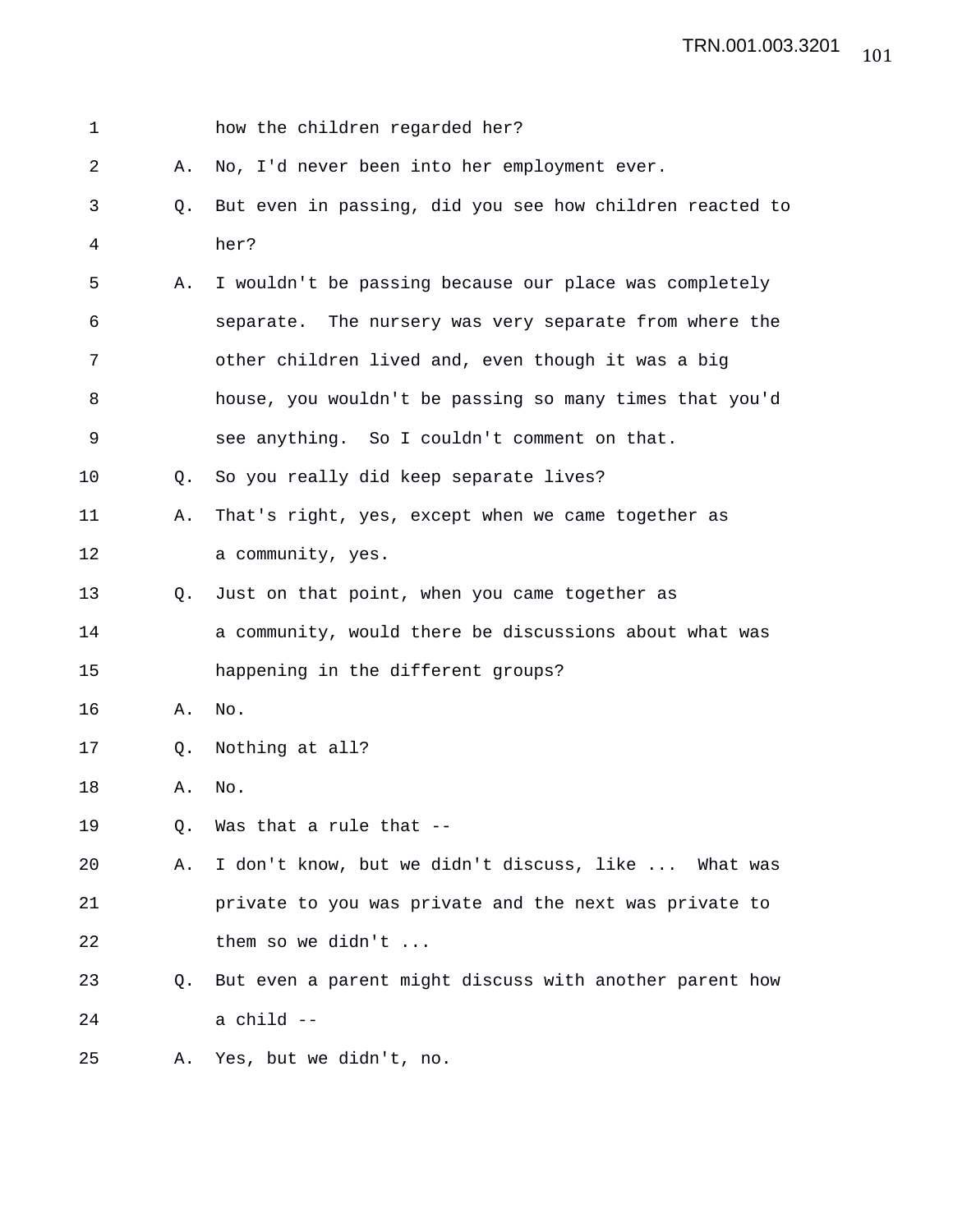| 1  | 0.             | And I think I understand that you yourself in your unit  |
|----|----------------|----------------------------------------------------------|
| 2  |                | didn't keep any records at all?                          |
| 3  | Α.             | No.                                                      |
| 4  | Q.             | But there were records kept of the children by           |
| 5  |                | LFL.<br>Sister<br>þ.                                     |
| 6  | Α.             | Yes, obviously there were, yes.                          |
| 7  | Q <sub>z</sub> | Would you have the opportunity of looking at these       |
| 8  |                | records?                                                 |
| 9  | Α.             | No, I didn't. I never saw any records.                   |
| 10 | Q.             | Can I ask you this: have any of the children, I think    |
| 11 |                | you've mentioned one, who you cared for kept in touch    |
| 12 |                | with you? I don't need names.                            |
| 13 | Α.             | They haven't kept in touch over these years, but when    |
| 14 |                | I left there first, I thought my world had come to an    |
| 15 |                | end and I used to worry about them day and night, you    |
| 16 |                | know, how they were doing. But they haven't really kept  |
| 17 |                | in touch with me because obviously they were babies.     |
| 18 |                | But I kept in touch with two children,                   |
| 19 |                | for a long time, but I haven't been                      |
| 20 |                | in touch recently.                                       |
| 21 | Q.             | Were you invited to any weddings or any such occasions?  |
| 22 | Α.             | No, I was too far away.                                  |
| 23 | Q.             | As you're aware, sister, there have been former          |
| 24 |                | residents who have come forward to the inquiry and made  |
| 25 |                | quite serious allegations against the sisters, including |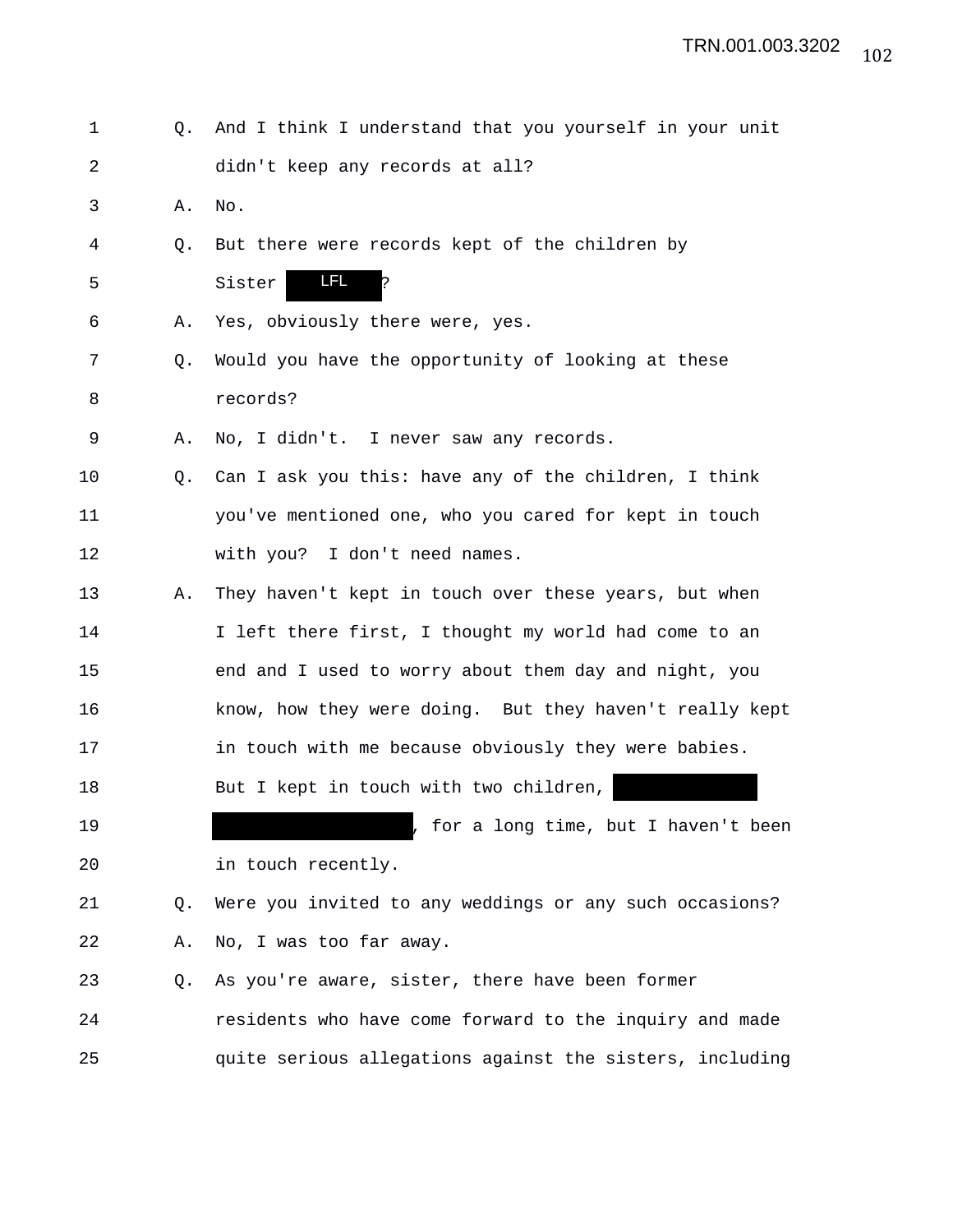1 sisters at Cardonald, and pointed to what may be 2 described as various abusive practices. You saw nothing 3 and heard nothing about these practices when you were 4 there? Can you help us as to why these allegations 5 would be made?

6 A. Well, I would say -- you see, these children, before 7 they ever arrived at our front door, they had various 8 deep-seated problems, and they were not really addressed 9 when they came to the children's home. I would say that 10 it's a projection of what they were feeling for their 11 parents that they have transferred to the sisters -- 12 I mean in some of the cases, anyway, I can't say in all 13 of the cases. But I would say it's because they were 14 very damaged little children already at 2 and 3 years of 15 age, and I expect when older children came in, they were 16 even more damaged, so they carried a lot of baggage with 17 them.

18 But the social workers never made any attempt to get 19 them any kind of therapy or to see how they were doing 20 or not doing. So we didn't have anybody to recourse to 21 to get them therapy, and I think these children then 22 took it out on the sisters because of their own parents, 23 that transference of their anger and whatever. But 24 I would say the sisters did their utmost to care for 25 these children with all the dedication in the whole of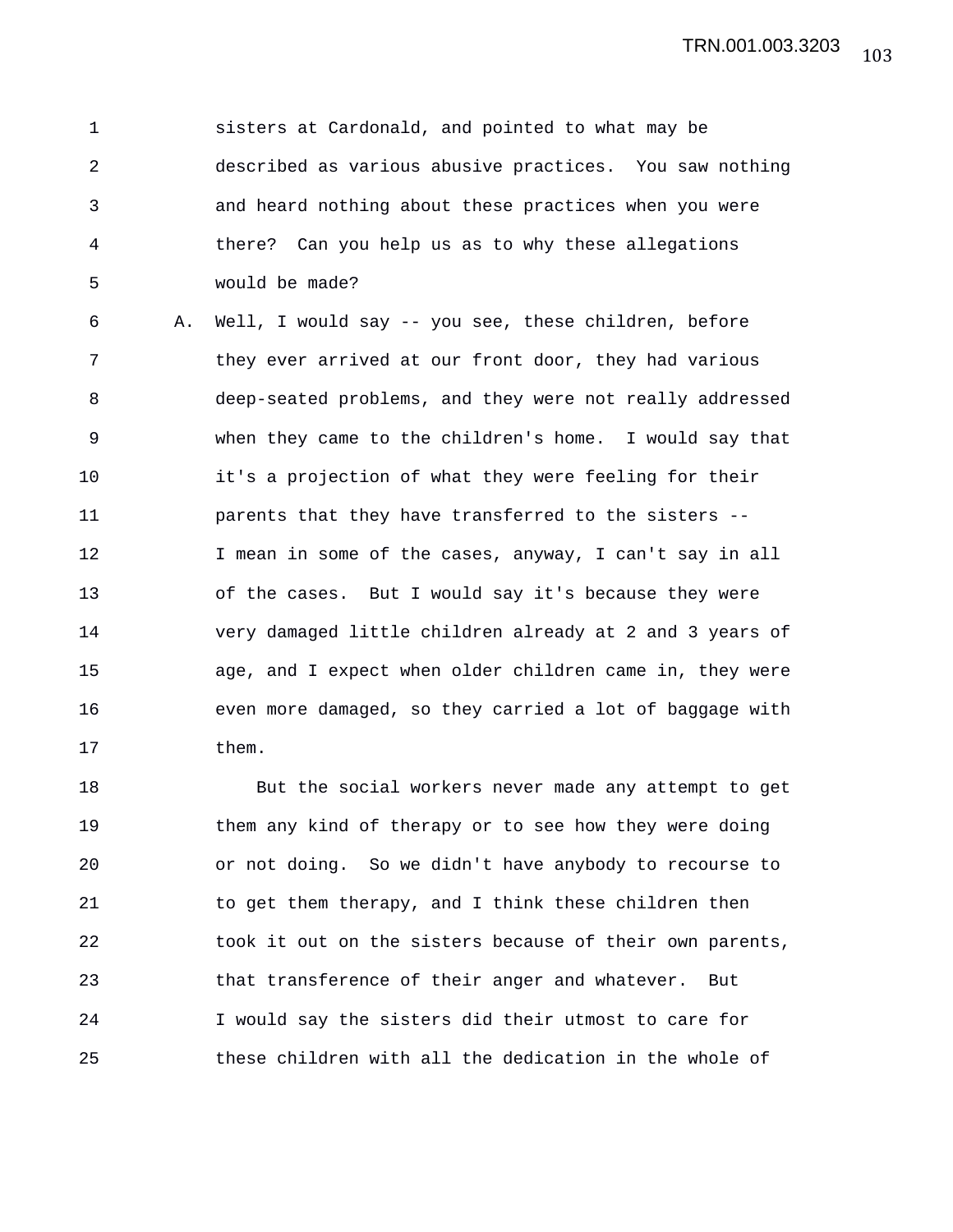TRN.001.003.3204

1 their body. I don't think they could have been at 2 fault. 3 Q. It might be said that the irony in that line of argument 4 is if the sisters were so caring and provided such 5 a happy environment, then why would the former residents 6 make these allegations? 7 A. Yes. That's the big question. I don't know. 8 MR MacAULAY: Thank you, sister, for coming along in any 9 event to give your evidence. I've asked you all the 10 questions I want to ask you and I think I've covered the 11 questions I've been asked to ask. Thank you very much. 12 A. Thank you. 13 LADY SMITH: Let me check whether there are any outstanding 14 applications for questions. No. 15 Sister, that is all we have to ask you today. It 16 **just remains for me to thank you very much for engaging** 17 with the inquiry, both by providing your written 18 statement, which we have, and coming along to talk about 19 your evidence today. It's enormously helpful for me to 20 hear from you in person about your time at Cardonald and 21 I'm now able to let you go. Thank you for that. 22 A. Thank you, my Lady. 23 (The witness withdrew) 24 LADY SMITH: Again, for the avoidance of doubt, can I just 25 say that that witness is only to be known by the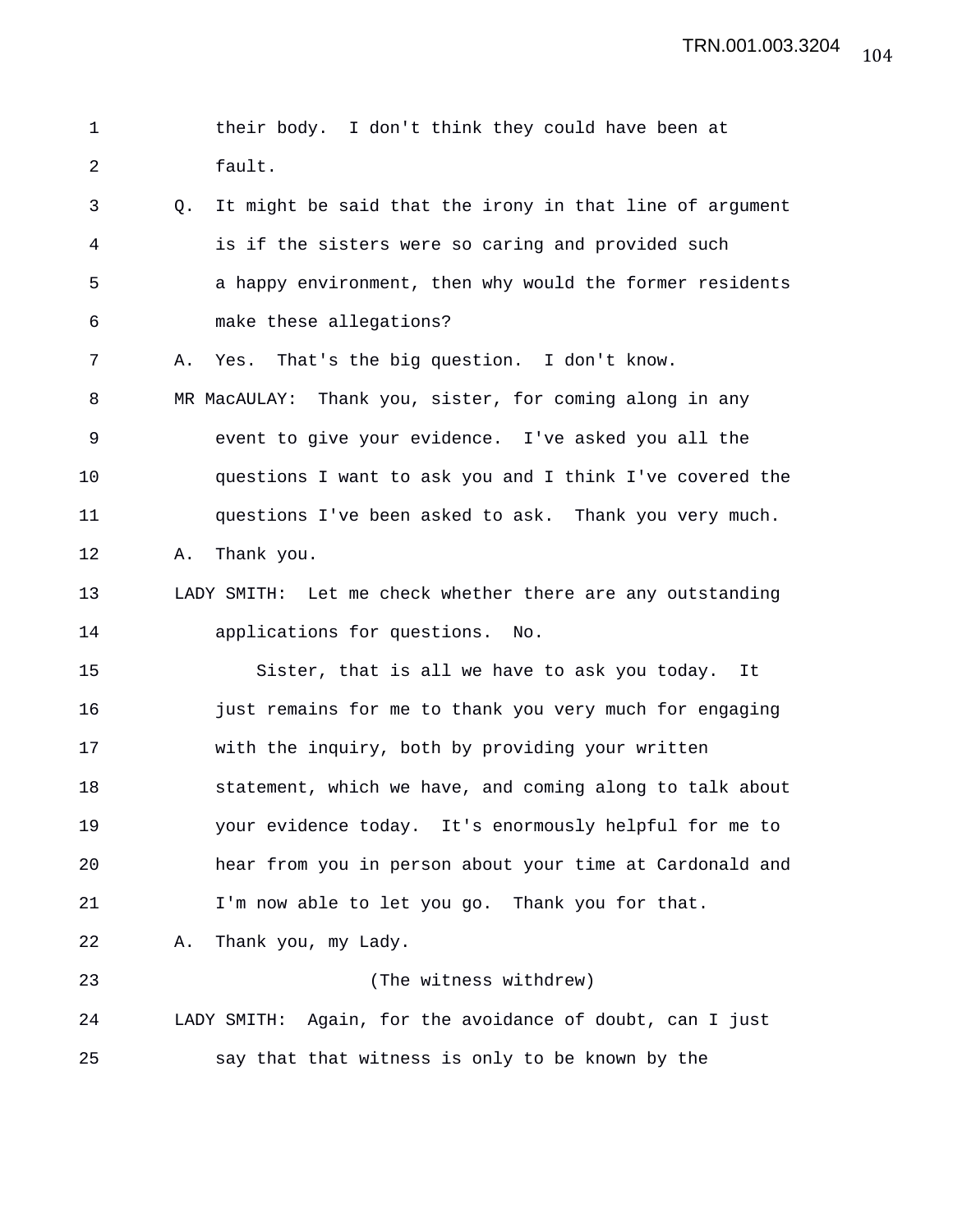| 1  | pseudonym "Monica" outside the hearing room. Thank you.    |
|----|------------------------------------------------------------|
| 2  | Mr MacAulay?                                               |
| 3  | MR MacAULAY: It's probably earlier than normal, but can    |
| 4  | I suggest we adjourn for lunch and come back for           |
| 5  | 2 o'clock?                                                 |
| 6  | LADY SMITH: Very well. We'll do that.                      |
| 7  | $(12.42 \text{ pm})$                                       |
| 8  | (The lunch adjournment)                                    |
| 9  | $(2.00 \text{ pm})$                                        |
| 10 | LADY SMITH: Good afternoon. Mr MacAulay.                   |
| 11 | MR MacAULAY: Good afternoon, my Lady. The next witness     |
| 12 | wants to use the name "Sister Clio" in giving evidence.    |
| 13 | LADY SMITH: Thank you.                                     |
| 14 | "SISTER CLIO" (sworn)                                      |
| 15 | LADY SMITH: Sister Clio, please sit down and make yourself |
| 16 | comfortable.                                               |
| 17 | I think from hearing a little bit of your voice            |
| 18 | there you're in the right position for the microphone.     |
| 19 | It is very important that you do stay in the position      |
| 20 | that the microphone will pick up your voice so that        |
| 21 | everybody can hear you, and so the stenographers can       |
| 22 | pick up what you're saying, which they do through the      |
| 23 | sound system.                                              |
| 24 | You're obviously ready to look at your statement.          |

25 I think Mr MacAulay might be about to refer you to it,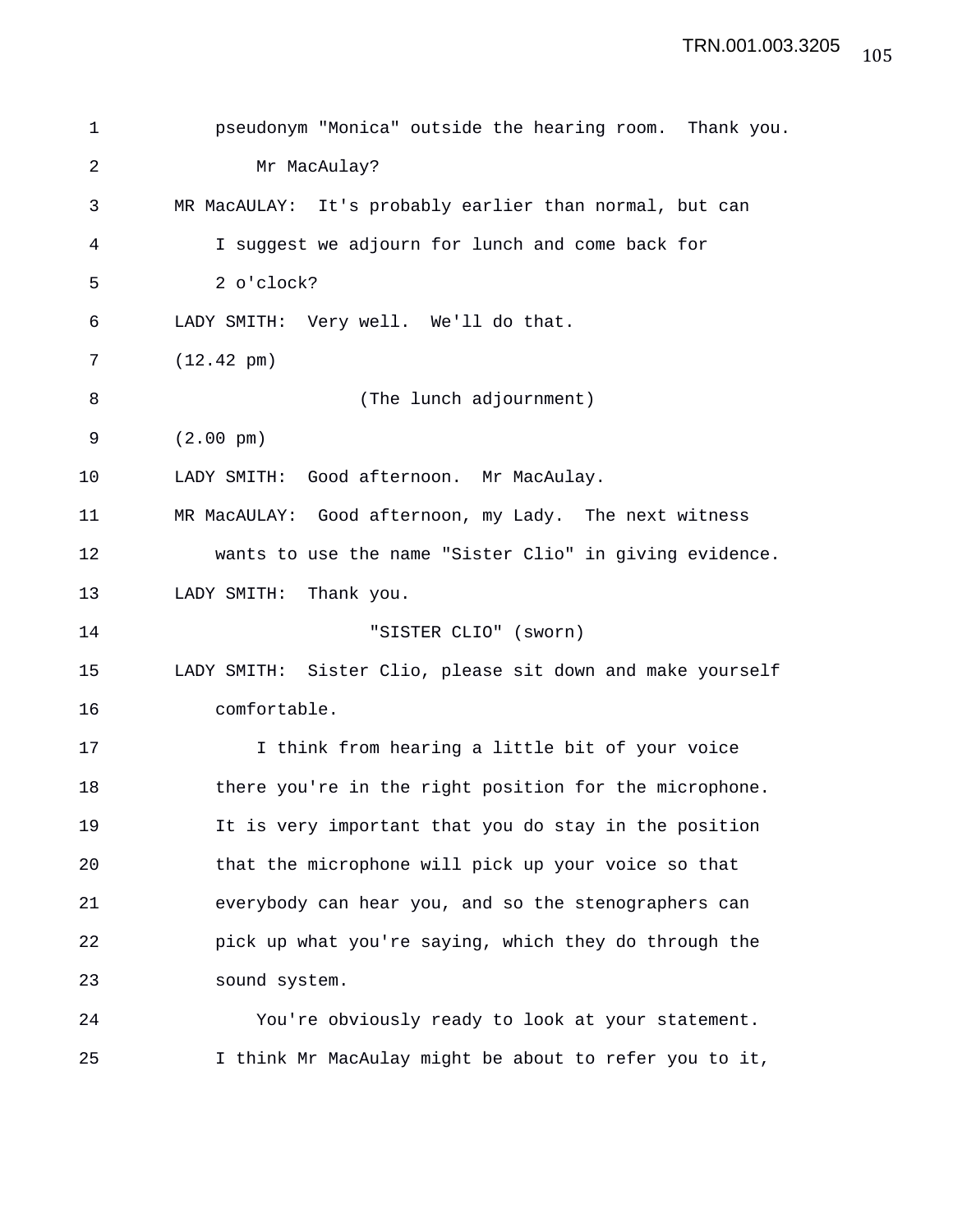| 1  |    | but he will explain what he wants you to do.          |
|----|----|-------------------------------------------------------|
| 2  |    | Questions from MR MacAULAY                            |
| 3  |    | MR MacAULAY: Good afternoon, sister.                  |
| 4  | Α. | Good afternoon, Mr MacAulay.                          |
| 5  | Q. | I do need to confirm the year of your birth, not the  |
| 6  |    | date of birth. Can you confirm for me that you were   |
| 7  |    | born in 1945?                                         |
| 8  | Α. | That's correct.                                       |
| 9  | Q. | In front of you in the red folder you'll find your    |
| 10 |    | statement. The reference for the stenographers is     |
| 11 |    | WIT.001.001.8388. If I could ask you, sister, to look |
| 12 |    | to the last page, 8405, can you confirm that you have |
| 13 |    | signed the statement?                                 |
| 14 | Α. | Yes.                                                  |
| 15 | Q. | Do you also say:                                      |
| 16 |    | "I have no objection to my witness statement being    |
| 17 |    | published as part of the evidence to the inquiry"?    |
| 18 | Α. | No, I don't.                                          |
| 19 |    | Q. You also go on to say:                             |
| 20 |    | "I believe the facts stated in this witness           |
| 21 |    | statement are true."                                  |
| 22 | Α. | True, yes.                                            |
| 23 | O. | Sister, can we go back to when you came to            |
| 24 |    | Nazareth House in Cardonald. I think you tell us that |
| 25 |    | that was in the 1960s; is that correct?               |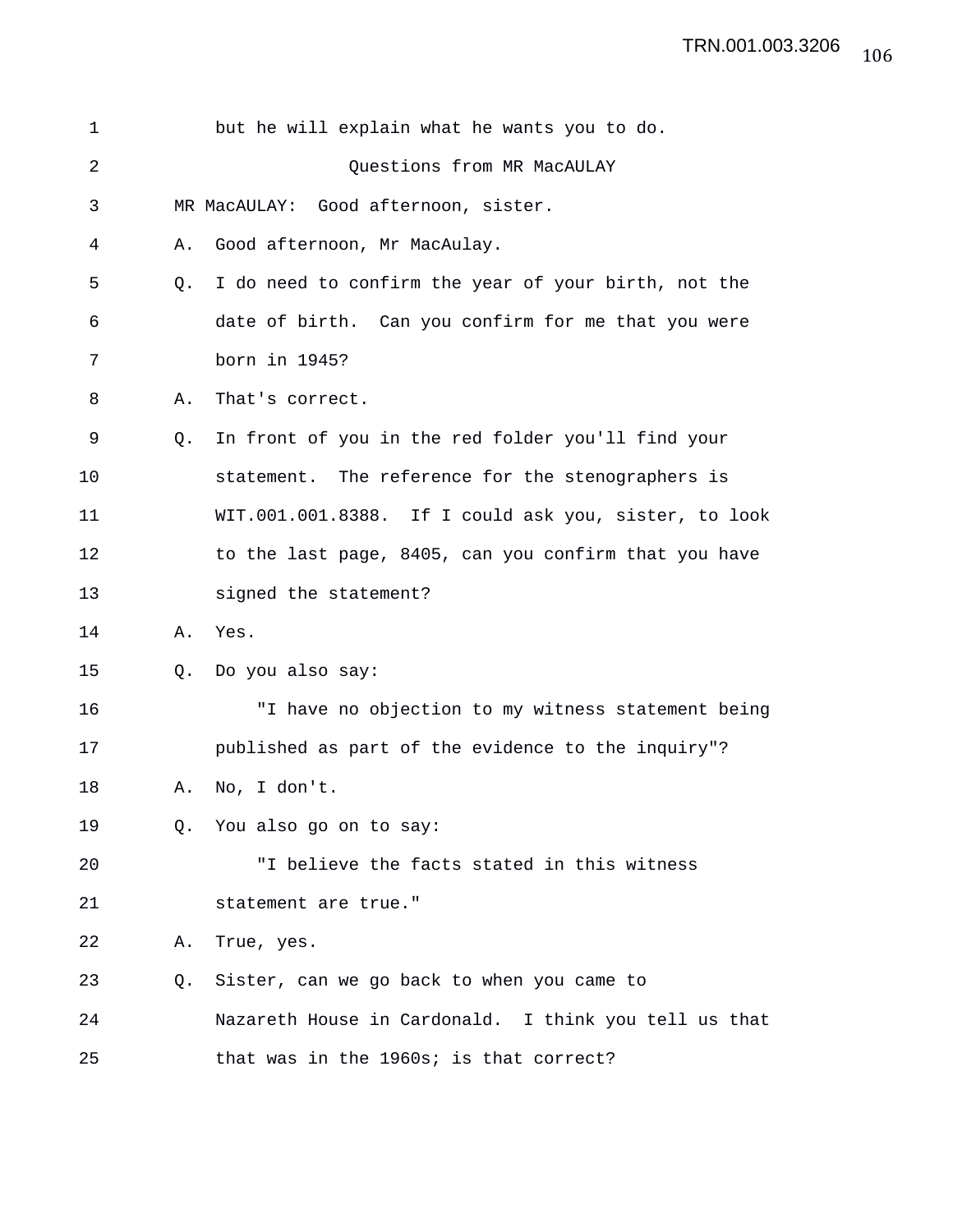- 1 A. Yes.
- 2 Q. Where had you come from?
- 3 A. Hammersmith, for a while. Yes, I had a few months in 4 various houses just after my formation years, and then, 5 to gain experience, I was in a few houses here and there 6 and then I came to Glasgow.
- 7 Q. You tell us, I think, you joined the sisters in 1961.
- 8 A. That's right.
- 9 Q. That means you'd be quite young at that time.
- 10 A. I was, yes.

## 11 Q. I think you thought you came to Cardonald in about 1967. 12 A. Seven.

13 Q. We have recovered the -- we have had sent to us the 14 sisters' employment registers. I would normally put 15 them on the screen, but I think we've got a glitch with 16 the equipment. I'm just going to give references so 17 that the references are in the transcript.

18 The reference for the employment registers 19 themselves are NAZ.001.003.1115. What I want to do is 20 just put to you what the entries are in the employment 21 registers. It won't come on the screen, sister, so I'll 22 put it to you.

23 According to the registers, you are recorded as 24 being in Cardonald in 1966. That's probably a little 25 earlier than you thought.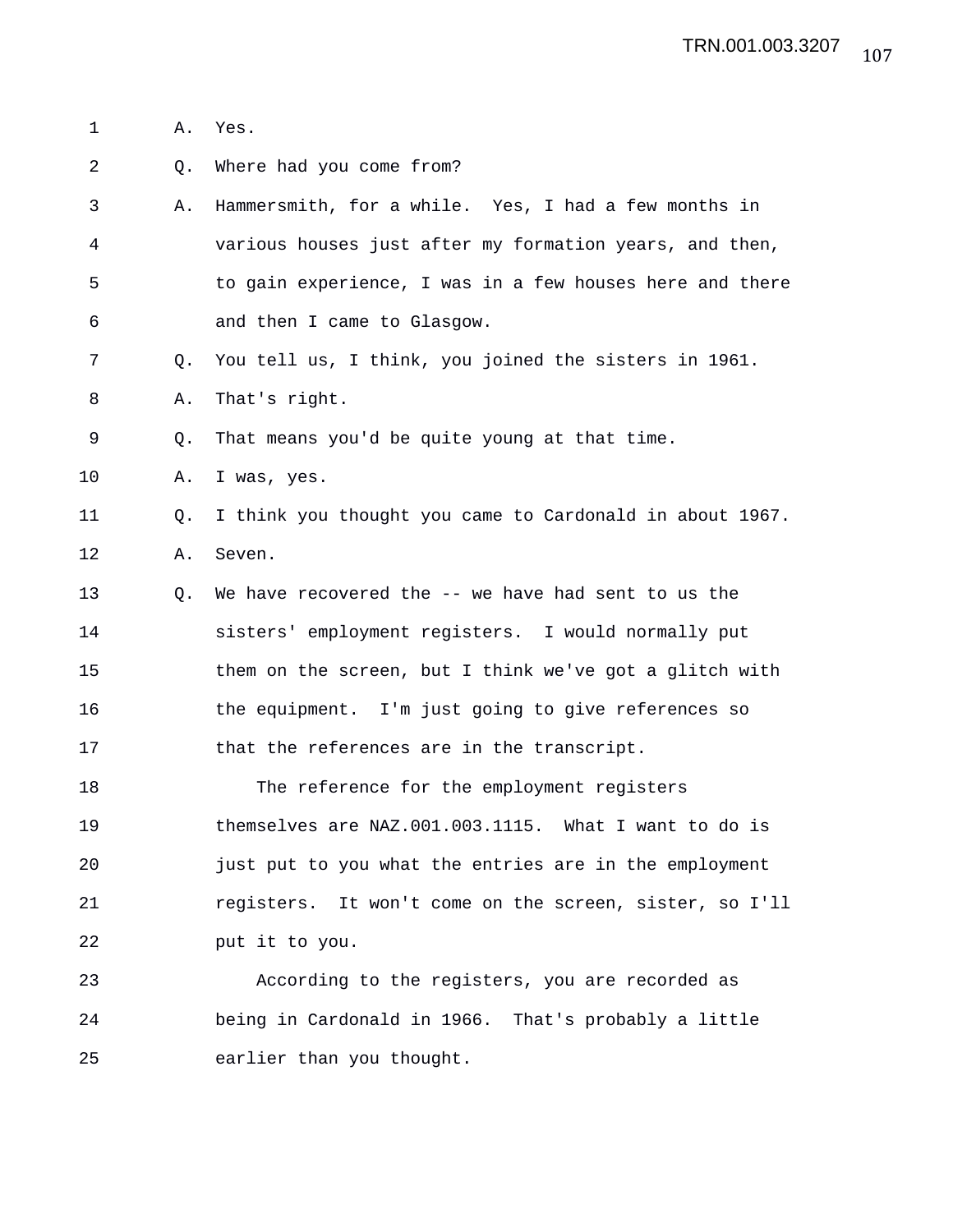1 A. Yes, possibly. 2 Q. I think at that time you spent a number of years there 3 and left and went back; is that right? 4 A. That is correct. 5 Q. According to the registers, it would appear that you may 6 have been there until about -- I'll just double-check 7 this -- 1970. 8 A. 1970. 9 Q. You went back, according to the registers, again you 10 thought about maybe 1970 to 1972; is that right? So you 11 had these two stints in Cardonald? 12 A. I did, yes. 13 Q. Am I right in thinking, sister, although it's not 14 mentioned in your statement, that you were also in 15 Kilmarnock? 16 A. I was. 17 Q. Was that to care for children? 18 A. Yes. 19 Q. The employment register for Kilmarnock at 20 NAZ.001.003.1405, at page 1447, suggests that you were 21 in Kilmarnock certainly by 1973. Would that be -- 22 A. About that time, yes. 23 Q. Again, just under reference to the registers, you were 24 certainly there in 1974, but you don't appear to be 25 there in 1975.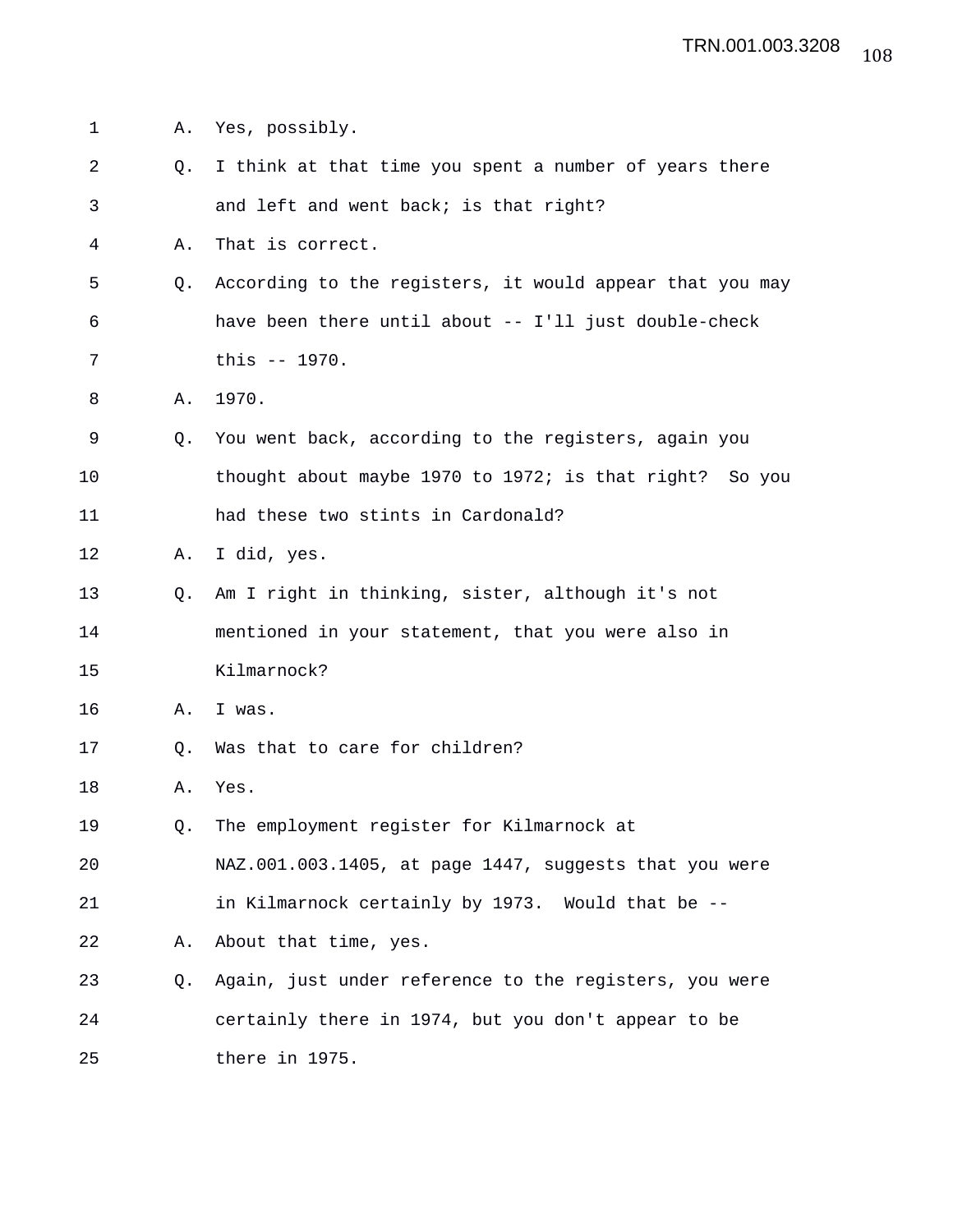| 1  | Α.        | It was a short while.<br>No.                             |
|----|-----------|----------------------------------------------------------|
| 2  | 0.        | Can I take you back then to Cardonald, the first time    |
| 3  |           | you went there, sister. Looking to the dates, you would  |
| 4  |           | have been 22 or 23 when you first went there; is that    |
| 5  |           | correct?                                                 |
| 6  | Α.        | That's correct, yes.                                     |
| 7  | $\circ$ . | So you were a very junior sister?                        |
| 8  | Α.        | Yes.                                                     |
| 9  | О.        | Had you done any training before you went to Cardonald?  |
| 10 | Α.        | No.                                                      |
| 11 | Q.        | I think you did do a childcare course at a point in time |
| 12 |           | when you were there; is that right?                      |
| 13 | Α.        | I did, I did.                                            |
| 14 | Q.        | What was the course?                                     |
| 15 | Α.        | It was childcare course at Langside College.             |
| 16 | Q.        | Can you tell us a bit about the course? First of all,    |
| 17 |           | can you remember what year it was you went to do the     |
| 18 |           | course?                                                  |
| 19 | Α.        | I can't remember the year. Sorry, I don't remember the   |
| 20 |           | year.                                                    |
| 21 | Q.        | Well, that's hardly surprising because it's a long time  |
| 22 |           | ago.                                                     |
| 23 | Α.        | It's a long time ago.                                    |
| 24 | Q.        | According to the registers -- this is at                 |
| 25 |           | NAZ.001.003.1154 -- you're recorded as being on          |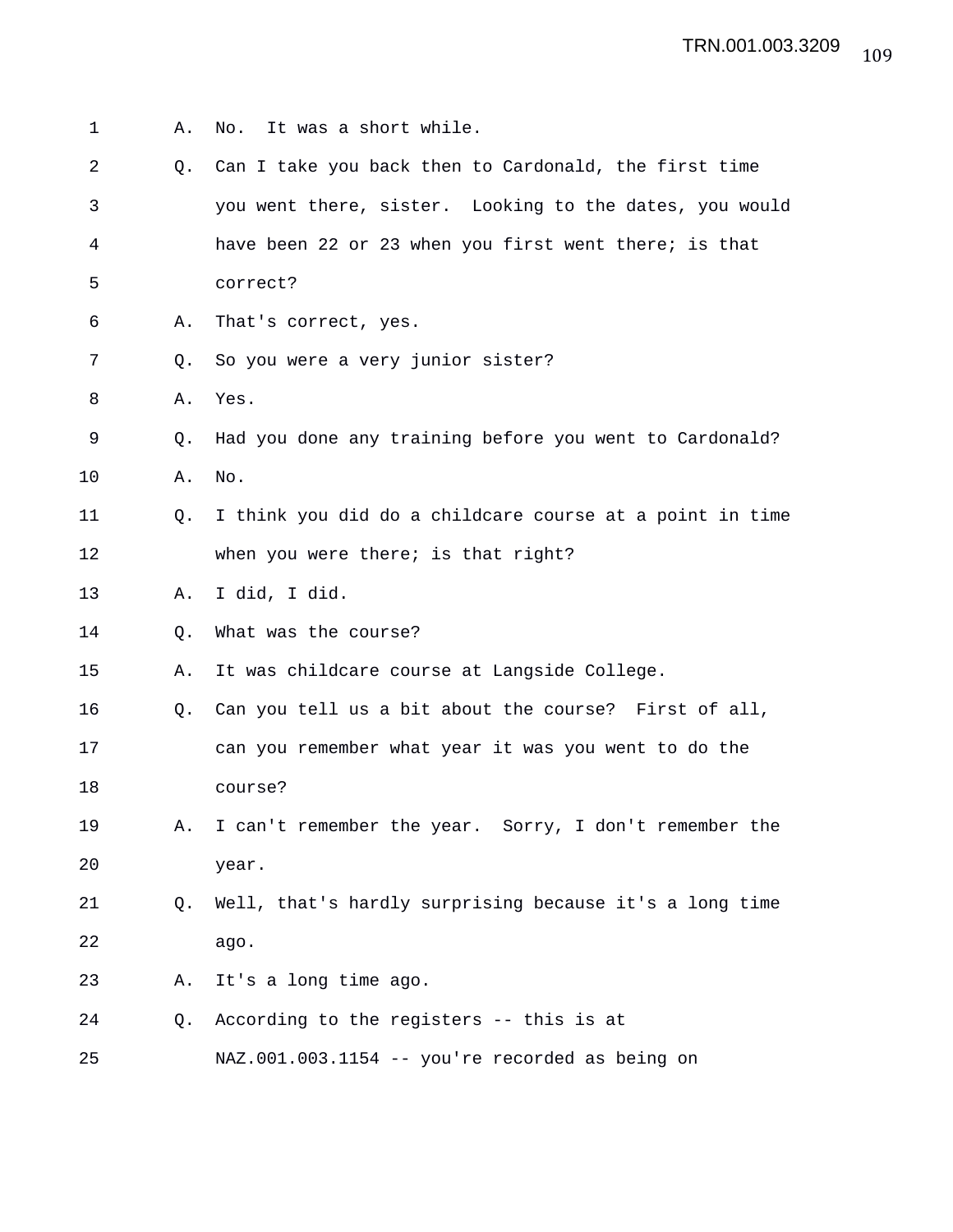| $\mathbf 1$    |    | a childcare course and with a group of children in 1968. |
|----------------|----|----------------------------------------------------------|
| $\overline{a}$ |    | So not long after you went to Cardonald -- perhaps       |
| 3              |    | a year or two -- you went on the course.                 |
| 4              | Α. | That's right, because we had a sister social worker who  |
| 5              |    | was very keen on every sister being trained and to have  |
| 6              |    | some training in the development of children and how to  |
| 7              |    | handle children with difficulties.                       |
| 8              | Q. | Was it a one-year course?                                |
| 9              | Α. | It was a year and a half, yes.                           |
| 10             | Q. | Do I take it, from what was in the register, you were on |
| 11             |    | the course, but you were also at Cardonald itself?       |
| 12             | Α. | Yes.                                                     |
| 13             | Q. | We'll come to what your position was in Cardonald in     |
| 14             |    | a moment, but insofar as the course was concerned can    |
| 15             |    | you give me some understanding as to what areas then     |
| 16             |    | you'd cover in the course?                               |
| 17             | Α. | We covered from babies upwards and their development,    |
| 18             |    | child development, and children, you know, with          |
| 19             |    | behavioural problems and the effects of being in care    |
| 20             |    | and the effect it has on children. So we followed the    |
| 21             |    | whole process through to teenage years.                  |
| 22             | Q. | And did you find the course beneficial to you in your    |
| 23             |    | work?                                                    |
| 24             | Α. | Absolutely. Absolutely, yes.                             |
| 25             | Q. | Did you receive a formal qualification?                  |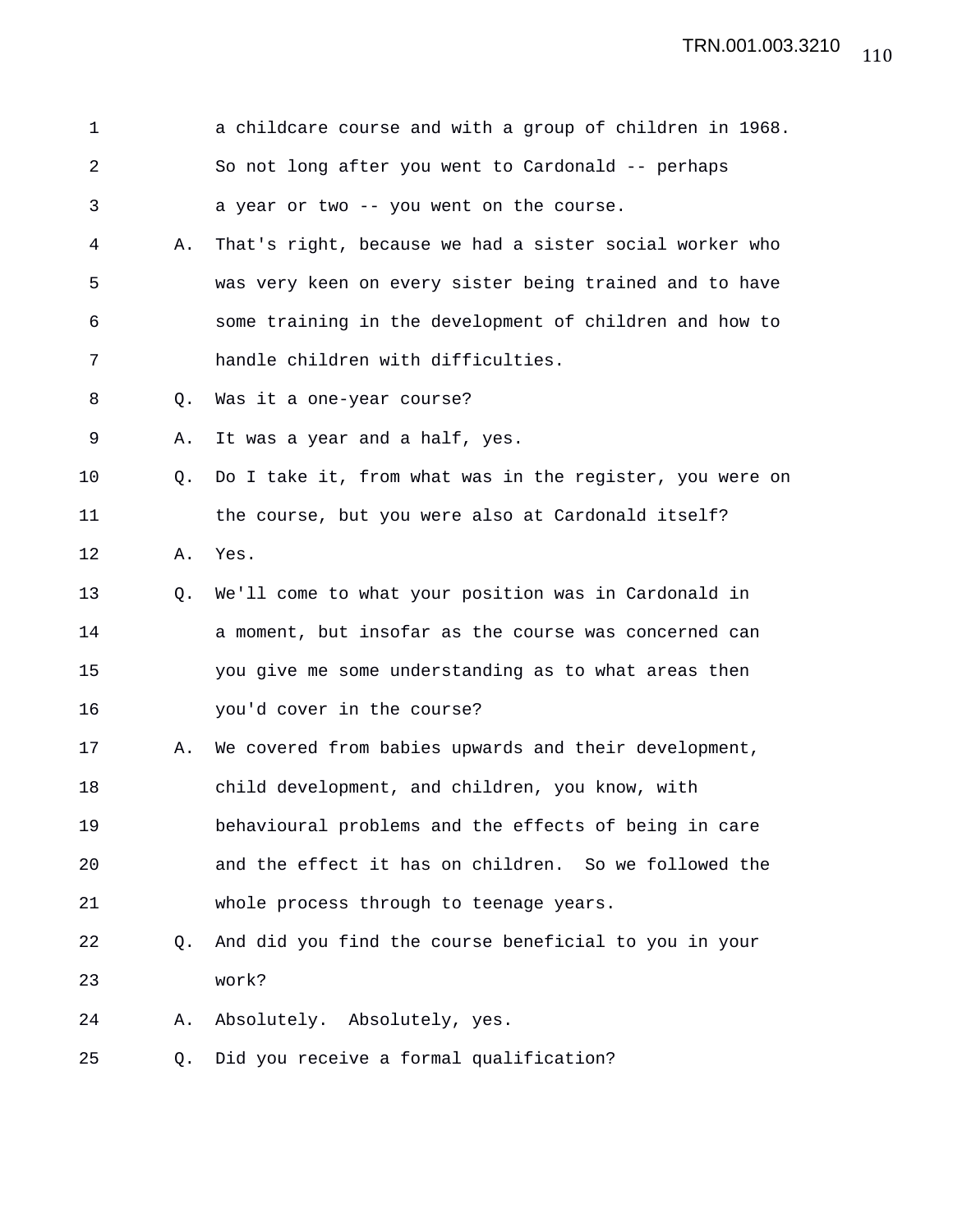1 A. I did, yes.

2 LADY SMITH: Sister, you mentioned a moment ago having 3 a sister social worker. Is that a sister who herself 4 had a social work qualification? 5 A. She's passed away now. She would have had, yes. 6 LADY SMITH: Right. Obviously something stuck in your mind 7 about associating social work skills with her. 8 A. Yes, social worker, healthcare, yes, but she was very 9 supportive and very -- you know, when I went first -- 10 and she'd be there to guide me and to show me the way 11 and to support me in the work with the children. 12 LADY SMITH: Was she leading your group or was she the 13 Superior? 14 A. No, she wasn't, she was in the area. She'd be, in 15 today's language an area manager, if you like, so she'd 16 visit the homes around. 17 LADY SMITH: So not based in Nazareth House Cardonald, but 18 visiting different homes? 19 A. Yes, she moved around, yes. 20 LADY SMITH: Thank you. 21 MR MacAULAY: Can I ask you a little bit now, sister, about 22 the set-up at Cardonald when you arrived there. What 23 did you understand your role to be on that first 24 occasion? 25 A. I was the junior sister and accountable to the senior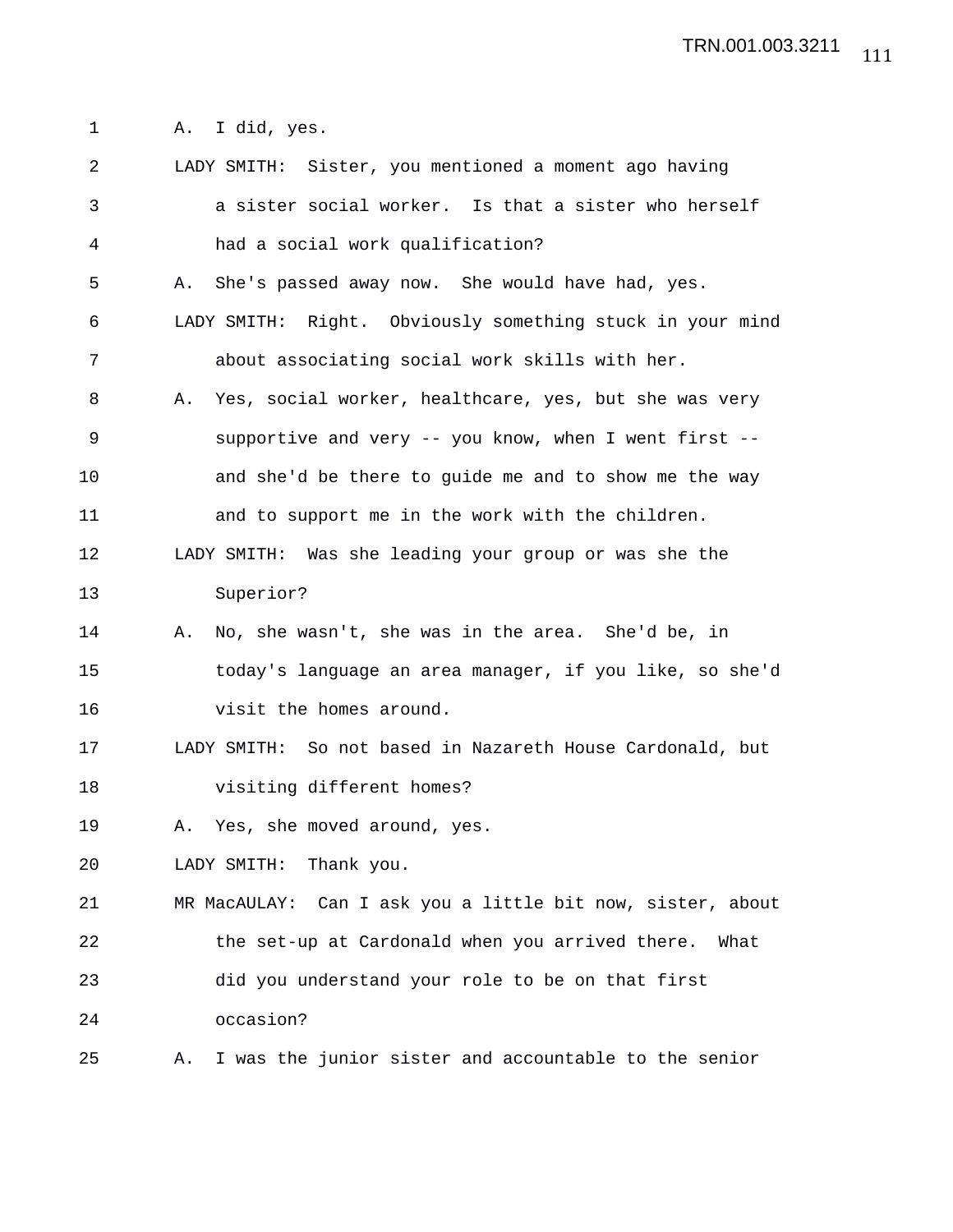| $\mathbf 1$ |    | sister, what we'd call today a line manager, and again   |
|-------------|----|----------------------------------------------------------|
| 2           |    | she was a very, very good, very calm person, and I don't |
| 3           |    | know if I ever heard her raise her voice. But she held   |
| 4           |    | all the documentation on the children and she would keep |
| 5           |    | a close eye on how I was progressing as well and how     |
| 6           |    | I was getting on with the children.                      |
| 7           | Q. | And who was that sister?                                 |
| 8           | Α. | LFL<br>Sister                                            |
| 9           | Q. | <b>LFL</b><br>Were you then in the same group as Sister  |
| 10          | Α. | No, no. There were three groups. She was the overall,    |
| 11          |    | you know, like headmistress. She was the overseer.       |
| 12          | Q. | But you then had your own group?                         |
| 13          | Α. | I had yes.                                               |
| 14          | Q. | Although you were still very young to be in charge of    |
| 15          |    | a group?                                                 |
| 16          | Α. | I was, yes.                                              |
| 17          | Q. | At that time you had no training. What about staff, did  |
| 18          |    | you have staff underneath you?                           |
| 19          | Α. | We had a staff, yes.                                     |
| 20          | Q. | How many staff did you have?                             |
| 21          | Α. | We had two that took turns: we had one on in the morning |
| 22          |    | and one on in the afternoon.                             |
| 23          | Q. | Were they trained staff?                                 |
| 24          | Α. | No.                                                      |
| 25          | Q. | Perhaps you can remind me, did you tell me how many were |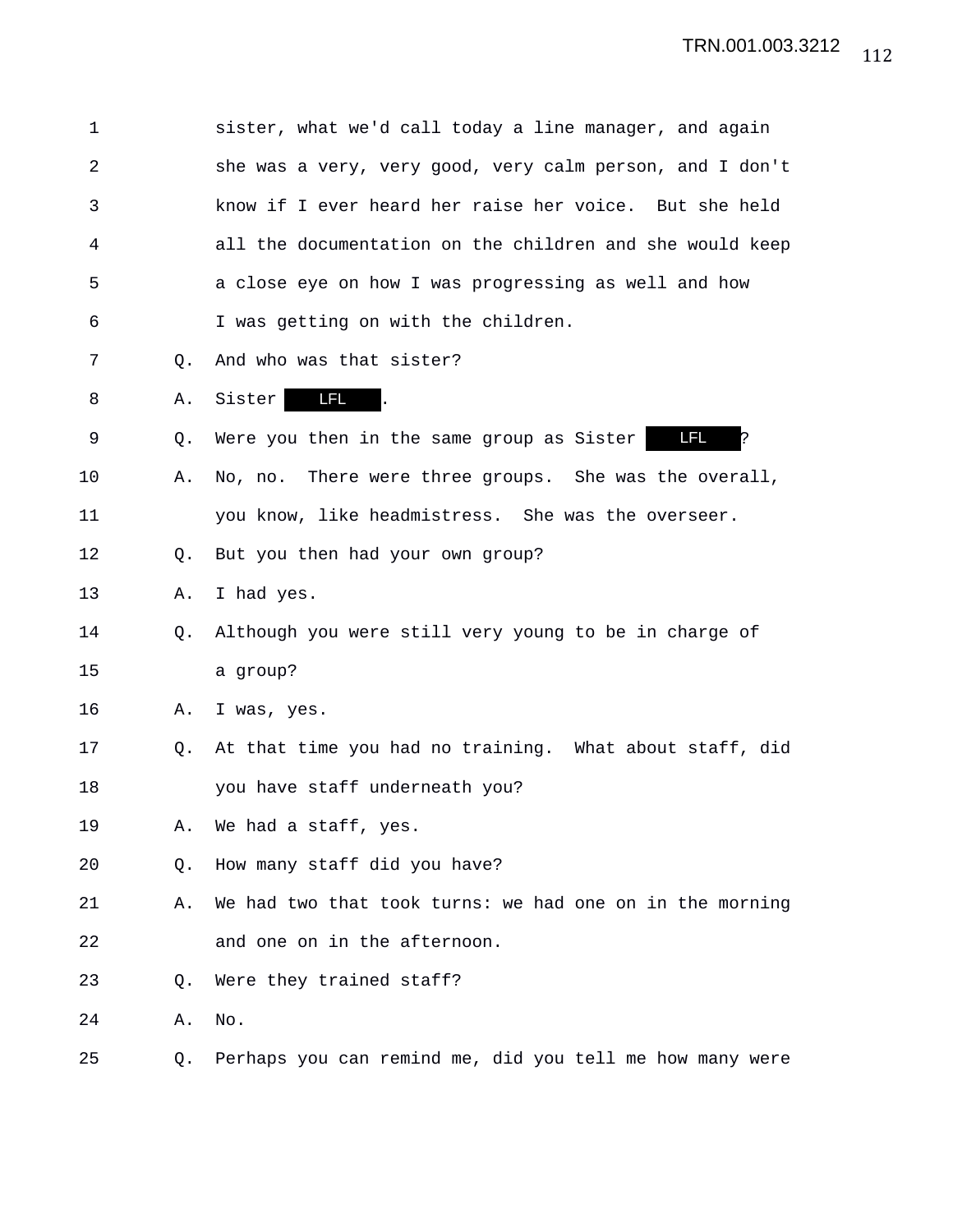| $\mathbf 1$ |    | in your group?                                               |
|-------------|----|--------------------------------------------------------------|
| 2           | Α. | There was about 15 to 18.                                    |
| 3           | Q. | Was it a mixed group?                                        |
| 4           | Α. | It was, yes, but they were a younger age group.              |
| 5           |    | I didn't have too many senior staff(?), but if there         |
| 6           |    | were families we would have the girls -- we would have       |
| 7           |    | the family together.                                         |
| 8           | О. | Do I take it then that you are dealing with a group          |
| 9           |    | that's essentially primary school age?                       |
| 10          | Α. | Yes.                                                         |
| 11          | Q. | When you arrived there, were you given any induction or      |
| 12          |    | instruction?                                                 |
| 13          | Α. | <b>LFL</b><br>, yes. She did indeed.<br>I was, I was. Sister |
| 14          |    | Every day or morning and night, she would supervise me,      |
| 15          |    | yes, and make sure everything was going and that I got       |
| 16          |    | to know the children individually and she would --           |
| 17          |    | we would have a meeting, maybe, and she would give me        |
| 18          |    | some information that was necessary about the children       |
| 19          |    | in my care.                                                  |
| 20          | 0. | We've heard that the groups were divided in such a way       |
| 21          |    | that each was provided a colour. Did your group have a       |
| 22          |    | colour when you went there?                                  |
| 23          | Α. | Yes.                                                         |
| 24          | Q. | Can you remember what the colour was?                        |
| 25          | Α. | All I know is red, white and blue, I think, or green,        |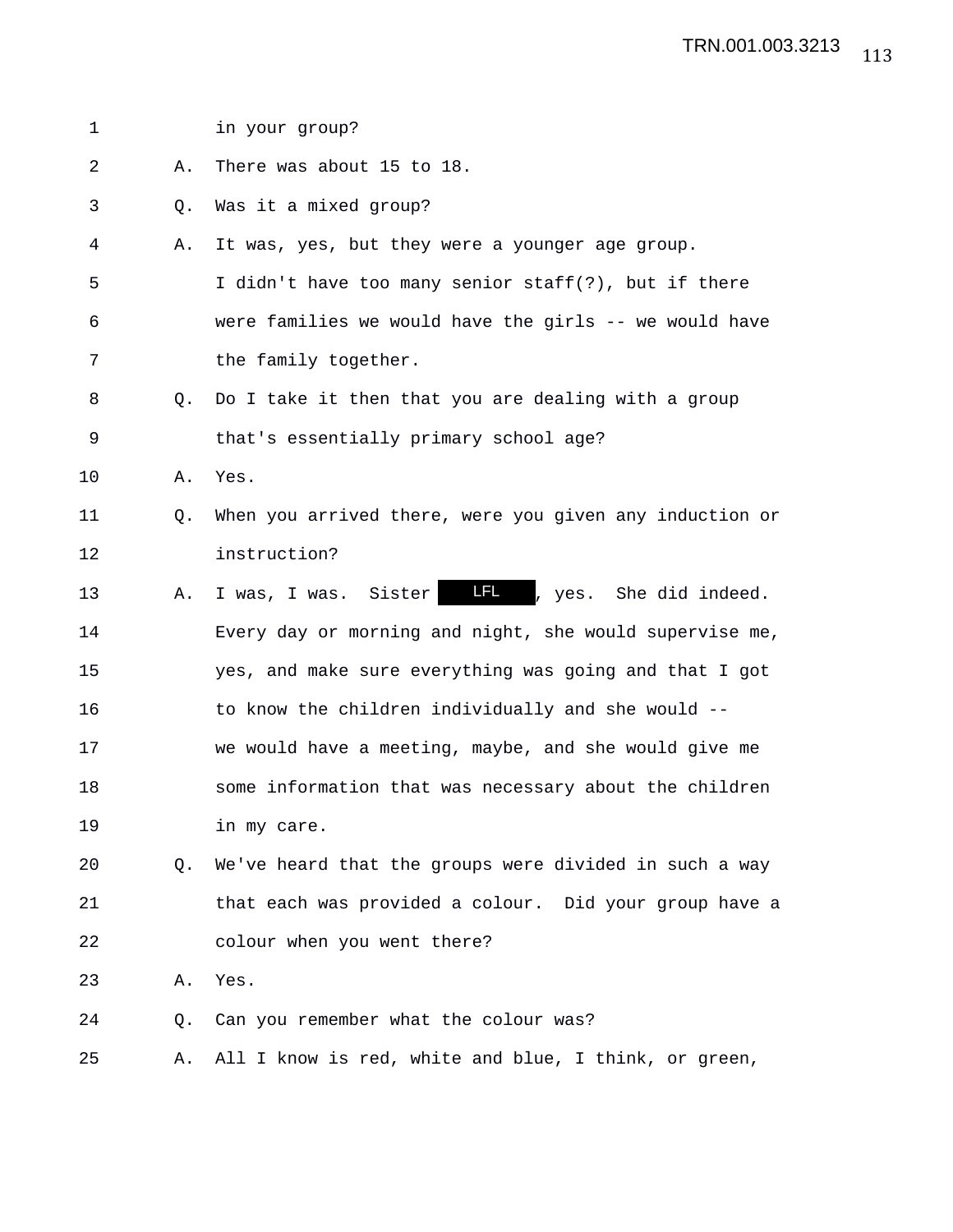| $\mathbf 1$ |    | white and blue. I think mine was blue.                        |
|-------------|----|---------------------------------------------------------------|
| 2           | Q. | You were blue?                                                |
| 3           | Α. | Yes.                                                          |
| 4           | Q. | You leave and go back again. Can you remember the             |
| 5           |    | position then? Was it the same group or a different           |
| 6           |    | group?                                                        |
| 7           | Α. | It was a different group, yes.                                |
| 8           | Q. | A different colour?                                           |
| 9           | Α. | Yellow.                                                       |
| 10          | Q. | What sort of instruction or guidance were you given by        |
| 11          |    | <b>LFL</b><br>?<br>Sister                                     |
| 12          | Α. | Well, I was introduced -- she introduced me to the unit       |
| 13          |    | and to the staff on duty and to the children, and we met      |
| 14          |    | and we had a talk and they received me well and I was         |
| 15          |    | delighted to meet them. It was a challenge for me,            |
| 16          |    | which I faced and enjoyed, and gave me great pleasure to      |
| 17          |    | look after the children at the time.                          |
| 18          | Q. | And other sisters and other groups, did you have much to      |
| 19          |    | do with other sisters and other groups?                       |
| 20          | Α. | Not a whole lot because each sister had her own               |
| 21          |    | individual group.                                             |
| 22          | О. | Can you remember the names of other sisters who were          |
| 23          |    | there at that time in the 1960s?                              |
| 24          | Α. | <b>LFP</b><br>One was Sister<br>-- she's since passed away -- |
| 25          |    | LFS<br>and Sister<br>, who has passed away as well.           |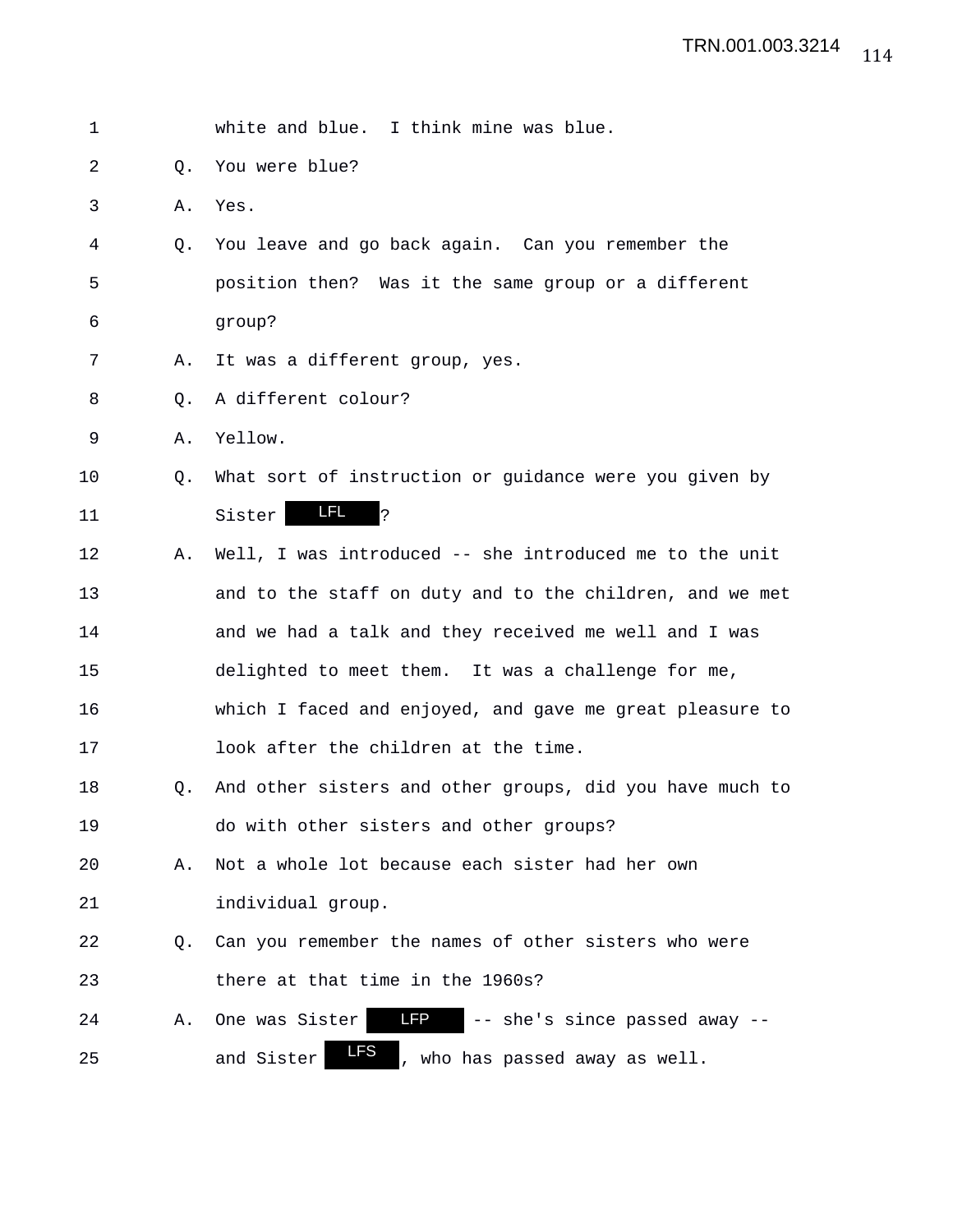1 We were friends together. 2 Q. In relation to the make-up of your group, you've said it 3 was mixed, but can you say if there was a preponderance 4 of girls as opposed to boys or not? Was it fairly even? 5 A. Fairly even. Once the boys -- if there were families, 6 we kept them together as best we could. 7 Q. Was there a practice that boys of a particular age would 8 leave Cardonald? 9 A. Yes, when they came to 11. That was the norm in those 10 days, back in the 1960s. 11 Q. Do you know where they went? 12 A. Aberdeen. 13 0. Is that the Nazareth House in Aberdeen? 14 A. Yes. 15 Q. If an individual child had a sibling then, the child 16 going to Aberdeen would lose contact with the sibling? 17 A. That's right. 18 Q. Did you have any views about that at the time? 19 A. I can't recall many in the unit that I was in going to 20 Aberdeen. But I think, just before I went there, there 21 was one boy transferred, but I can't recall how many 22 were in the family. 23 Q. If we also focus on the make-up of your group in this 24 first spell. I think in your statement you said that 25 you thought that was the blue spell, but I think in your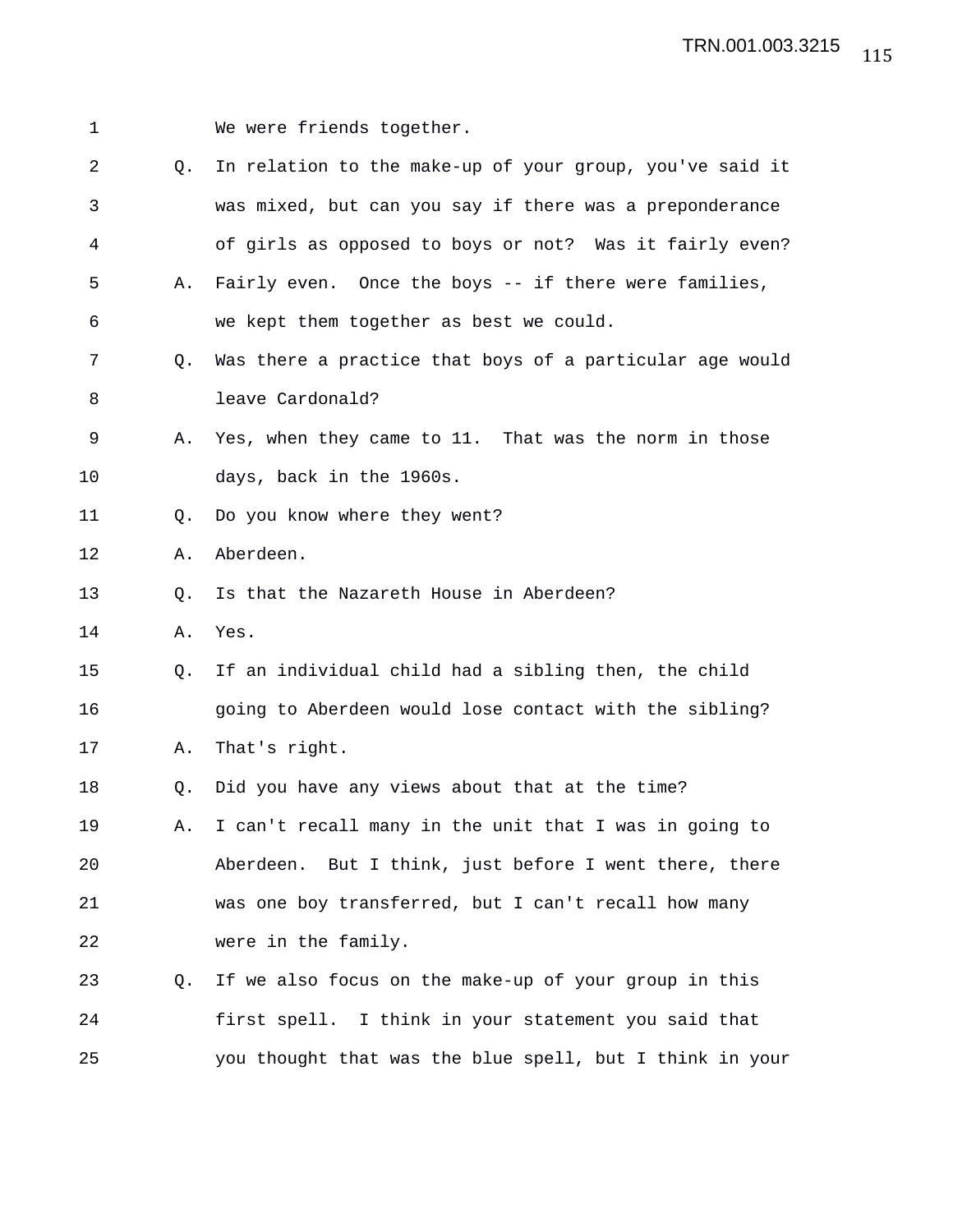1 statement you thought it was the second spell where you 2 had the blue group. But it may not matter. 3 If we look at paragraph 17 of your statement. 4 I think there the suggestion is that for the second 5 spell you were in the blue group. So does that mean 6 in the first spell you might have been in the yellow 7 group? 8 A. Yes. Maybe, yes. I can't remember. 9 LADY SMITH: Is that right or were you saying at first you 10 weren't in charge, but when you came back again you were 11 in charge? It could be the same group. Do you see what 12 I mean? 13 A. Yes. 14 LADY SMITH: I'm not quite sure what you were trying to 15 explain when you were giving your statement. As 16 Mr MacAulay says, it may not matter. I got the 17 impression from reading it you were telling us, perhaps 18 not surprisingly, that initially you were learning the 19 ropes, and then you came back and you were given charge 20 of the blue group; is that right? 21 A. The blue group was a little sitting room -- yes, but 22 different children. That's probably why I was -- it 23 would be different children who had moved on, my Lady, 24 yes. 25 LADY SMITH: Yes, of course.

116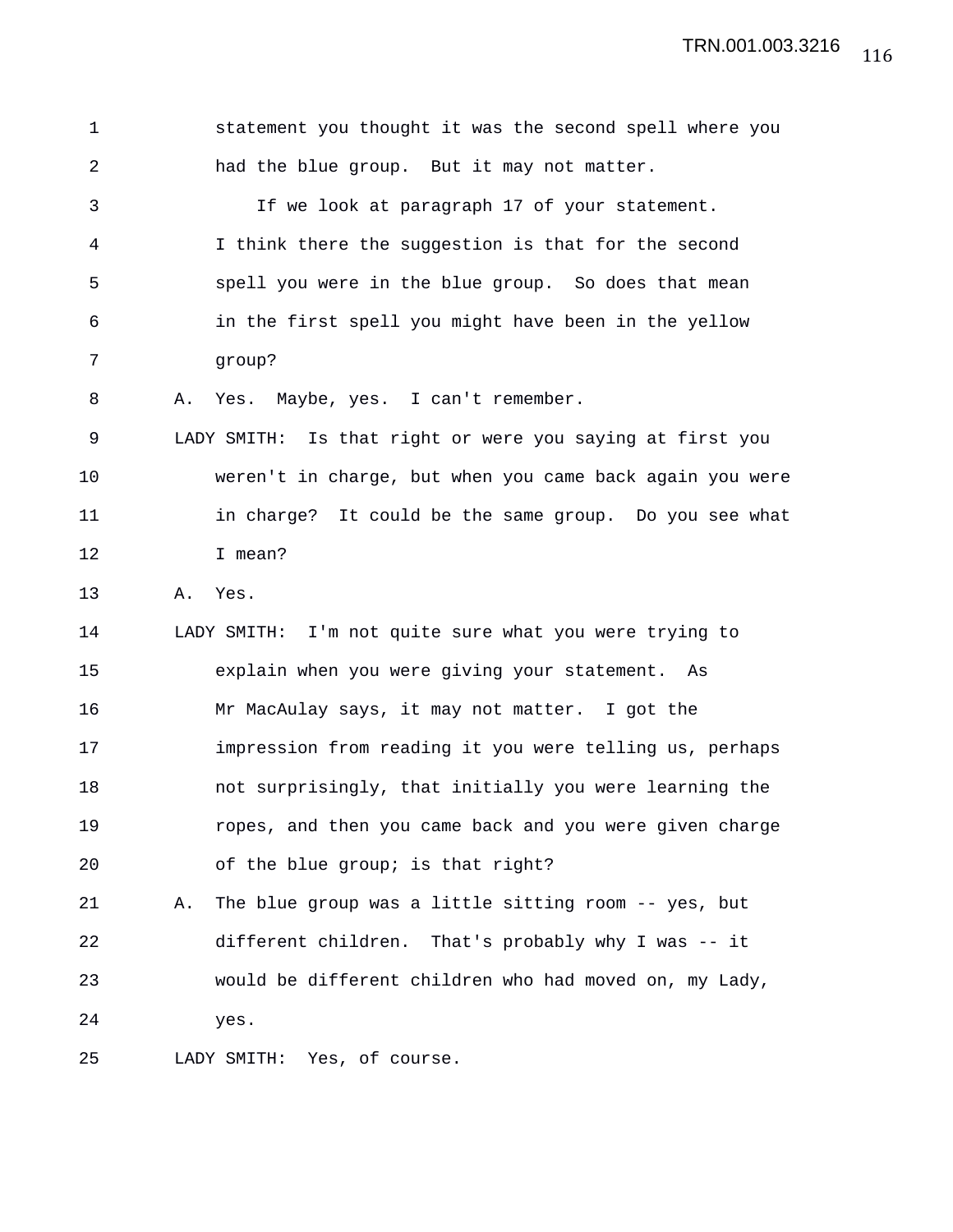| 1              |    | MR MacAULAY: Let's look at when you are in charge and    |
|----------------|----|----------------------------------------------------------|
| $\overline{a}$ |    | perhaps focus more on that spell. Does that mean that    |
| 3              |    | you were no longer, as it were, under the line           |
| 4              |    | management, if you want to call it that, of              |
| 5              |    | <b>LFL</b><br>Sister<br>P.                               |
| 6              | Α. | Yes, I was taking on more responsibility of the children |
| 7              |    | and their records and keeping a check on how they were   |
| 8              |    | generally and their school performance, et cetera.       |
| 9              | O. | Were you answerable to any other sisters then in the     |
| 10             |    | home?                                                    |
| 11             | Α. | Well, of course we had my Superior, again, who kept      |
| 12             |    | a vigilant eye on how things were going with me and the  |
| 13             |    | children as well.                                        |
| 14             | O. | So that would be the Superior in the home?               |
| 15             | Α. | Yes.                                                     |
| 16             | Q. | Can I then ask you, sister, about children coming into   |
| 17             |    | the home and focusing again on the second spell. You     |
| 18             |    | tell us at paragraph 21 that a child could be brought in |
| 19             |    | really through a number of different sources. You say    |
| 20             |    | the police, a health visitor or perhaps their own        |
| 21             |    | family. Is that correct?                                 |
| 22             | Α. | Yes.                                                     |
| 23             | Q. | And the other thing you say there is that some were from |
| 24             |    | very disturbed backgrounds. Do you see that?             |
| 25             | Α. | What number, 22?                                         |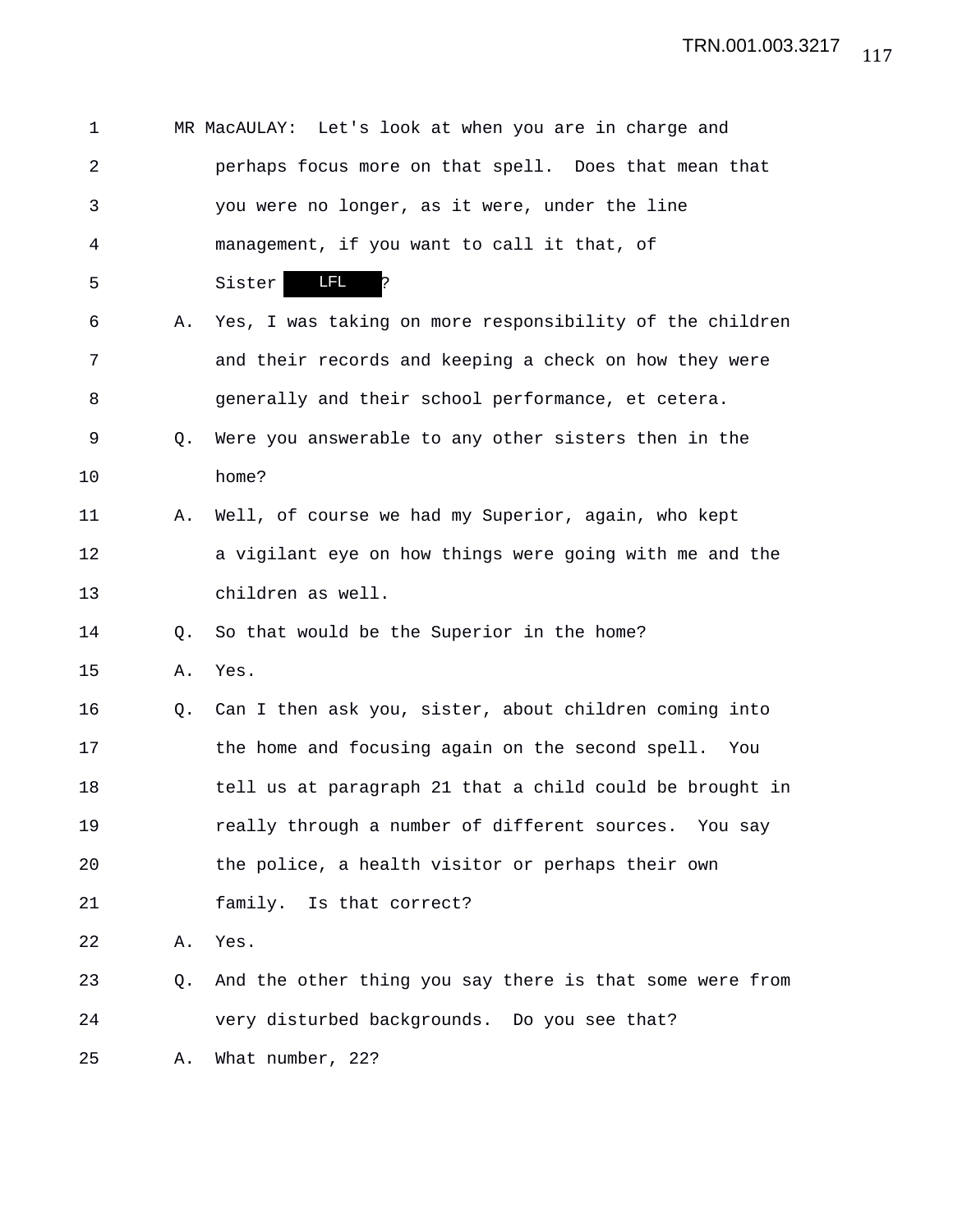| 1  | Q. | 21.                                                      |
|----|----|----------------------------------------------------------|
| 2  | Α. | Yes.                                                     |
| 3  | Q. | So at this time when you were in charge of the group,    |
| 4  |    | were you provided with information about the background  |
| 5  |    | of the child?                                            |
| 6  | Α. | Yes.                                                     |
| 7  | Q. | Was that important, to be aware of that?                 |
| 8  | Α. | It was very important, yes, because -- in order for them |
| 9  |    | to fit in with the other children, you know, and how to  |
| 10 |    | kind of keep them and try and -- well, monitor them and  |
| 11 |    | keep them happy, if at all possible, and talk to them    |
| 12 |    | and explain the reasons why they were in care, brought   |
| 13 |    | into care.                                               |
| 14 | Q. | And did you yourself keep a record or records            |
| 15 |    | in relation to each child?                               |
| 16 | Α. | Well, if there was anything that needed to be kept,      |
| 17 |    | I did. We had a little book, you know, a diary, which    |
| 18 |    | we would do, yes.                                        |
| 19 | Q. | Was that a diary for all the children?                   |
| 20 | Α. | Yes.                                                     |
| 21 | Q. | Did you have separate files for children or not?         |
| 22 | Α. | They were just being introduced at that time, yes.       |
| 23 |    | <u>LFL</u><br>Sister<br>kept all those files, mostly but |
| 24 |    | I would keep a record of anything that she needed or     |
| 25 |    | required for her records.                                |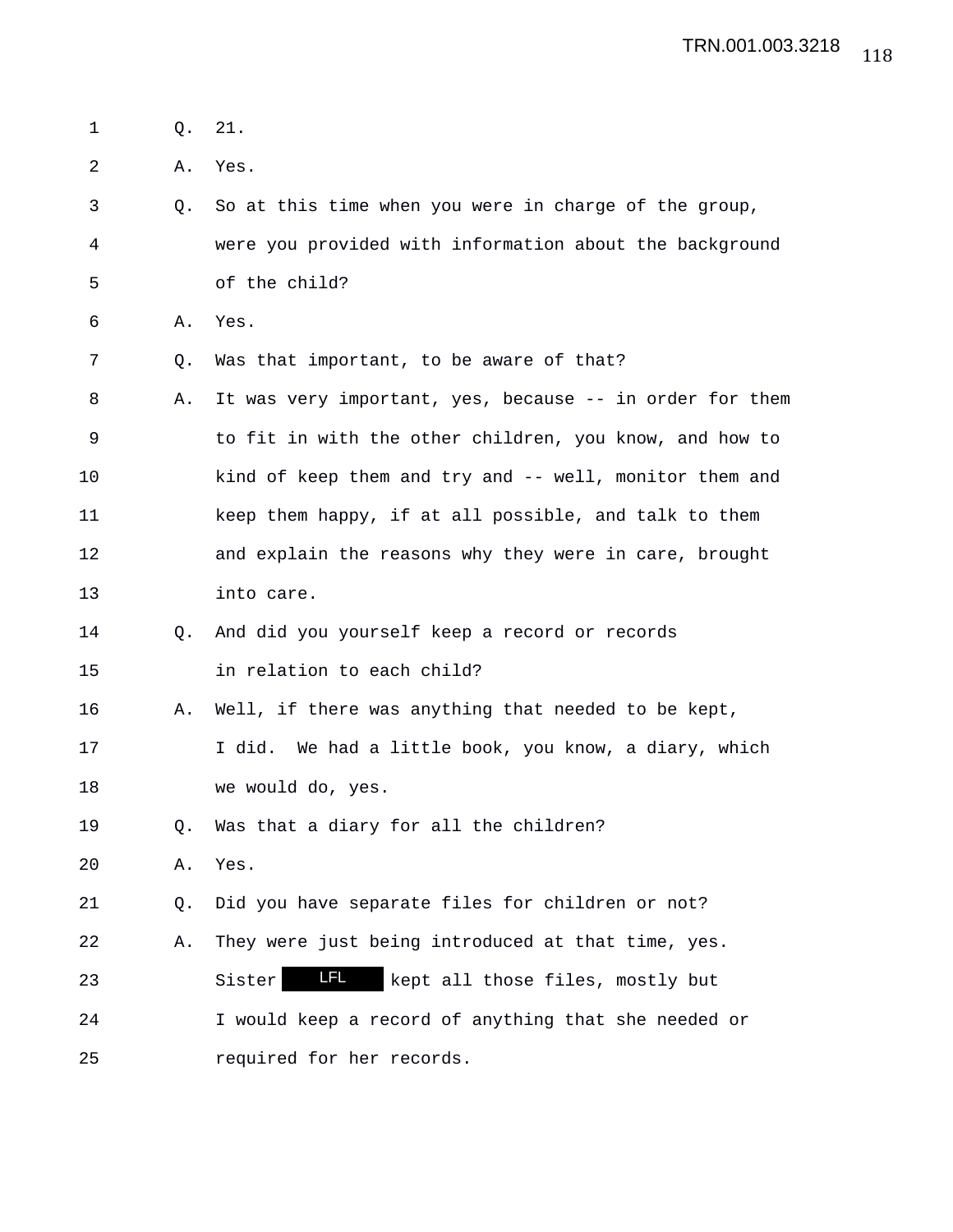| 1              | Q. | LFL _<br>still in<br>So in your second stint, was Sister |
|----------------|----|----------------------------------------------------------|
| $\overline{2}$ |    | charge --                                                |
| 3              | Α. | <b>LHA</b><br>, yes, who was there<br>It was Sister      |
| 4              |    | then.                                                    |
| 5              | Q. | Was she then in charge of any record-keeping?            |
| 6              | Α. | She was.                                                 |
| 7              | Q. | So just to understand your own role in record-keeping,   |
| 8              |    | sister, by way of record-keeping did you keep very much  |
| 9              |    | by way of records?                                       |
| 10             | Α. | We didn't -- it was just being introduced and we were    |
| 11             |    | just getting it into order and getting it set up.        |
| 12             | Q. | What was being introduced, can you help me with that?    |
| 13             | Α. | Children's admission forms, certificates, birth          |
| 14             |    | certificates, baptismal certificates and any information |
| 15             |    | from a doctor.                                           |
| 16             | Q. | Would you have social work input at that time?           |
| 17             | Α. | They were just coming along and -- yes, and good support |
| 18             |    | from them as well if needs be. They would come along if  |
| 19             |    | there were any issues regarding the children or the      |
| 20             |    | child.                                                   |
| 21             | Q. | So we're into the early 1970s now then?                  |
| 22             | Α. | Yes, that's when things were beginning to, yes, change.  |
| 23             |    | LADY SMITH: Do you remember being aware of any changes   |
| 24             |    | in the law around or just before that time?              |
| 25             | Α. | Well, there was more -- children were more focused -- we |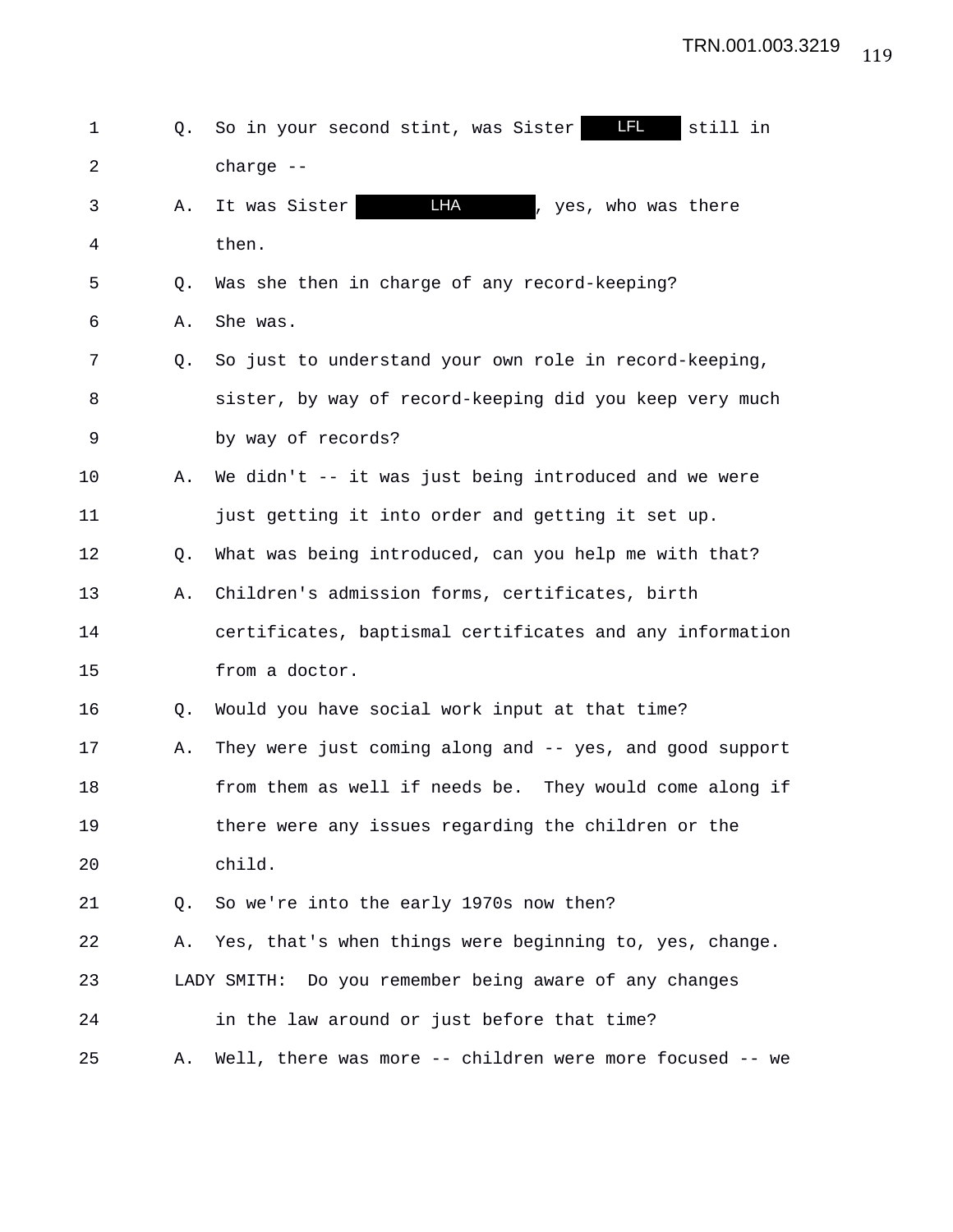1 were more focused on the children and their needs and 2 more time given and having social workers come and visit 3 and having multidisciplinary meetings now and again 4 regarding ... So things were much more improved in the 5 two years, yes.

6 MR MacAULAY: If we look at paragraph 73 of your statement, 7 sister -- that's jumping ahead a little bit, but since 8 we're talking about this, let's just look at that. 9 It'll come on the screen for you. There you are dealing 10 quite specifically with records and record-keeping. 11 That's at page 8399. What you say there at 73 is:

12 "We had a filing cabinet with files on the children 13 therein. I believe that diaries were kept as well as 14 logbooks that official visitors could refer to. The 15 records that I kept were fairly basic, like if there had 16 been trouble at school or if a child had been 17 disruptive, and I would note anything at the time it 18 happened."

19 So you're talking there more generally, but in 20 connection with how records were being kept, there were 21 files for children kept?

22 A. Yes, little -- yes.

23 Q. And you do think there was a punishment book at 24 Cardonald?

25 A. Yes, that was kept in the senior sister's office.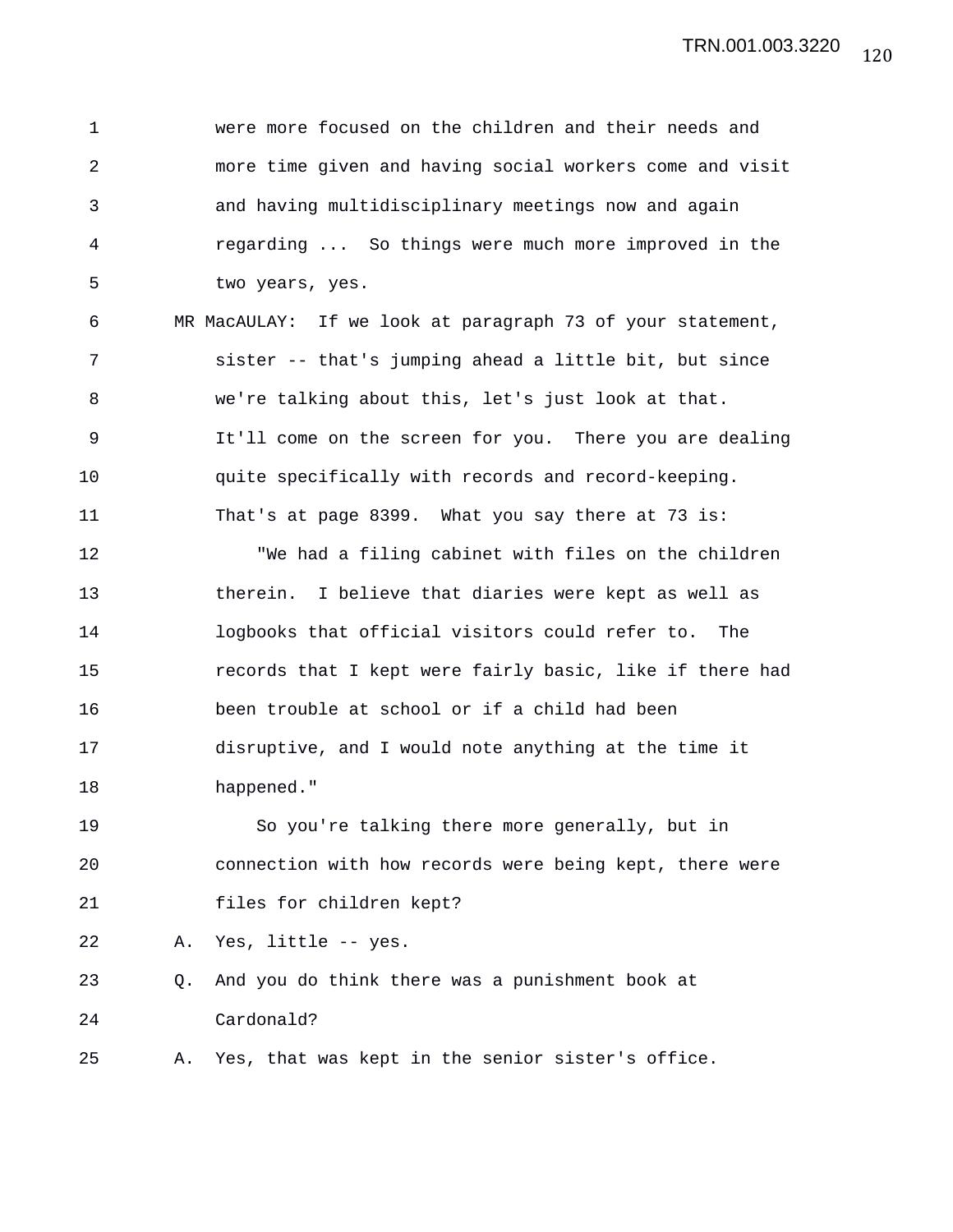1 Q. Did you have any involvement with the punishment book? 2 A. No, no. 3 Q. Did you have access, free access, to the files? 4 A. Oh yes. 5 Q. When you say the senior sister then, was that your 6 Superior or was that the equivalent of Sister LFL 7 A. It'd be the equivalent, yes. 8 Q. So that's Sister **LHA** if she was the senior? 9 A. Yes, and the Superior would be in the know of what was 10 in the files as well because she'd be involved in the 11 admission of children. 12 LADY SMITH: Just going back to this matter of keeping the 13 punishment book, what would happen if a child was 14 punished within their individual group by the nun in 15 charge of that group? I think you said the punishment 16 book was kept by the Sister Superior and you didn't have 17 anything to do with it. 18 A. It would be kept with the senior sister: not the 19 Superior, but the senior. 20 LADY SMITH: Ah, the senior sister within the group? 21 A. Within the senior -- the line manager, my line manager, 22 yes. 23 LADY SMITH: Ah right. Would there be more than one 24 punishment book in the house? 25 A. No, just the one.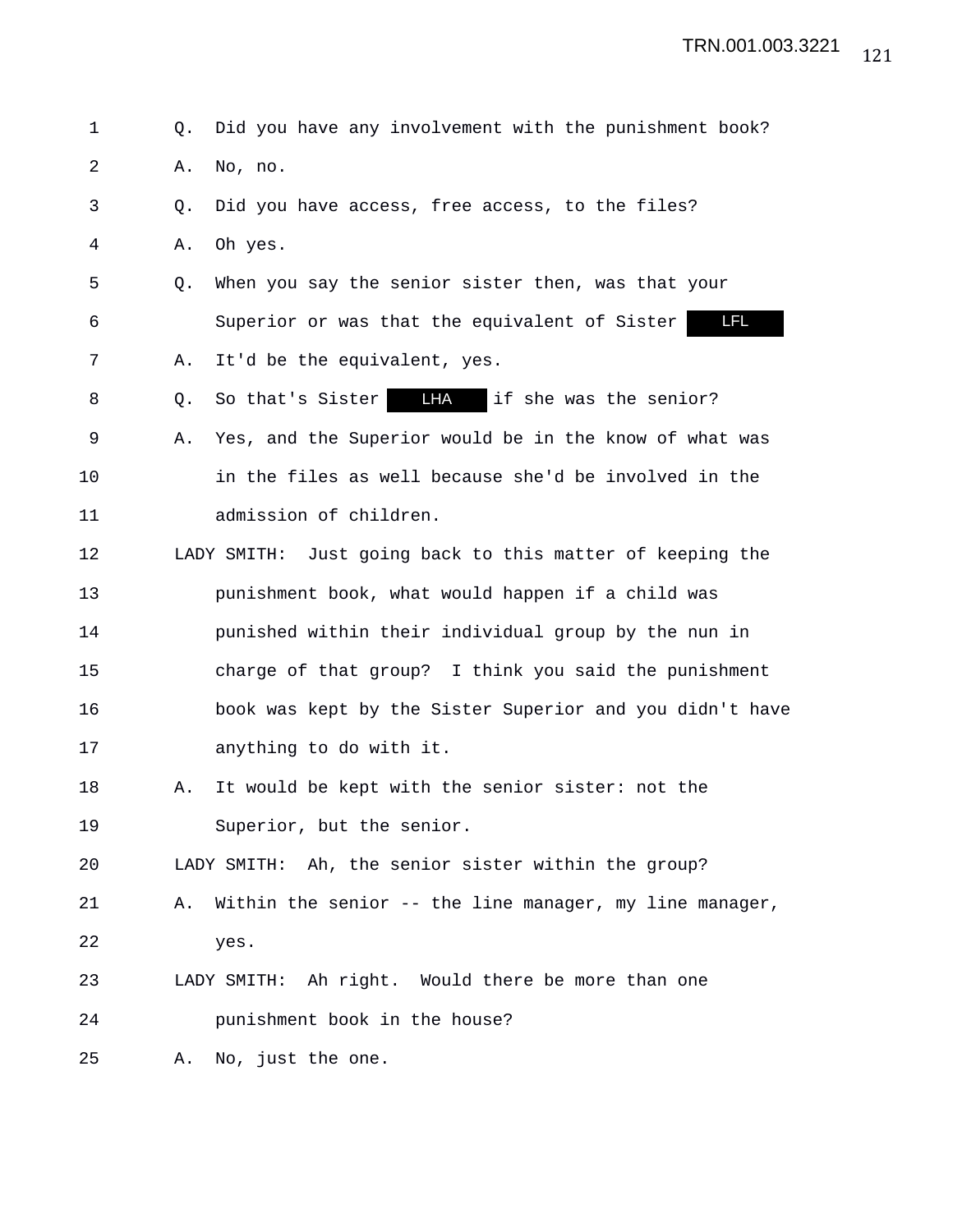1 LADY SMITH: Going back to what I was just trying to work 2 out: say somebody punished a child within the group and 3 that wasn't the senior sister, so they weren't the 4 person that kept the punishment book, what happened 5 about the information that the child had been punished? 6 A. I don't think I have any recollection of any child being 7 punished and having to enter it, you know. There'd be 8 sanctions on them maybe if they had maybe broken 9 something on another child or misbehaved. 10 LADY SMITH: Well, a sanction is a punishment. 11 A. Maybe deprived of pocket money or given extra chores. 12 LADY SMITH: Those should go in the punishment book, 13 shouldn't they? 14 A. That would have gone in our little diary or whatever we 15 had in our own cabinet in the unit. 16 LADY SMITH: All right. One last question. Help me with 17 this then: what did you think the punishment book was 18 for? 19 A. Well, to record, I suppose -- yes, to record any 20 punishments that were imposed on the children. 21 LADY SMITH: Anything at all? 22 A. Yes. 23 LADY SMITH: All right. Mr MacAulay. 24 MR MacAULAY: Do you recollect seeing a punishment book at 25 Cardonald?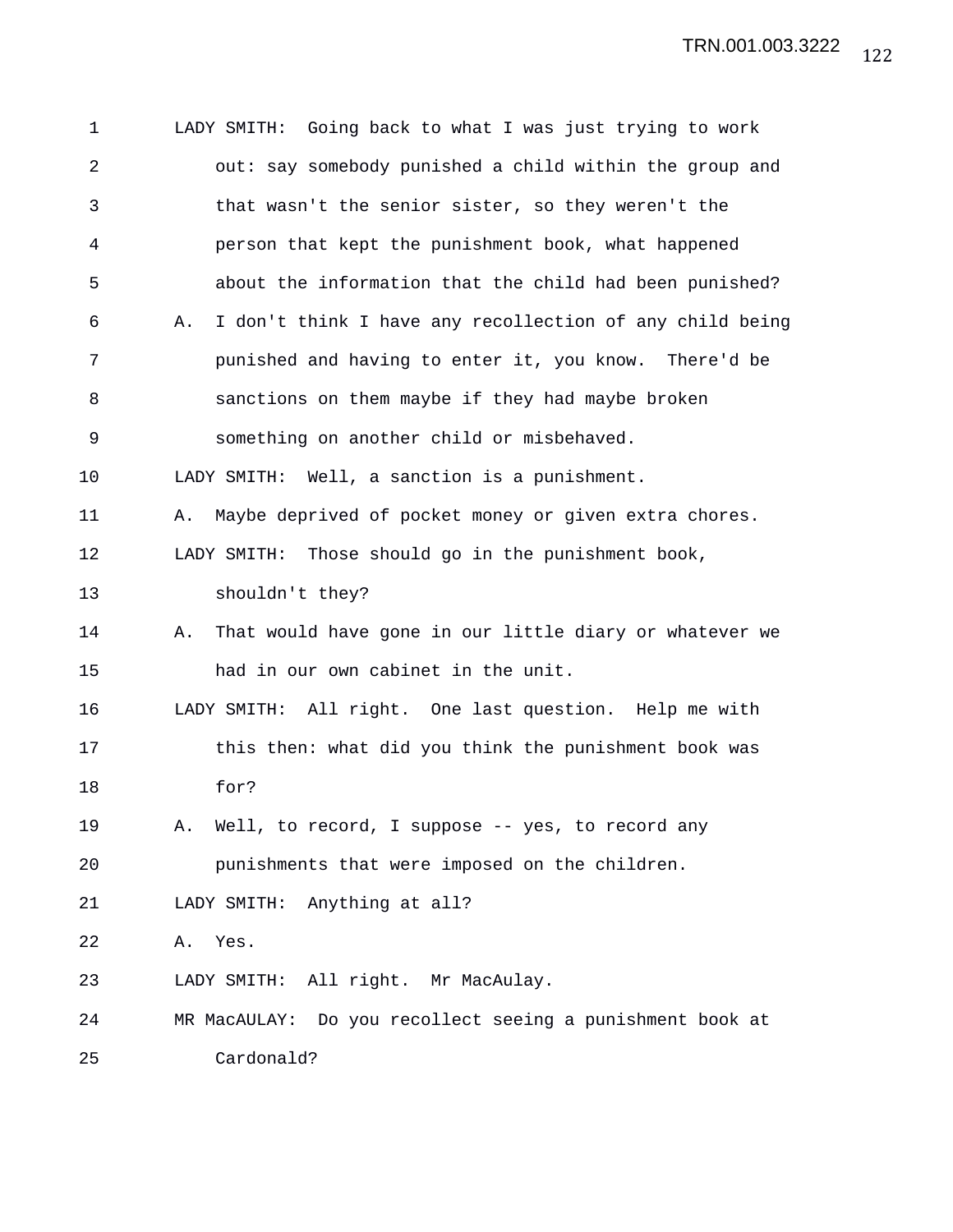- 1 A. Yes, I remember seeing where it was kept in the senior 2 sister's office, yes.
- 3 Q. Do you have any recollection of reporting to the senior 4 sister that a particular child had misbehaved in 5 whatever way and therefore required to be punished and 6 an entry had to be put into the book?
- 7 A. Nothing I recall as a serious sort of punishment, you 8 know, that I needed to sort of tell her about, no. 9 There was nothing, no.
- 10 Q. Did you work on the basis that only serious
- 11 punishments --
- 12 A. That's right, yes.
- 13 Q. -- would go into the book?
- 14 A. And there was nothing that I would say was serious 15 in the unit that I was in.
- 16 Q. Again, can I just understand the set-up with the units 17 because we have heard that the units were quite separate 18 units.
- 19 A. They were.
- 20 Q. And that one sister could not interfere with the other's 21 employment, I think, as it was called; is that right? 22 A. Well, there was that kind of a system, you know, but it 23 didn't mean that we didn't see each other or the 24 children wouldn't play or mix. Yes, we were independent 25 and we sort of protected our own group of children.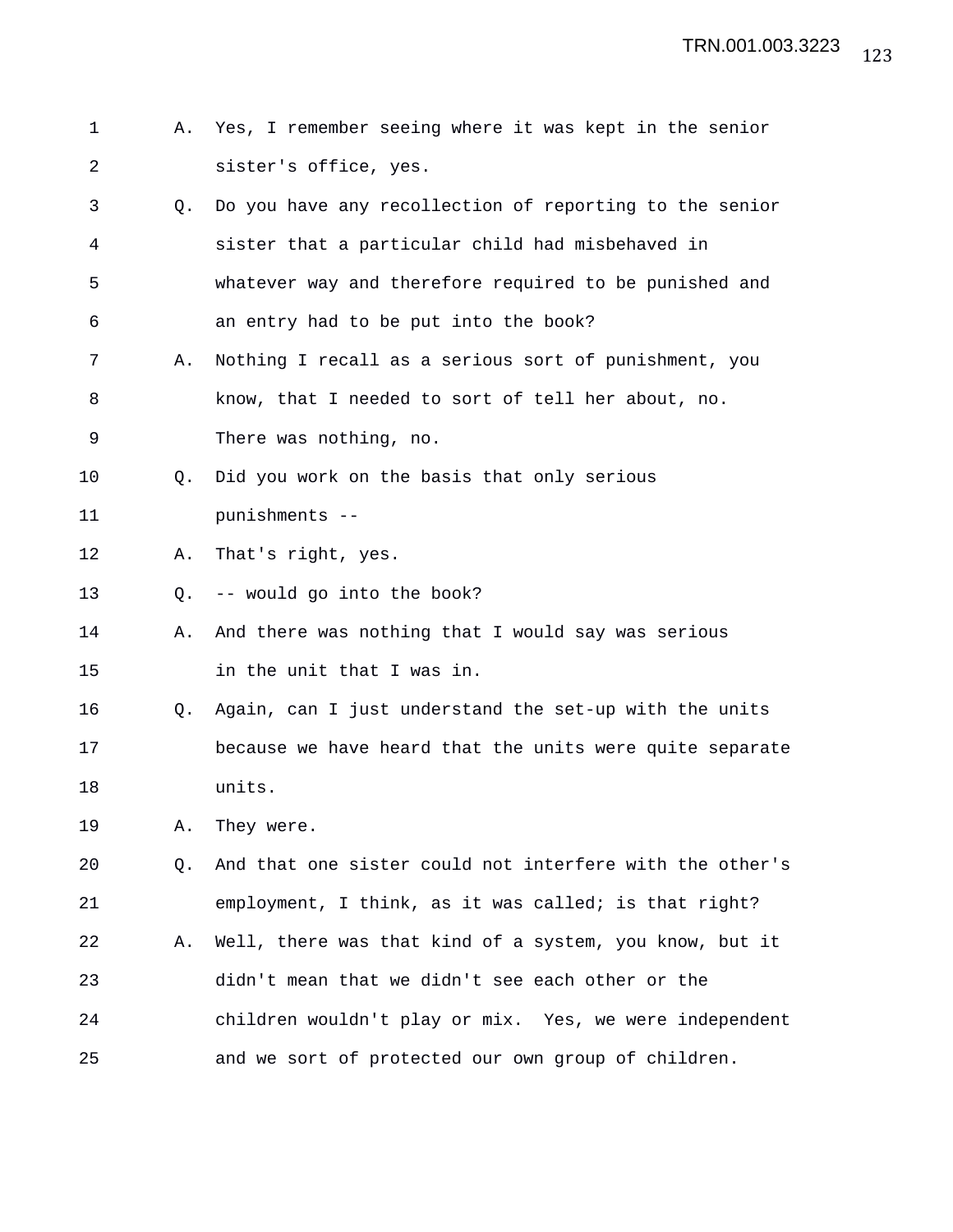| 1              | Q. | You've been telling me about a degree of line management |
|----------------|----|----------------------------------------------------------|
| $\overline{a}$ |    | with a senior sister and you in charge of your group.    |
| 3              |    | And that senior sister, for example, could have been     |
| 4              |    | LHA<br>Sister                                            |
| 5              | Α. | Yes.                                                     |
| 6              | Q. | -- who would have her own group; is that right?          |
| 7              | Α. | That's right, yes.                                       |
| 8              | Q. | So there was a degree of line management,                |
| 9              |    | notwithstanding the fact that you had your own           |
| 10             |    | employment. I don't want to put words into your mouth,   |
| 11             |    | but do I understand that correctly?                      |
| 12             | Α. | Yes, yes. That's                                         |
| 13             | Q. | Did that apply to the other groups?                      |
| 14             | Α. | It did, the three groups, yes. Or two groups.            |
| 15             | Q. | You say there in paragraph 21, if we go back to that,    |
| 16             |    | that some children were from very disturbed backgrounds. |
| 17             |    | Can you let me understand what sort of backgrounds       |
| 18             |    | you're talking about there?                              |
| 19             | Α. | Well  What number are we on?                             |
| 20             | Q. | Paragraph 21. It's the same sentence.                    |
| 21             | Α. | Well, of course, they would come in perhaps by the       |
| 22             |    | police and they'd be already maybe -- they'd be very     |
| 23             |    | disturbed when they came in. So, of course, we had to    |
| 24             |    | try and protect them as best we can and contain them and |
| 25             |    | keep them until they sort of settled in and not          |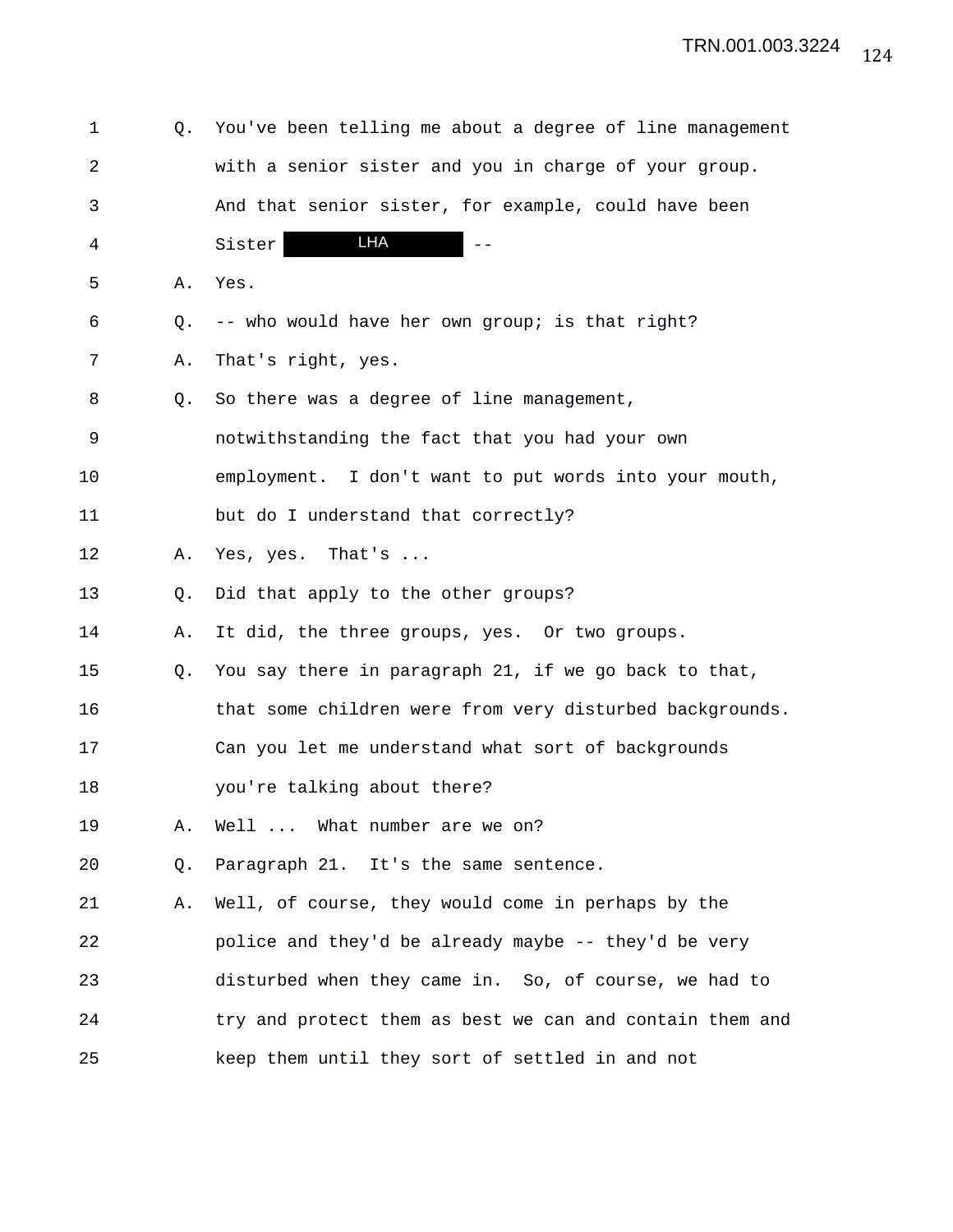TRN.001.003.3225

| $\mathbf 1$    |    | embarrass them in any way -- and keep the other children |
|----------------|----|----------------------------------------------------------|
| $\overline{a}$ |    | too from maybe seeing too much if they were creating     |
| 3              |    | sort of -- they would be very upset when they came in.   |
| 4              |    | So it would take time to give them the time that         |
| 5              |    | they needed to settle in and to understand the reasons   |
| 6              |    | being. So you had to spend time talking to them and      |
| 7              |    | explaining and perhaps maybe have the social workers to  |
| 8              |    | stay in and talk them through it and help them to settle |
| 9              |    | in.                                                      |
| 10             | Q. | One thing you say in this part of the statement is that  |
| 11             |    | head lice was something of a problem.                    |
| 12             | Α. | A big problem in some cases, yes.                        |
| 13             | Q. | How did you deal with that problem?                      |
| 14             | Α. | Very sensitively, because you had to, again, protect     |
| 15             |    | them and protect the other children, take them aside to, |
| 16             |    | you know -- trying to explain what you had to do and use |
| 17             |    | the Prioderm that we had then and the special lotions in |
| 18             |    | order to clean their heads and get them ready to mix     |
| 19             |    | with the other children.                                 |
| 20             | Q. | Was there any suggestion of using disinfectant to deal   |
| 21             |    | with head lice?                                          |
| 22             | Α. | No, we had special -- I can't remember -- Prioderm and   |
| 23             |    | a fine comb, and that would require quite a few washes   |
| 24             |    | to get them completely cleaned because they were poorly  |
| 25             |    | when they came and it was hard for them to sleep and     |
|                |    |                                                          |

125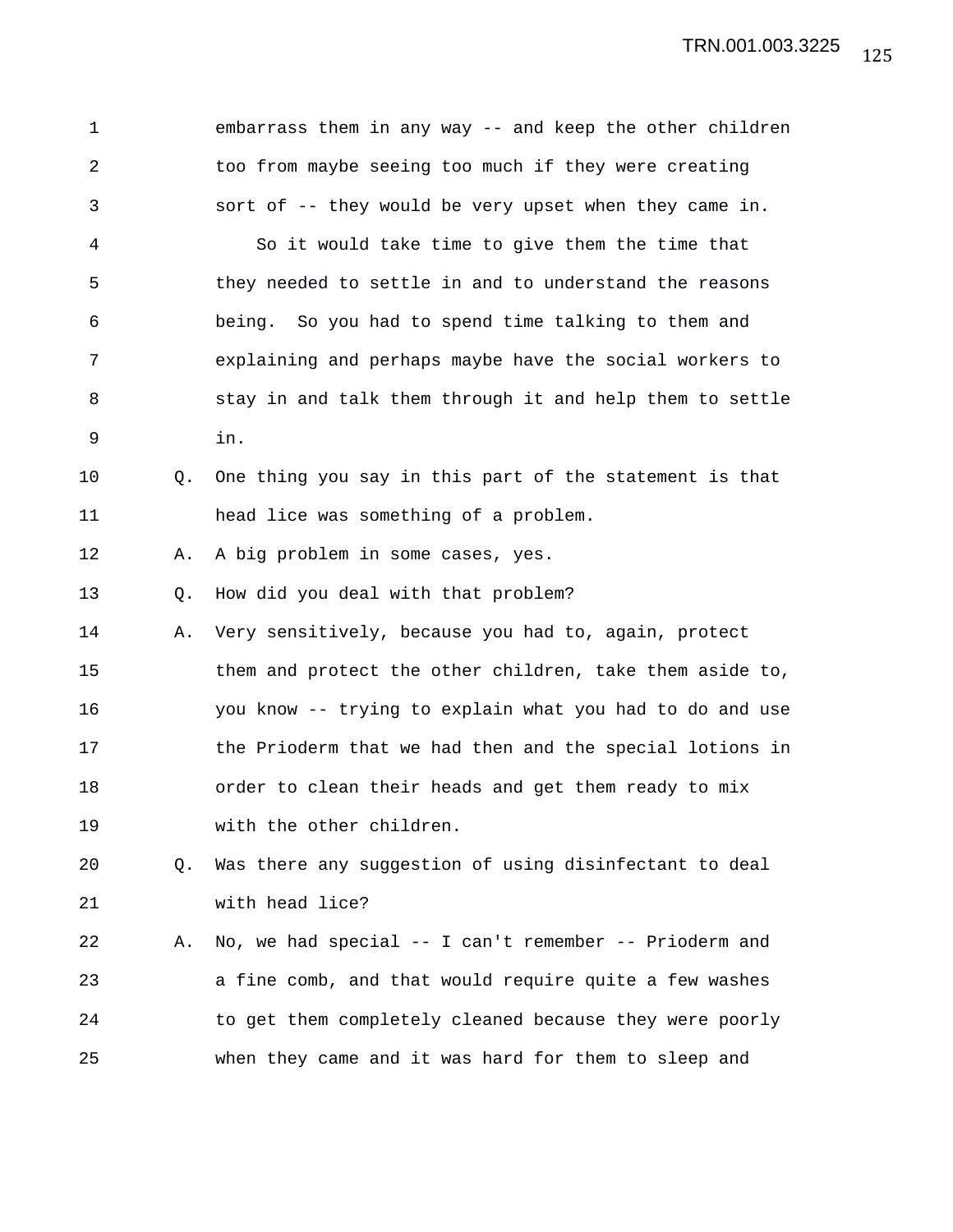| 1  |    | hard for them to settle in because of the problem that     |
|----|----|------------------------------------------------------------|
| 2  |    | they had.                                                  |
| 3  | Q. | Would you yourself be doing that type of work?             |
| 4  | Α. | I would, yes, I did it, yes. It gave me great              |
| 5  |    | satisfaction to see them back to themselves when they      |
| 6  |    | were ready to go out to school and to play with the        |
| 7  |    | other children without feeling maybe isolated.             |
| 8  | Q. | What about the food, sister? How would you describe the    |
| 9  |    | food?                                                      |
| 10 | Α. | The food was good and $-$ - I mean, we didn't have choices |
| 11 |    | in those days, but it was wholesome and the children,      |
| 12 |    | from what I could  They ate what was there, there          |
| 13 |    | was porridge and there would be fries and there'd be       |
| 14 |    | fried bread. It was good food, yes.                        |
| 15 | Q. | Did the sisters eat the same food as the children.         |
| 16 | Α. | I did, yes, I enjoyed it.                                  |
| 17 | Q. | Was there any compulsion on a child to eat a particular    |
| 18 |    | dish?                                                      |
| 19 | Α. | They'd be encouraged to eat what they could.               |
| 20 | Q. | But what does "encourage" mean? What do you mean by        |
| 21 |    | How would you encourage a child?<br>that?                  |
| 22 | Α. | Just to try to eat what they could and, you know, they     |
| 23 |    | mightn't all like vegetables, so if they didn't, there     |
| 24 |    | wasn't much you could do, only just let them eat the       |
| 25 |    | meat and the potato or whatever.                           |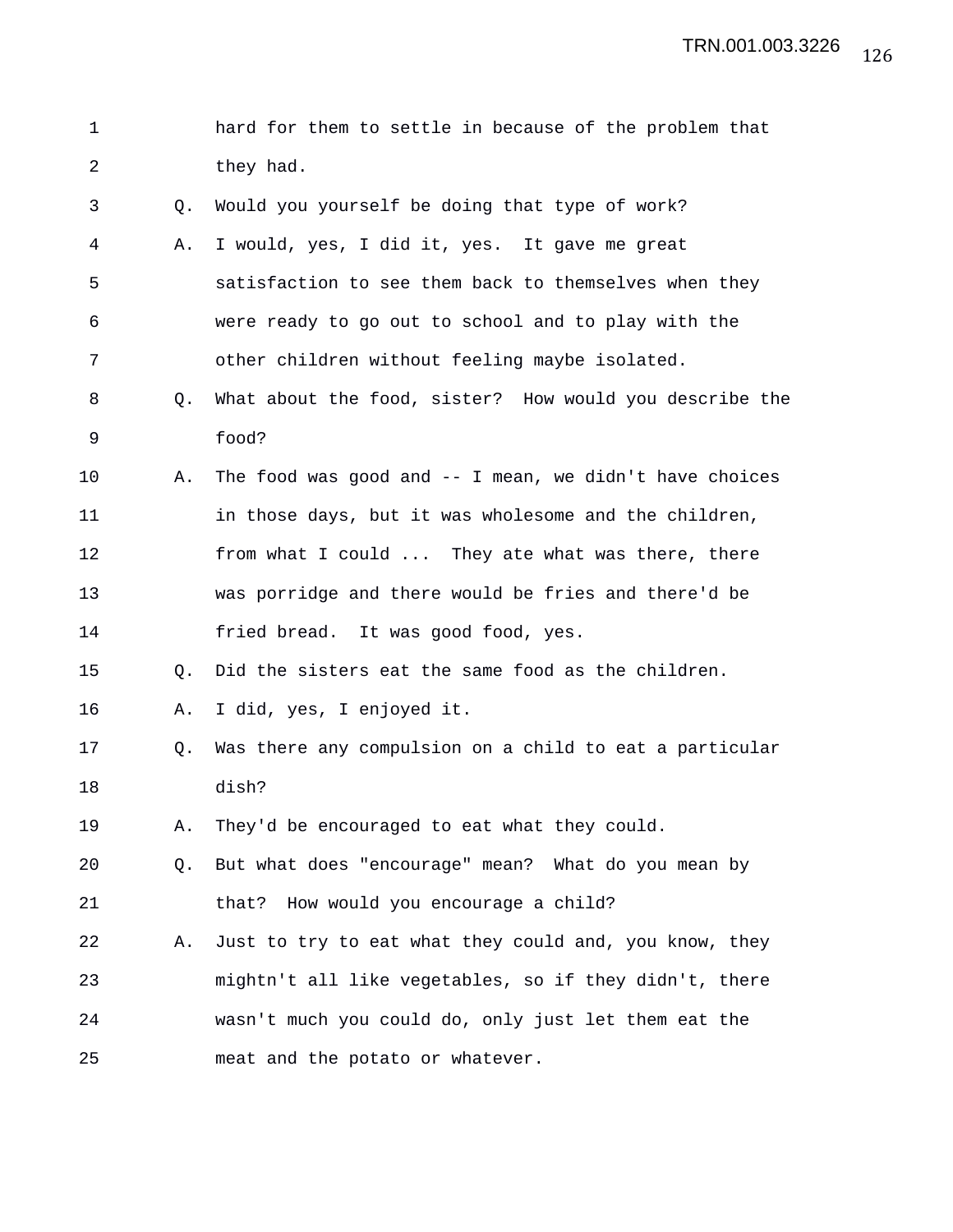| 1  | О.        | If you're talking about encouragement, what would you do  |
|----|-----------|-----------------------------------------------------------|
| 2  |           | to try and encourage a child to eat?                      |
| 3  | Α.        | I would just say, "Try and eat what you can".             |
| 4  | Q.        | Were children punished for not eating their food?         |
| 5  | Α.        | No, not in my -- no, no, I never saw it happening.        |
| 6  | Q.        | What about being physically force-fed?                    |
| 7  | Α.        | No, no.                                                   |
| 8  | Q.        | That never happened?                                      |
| 9  | Α.        | It never happened.                                        |
| 10 | $\circ$ . | Washing and bathing. What were the arrangements for       |
| 11 |           | bathing?                                                  |
| 12 | Α.        | Well, the older ones would bath themselves, but it        |
| 13 |           | wouldn't be a bath every day or anything like that,       |
| 14 |           | maybe once or twice a week or when needed, because        |
| 15 |           | sometimes you wouldn't have all the running hot water     |
| 16 |           | every hour of the day, and then the little ones -- the    |
| 17 |           | staff would bath the little ones a few times a week.      |
| 18 | Q.        | Were you involved in that yourself?                       |
| 19 | А.        | Not a lot, but from time to time if it was needed.<br>You |
| 20 |           | know, just to be there to supervise the other member of   |
| 21 |           | staff or she could supervise me, if need be, the two of   |
| 22 |           | us at the bathing.                                        |
| 23 | Q.        | Did you always have fresh water for each bath?            |
| 24 | Α.        | Ah yes, yes.                                              |
| 25 | Q.        | Clothing.<br>Could children keep their own clothes?       |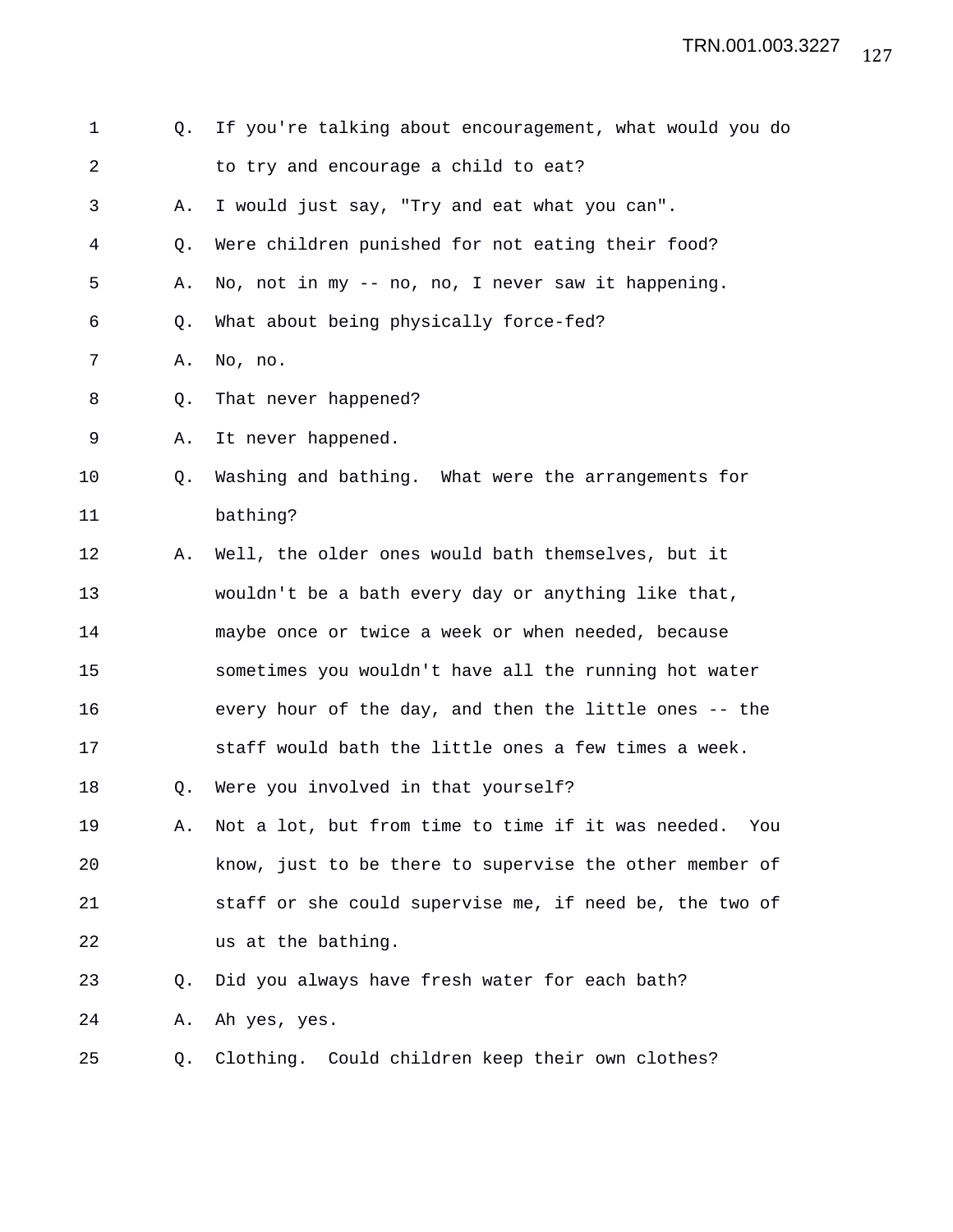1 A. They did, yes.

| $\overline{2}$ | Q. | So the suggestion we've had from time to time in the      |
|----------------|----|-----------------------------------------------------------|
| 3              |    | inquiry that when a child was admitted, the child's       |
| 4              |    | clothes were taken away, that never happened in your      |
| 5              |    | time?                                                     |
| 6              | Α. | No, because they wouldn't come in with an awful lot, but  |
| 7              |    | they'd be washed and ironed and they could wear them --   |
| 8              |    | I mean, it was important for the children to have their   |
| 9              |    | own clothes.                                              |
| 10             |    | Then we got $-$ - we got clothes $-$ - the C&A's, the     |
| 11             |    | stores in town were very good. They had lovely clothes,   |
| 12             |    | I have to say. The children went out looking very         |
| 13             |    | smart, no matter where they went, yes.                    |
| 14             | Q. | Tell me about chores: were the children allocated some    |
| 15             |    | chores to do?                                             |
| 16             | Α. | Yes. They would help the member of staff, you know.<br>It |
| 17             |    | wouldn't be imposed, they would help them, and sort of    |
| 18             |    | help with washing up and setting tables and kept them,    |
| 19             |    | you know -- that was it. They helped.                     |
| 20             | Q. | More manual work?                                         |
| 21             | Α. | Yes.                                                      |
| 22             | Q. | Do they do some more manual chores, polishing floors?     |
| 23             | Α. | Oh, that was part of it, you know, to shine the bedroom   |
| 24             |    | floors and they had dusters under their feet and like     |
| 25             |    | a skating rink, they'd be up and down the floor and one   |
|                |    |                                                           |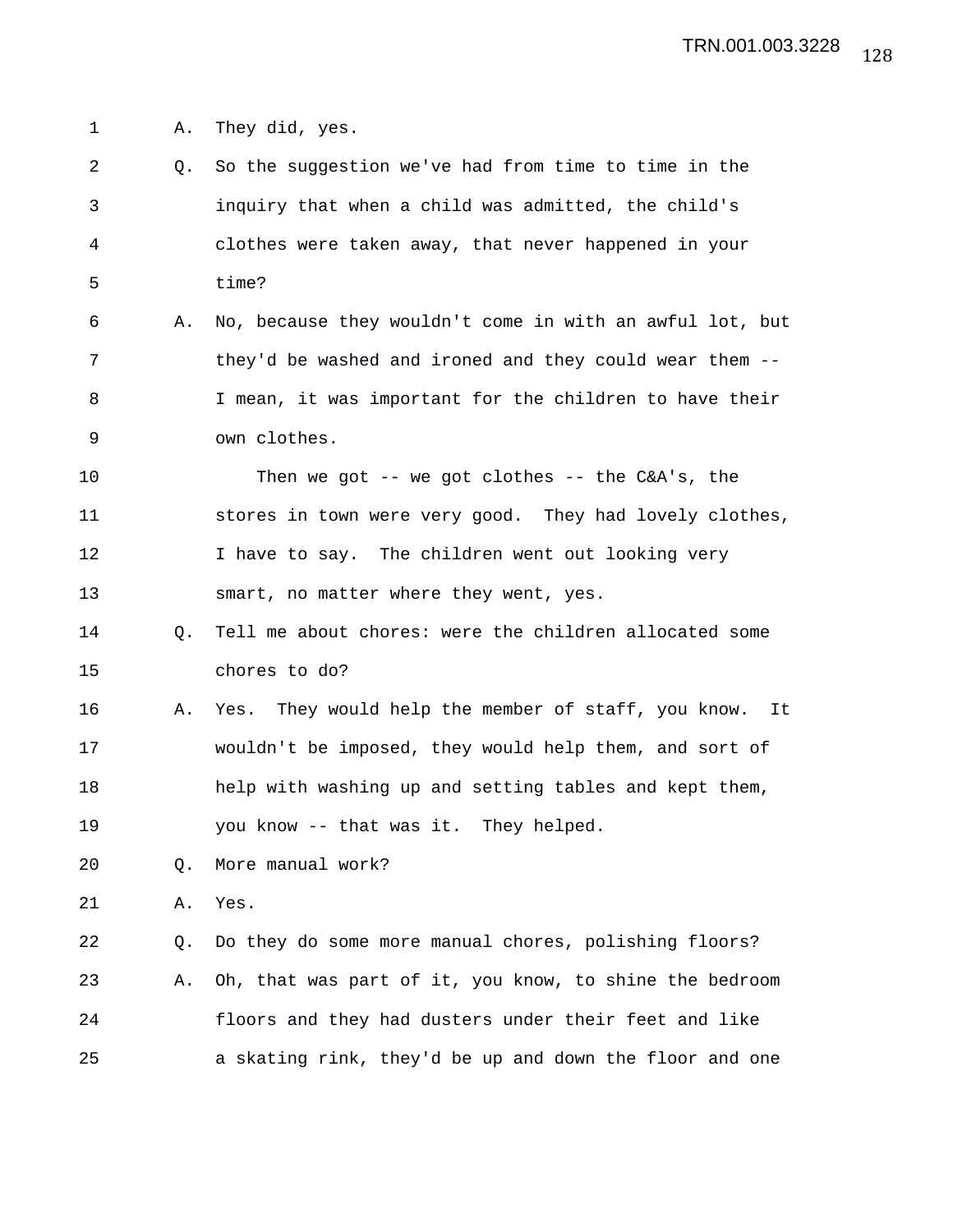| 1 |  | would be trying to see who would get the best shine up. |  |  |  |  |  |
|---|--|---------------------------------------------------------|--|--|--|--|--|
|   |  | So it used to be fun at times.                          |  |  |  |  |  |

3 Q. What about putting the wax on the floor?

4 A. No, they didn't put the wax on. They wouldn't. They 5 just kept the shine up.

6 Q. And you also tell us a little bit in your statement, 7 sister, about the leisure time and in particular music 8 was quite an important feature of life; is that right? 9 A. Yes, there was lots going on for them. Lots of things: 10 Scottish dancing, Irish dancing, violin, accordion. 11 There was lots in the evening, lots of recreation times. 12 We had plenty of space outside for the boys if they 13 wanted to play football and the girls to play with their 14 skipping ropes and that. So there was a lot going on 15 for them.

16 Then they had the baths and the cinema to go to, the 17 pictures, and yes, I think some were in Brownies and 18 Guides. So there was a lot going on.

19 Q. Were birthdays celebrated?

20 A. They were, yes. Maybe -- yes, the birthdays were 21 celebrated and I know that our Superior would bring in 22 things for them, sweets and drinks. Their families 23 might come with a cake or St Vincent de Paul were very 24 good, they would have a record of the children's 25 birthdays. They would come in and give them some little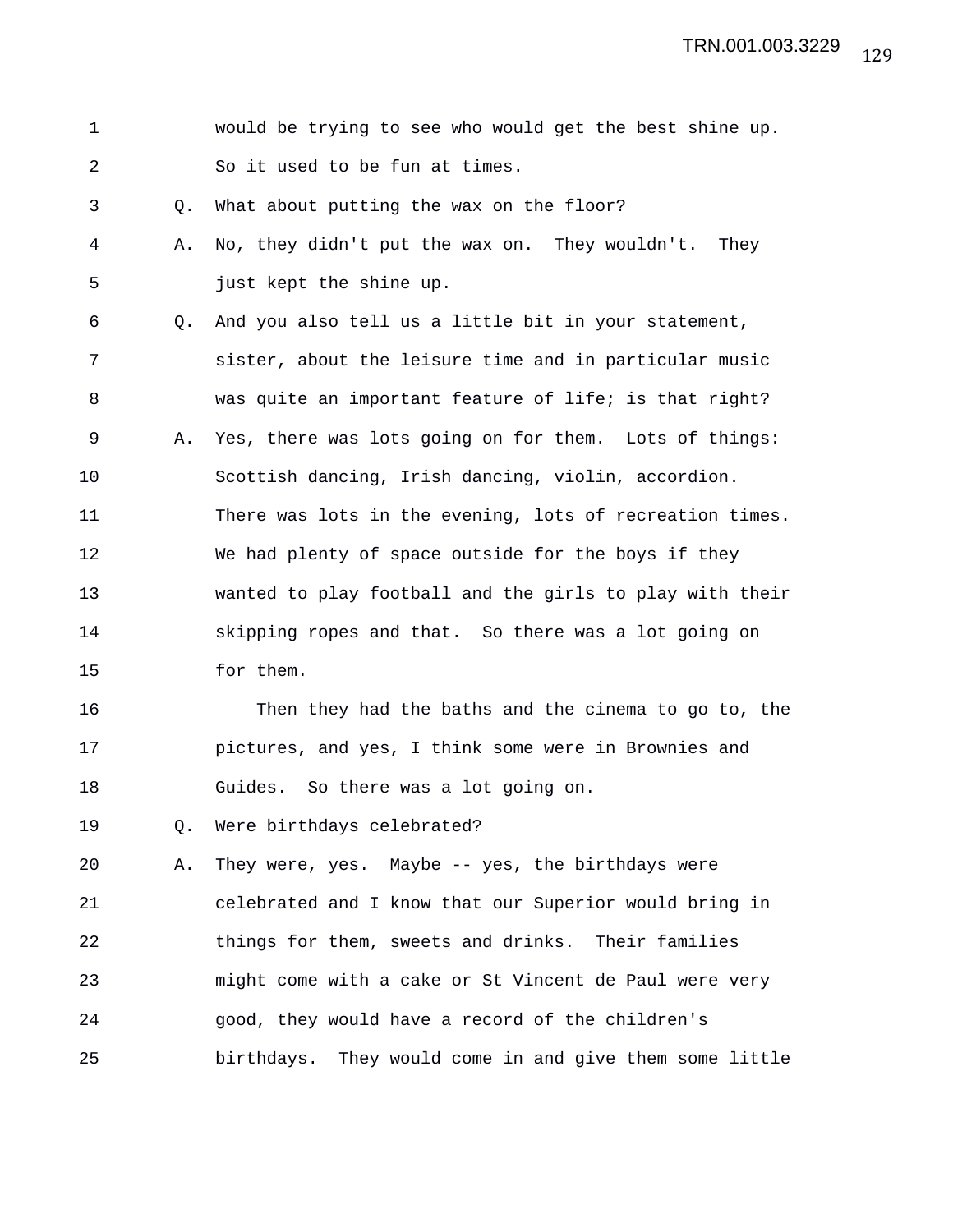| 1  |    | gift.                                                    |
|----|----|----------------------------------------------------------|
| 2  | O. | How would you know it was a child's birthday coming up?  |
| 3  |    | Did you have some system? Because if you have up to 15,  |
| 4  |    | 20 children --                                           |
| 5  | Α. | I know.                                                  |
| 6  | Q. | -- how would you identify the date?                      |
| 7  | Α. | We would have them on their admission forms and then you |
| 8  |    | would have a little book yourself that should have had   |
| 9  |    | dates so you would remember them.                        |
| 10 | Q. | So you had a record then to tell you?                    |
| 11 | Α. | Yes. We mightn't have a lot, but what we did --          |
| 12 |    | Sister Superior would have little things for them to     |
| 13 |    | make it special.                                         |
| 14 | Q. | If a child got a present or presents on their birthday   |
| 15 |    | or Christmas, was the child able to keep the present?    |
| 16 | Α. | Oh yes.                                                  |
| 17 | Q. | There wasn't any suggestion of the present being taken   |
| 18 |    | away?                                                    |
| 19 | Α. | No, I never did it, no.                                  |
| 20 | Q. | Can I ask you now, sister, a little bit about            |
| 21 |    | bed-wetting. Were there children in your group who did   |
| 22 |    | wet the bed?                                             |
| 23 | Α. | Not many, but yes, it was quite  Yes.<br>Yes.            |
| 24 | Q. | How would you manage that?                               |
| 25 | Α. | Well, maybe get them up before I would retire at night,  |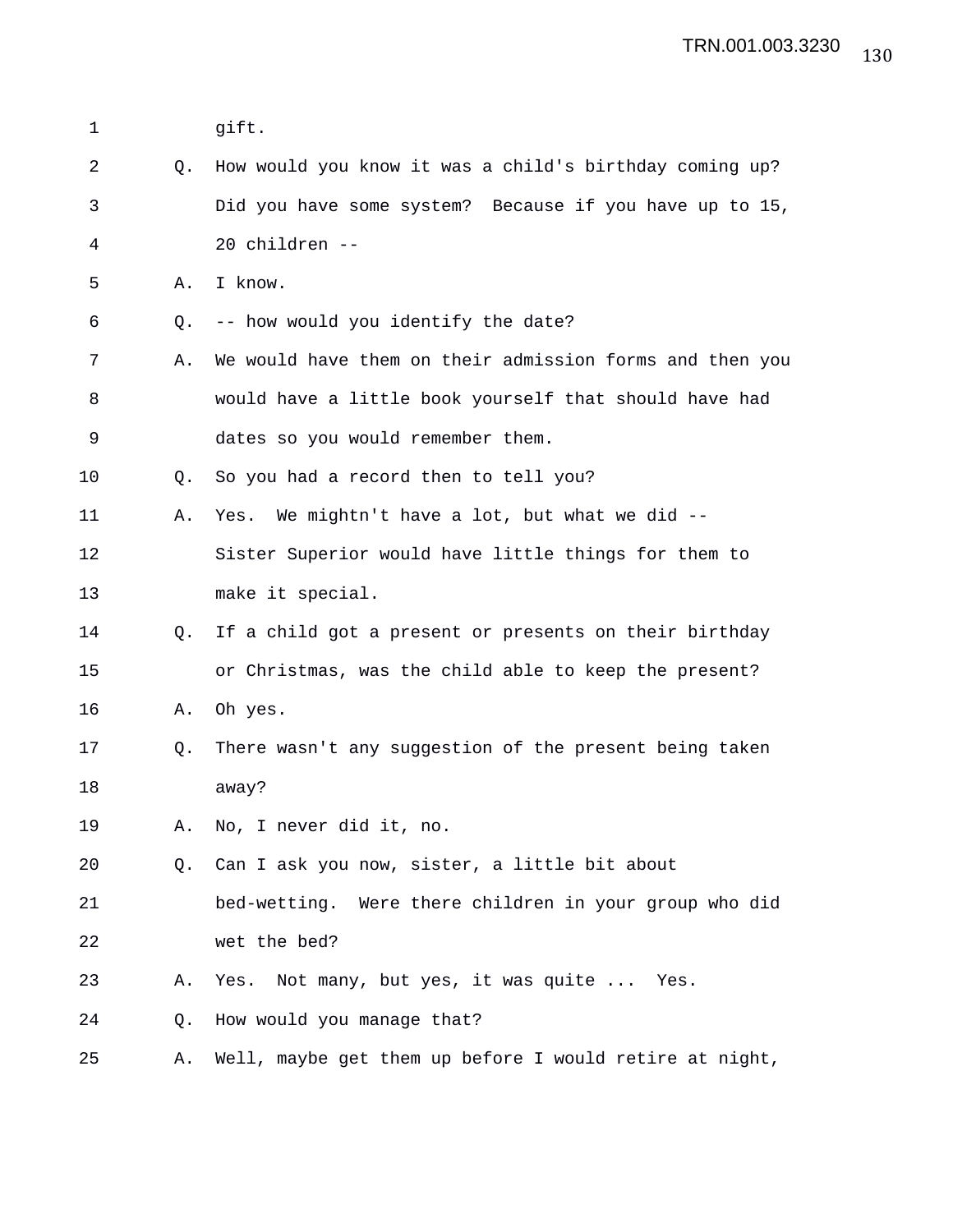1 you know, and explain to the child first -- I would call 2 them -- but very often they would waken up themselves -- 3 just to take them out and hopefully they'd be all right 4 in the morning, but very often they'd be wet again in 5 the morning.

6 So that was treated again very sensitively. They'd 7 be got out to the bathroom, maybe before the others 8 would get, up and they got a little bath and cleaned up 9 by the member of staff and the sheets taken off and put 10 into a little laundry bin in the bathroom, and the 11 member of staff would take it to the laundry in the 12 morning and then the bed was made up for them in the 13 evening again with clean, fresh beds and pyjamas. 14 Q. Was there any humiliation of children who wet the bed? 15 A. No, no, we tried to keep it very -- perhaps keep it very 16 **private and, as I said, treat it very sensitively** 17 because the child would be embarrassed. 18 Q. Any punishment? 19 A. No. 20 LADY SMITH: Were you aware of there having been a time when 21 that was a practice that was engaged in anywhere -- 22 A. No. 23 LADY SMITH: -- if children wet the bed, they were punished, 24 called names, humiliated in front of other children?

25 A. No.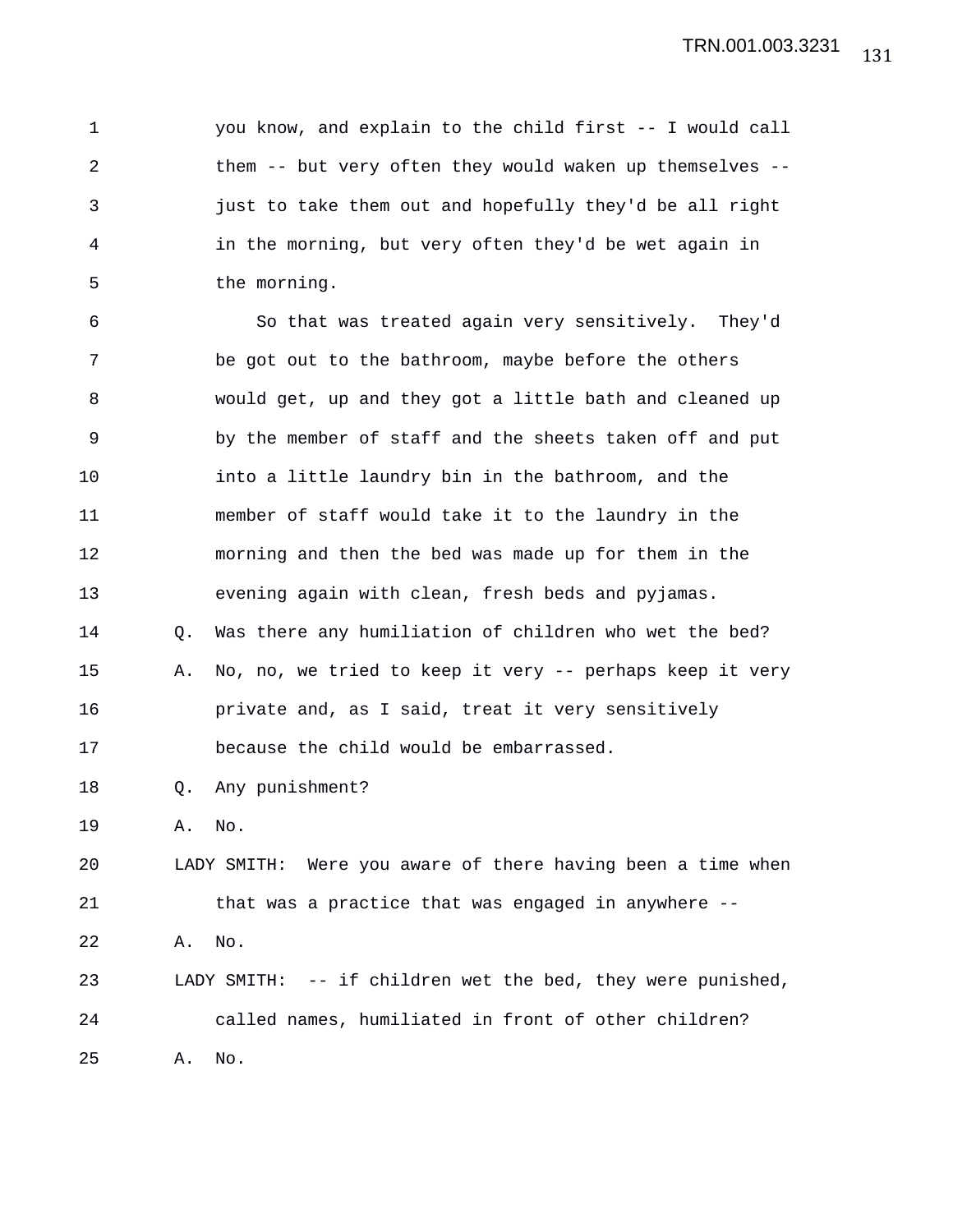1 LADY SMITH: You hadn't heard of that happening? 2 A. No, no. 3 LADY SMITH: Mr MacAulay. 4 MR MacAULAY: I'll maybe just come back to that in a moment 5 or two. 6 So far as schooling is concerned, sister, I think 7 you tell us that you always encouraged children to do 8 their homework. 9 A. Yes. 10 Q. And would you help children with homework? 11 A. Yes. 12 Q. So are you talking about primary schoolchildren? 13 A. Yes, and once they went on to secondary school, then 14 that had to be dealt with as well. They would need 15 supervision at that. 16 Q. Can I then look at visits and visitors. I think what 17 you do tell us is the St Vincent de Paul society had 18 volunteers who came to visit? 19 A. Yes. 20 Q. And you also mentioned the Knights of St Columba. 21 A. Yes. 22 Q. Would they be permitted to take children out of the 23 home? 24 A. They would, because they'd be well-known to the home and 25 the children would have known them through visits and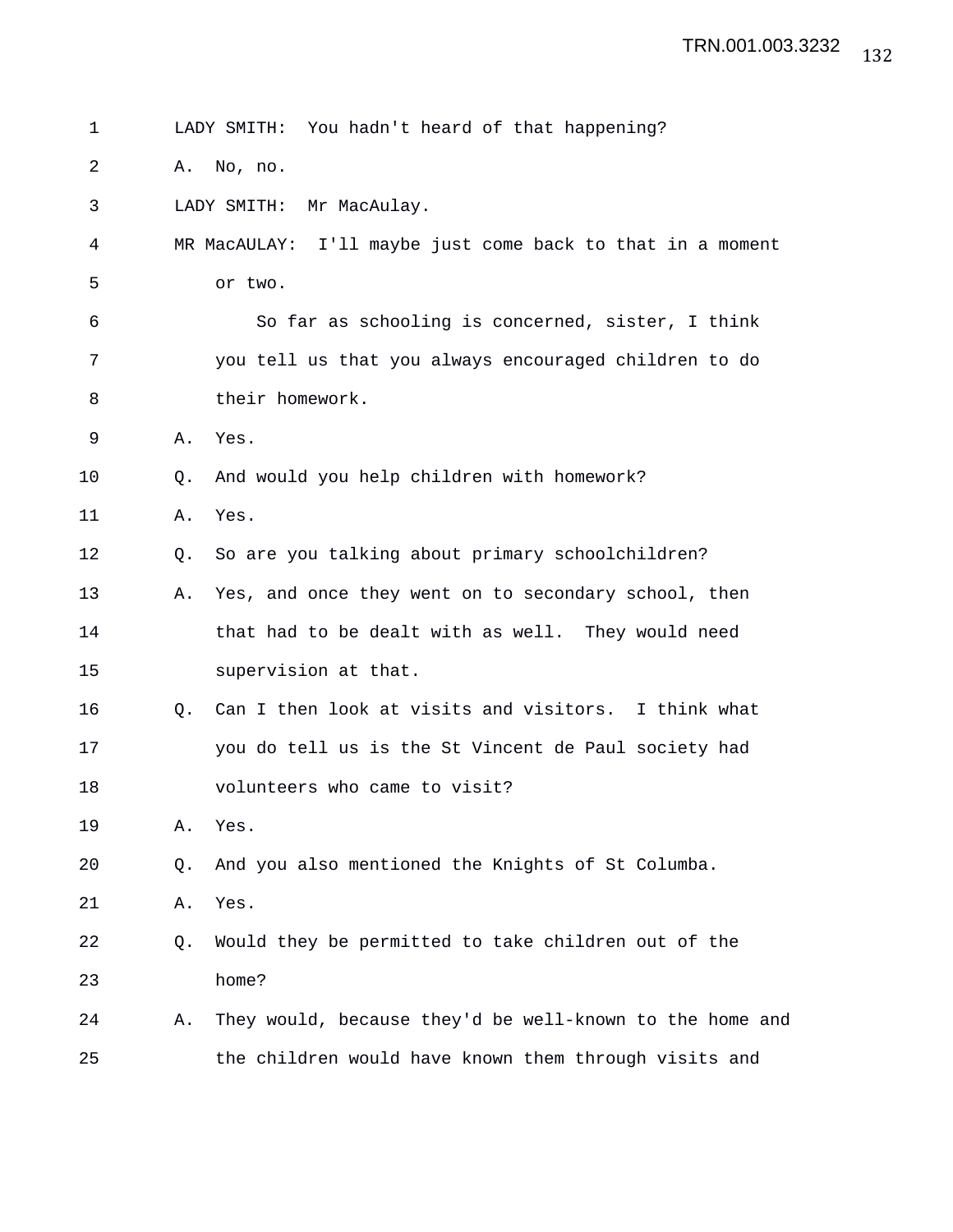| 1              |    | Christmastimes, yes. Then of course, in the summertime,  |
|----------------|----|----------------------------------------------------------|
| $\overline{2}$ |    | there would be the outings, the taxi outing and all      |
| 3              |    | those, and they would have organised all that. So they   |
| 4              |    | knew the children and the children got to know each      |
| 5              |    | member of the society.                                   |
| 6              | Q. | But these persons who took children out in those days,   |
| 7              |    | there was no checks made?                                |
| 8              | Α. | There was no vetting, no.                                |
| 9              | Q. | So they were trusted with the children?                  |
| 10             | Α. | They were trusted, yes, and they'd be just out for the   |
| 11             |    | day.                                                     |
| 12             | 0. | Although I think we've heard that there may have been    |
| 13             |    | children who might have been away overnight, perhaps not |
| 14             |    | in your group, but could that happen?                    |
| 15             | Α. | It could, yes, but I don't remember.                     |
| 16             | Q. | Insofar as then visits from social workers would be      |
| 17             |    | concerned, once you were in charge of the group, did you |
| 18             |    | then deal with social workers directly if they came to   |
| 19             |    | visit a child?                                           |
| 20             | Α. | Well, if the social worker -- they would see a child on  |
| 21             |    | their own if that was -- you know, they liaised with the |
| 22             |    | child and their parents or whoever. If there was         |
| 23             |    | an issue or a child was maybe disturbed or not settling  |
| 24             |    | in at school, you would get in touch with the            |
| 25             |    | social worker and the social worker would come and talk  |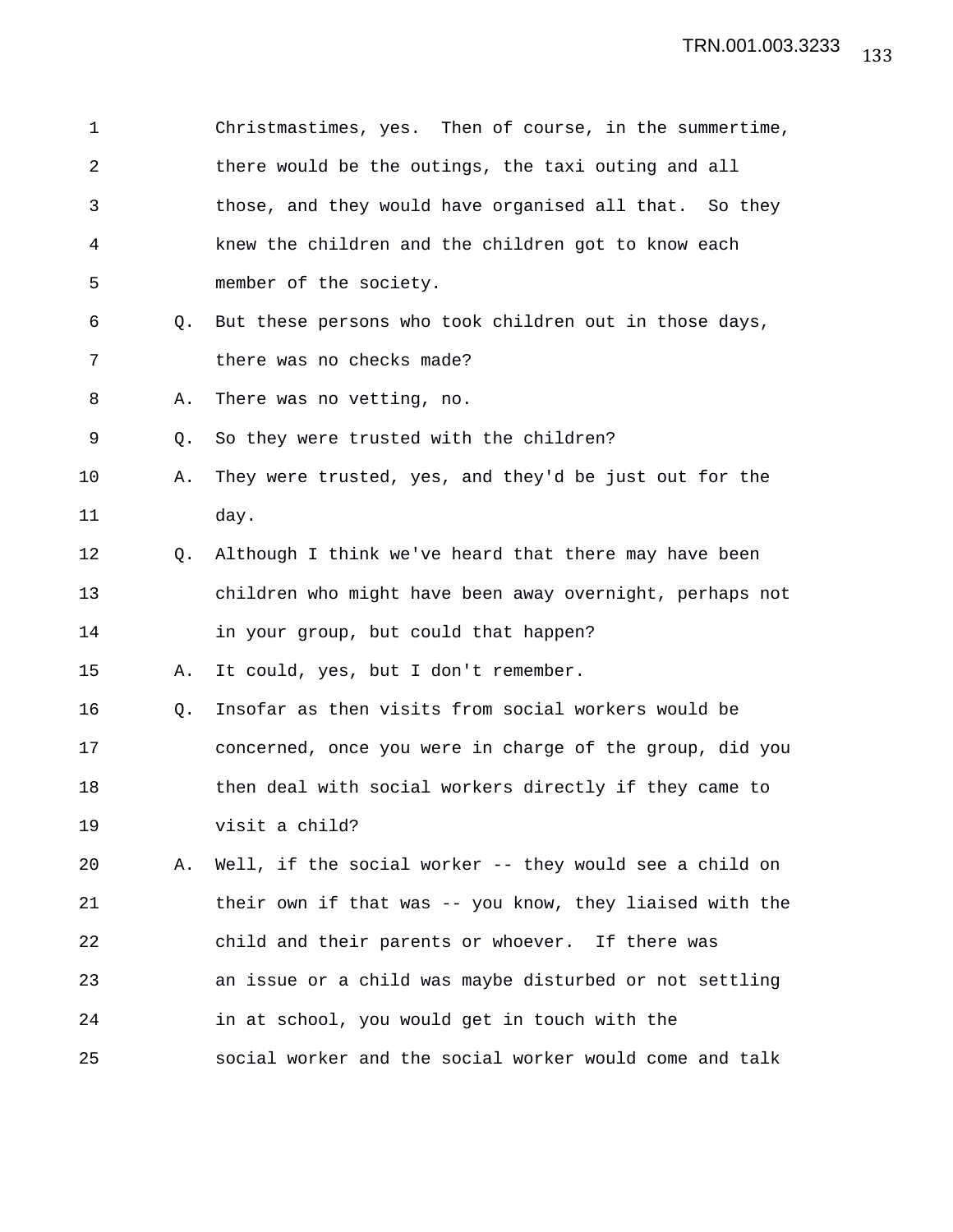1 and discuss with -- yes.

2 Q. With you?

- 3 A. With me and perhaps with the child and maybe the 4 Superior of the house would need to be in the know as 5 well of what was going on, yes.
- 6 Q. And in that second phase, that second stint, did you, 7 along with the social worker, review the progress that 8 a child might have been making? By that I mean, were 9 there progress reviews?
- 10 A. It was just coming in. They were being set up, regular 11 reviews, on how they were coping and, if needs be, 12 we would meet up with the teacher in the school if there 13 were issues and the teacher would keep in touch with us 14 if there were any issues again with the child. 15 Q. So would records be kept then of these reviews? 16 A. Yes. There would be a record of -- yes, we spoke with
- 17 the teacher and the social worker and the child, and 18 we would keep up the ... How to deal with it, we would 19 keep up that system, you know.

20 Q. We've already touched upon families, sister, and how it 21 might come to be that if a child left Nazareth House -- 22 a boy left Nazareth House to go to, say, Aberdeen, that 23 a sibling or siblings could be left behind, so they'd be 24 separated. That's the way it worked; is that correct? 25 A. It was the way.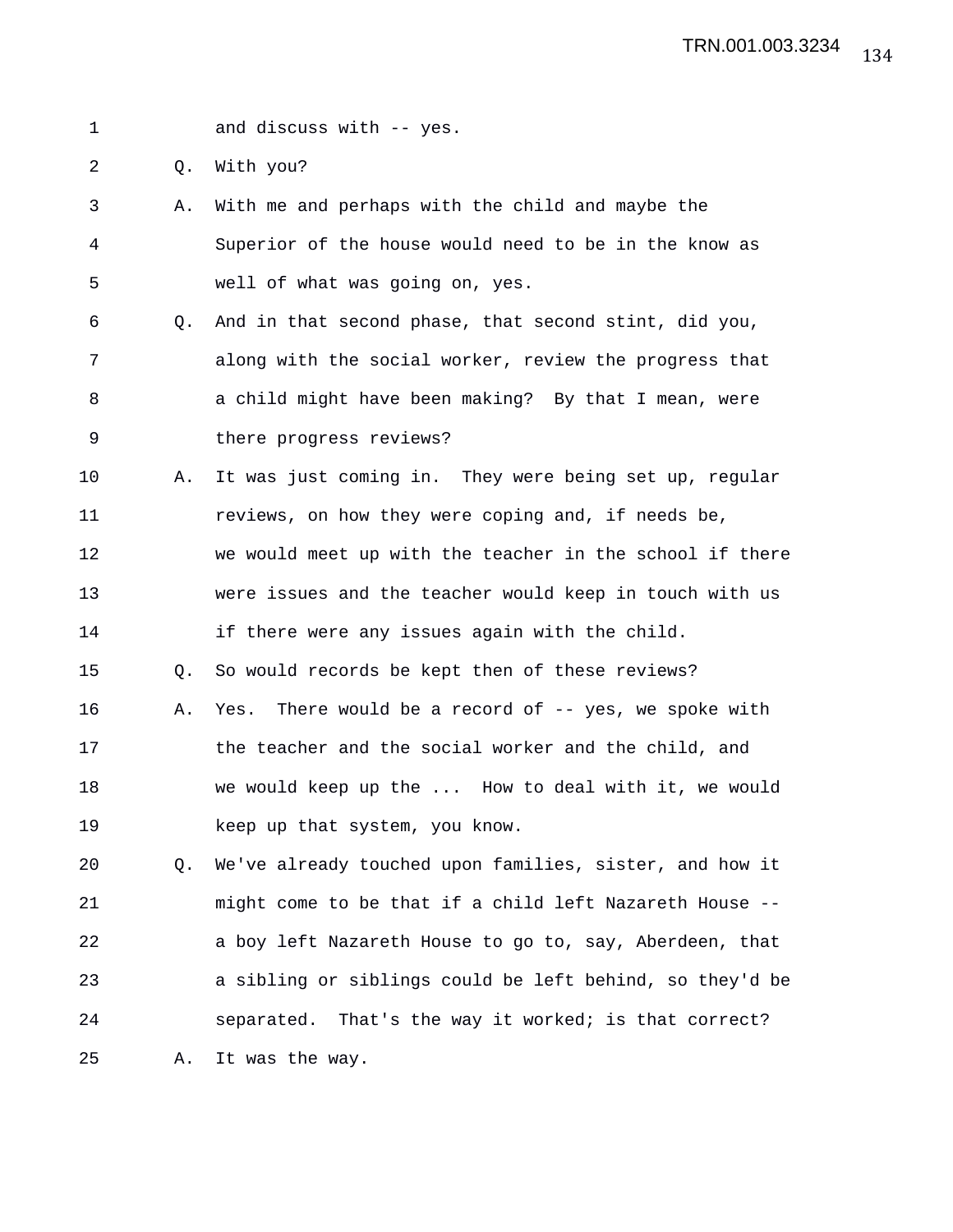| 1  | Q.          | What was your attitude towards that? By that I mean,    |
|----|-------------|---------------------------------------------------------|
| 2  |             | towards this whole notion of siblings being separated.  |
| 3  | Α.          | It was painful, but it was beyond my control.<br>So     |
| 4  |             | perhaps boys and girls together -- and we didn't have   |
| 5  |             | the facilities to accommodate boys once they came to 11 |
| 6  |             | or girls as well, you know, there were little           |
| 7  |             | dormitories, so it was the norm then to move the boys   |
| 8  |             | on.                                                     |
| 9  | $Q_{\star}$ | From what you're saying, sister, it was driven by the   |
| 10 |             | type of accommodation you had?                          |
| 11 | Α.          | Yes.                                                    |
| 12 | Q.          | So you couldn't have the mix of sexes at a particular   |
| 13 |             | age?                                                    |
| 14 | Α.          | No, no.                                                 |
| 15 | Q.          | Whereas in Aberdeen, I think because of the             |
| 16 |             | accommodation --                                        |
| 17 | Α.          | That's right.                                           |
| 18 | Q.          | -- they could?                                          |
| 19 | Α.          | They could.                                             |
| 20 | Q.          | At least in principle?                                  |
| 21 | Α.          | Yes, and then, I suppose, the time was coming where     |
| 22 |             | we would be able to maybe have individual rooms for     |
| 23 |             | senior girls and senior boys, but that hadn't come in   |
| 24 |             | when I left. So that was sort of proposed that there    |
| 25 |             | would be more accommodation to keep families together   |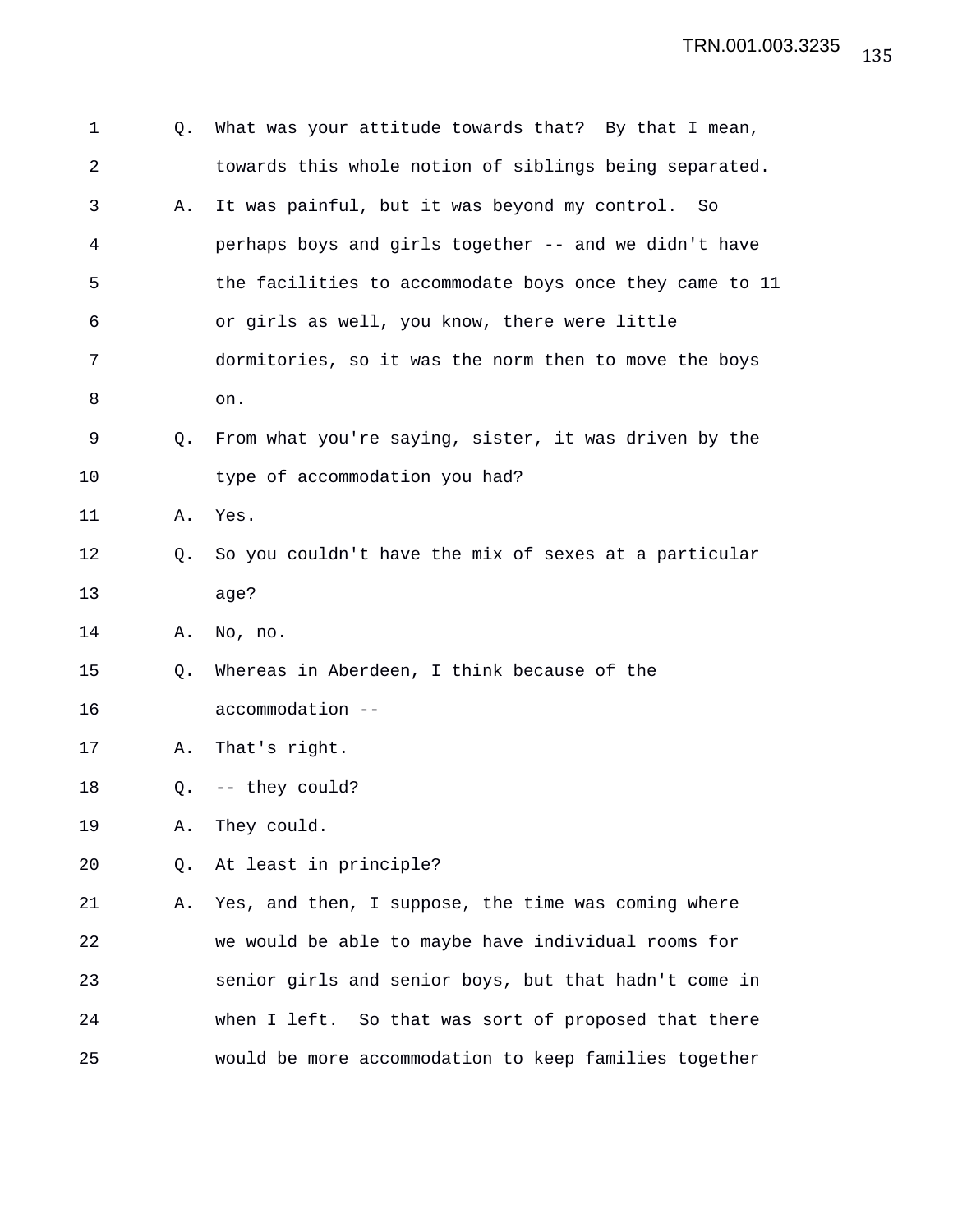| $\mathbf 1$ |    | within the homes.                                        |
|-------------|----|----------------------------------------------------------|
| 2           | O. | But looking at the practice --                           |
| 3           | Α. | I know, yes.                                             |
| 4           | O. | -- how would you describe it now at least, if not even   |
| 5           |    | then?                                                    |
| 6           | Α. | If it was today, families would be kept together unless  |
| 7           |    | they were beyond the control of the sisters.             |
| 8           | O. | We're talking in the 1970s at the moment.                |
| 9           | Α. | Yes.                                                     |
| 10          | Q. | Would you describe it as a cruel practice to separate    |
| 11          |    | children and break up families?                          |
| 12          | Α. | It wasn't easy to do. I didn't feel -- but then again,   |
| 13          |    | if it had to be done and that was the practice then,     |
| 14          |    | yes.                                                     |
| 15          | O. | But was the practice at Cardonald for the reasons you've |
| 16          |    | given --                                                 |
| 17          | Α. | Yes.                                                     |
| 18          | Q. | -- namely the type of accommodation? But was it the      |
| 19          |    | practice in other places so far as you're aware?         |
| 20          | Α. | I think it was more or less the best practice then, but  |
| 21          |    | from my point of view, if families could be kept         |
| 22          |    | together I would have much preferred it.<br>But          |
| 23          |    | I hadn't -- it was beyond my control.                    |
| 24          | Q. | The inquiry has heard evidence about when siblings were  |
| 25          |    | separated and lost touch and it clearly had an impact on |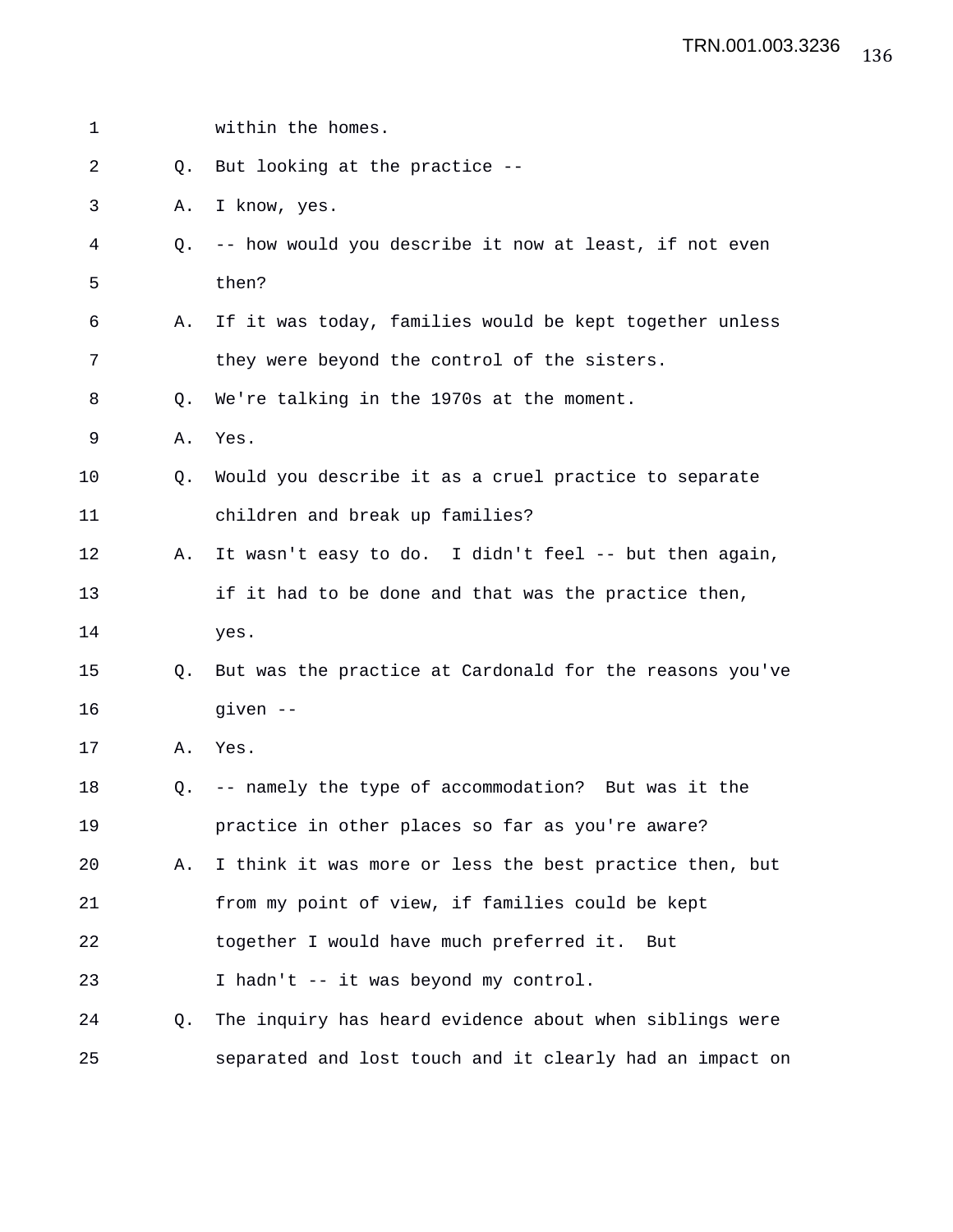| $\mathbf 1$ |    | their lives.                                                     |
|-------------|----|------------------------------------------------------------------|
| 2           | Α. | Yes.                                                             |
| 3           | Q. | Is that surprising?                                              |
| 4           | Α. | No, no.                                                          |
| 5           | Q. | Can I ask you, sister, about discipline and punishments.         |
| 6           |    | We've touched on this already when we discussed the              |
| 7           |    | punishment book. When you went to Cardonald, on either           |
| 8           |    | occasion, were you provided with any guidance as to how          |
| 9           |    | children ought to be disciplined?                                |
| 10          | Α. | Well, yes, and from my own background: always treat the          |
| 11          |    | child with great respect and love and never to -- just           |
| 12          |    | talk to them and never slap them.                                |
| 13          | Q. | That's your own philosophy?                                      |
| 14          | Α. | Yes.                                                             |
| 15          | O. | But what I'm asking is did anyone provide you with               |
| 16          |    | guidance as to how the children --                               |
| 17          | Α. | Yes.                                                             |
| 18          | Q. | -- were to be disciplined?                                       |
| 19          | Α. | <b>LFL</b><br>, yes, she was my first one,<br>It would be Sister |
| 20          |    | so I followed on her. Yes, the guidance was that they            |
| 21          |    | would be given extra chores to do if they misbehaved,            |
| 22          |    | such as deprived of their favourite TV or going to the           |
| 23          |    | baths or the pictures, or maybe going out for the day or         |
| 24          |    | whatever little pocket money they got. So that was               |
| 25          |    | what was imposed on them.                                        |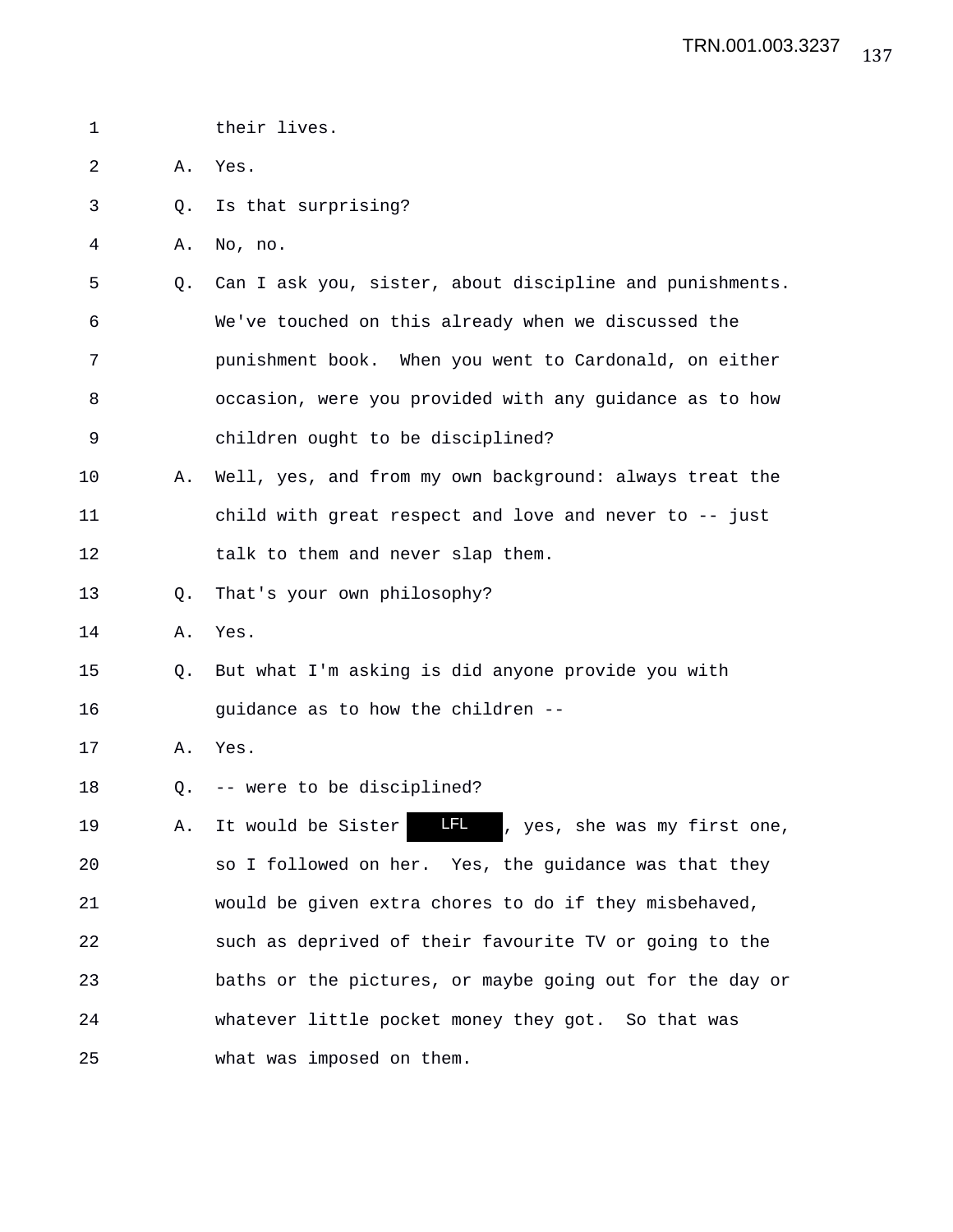| 1  | О. | That was the guidance that was given to you by               |
|----|----|--------------------------------------------------------------|
| 2  |    | <b>LFL</b><br>Sister<br>in the first instance?               |
| 3  | Α. | Yes.                                                         |
| 4  | Q. | Was that just verbal guidance?                               |
| 5  | Α. | It was verbal, yes.                                          |
| 6  | Q. | There was nothing written down?                              |
| 7  | Α. | No, no, verbal.                                              |
| 8  | Q. | Just to come back to how you yourself then would             |
| 9  |    | discipline a child, sister, within your group: if you        |
| 10 |    | found that a child had been fighting or misbehaving,         |
| 11 |    | whatever it may be, how would you manage it?                 |
| 12 | Α. | Well, you would have to see what was the reason behind       |
| 13 |    | it and have to say, well, we have to -- you have done        |
| 14 |    | something wrong or you've broken something, so we'd          |
| 15 |    | maybe send them up to their room or to the bedroom and       |
| 16 |    | get them to do lines, which was quite a thing then which     |
| 17 |    | they didn't like, or deprive them of going to the            |
| 18 |    | pictures or swimming baths, or whatever was on that day.     |
| 19 |    | So it wasn't easy to do, but they accepted it, yes.          |
| 20 | Q. | Did you ever hit a child?                                    |
| 21 | Α. | No.                                                          |
| 22 | Q. | There's no suggestion that you did in the evidence           |
| 23 |    | before the inquiry. But you say you never?                   |
| 24 | Α. | No, no.                                                      |
| 25 | Q. | <u>LFL</u><br>did hit<br>There has been evidence that Sister |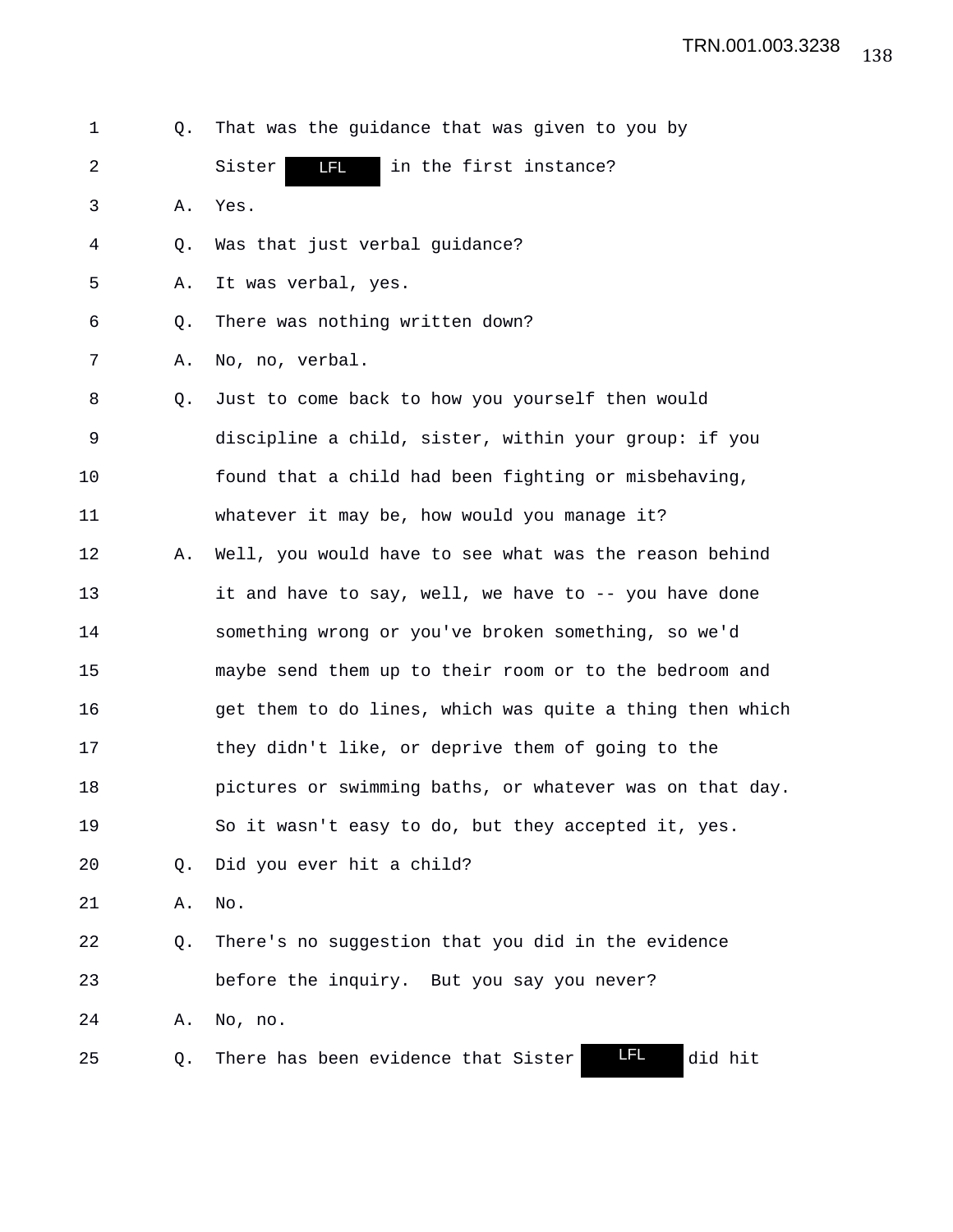| $\mathbf 1$ |    | children. Does that surprise you?                                |
|-------------|----|------------------------------------------------------------------|
| 2           | Α. | It does, because I never saw her, never saw her lift her         |
| 3           |    | hand, no, and her advice to me was never to slap                 |
| 4           |    | a child, so yes.                                                 |
| 5           | 0. | And the other sister you mentioned, I think, was                 |
| 6           |    | <b>LFP</b><br>I.<br>I think there's been evidence that<br>Sister |
| 7           |    | she pursued practices like force-feeding and also                |
| 8           |    | hitting children. Does that surprise you if it's true?           |
| 9           | Α. | I never observed it. I never saw anything of it.                 |
| 10          |    | Of course, I wasn't there for too long, you know, to             |
| 11          |    | sort of see. I was in training, if you like, but I have          |
| 12          |    | to say I never saw anything.                                     |
| 13          | O. | <b>LFL</b><br>Coming back to Sister<br>and indeed                |
| 14          |    | LFP<br>and, I think, if we look at those two<br>Sister           |
| 15          |    | meantime, bed-wetting practices, you may have been aware         |
| 16          |    | of this, sister, when the statement was being taken, but         |
| 17          |    | there have been allegations that children were                   |
| 18          |    | humiliated for wetting the bed. For example, by having           |
| 19          |    | sheets put over their heads and indeed made to wash              |
| 20          |    | their sheets and possibly being caned for wetting the            |
| 21          |    | What's your attitude to that?<br>bed.                            |
| 22          | Α. | Awful. But I never experienced anything like<br>Awful.           |
| 23          |    | that happening in my time.                                       |
| 24          | Q. | Do I understand from your reaction that then, whether            |
| 25          |    | it's in the late 1960s or early 1970s, that would be             |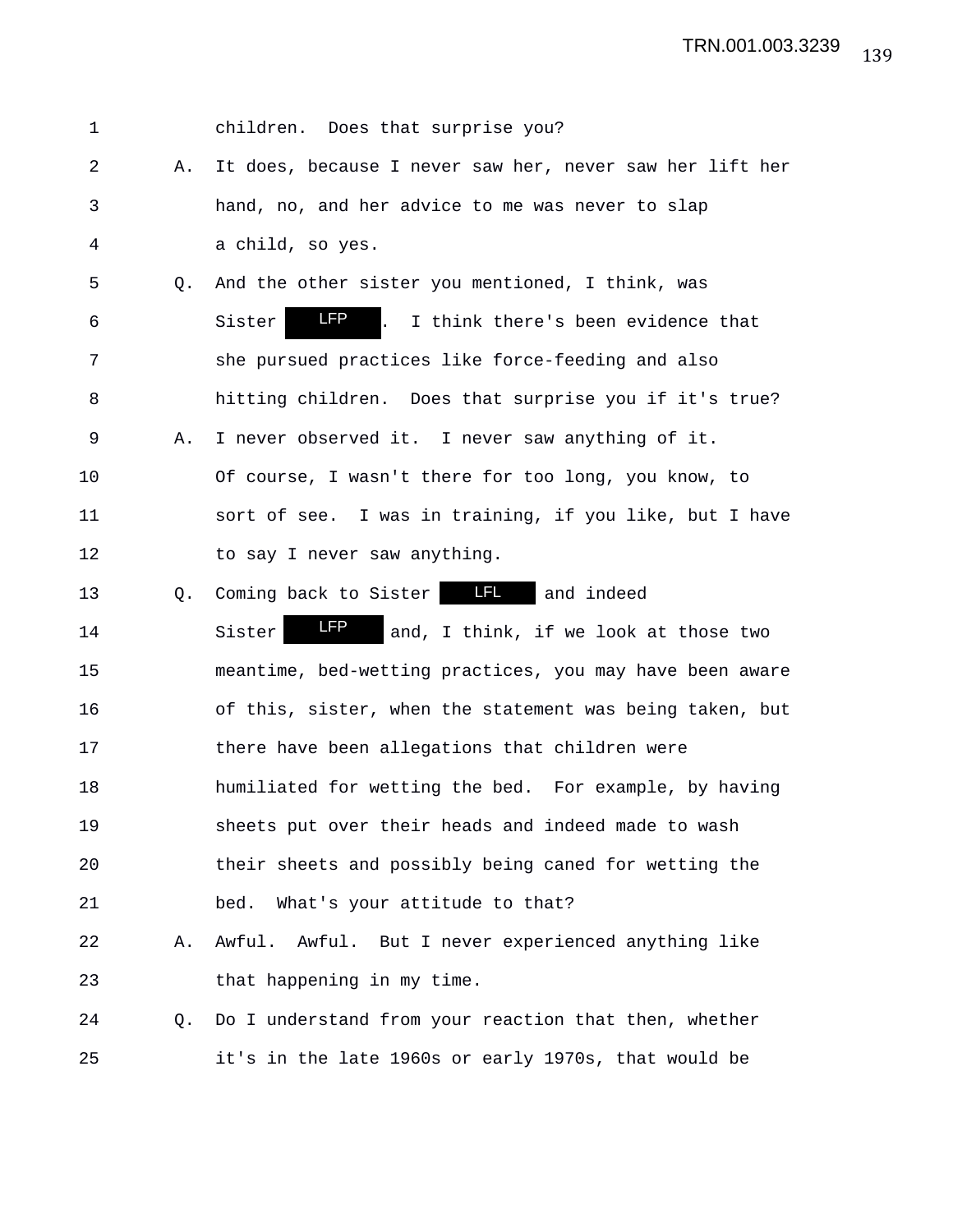1 abusive?

2 A. Oh, absolutely.

- 3 Q. You also mentioned Sister LFS . Again, there has 4 been a suggestion in evidence that she may have struck 5 a child and indeed at one point, I think, maybe hit 6 a child against a radiator. If that was true, would 7 that surprise you since you seemed to know her well? 8 A. It would surprise me.
- 9 Q. Did you say she is deceased?

10 A. Yes, she died quite young, yes.

11 Q. For example, Sister **IFP** 's been described as having 12 what was referenced to as a "head banging practice" 13 where she'd bang heads together. Did you hear of any of 14 that going on?

15 A. No, I didn't, no, because I if did, I would have brought 16 it to the attention of my Superior.

17 Q. Would that be what you would have done?

18 A. Oh yes, yes, to my next in line, yes.

- 19 Q. You then give us some final thoughts about your time at 20 Nazareth House. Do I understand from what you say that 21 it was, for you, a happy time?
- 22 A. Very happy, yes. I have very happy memories of my time 23 in Cardonald, yes, both times.
- 24 Q. Can you compare the second time to the first time then? 25 A. Well, of course I had gained a lot of experience my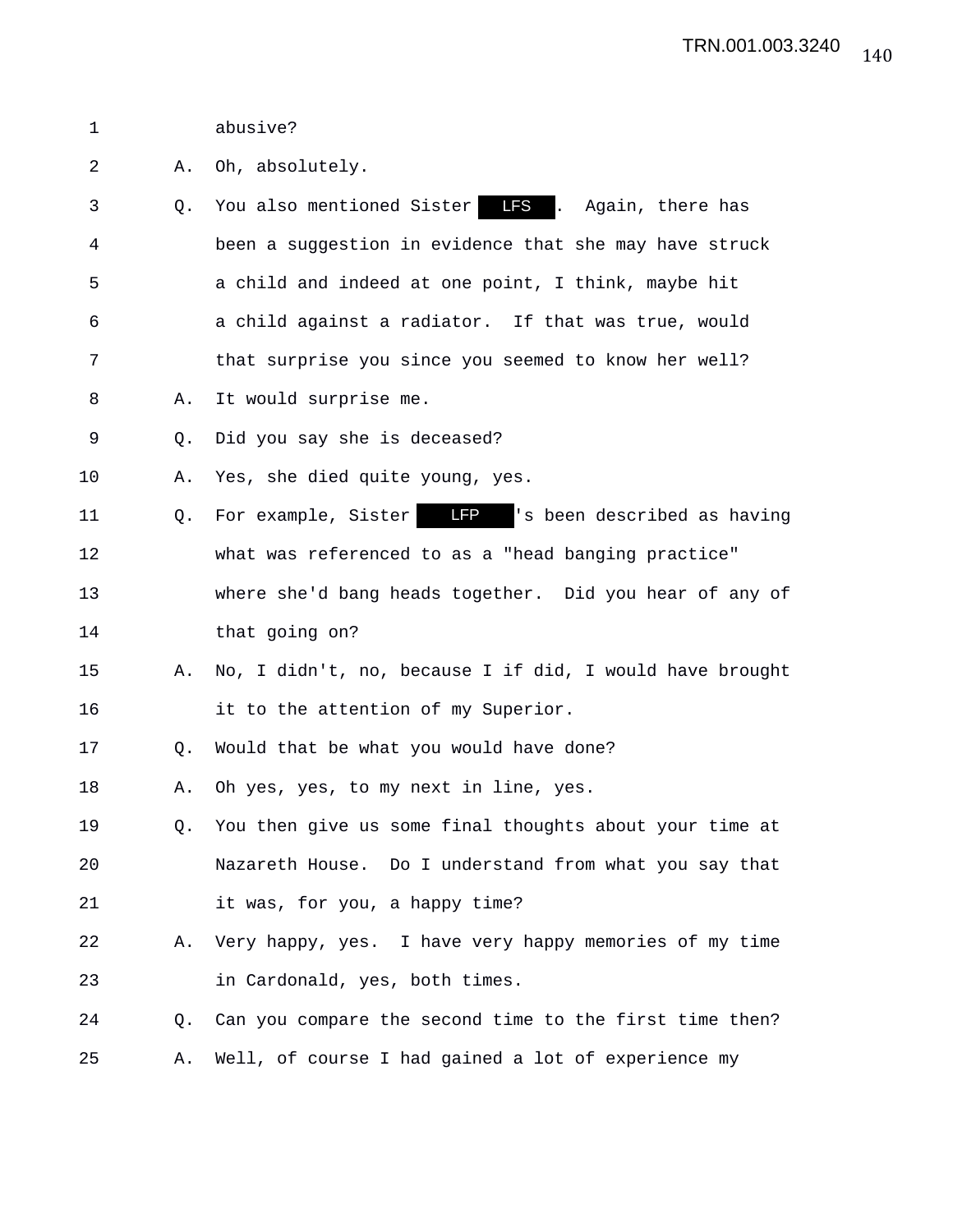1 first time and then, when I came back again, I gained 2 a lot more and knew more about how the work with 3 children had improved and with my own training within -- 4 and it was very helpful and I was able to cope with the 5 children and with the staff and understand them more, 6 each one individually.

- 7 Q. What you say in your statement is that in comparing the 8 second stint to the first stint, you thought that the 9 place was less institutionalised.
- 10 A. Oh of course, yes.
- 11 Q. Can you explain what you mean by that?

12 A. Well, it's a difficult one. There was more -- the 13 groups were sort of apart and we were able to -- we had 14 more control with the children within our groups and 15 we were able to go places and get the staff to go places 16 and use our own initiative on where they were to go, 17 yes. And just make more decisions within our units as 18 **regards** the children in a more mature, adult way. 19 Q. One thing you say in your statement, sister -- and maybe

20 I should have picked this up earlier -- is that if the 21 Mother Superior did have any concerns about how any of 22 the sisters were dealing with children, she would have 23 moved them on.

24 A. She would, or she would have been in touch with our 25 higher Superiors in London and, yes, they would deal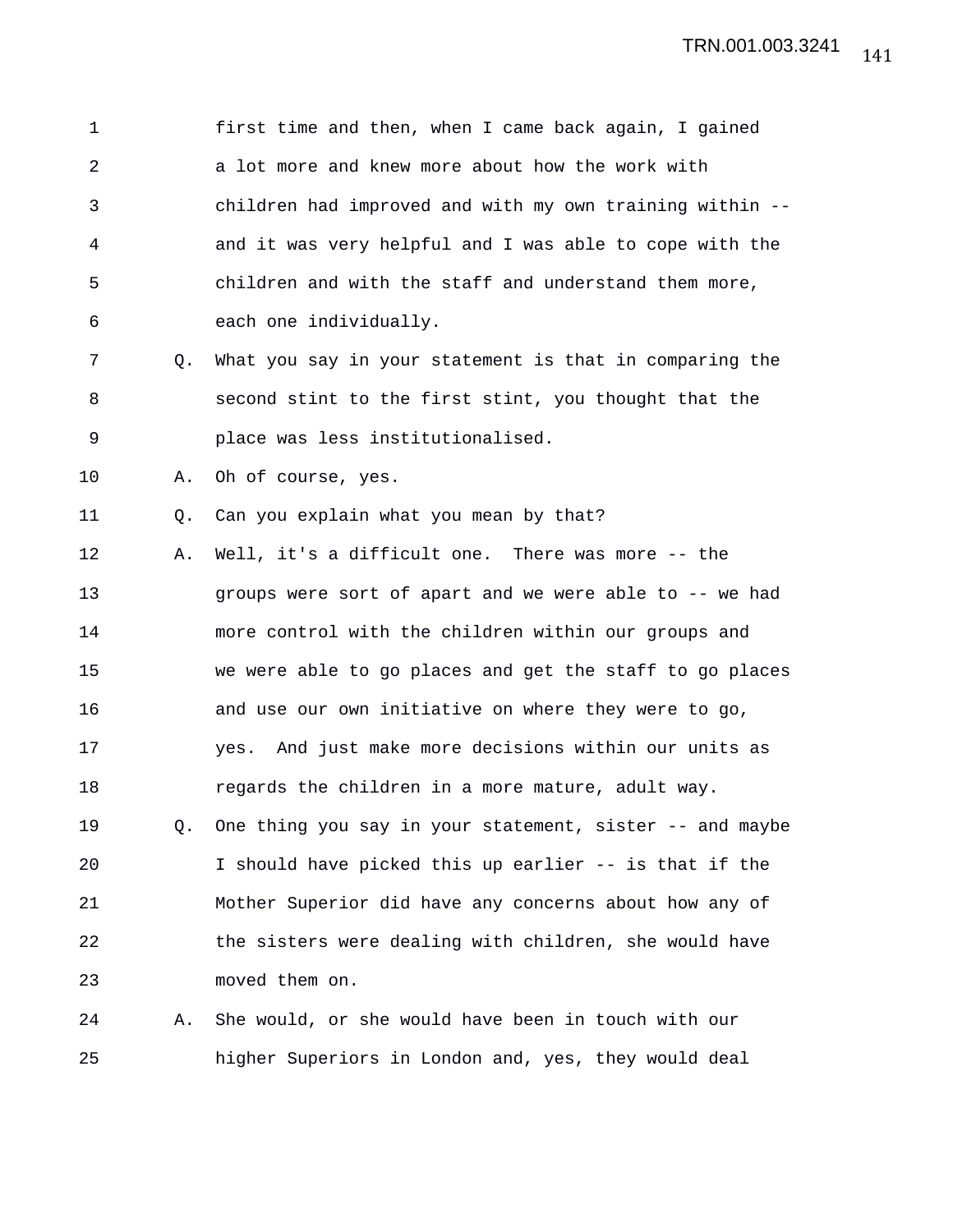| 1  |    | with it, yes.                                            |
|----|----|----------------------------------------------------------|
| 2  | O. | Did you know of any sisters who were moved on --         |
| 3  | Α. | No, I didn't.                                            |
| 4  | Q. | -- for that sort of reason?                              |
| 5  | Α. | No.                                                      |
| 6  | Q. | You also said at the beginning of your evidence, sister, |
| 7  |    | that you spent a year or two at Kilmarnock.              |
| 8  | Α. | I did, yes.                                              |
| 9  | 0. | And that may have been from about 1972 possibly until    |
| 10 |    | 1973 or 1974?                                            |
| 11 | Α. | I just remember it, yes.                                 |
| 12 | Q. | It wasn't very long?                                     |
| 13 | Α. | Not long, no.                                            |
| 14 | Q. | What was your role in Kilmarnock?                        |
| 15 | Α. | I was in charge of an unit there, a very nice little     |
| 16 |    | unit in Kilmarnock: boys and girls, families.            |
| 17 | Q. | Was it a similar set-up to Cardonald?                    |
| 18 | Α. | Similar, but smaller, with just two groups there, and it |
| 19 |    | was families and we kept the families together. Lovely   |
| 20 |    | children, yes.                                           |
| 21 | Q. | Can you remember any of the other sisters who were there |
| 22 |    | in Kilmarnock when you were there?                       |
| 23 | Α. | Sister <sup>160</sup>                                    |
| 24 | Q. | Was she in charge of one of the groups?                  |
| 25 | Α. | She was.                                                 |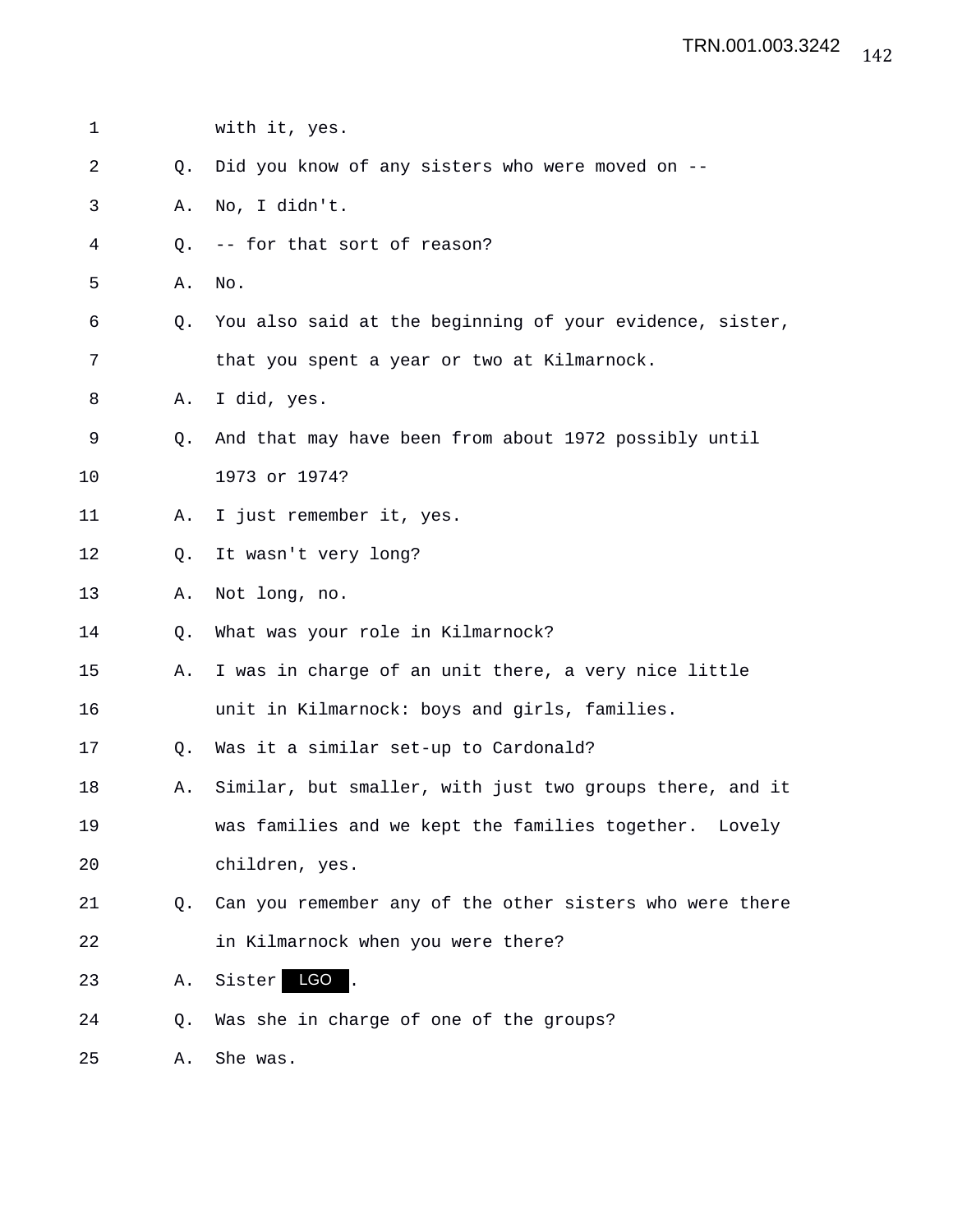| 1  | 0. | There had, I think, been a Sister $\overline{LT}$ in Kilmarnock; |
|----|----|------------------------------------------------------------------|
| 2  |    | she was no longer there?                                         |
| 3  | Α. | No.                                                              |
| 4  | Q. | What about Sister LGO ? How did she behave with the              |
| 5  |    | group? Did you see?                                              |
| 6  | Α. | At a distance, she seemed to -- well, she was there and          |
| 7  |    | she was fine. We'd chat and I found her very sisterly            |
| 8  |    | and a calm person, again, you know. I never -- she               |
| 9  |    | looked after her group and managed it as far as I could          |
| 10 |    | see  I couldn't comment anyway on how she ran it or              |
| 11 |    | anything.                                                        |
| 12 | Q. | The groups were kept quite separate?                             |
| 13 | Α. | They were, yes.                                                  |
| 14 | Q. | So how many were in your group?                                  |
| 15 | Α. | Maybe 15?                                                        |
| 16 | Q. | Was it a similar number in her group?                            |
| 17 | Α. | Yes.                                                             |
| 18 | Q. | Were there just the two groups there?                            |
| 19 | Α. | Yes. I'm sure I'm right.                                         |
| 20 | Q. | So we're looking at Kilmarnock in the -- are we looking          |
| 21 |    | at the early 1970s, 1973/1974? I'll perhaps put this on          |
| 22 |    | the screen for you. It's NAZ.001.001.0265.                       |
| 23 |    | We're looking at:                                                |
| 24 |    | "Statistics of numbers of children and babies at                 |
| 25 |    | Scottish Nazareth Houses (1925 to 1984)."                        |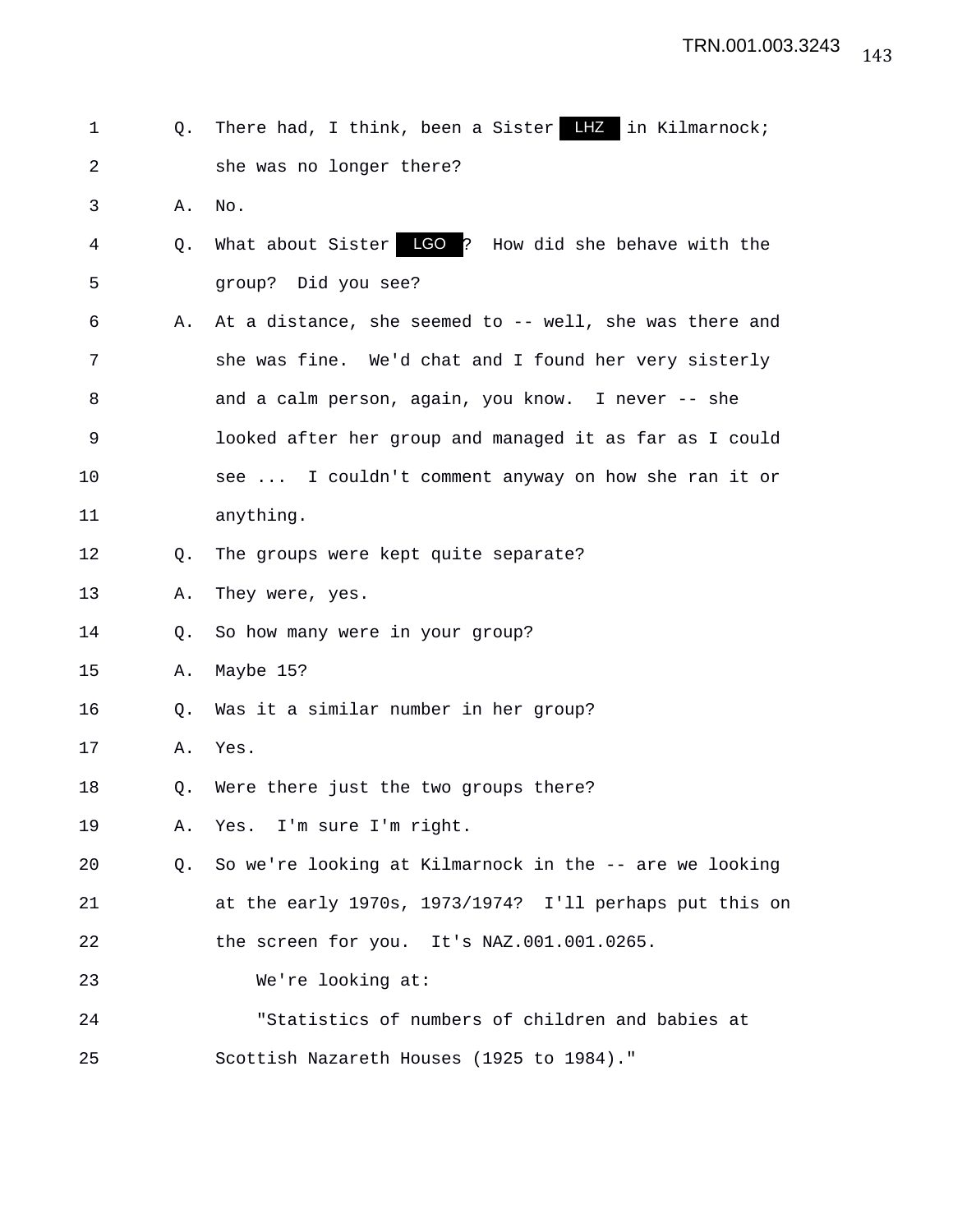| $\mathbf 1$ |    | This is information that's been provided to us by         |
|-------------|----|-----------------------------------------------------------|
| 2           |    | the order. You'll see that Kilmarnock is second from      |
| 3           |    | the left and Glasgow is second from the right.            |
| 4           |    | If we go over to the second page, can we see that in      |
| 5           |    | Kilmarnock in 1973/1974, there were 16 boys and           |
| 6           |    | 23 girls? Do you see that?                                |
| 7           | Α. | Yes.                                                      |
| 8           | O. | So that's about almost 40 and, again, similarly in 1974.  |
| 9           |    | So the groups, if there's just two groups, you may be     |
| 10          |    | talking about 20 in each group --                         |
| 11          | Α. | Possibly, yes. I just can't remember the numbers.<br>It   |
| 12          |    | was just the two groups                                   |
| 13          | Q. | Were you based in the main building or in another         |
| 14          |    | building?                                                 |
| 15          | Α. | The main building.                                        |
| 16          | Q. | Did you see any evidence then of there being the sort of  |
| 17          |    | practices we've already discussed of bed-wetting          |
| 18          |    | practices and humiliation, force-feeding? Did you see     |
| 19          |    | any evidence of that?                                     |
| 20          | Α. | No, no.                                                   |
| 21          | Q. | Did your group eat separately from the other group?       |
| 22          | Α. | So far as I know, we had our own dining room, yes, and    |
| 23          |    | there were groups -- you know, big groups, older          |
| 24          |    | children and younger ones, and the older ones looked      |
| 25          |    | after the little ones and they were very protected.<br>So |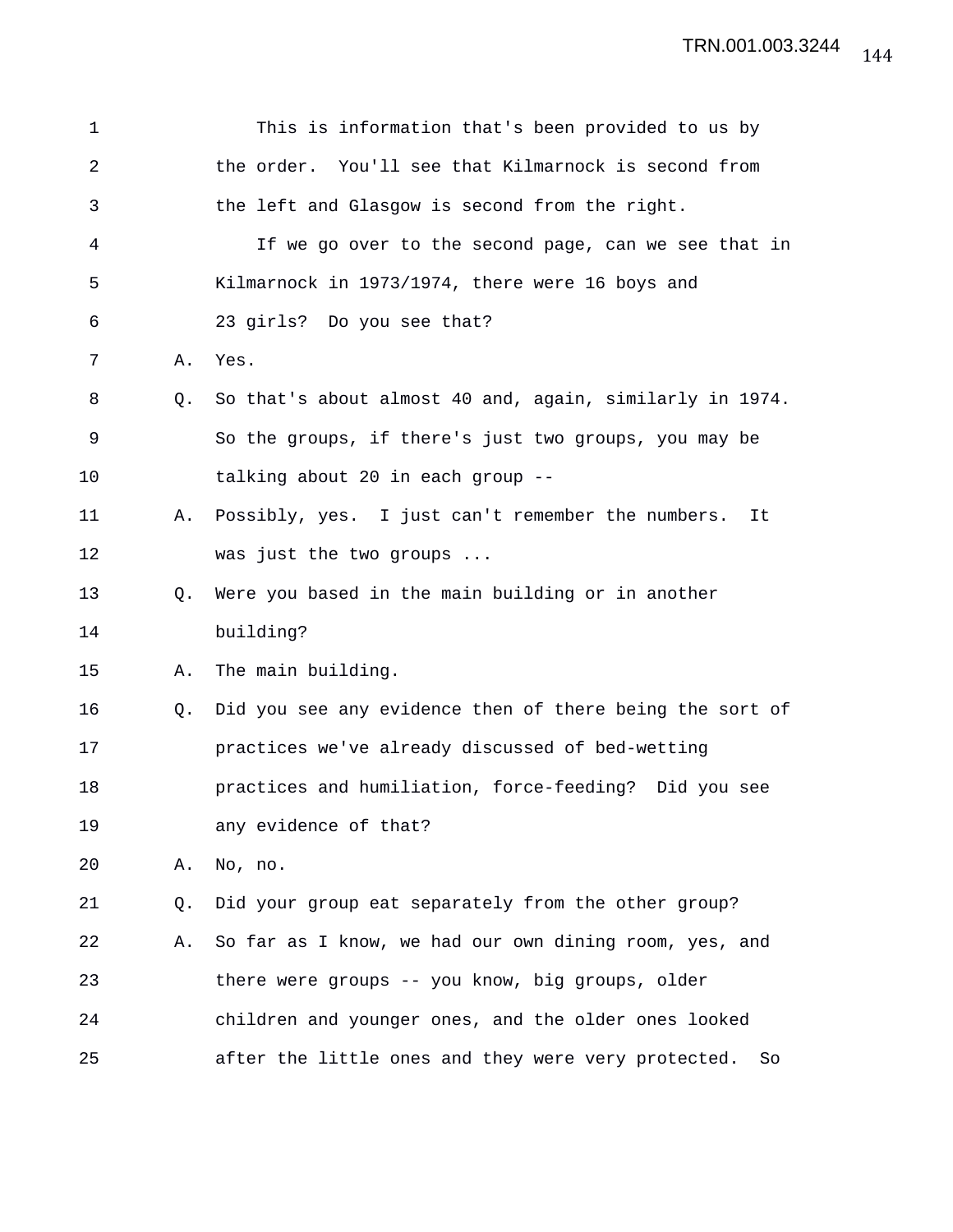| $\mathbf 1$ |                | there was a nice family environment and, yes, they       |
|-------------|----------------|----------------------------------------------------------|
| 2           |                | looked after each other very well.                       |
| 3           | $\circ$ .      | When you say older then, are you talking about boys and  |
| 4           |                | girls who are over 12?                                   |
| 5           | Α.             | Yes.                                                     |
| 6           | Q.             | So this is different to Cardonald?                       |
| 7           | Α.             | Different to Cardonald, yes.                             |
| 8           | Q <sub>z</sub> | Was it possible to keep the families together in a way   |
| 9           |                | that $-$                                                 |
| 10          | Α.             | It was, it was in my time, yes.                          |
| 11          | Q <sub>z</sub> | This is just a year or so after you'd been in Cardonald? |
| 12          | Α.             | It was important, yes. I think the facilities were       |
| 13          |                | better. You know, there was more space in the bedrooms   |
| 14          |                | -- the accommodation in the bedrooms, yes.               |
| 15          | Q.             | Did you keep records when you were at Kilmarnock?        |
| 16          | Α.             | Yes, whatever, yes. Important ones, you know.            |
| 17          | Q.             | Records of each child?                                   |
| 18          | Α.             | Yes.                                                     |
| 19          | Q.             | So these records that you've mentioned before in         |
| 20          |                | connection with Kilmarnock, these ought to have been     |
| 21          |                | kept by the order?                                       |
| 22          | Α.             | When the house closed and they all went to our<br>Yes.   |
| 23          |                | house in Hammersmith, to the archives                    |
| 24          | O.             | And again, if I can ask you about discipline and         |
| 25          |                | punishment, were you given any further advice when you   |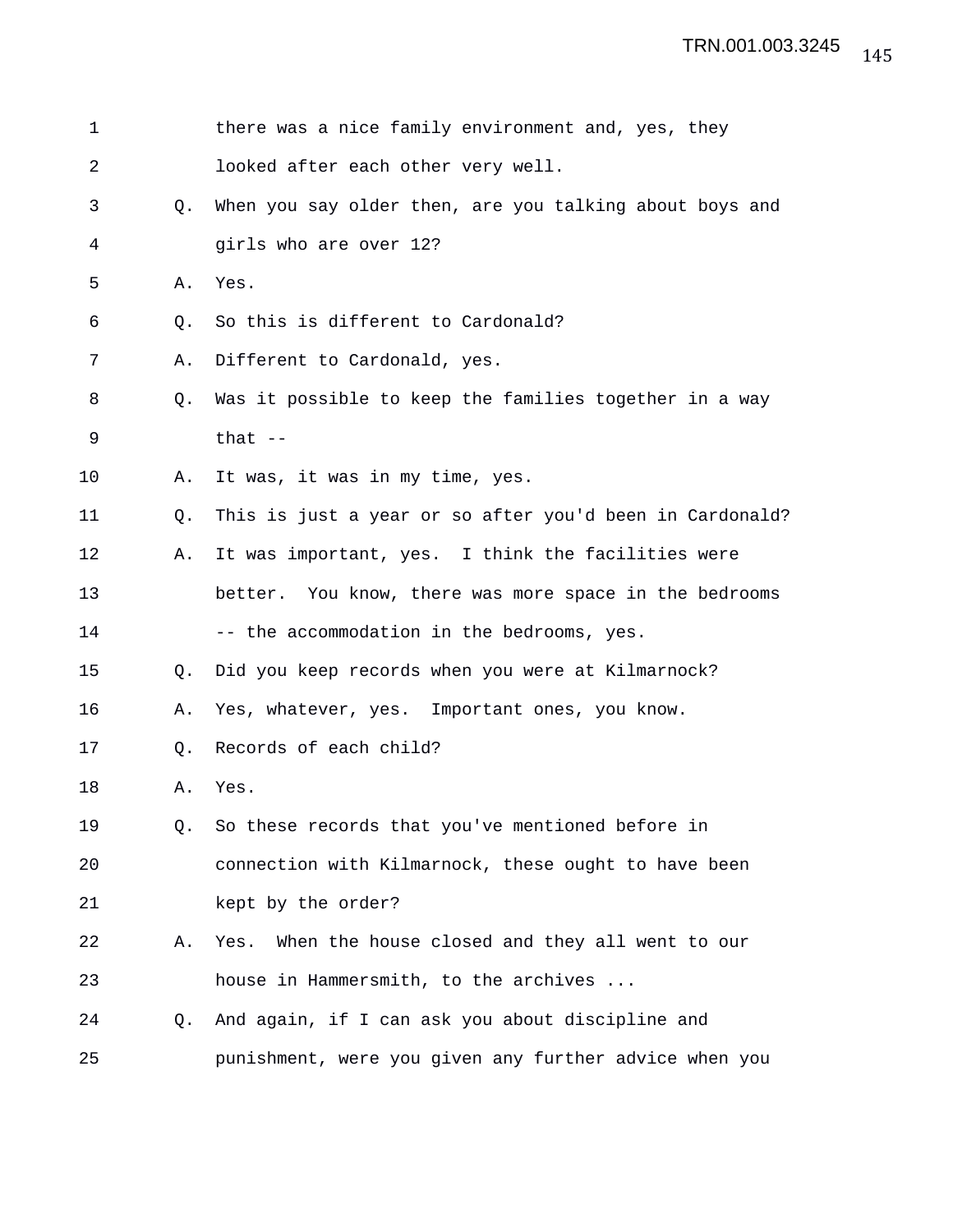| $\mathbf 1$ |    | went to Kilmarnock as to how children should be               |
|-------------|----|---------------------------------------------------------------|
| 2           |    | disciplined?                                                  |
| 3           | Α. | No, I was able to use my own initiative there.                |
| 4           | Q. | Did you deal with social workers in the same way as you       |
| 5           |    | had when you were in Kilmarnock?                              |
| 6           | Α. | Yes, there was a good social work input there, yes.           |
| 7           | O. | You were only in Kilmarnock, from what I gather, for          |
| 8           |    | a relatively short period of time.                            |
| 9           | Α. | Yes.                                                          |
| 10          | Q. | Any reason for that?                                          |
| 11          | Α. | Well, perhaps we were moved for more experience and not       |
| 12          |    | to get attached maybe to places. It was all gaining           |
| 13          |    | experience, going from A to B, but again Kilmarnock was       |
| 14          |    | a very happy place to be and lovely children and good         |
| 15          |    | staff and, yes, good back-up from social workers.             |
| 16          | Q. | You say "gaining experience"; are you gaining experience      |
| 17          |    | for what purpose?                                             |
| 18          | Α. | Well, for the well-being of children as well, to move         |
| 19          |    | on -- and for myself as well, because you had to go back      |
| 20          |    | and $\ldots$                                                  |
| 21          |    | You mentioned that it might have been that you<br>LADY SMITH: |
| 22          |    | weren't to get attached; attached to what?                    |
| 23          | Α. | Well, I suppose as young sisters, you know, you can           |
| 24          |    | become attached to maybe children as well as --               |
| 25          |    | LADY SMITH:<br>What would have been wrong with that?          |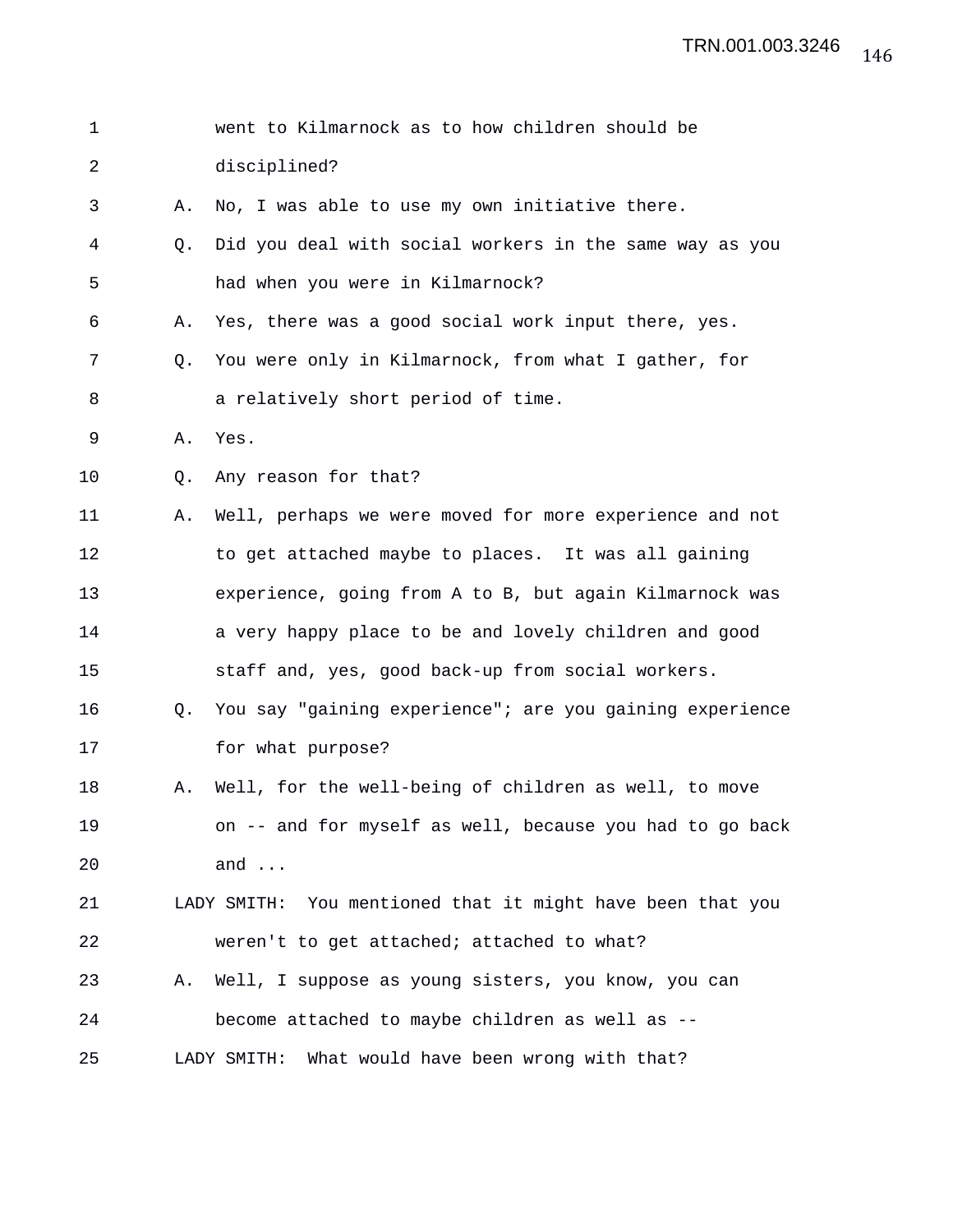| $\mathbf 1$ | Α. | Well, again, Lady Smith, that was how it was, do you          |
|-------------|----|---------------------------------------------------------------|
| 2           |    | know?                                                         |
| 3           |    | That's your memory of what may have been the<br>LADY SMITH:   |
| 4           |    | thinking at the time; is that right?                          |
| 5           | Α. | Yes.                                                          |
| 6           |    | To stop you getting too close to the children?<br>LADY SMITH: |
| 7           | Α. | Yes.                                                          |
| 8           |    | LADY SMITH: You mentioned to Mr MacAulay that you felt that   |
| 9           |    | if a member of the order had been behaving badly towards      |
| 10          |    | children, treating them in the way that has been              |
| 11          |    | suggested to you, that you think the Mother Superior          |
| 12          |    | would have moved them on $--$ I think that is your            |
| 13          |    | language and you say that in your written statement.          |
| 14          |    | I just wanted to explore that with you a little. What         |
| 15          |    | is it you're thinking would have happened in this moving      |
| 16          |    | What would that have involved?<br>on?                         |
| 17          | Α. | I think they'd be taken from the unit or taken from the       |
| 18          |    | children and maybe given another job within the convent       |
| 19          |    | apart from children.                                          |
| 20          |    | That would be one of the other jobs that, for<br>LADY SMITH:  |
| 21          |    | example, we've seen in the list of activities that            |
| 22          |    | different nuns carried out?                                   |
| 23          | Α. | Yes.                                                          |
| 24          |    | LADY SMITH: Some of which didn't have direct involvement      |
| 25          |    | with children?                                                |

147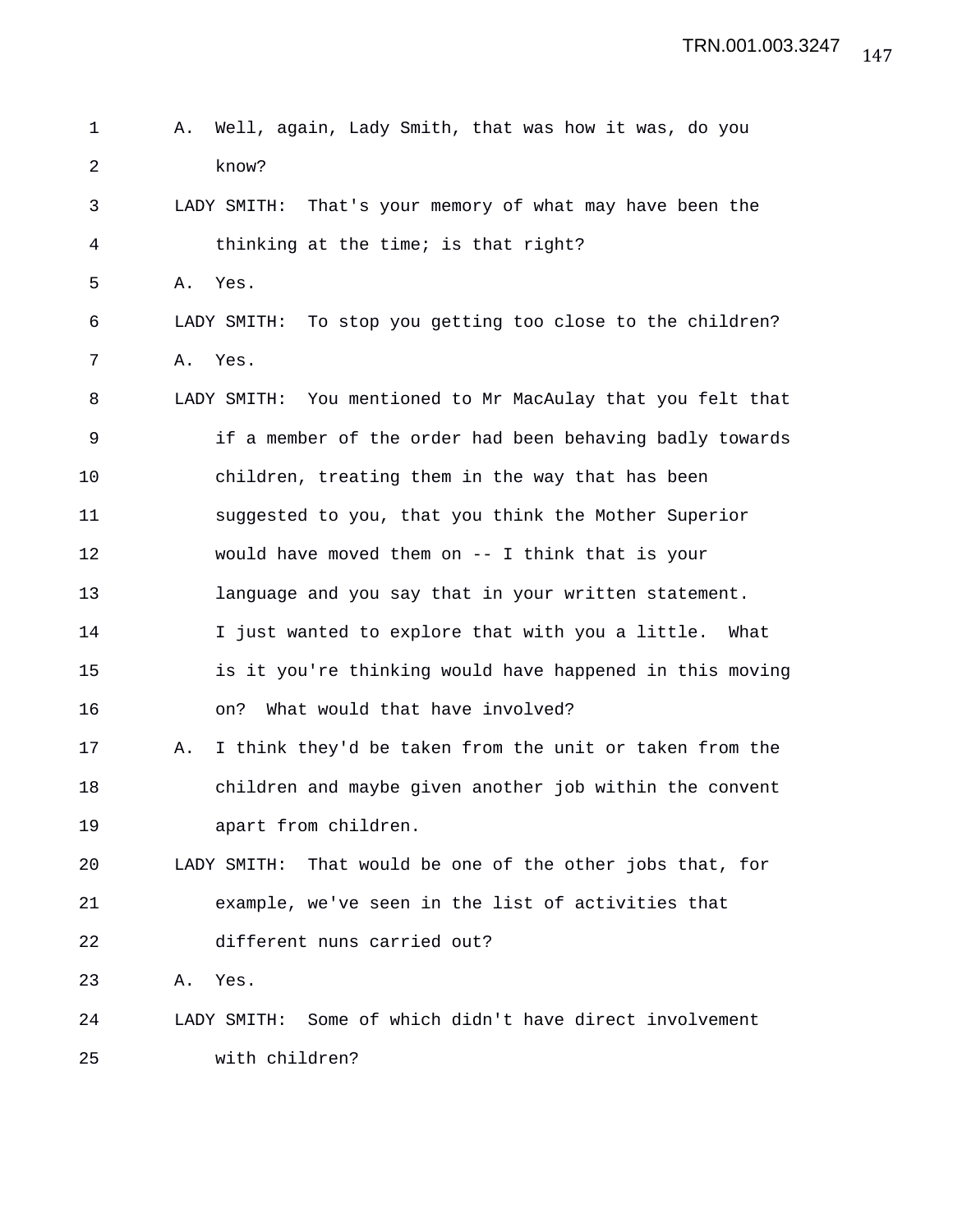1 A. Yes.

2 LADY SMITH: So that would have been open to the

3 Sister Superior as a possibility?

4 A. Yes.

5 LADY SMITH: I see. Just while I'm asking you a couple of 6 things, I noticed that in paragraph 59 of your 7 statement, when you were talking about Cardonald, 8 I think it was, you mentioned that some of the children 9 there were not Catholics, they were of other religions, 10 and you said that had to be respected. Do you remember 11 how that respect was shown towards them? What was done 12 practically to show them that you respected the fact 13 that they were not Catholics?

14 A. Well, you'd make sure they went to the school that 15 they -- you know, the Church of Scotland or whatever 16 school they wished to go to or their parents would like 17 them to be at and that they were taken to the chapel or 18 to church of their choice on a Sunday or whenever they 19 went, you know.

20 LADY SMITH: Do you remember which church they'd have been 21 taken to in Kilmarnock?

22 A. I don't. I don't.

23 LADY SMITH: Or which school?

24 A. I can't remember, no.

25 LADY SMITH: Thank you.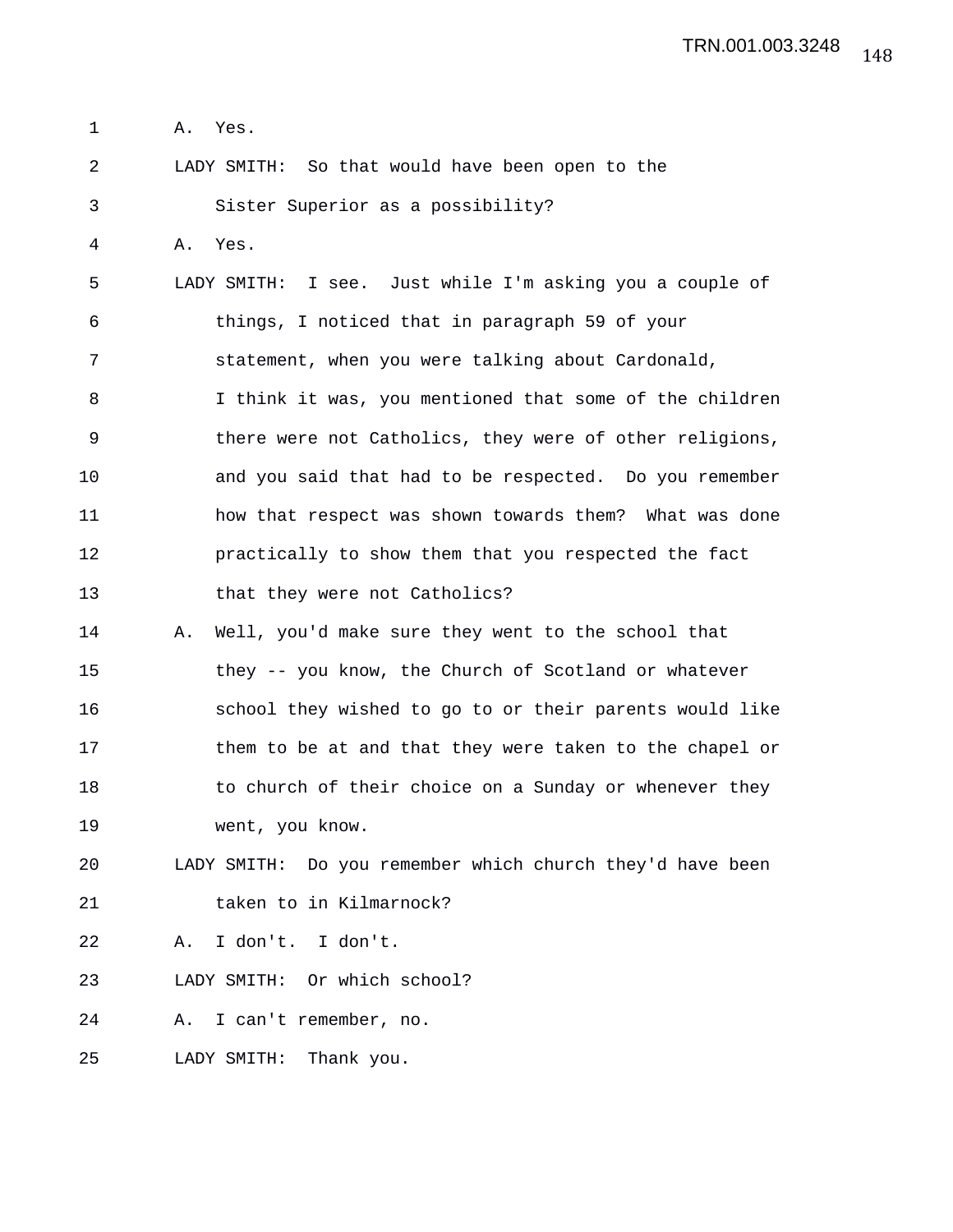1 MR MacAULAY: If I go back to your statement, sister, this 2 is at paragraph 102, page 8403. What you say there is: 3 "I know the inquiry has received a number of 4 complaints. I can only say that maybe I was young and 5 naive and I would not have expected to see such things." 6 But might it be said that if the sort of practices 7 that I have mentioned, if you'd seen these, then surely, 8 even if you were young and naive, you'd know how to 9 respond? 10 A. Oh I would, I would. But I hadn't seen it. It's very 11 stressful to read it. No, I wouldn't have expected it 12 to go on, but apparently it did. 13 O. You say: 14 "I also think that if these things had gone on, then 15 surely at least one the children would have said 16 something to somebody." 17 A. They would have, because there were staff and there were 18 teachers in the school and there were people coming in, 19 you know, friends coming in and their relatives. Yes, 20 I would have thought so. 21 Q. But witnesses to this inquiry have said they were too 22 scared. If these practices were going on then children 23 would be scared. 24 A. I can't answer for the people that they were making the 25 allegations against.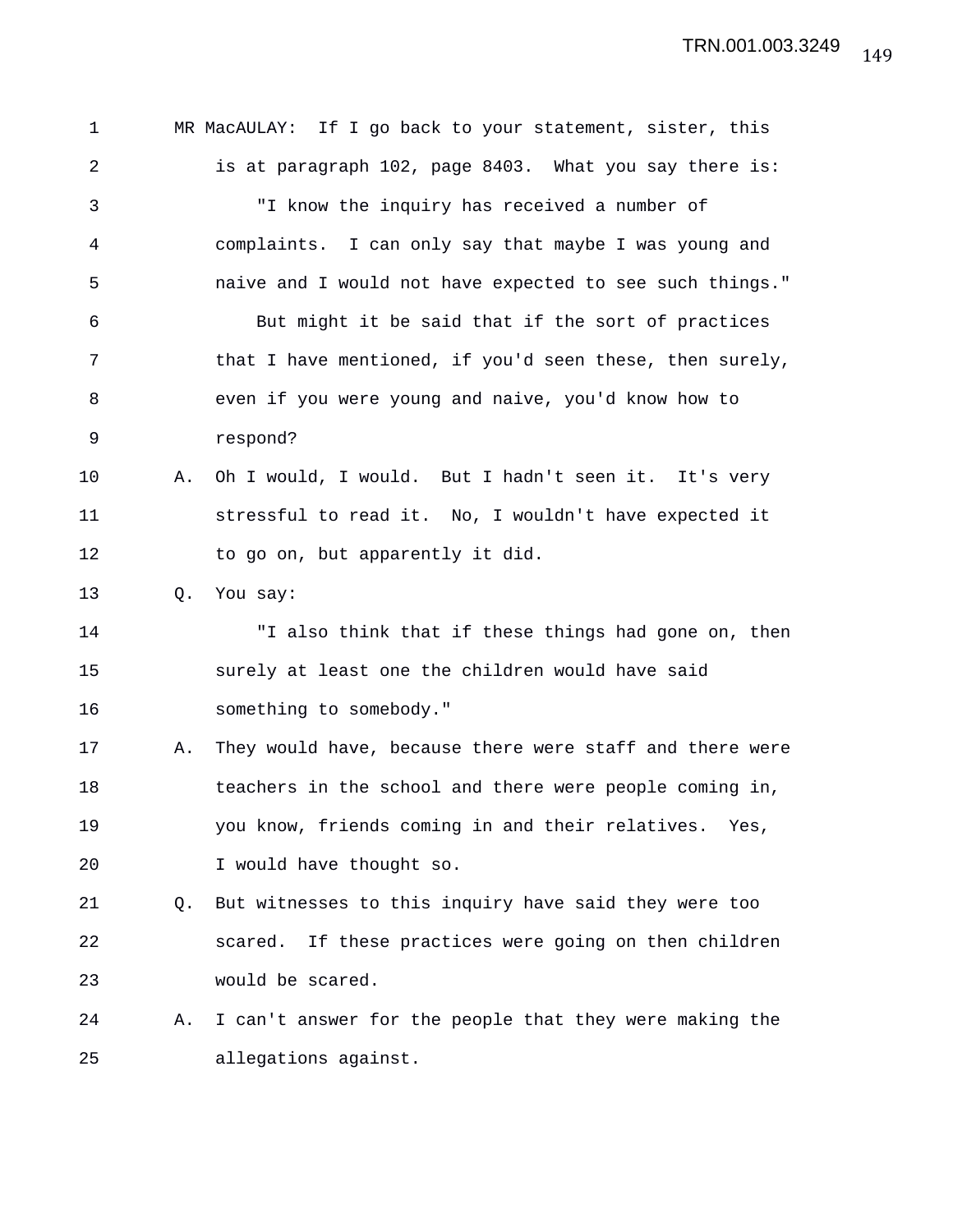| 1  | Q. | Have any of the children that you cared for, sister,     |
|----|----|----------------------------------------------------------|
| 2  |    | kept in touch with you over the years?                   |
| 3  | Α. | Yes $--$                                                 |
| 4  | O. | I don't need names.                                      |
| 5  | Α. | Not now.                                                 |
| 6  | O. | But in the past?                                         |
| 7  | Α. | Yes.                                                     |
| 8  | Q. | Did children write to you?                               |
| 9  | Α. | They used to, yes, but they have married and moved on    |
| 10 |    | I have lost touch.<br>now.                               |
| 11 | Q. | Have you been invited to weddings or any such occasions  |
| 12 |    | by former residents?                                     |
| 13 | Α. | No, no.                                                  |
| 14 |    | MR MacAULAY: Very well, sister. These are all the        |
| 15 |    | questions I have for you and I have asked, I think, all  |
| 16 |    | the questions I've been asked to ask. Thank you very     |
| 17 |    | much indeed.                                             |
| 18 | Α. | Thank you, Mr MacAulay.                                  |
| 19 |    | LADY SMITH: Let me check if there are any outstanding    |
| 20 |    | applications for questions.<br>No.                       |
| 21 |    | Sister, those are all the questions we have for you.     |
| 22 |    | It just remains for me to thank you very much for        |
| 23 |    | engaging with the inquiry, both by way of providing your |
| 24 |    | written statement and coming along today to answer the   |
| 25 |    | questions that we had for you. It has been extremely     |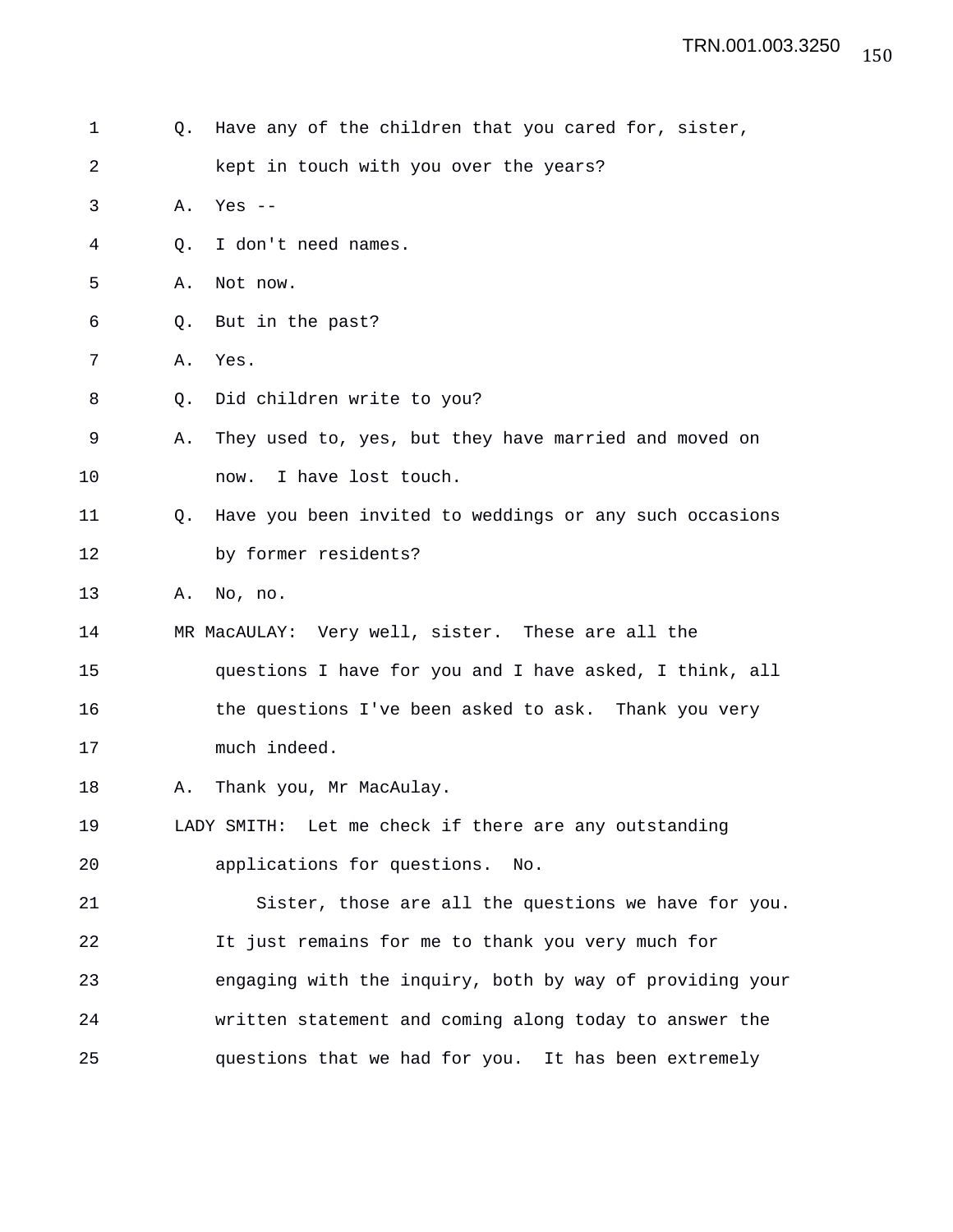| $\mathbf 1$ | helpful to me. Thank you.                                  |
|-------------|------------------------------------------------------------|
| 2           | Thank you, Lady Smith.<br>Α.                               |
| 3           | (The witness withdrew)                                     |
| 4           | LADY SMITH: Yes, Mr MacAulay.                              |
| 5           | MR MacAULAY: My Lady, that is the evidence for today.      |
| 6           | Tomorrow we have just one oral witness but there will be   |
| 7           | certainly three, if not four, read-ins tomorrow.           |
| 8           | LADY SMITH: Thank you very much. Starting at 10 o'clock as |
| 9           | usual?                                                     |
| 10          | MR MacAULAY: Yes.                                          |
| 11          | LADY SMITH: I'll rise now and sit again at 10 o'clock      |
| 12          | tomorrow morning.                                          |
| 13          | $(3.05 \text{ pm})$                                        |
| 14          | (The hearing adjourned until 10.00 am                      |
| 15          | on Wednesday 13 June 2018)                                 |
| 16          |                                                            |
| 17          |                                                            |
| 18          |                                                            |
| 19          |                                                            |
| 20          |                                                            |
| 21          |                                                            |
| 22          |                                                            |
| 23          |                                                            |
| 24          |                                                            |
| 25          |                                                            |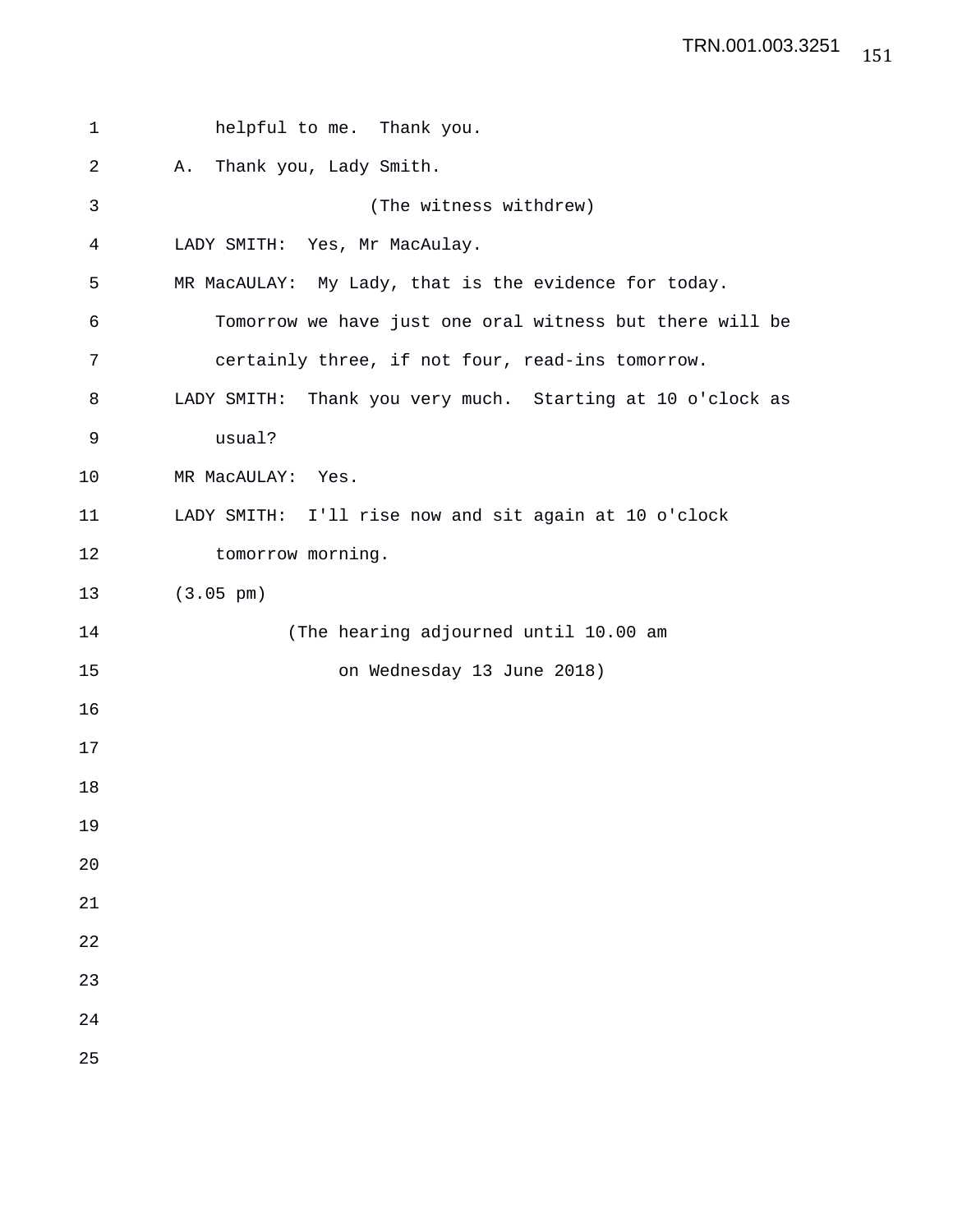## TRN.001.003.3252

| $\mathbf 1$ | INDEX                          |
|-------------|--------------------------------|
| $\sqrt{2}$  |                                |
| 3           |                                |
| 4           |                                |
| 5           | Questions from MR MacAULAY 1   |
| 6           |                                |
| 7           | "SISTER MONICA" (sworn) 78     |
| 8           |                                |
| 9           | Questions from MR MacAULAY 78  |
| 10          |                                |
| 11          | "SISTER CLIO" (sworn) 105      |
| 12          |                                |
| 13          | Questions from MR MacAULAY 106 |
| 14          |                                |
| 15          |                                |
| 16          |                                |
| 17          |                                |
| 18          |                                |
| 19          |                                |
| 20          |                                |
| 21          |                                |
| 22          |                                |
| 23          |                                |
| 24          |                                |
| 25          |                                |